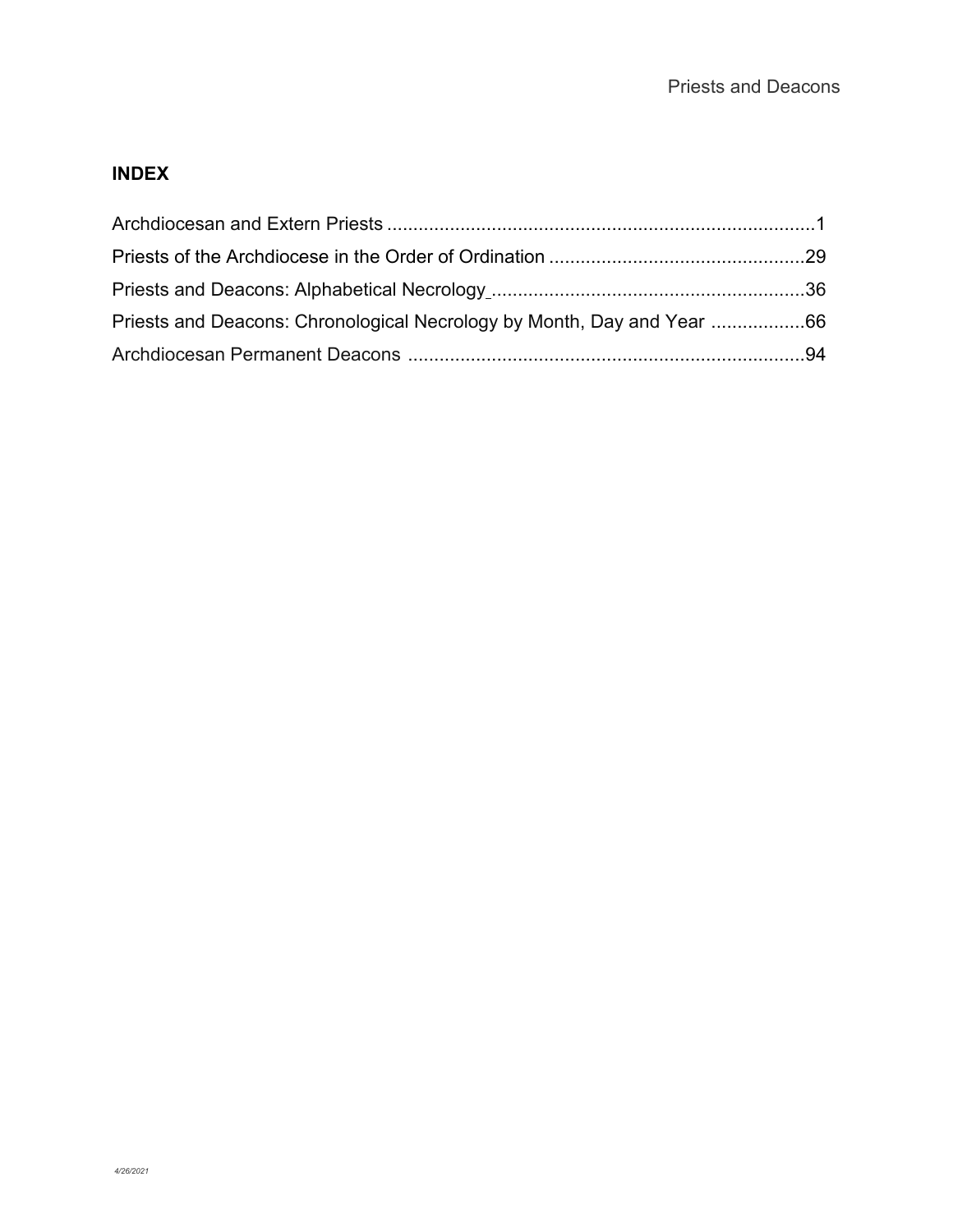<span id="page-1-0"></span>**Adams, Rev. John E.** Director of S.O.M.E., Washington, DC Phone: 202-832-9710

**Agustin, Rev. Patrick S.** Student, Pontifical North American College Europe,

**Alliata, Rev. Peter R.** Retired

**Anderson, Rev. Nathanael P.** Student, Pontifical North American College Europe

**Astigarraga, Rev. Oscar A.** Parochial Vicar, St. Rose of Lima Gaithersburg, MD Phone: 301-948-7545

**Baer, Rev. Timothy K.** Pastor, St. Nicholas Laurel, MD Phone: 301-490-5116

**Aguirre, Rev. Francisco E.** Pastor, St. Catherine Labouré Wheaton, MD Phone: 301-946-3636

**Ailer, Rev. Gellert J.** Missionary Assignment, EGER 3300, Hungary

**Amey, V.F., Rev. Msgr. Robert G.** Pastor, St. Mary Rockville, MD Phone: 301-424-5550

**Antonicelli, Rev. Msgr. Charles V.** Pastor/Adjutant Judicial Vicar of the Metropolitan Tribunal, Our Lady of Mercy Potomac, MD Phone: 202-347-2713

**Ayala, Rev. Ismael N.** Pastor, St. Andrew the Apostle Silver Spring, MD Phone: 301 649-3700

**Baraki, Rev. Tesfamariam** Chaplain, Howard University Hospital, St. Gabriel Washington, DC Phone: 202-726-9092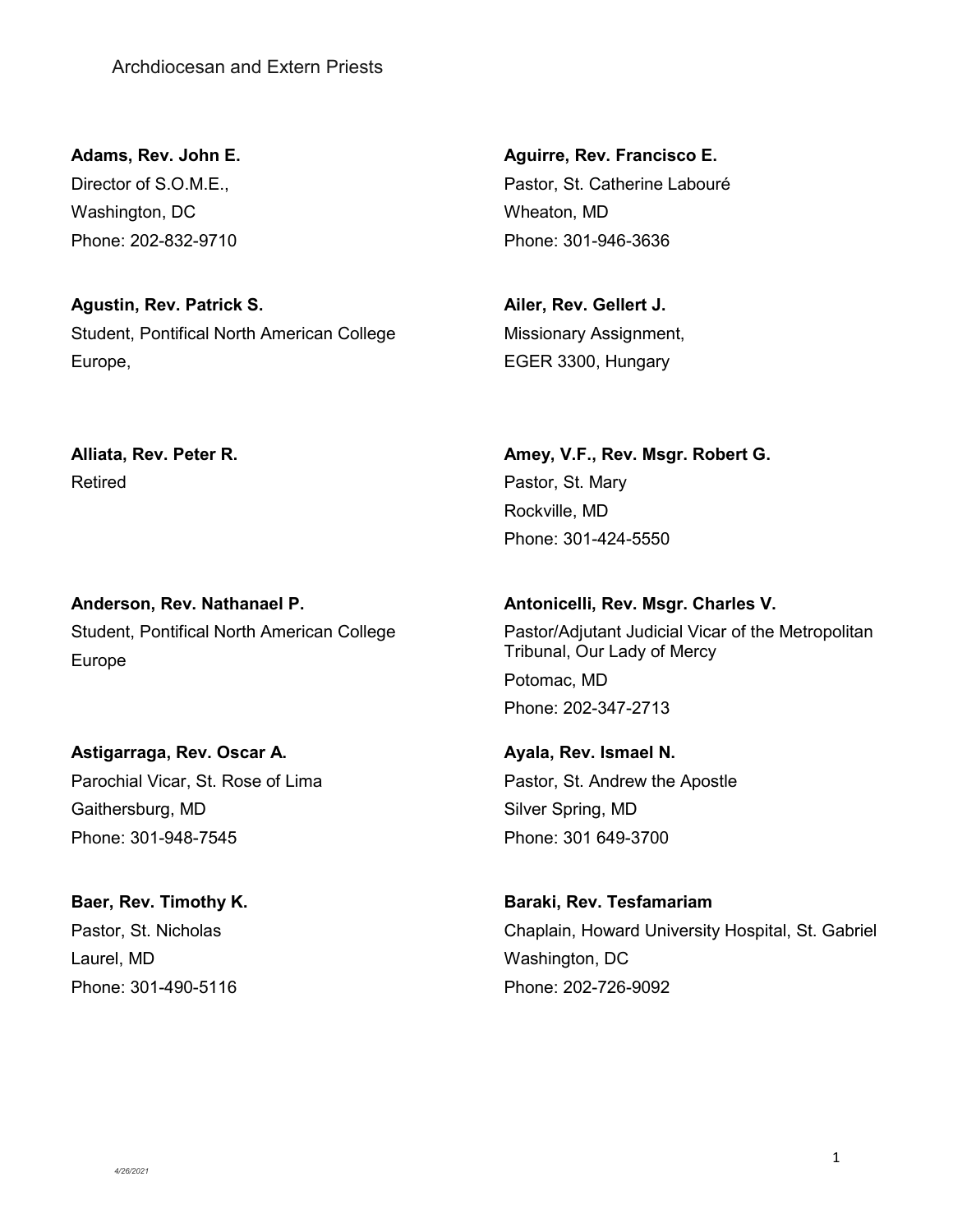**Barbieri de Carvalho, Rev. Rafael** Director of Spiritual Formation, Redemptoris Mater **Seminary** Hyattsville, MD

**Barry, Rev. John M.** Pastor, Church of the Resurrection Burtonsville, MD Phone: 301-236-5200

**Bazan, Rev. Msgr. Joaquin A.** Retired

**Begg, Rev. Christopher T.** Faculty, Catholic University of America Washington, DC Phone: 202-319-5000

**Benson, Rev. John B.** Parochial Vicar, Cathedral of St. Matthew the Apostle Washington, DC Phone: 202-347-3215

**Biondi, Rev. Alberto** Parochial Vicar, St. Catherine Labouré Wheaton, MD Phone: 301-946-3636

**Bariviera, c.s., Rev. Jefferson** Pastor, St. Bernard / Our Lady of Fatima Riverdale Park, MD Phone: 301-277-1000

**Bava, Rev. David A.** Pastor, Holy Redeemer Washington, DC Phone: 202-347-7510

**Beaubien, V.F., Rev. David W.** Pastor, St. Aloysius Leonardtown, MD Phone: 301-475-8064

**Benitez, Rev. Carlos A.** On mission, Redemptoris Mater Seminary Hyattsville, MD

**Berard, Rev. Jonathan A.** Parochial Vicar, Sacred Heart La Plata, MD Phone: 301-934-2261

**Biosca, O.F.M. Cap., Rev. Emilio E.** Pastor, Shrine of the Sacred Heart Washington, DC Phone: 202-234-8000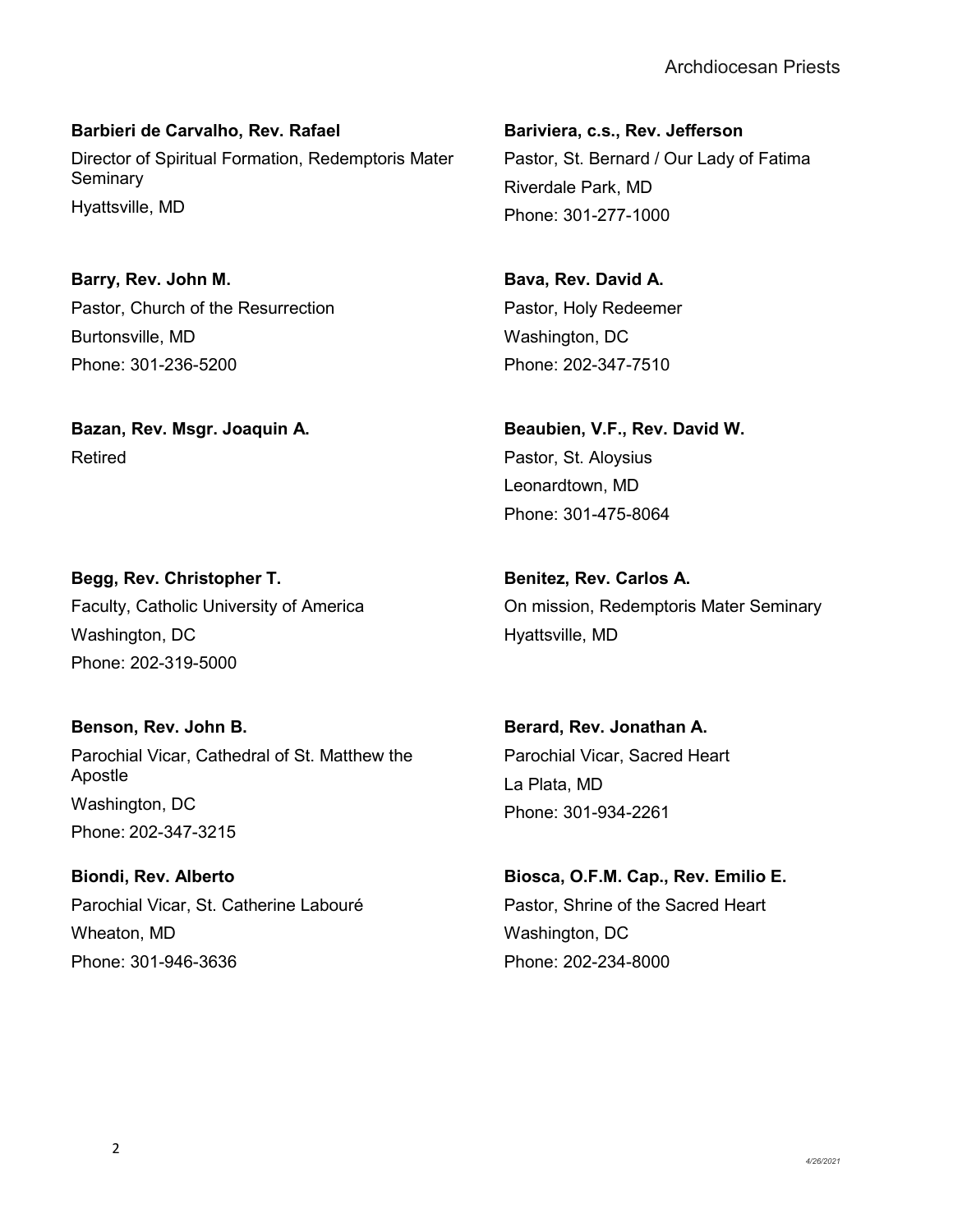**Boccabella, Rev. James D.** Pastor, Our Lady of Grace Silver Spring, MD Phone: 301-924-0067

**Boxie, III, Rev. Robert P.** Chaplain, Howard University, Immaculate **Conception** Washington, DC Phone: 202-806-7280

# **Brailsford, Rev. William M.** In residence, St. Francis of Assisi Derwood, MD Phone: 301-840-1407

**Brice, Rev. Donald** Retired

# **Bryant, Rev. F. Michael** Chaplain, DC Detention Center, Holy Comforter-St. Cyprian Washington, DC Phone: 202-546-1885

**Burney, Rev. Keith T.** Parochial Vicar, Church of the Little Flower Bethesda, MD Phone: 301-320-4538

**Bonello, I.V.E., Rev. Pablo A.** Pastor, St. James Mt. Rainier, MD Phone: 301-927-0567

**Brady, Rev. Msgr. John B.** Retired, St. John the Evangelist Clinton, MD Phone: 301-681-7663

#### **Brault, Rev. Y. David**

Pastor, St. John the Baptist Silver Spring, MD Phone: 301-622-1122

#### **Briese, Rev. Michael W.**

Special Ministry to the poor in Southern Maryland, St. Mary Clinton, MD Phone: 301-934-8825

#### **Buchmeier, Rev. Robert P.**

Pastor, Holy Cross Garrett Park, MD Phone: 301-942-1020

#### **Butta, Rev. C. Gregory**

Director of Pastoral Care, Carroll Manor and Director, Cardinal O'Boyle Residence for Priest, St. John XXIII Residence

Washington, DC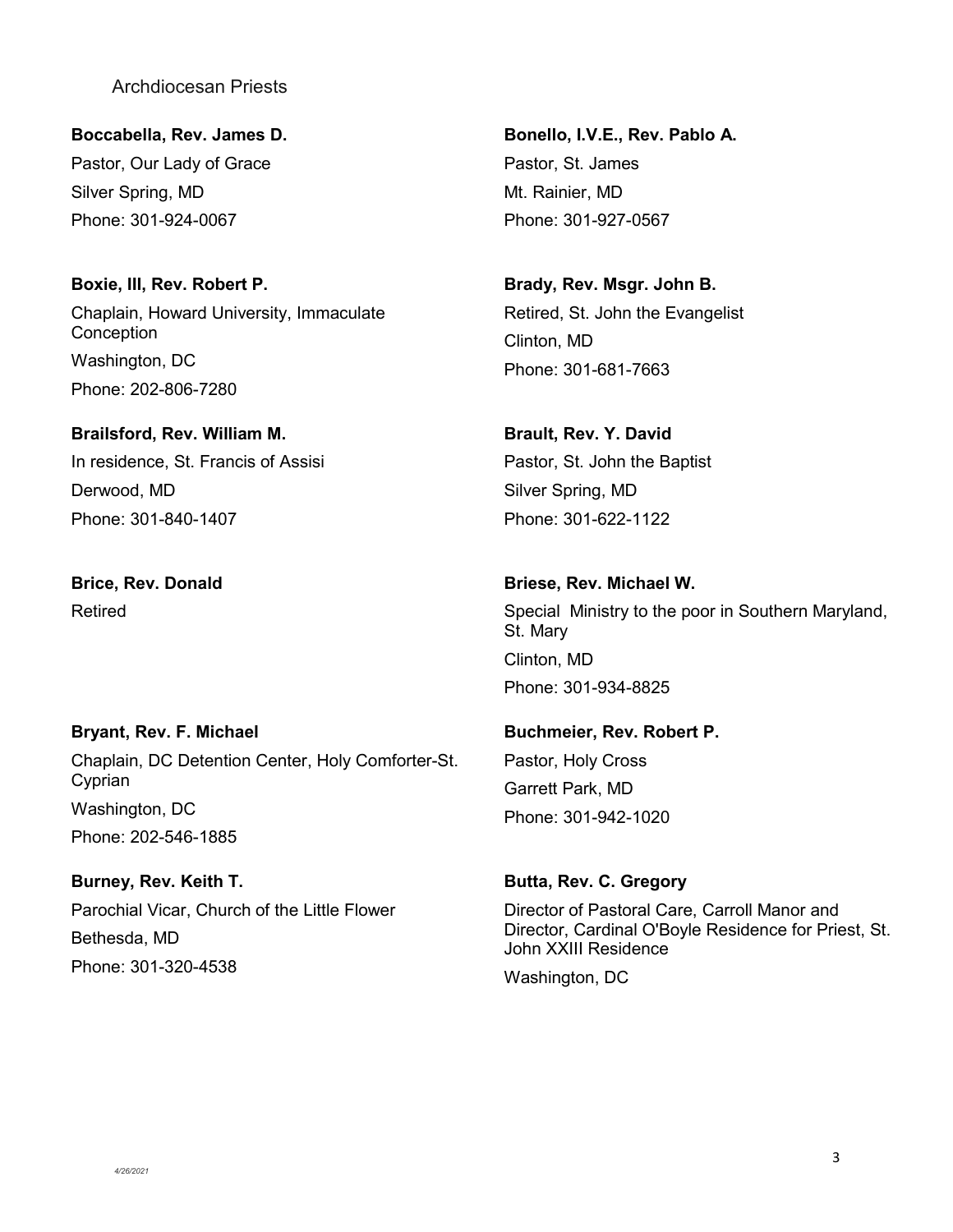**Calis, Rev. Joseph A.** Pastor, St. John the Evangelist Silver Spring, MD Phone: 301-681-7663

**Carloni, Rev. William P.** Pastor, Holy Name Washington, DC Phone: 202-397-2525

**Carson, V.G., Rev. Daniel B.** Vicar General / Moderator of the Curia, St. Patrick Washington, DC Phone: 301-853-4523

**Cassin, Rev. Msgr. Andrew J.** Retired, St. Peter Waldorf, MD Phone: 301-843-8916

**Choi, Rev. Martino I.** Parochial Vicar, St. Peter Waldorf, MD Phone: 301-843-8916

**Close, Rev. Frederick J.** Pastor, St. Anthony of Padua Washington, DC Phone: 202-250-8208

**Campbell, Jr., Most Rev. Roy E.** Auxiliary Bishop / Pastor, St. Joseph Largo, MD Phone: 301-773-4838

**Carroll, S.S.J., Rev. John A.** Pastor, Incarnation Washington, DC Phone: 202-396-0942

**Carter, Rev. Stephen** Pastor, Christ the King Silver Spring, MD Phone: 301-495-2306

**Chimiak, Rev. Msgr. Karl A.** Special assignment, Sumpter, SC

**Clifford, S.J., Rev. Thomas F.** Pastor, St. Ignatius Port Tobacco, MD Phone: 301-870-2365

**Clyne, Rev. Andrew C.** Parochial Vicar, Holy Redeemer College Park, MD Phone: 301-474-3920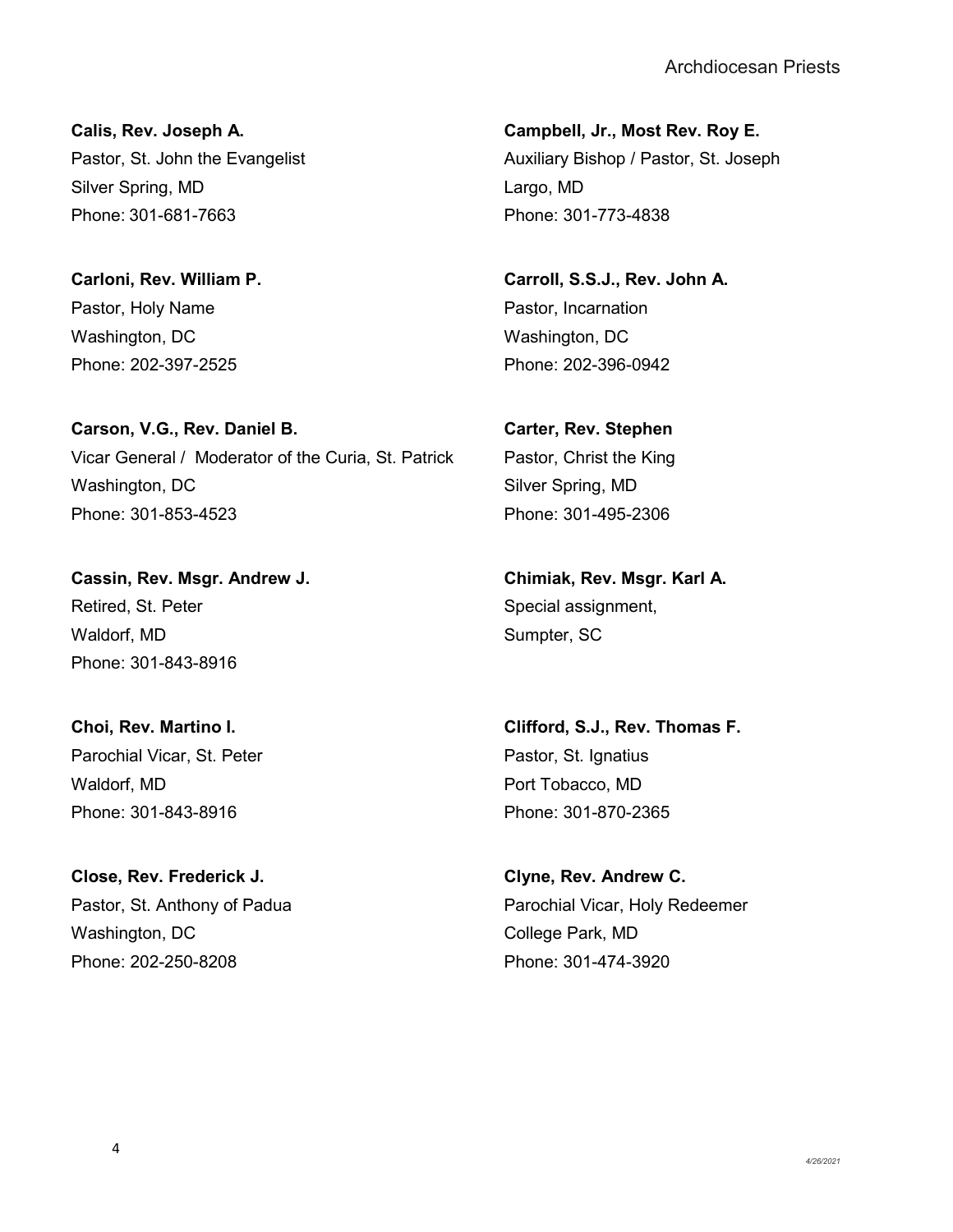**Coan, Rev. Gregory S.** Chaplain, Washington Adventist Hospital, Our Lady of Sorrows Takoma Park, MD Phone: 301-891-3500

**Colliou, Rev. Alain M.** Pastor, Our Lady Help of Christians Waldorf, MD Phone: 301-843-8823

#### **Conway, S.D.B., Rev. Michael J.**

President, Don Bosco High School, Don Bosco Salesian Residence College Park, MD Phone: 301-891-4750

#### **Cortes-Campos, Rev. Roberto J.**

Pastor, St. Mark the Evangelist Hyattsville, MD Phone: 301-422-8300

#### **Criscuolo, Rev. Msgr. Salvatore A.**

Retired / Chaplain, DC Police, St. Mary, Mother of God Washington, DC Phone: 202-289-7770

**Cusick, Rev. Mark A.** Pastor, St. Francis Xavier Washington, DC Phone: 202-581-2010

**Coelho, Rev. Brian A.** Pastor, St. Mary, Star of the Sea Indian Head, MD Phone: 301-753-9177

**Conley, Rev. Rory T.** Pastor, St. Mary Bryantown, MD Phone: 301-870-2220

#### **Cordova Gonzalez, c.s., Rev. Victor**

Parochial Vicar, St. Bernard of Clairvaux/Our Lady of Fatima Riverdale Park, MD Phone: 301-277-1000

#### **Cortinovis, Rev. Charles A.**

Priest Secretary to the Archbishop, Archdiocese of Washington Washington, DC Phone: 301-853-4500

**Cusick, Rev. Kevin M.** Pastor, St. Francis de Sales Benedict, MD Phone: 301-870-4991

**Cwik, Rev. Joseph R.** Parochial Vicar, Our Lady of Mercy Potomac, MD Phone: 301-365-1415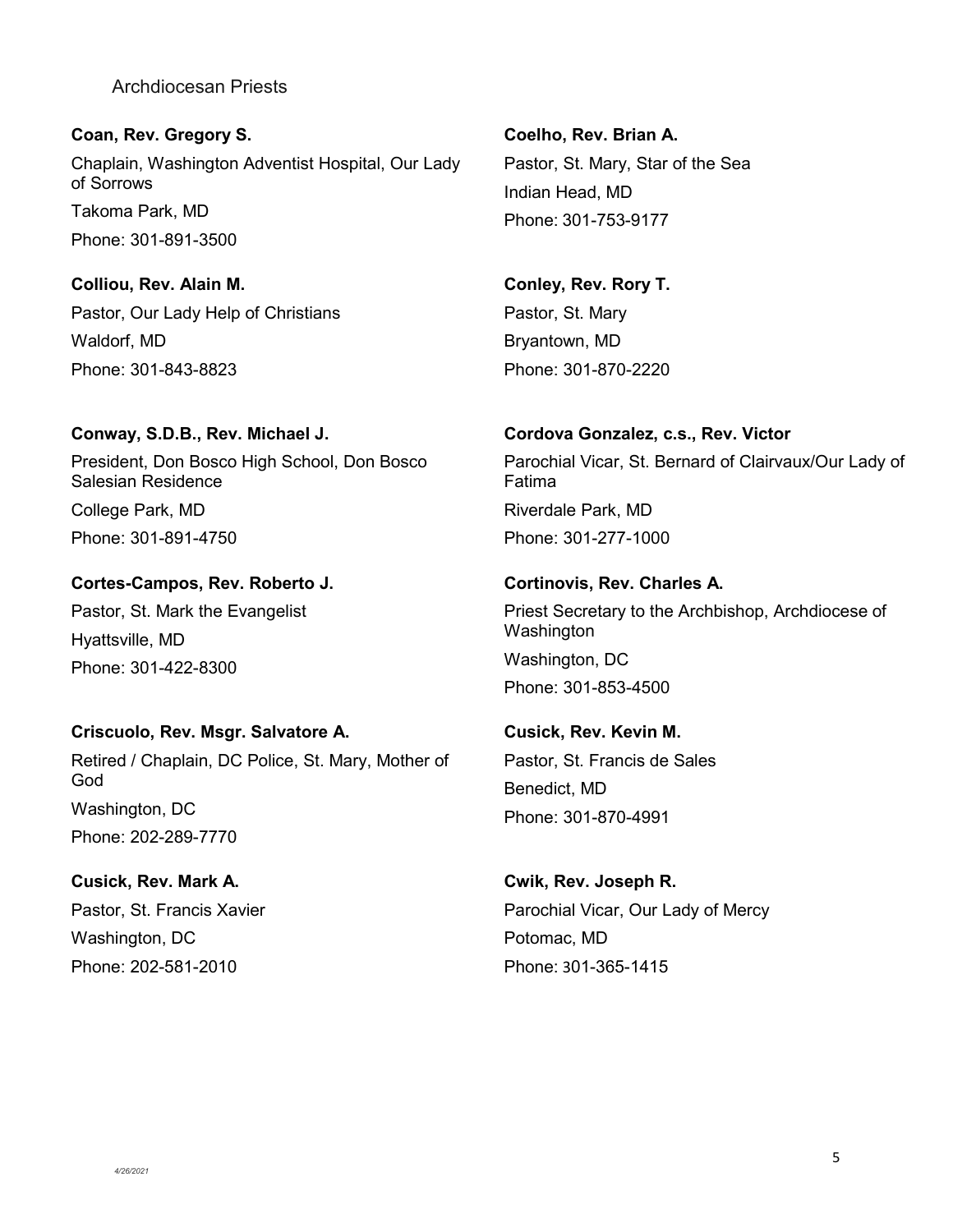**Dakes, V.F., Rev. John T.** Pastor, Jesus the Divine Word Huntingtown, MD Phone: 410-414-8304

**Daniel, Rev. Timothy G.** Administrator, Ascension Bowie, MD Phone: 301-262-2227

**Dempsey, Rev. Msgr. Patrick E.** Retired

**DeRamos, Rev. Fidel S.** Retired

**Diaz, Rev. Jose Matias** Rector, Redemptoris Mater Seminary Hyattsville, MD

**Dignan, Rev. Eamon** Retired

**Daly, Rev. Peter J.** Retired

**DeLeon, Rev. Jose R.** Pastor, St. Bernardine of Siena Suitland, MD Phone: 301-736-0707

**DeNigris, Rev. Emanuele** Rector, Redemptoris Mater Seminary Hialeah, FL

**DeRosa, Rev. Vincent J.** Pastor, St. Mary, Mother of God Washington, DC Phone: 202-289-7770

**Diaz, Rev. Alejandro** Pastor, Saint Ambrose Cheverly, MD Phone: 301- 773-9300

**Dillon, Rev. John J.** Pastor, St. Francis of Assisi Derwood, MD Phone: 301-840-1407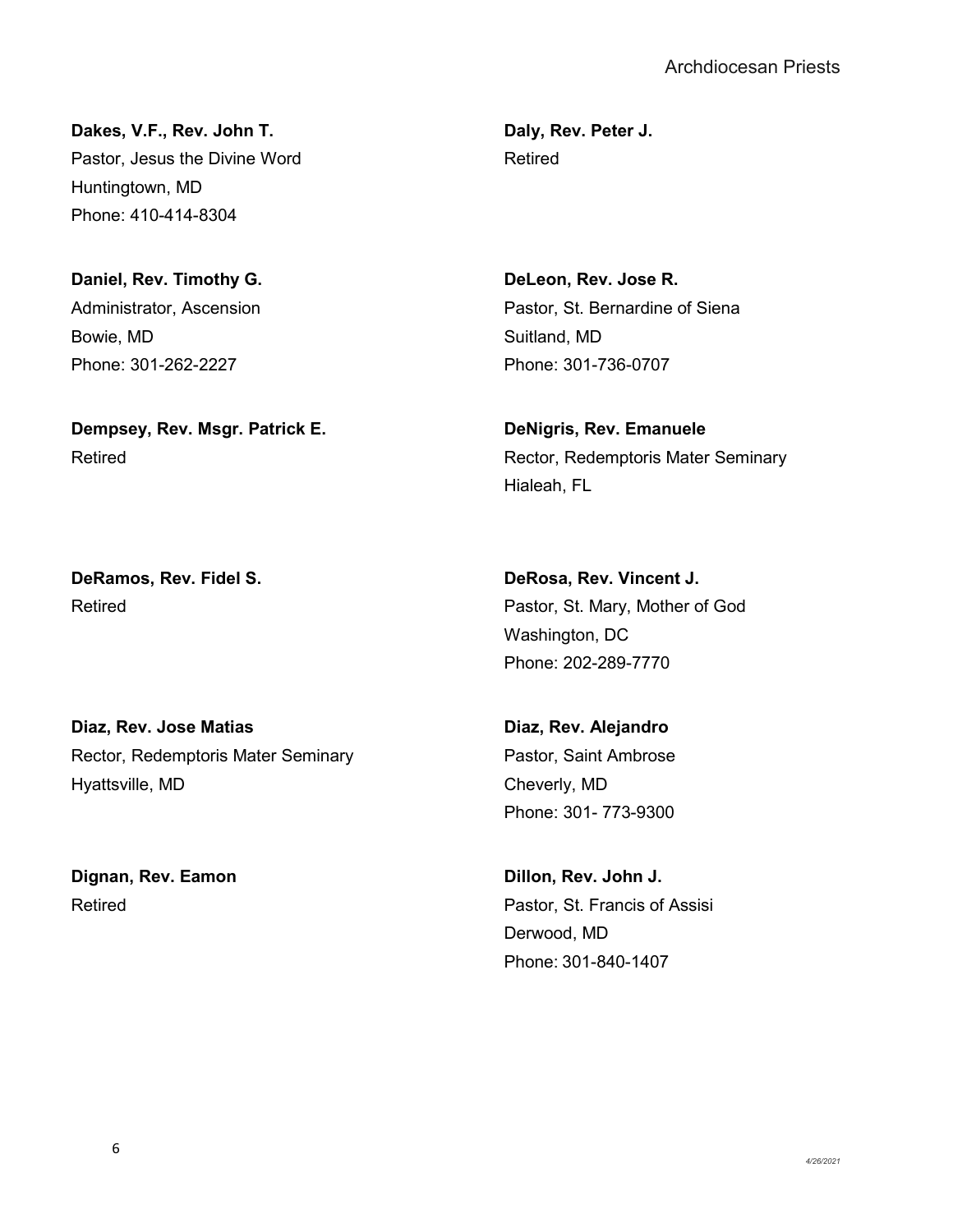**Sacrament** 

Washington, DC Phone: 202-966-6575

**Dudziak, Rev. Msgr. Paul M.** Pastor, St. Stephen, Martyr Washington, DC Phone: 202-785-0982

**Early, Rev. Francis J.** Retired

**Edathil, Rev. Michael**

Spirit Forestville, MD Phone: 301-735-5532

Syro-Malankara Community, Church of the Holy

**Dolan, Rev. Michael F.** Retired

**Downs, Rev. L. James**

**D'Souza, Rev. Tony A.** Parochial Vicar, St. Martin of Tours Gaithersburg, MD Phone: 301-990-3203

**Duggan, Rev. Robert D.** Retired

**East, Rev. Msgr. Raymond G.** Pastor, St. Teresa of Avila Washington, DC Phone: 202-678-3709

**Edeh, Rev. Charles** Chaplain, Nigerian Catholic Community, St. Jerome Hyattsville, MD Phone: 301-927-6684

# Retired

#### Archdiocesan Priests

**Dorsonville, Most Rev. Mario E.**

Auxiliary Bishop, Archdiocese of Washington

Retired, In Residence, Shrine of the Most Blessed

**Dixon, Rev. J. Isidore** Retired

Washington, DC

Phone: 301-853-4566

**D'Silva, Rev. Percival**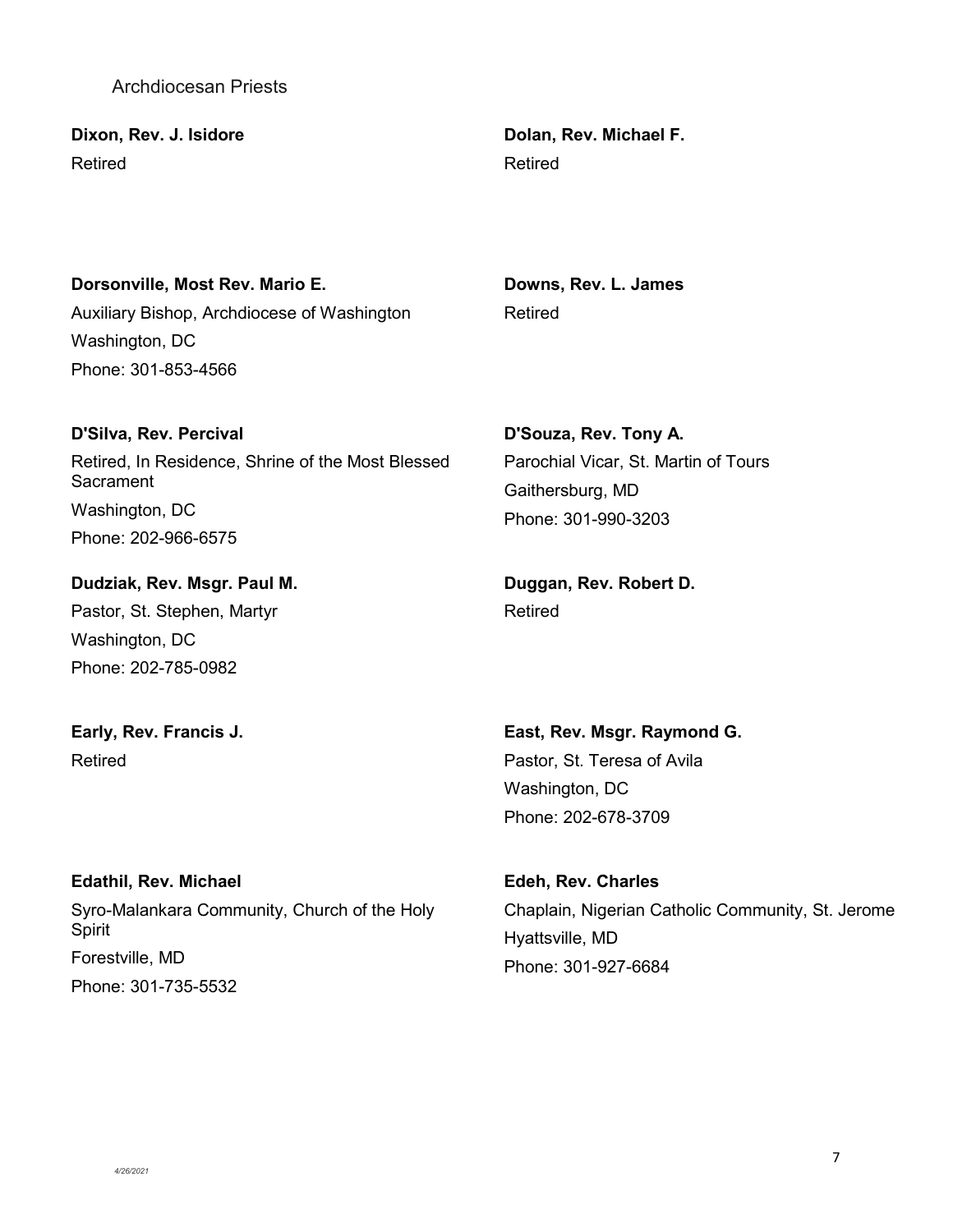**Effah, Rev. Emmanuel** Parochial Vicar / Chaplain, Ghanaian Comm., Our Lady of Sorrows Takoma Park, MD Phone: 301-891-3500

**English, Rev. Msgr. William J.** Retired

**Escudero, O.F.M. Cap., Rev. Diogo**

Parochial Vicar, Shrine of the Sacred Heart

**Ejiogu, S.S.J., Rev. Cornelius K.** Pastor, St. Luke Washington, DC Phone: 202-584-8322

**Enzler, Rev. Msgr. John J.** President and CEO, Catholic Charities, St. Bartholomew Bethesda, MD Phone: 202-772-4300

**Esposito-Garcia, Rev. Juan** Rome 00164, Italy

**Essex, Msgr. Donald S.**

Washington, DC

Retired

Phone: 202-234-8000

**Etheridge, I.V.E., Rev. Christopher** Parochial Vicar, St. John Baptist de la Salle Chillum, MD Phone: 301-622-1122

# **Evans-Campos, Rev. Blake** In Residence, St. Joseph

Beltsville, MD Phone: 301-937-7183

# **Faust, Rev. Louis J.** Retired, Mother Seton Germantown, MD Phone: 301-924-3838

**Fangmeyer, V.F., Rev. LeRoy J.** Pastor, Mother Seton Germantown, MD Phone: 301-924-3838

**Fecteau, Rev. Raymond L.** Pastor, Our Lady of the Visitation Darnestown, MD Phone: 301-948-5536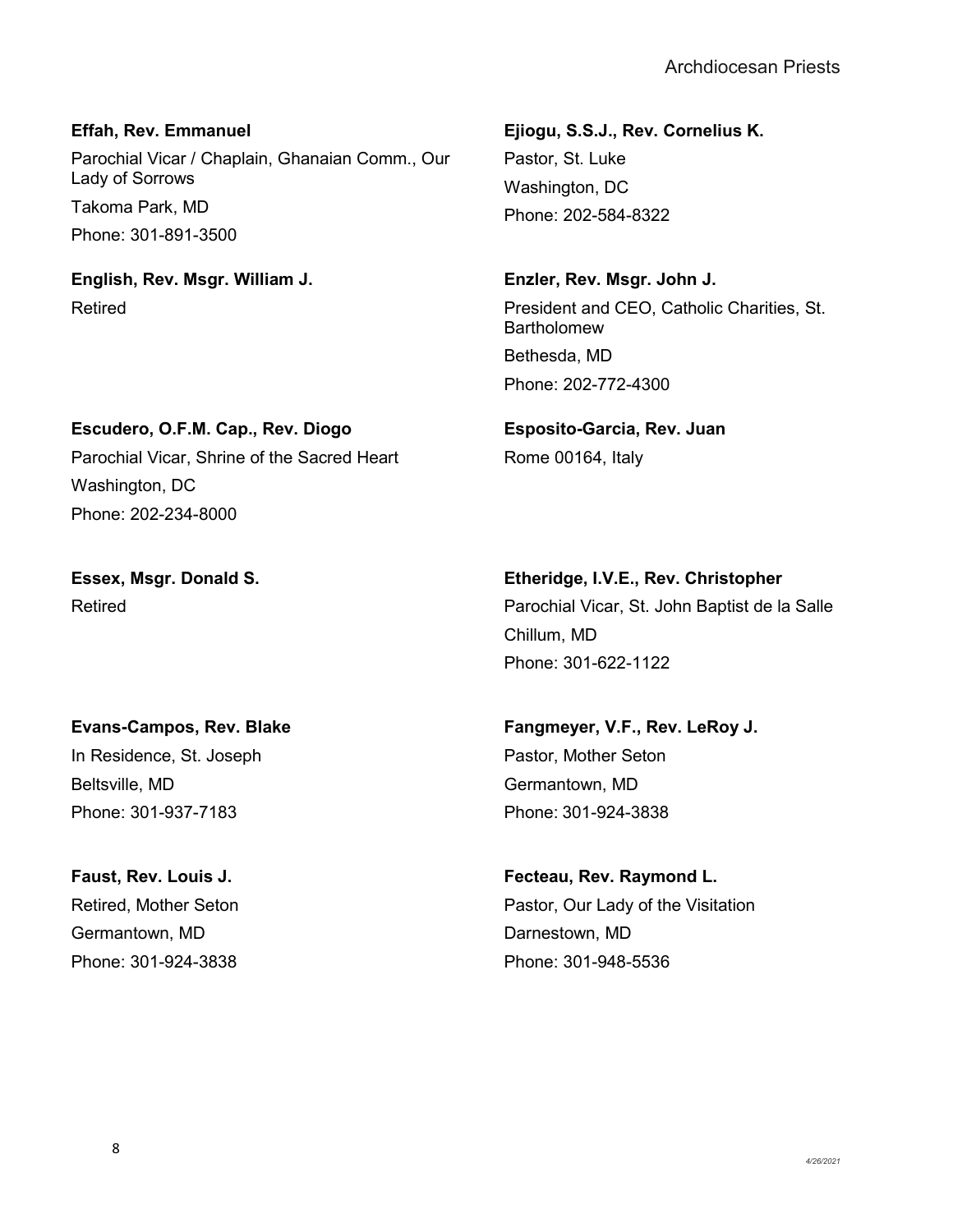**Fermín, Rev. Angel G.** Administrator, Our Lady, Queen of the Americas Washington, DC Phone: 202-332-8838

**Filardi, Rev. Msgr. Edward J.** Pastor, St. Paul Damascus, MD Phone: 301-253-2027

**Fish, Rev. Matthew J.** Administrator, Holy Family Hillcrest Heights, MD Phone: 301-894-2222

**Flum, Rev. Martin E.** Pastor, St. Michael / St. Dominic Brandywine, MD Phone: 240-681-3551

**Foley, Rev. William E.** Pastor, Shrine of the Most Blessed Sacrament Washington, DC Phone: 202-966-6575

**Gallagher, Rev. Charles M.** Pastor, Immaculate Conception Washington, DC Phone: 202-332-8888

**Fields, Rev. Kevin A.** Parochial Vicar, St. Mary Rockville, MD Phone: 301-424-5550

**Finamore, Rev. Robert A.** Retired

**Fitz-Patrick, Rev. David M.** Retired

**Foggo, Rev. Shaun T.** Pastor, Our Lady of Sorrows Takoma Park, MD Phone: 301-891-3500

**Frydrych, S.Chr., Rev. Jerzy** Pastor, Our Lady Queen of Poland Silver Spring, MD Phone: 301-589-1857

**Gallaugher, Rev. Daniel T.** Parochial Vicar, Immaculate Heart of Mary Lexington Park, MD Phone: 301-863-8144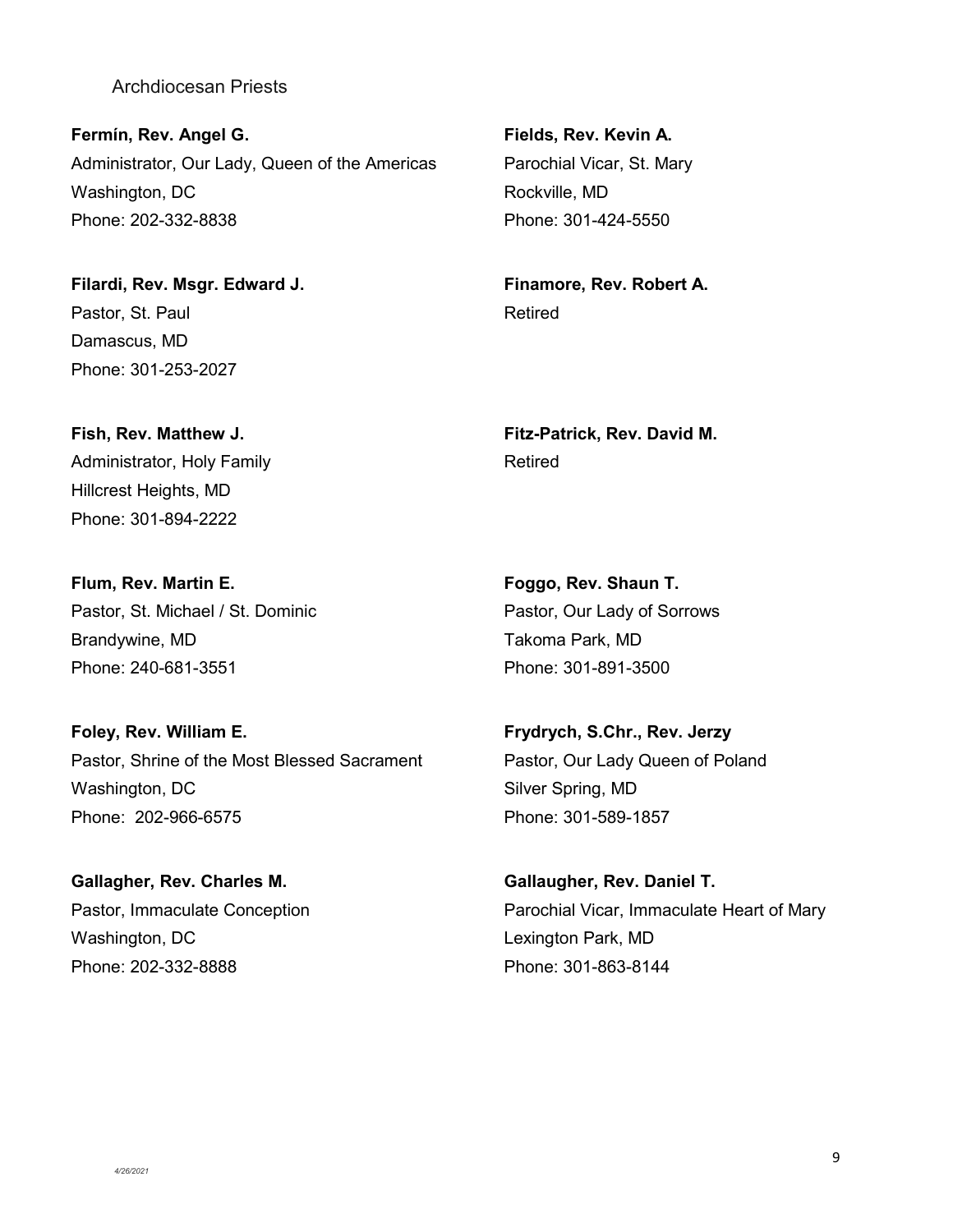**Gamrot, Rev. Jaroslaw S.** Pastor, Holy Face Great Mills, MD Phone:

# **Garcia, Rev. Benjamin A.**

Parochial Vicar, Our Lady Help of Christians Waldorf, MD Phone: 301-843-8823

**Garrett, Rev. Benton L.** Military Chaplain, Little Flower Rectory Pensacola, FL

**Gebremichael, Rev. Abayneh F.** Chaplain, Ethiopian Catholic Community, St. Benedict the Moor Washington, DC Phone: 202-397-3895.

**Giese, Rev. Samuel C.** Pastor, St. Jane Frances de Chantal Bethesda, MD Phone: 301-530-1550

**Gillespie, S.J., Rev. C. Kevin** Pastor, Holy Trinity Washington, DC Phone: 202-337-2840

**Gancayco, Rev. Richard K.** On Leave

**Gardiner, Rev. Richard E.** Retired

**Gaskin, Rev. Grantley D.** Military Chaplain, Fort Huachuca, AZ

**Ghebray, Rev. Araia** Chaplain, Greater SE and St. Elizabeth Hosp., Holy Comforter-St. Cyprian Washington, DC Phone: 202-546-1885

**Gill, Rev. Kenneth J.** Pastor, Our Lady, Star of the Sea Solomons, MD Phone: 410-326-353

**Giovanoni, Rev. Peter M.** Pastor, St. Michael Ridge, MD Phone: 301-872-4321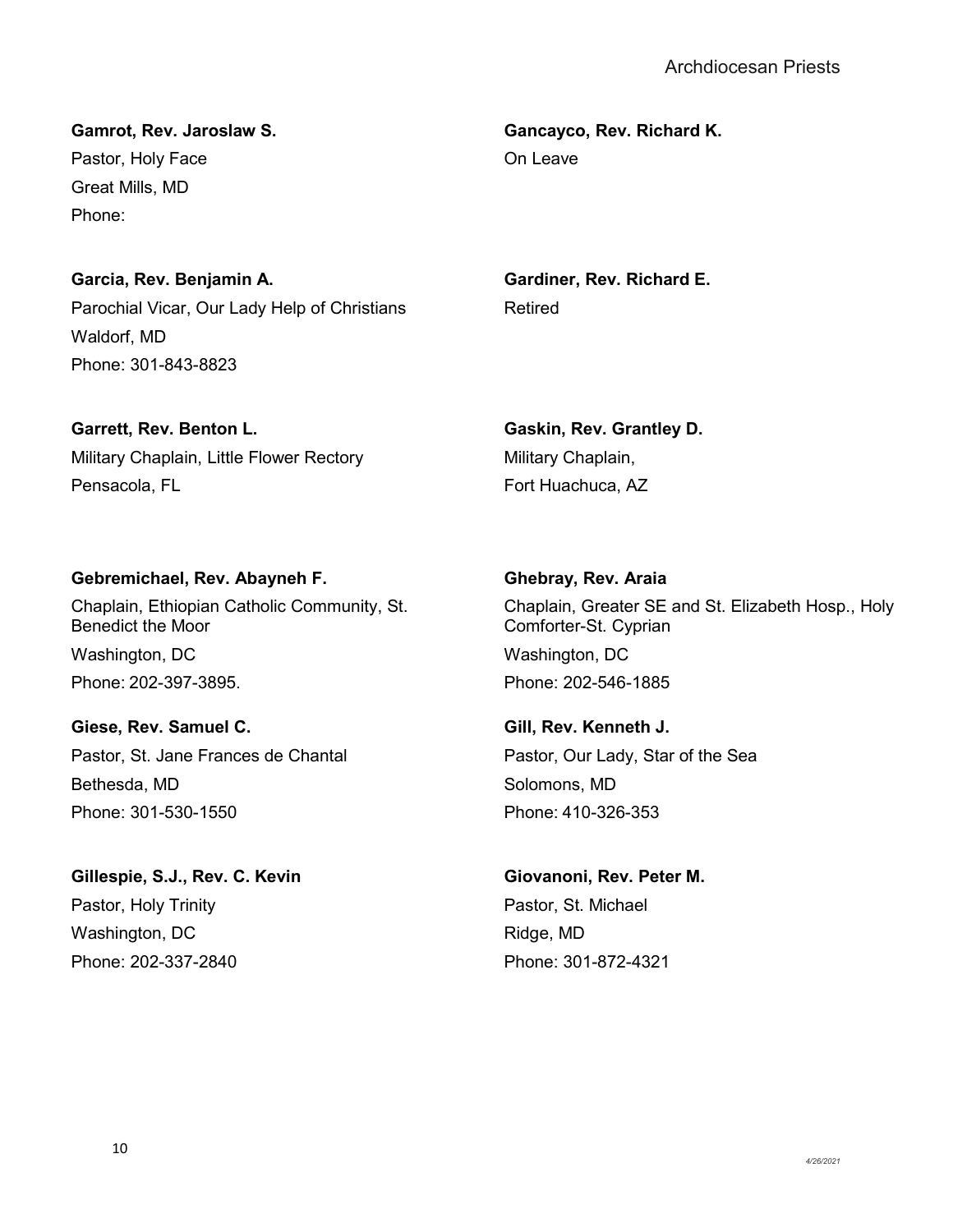**Glasgow, Rev. James D.** Student, Pontifical North American College Europe

**Golas, Rev. Robert W.** Pastor, Holy Ghost Newburg, MD Phone: 301-259-2515

**Gonzalez, S.F., Most Rev. Francisco** Retired, Holy Family Seminary Silver Spring, MD

**Gregory, Cardinal Wilton D.** Archbishop, Archdiocese of Washington Washington, DC Phone: 301-853-4500

**Guillen, Rev. Robert T.** Retired

**Hahn, V.F., Rev. Scott R.** Pastor, St. Jerome Hyattsville, MD Phone: 301-927-6684

**Glasgow, Rev. Brendan G.** Parochial Vicar, St. Peter Washington, DC Phone: 202-547-1430

**Gonzalez, Rev. Avelino A.** Pontifical Council for Christian Unity, Via della Nocetta 63 Italy

**Gonzalo, Rev. Andrew B.** Pastor, St. Vincent de Paul / St. Benedict the Moor Washington, DC Phone: 202-488-1354

**Griffin, Rev. Carter H.** Rector/Director of Priest Formation and Ongoing Formation, Saint John Paul II Seminary Washington, DC Phone: 202-636-9020

**Gurnee, III, Rev. William H.** Pastor, St. Joseph on Capitol Hill Washington, DC Phone: 202-547-1223

**Hammond, Rev. Jeremy W.** Parochial Vicar, St. Jane Frances de Chantal Bethesda, MD Phone: 301-530-1550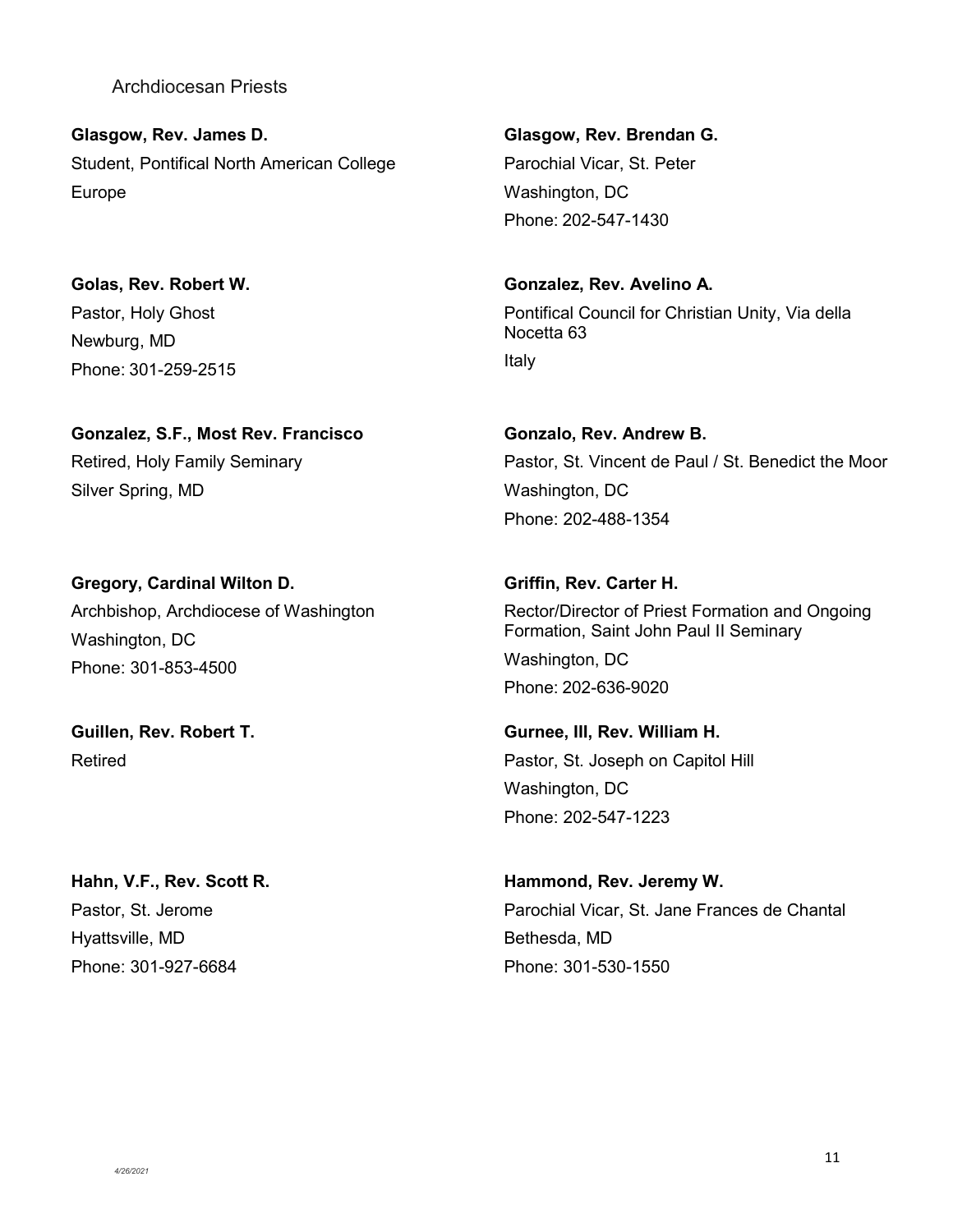**Harris, Rev. Alfred J.** Retired, St. John XXIII Residence Washington, DC Phone:

**Hawley, S.J., Rev. Benjamin** Parochial Vicar, Holy Trinity Washington, DC Phone: 202-337-2840

**Hegnauer, Rev. Edward A.** On leave

**Hart, Rev. Msgr. Kevin T.** Tribunal, Archdiocese of Washington Washington, DC Phone: 301-853-4536

**Heffernan, OFM, Rev. John** Parochial Vicar, St. Camillus Silver Spring, MD Phone: 301-434-8400

**Herbert, Rev. G. Paul** Retired,

**Hill, Rev. W. Paul** Retired

**Hernandez, Rev. Jaime B.** Pastor, St. John the Evangelist Clinton, MD Phone: 301-868-1070

**Hill, Rev. Msgr. R. Cary** Retired, 3456 Cleary Ave. Metairie, LA Phone:

**Holmer, Rev. Scott S.** Pastor, St. Edward the Confessor Bowie, MD Phone: 301-249-9199

**Holloway, Rev. James P.** Retired

**Huber, Rev. Justin A.** Pastor, Our Lady of the Presentation Poolesville, MD Phone: 301-349-2045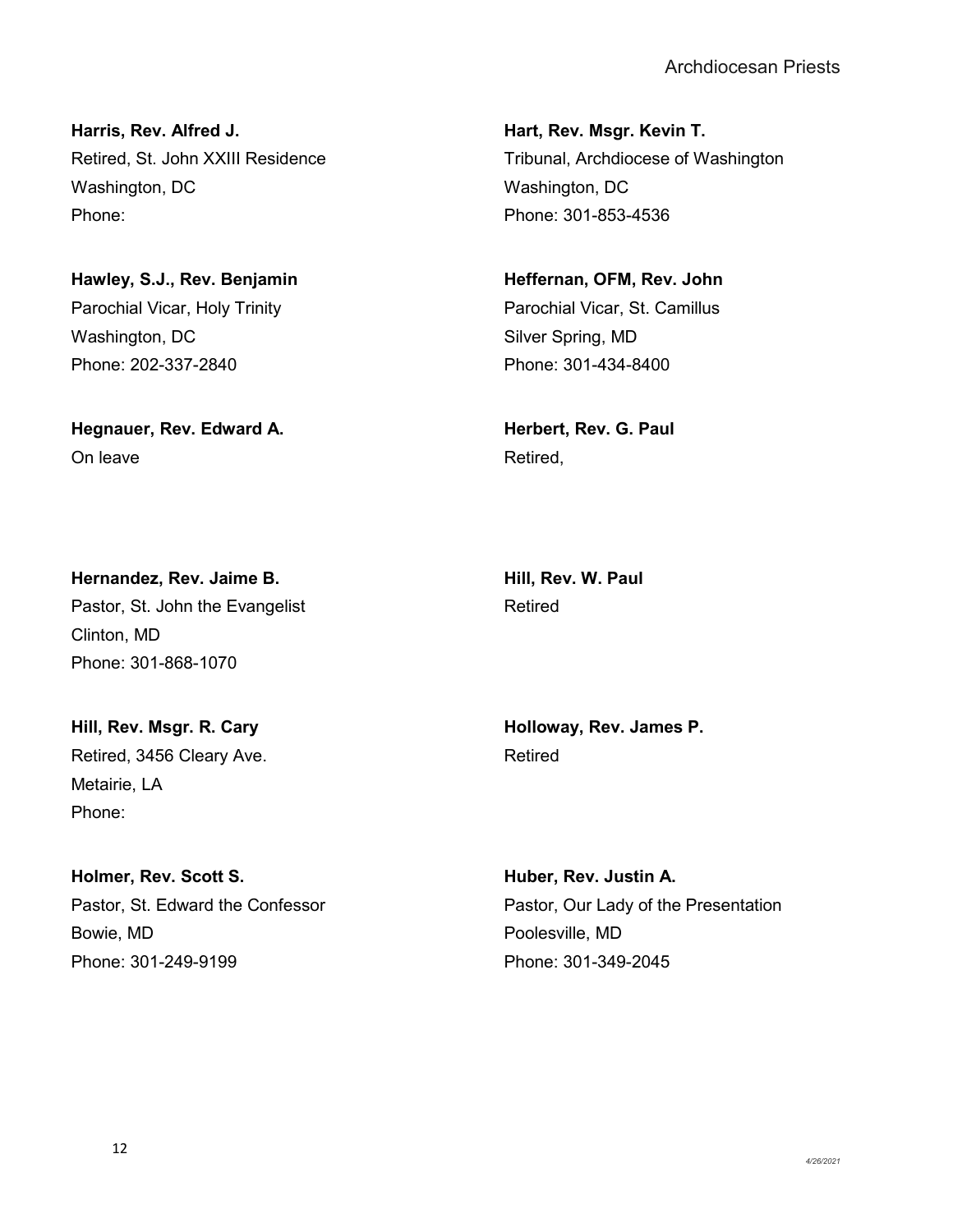**Huebner, Rev. Christian P.** Parochial Vicar, St. Mary of the Mills Laurel, MD Phone: 301-725-3080

**Hurley, Rev. John J.** Retired, Cathedral of St. Matthew Washington, DC Phone: 202-347-3215

**Ilg, Rev. Philip W.** Parochial Vicar, Mother Seton Germantown, MD Phone: 301-924-3838

**Izac, Rev. C. Andre** Retired

**Jenkins, Rev. Joseph A.** Pastor, Holy Family Mitchellville, MD Phone: 301-249-2266

**Jordan, Rev. Milton E.** Retired

**Hughes, Rev. Mark F.** Pastor, Holy Redeemer Kensington, MD Phone: 301-942-2333

**Ibarra, I.V.E., Rev. Joaquin** Pastor, St. John Baptist de la Salle Chillum, MD Phone: 301-559-3636

**Ivany, Rev. Mark R.** Director of Vocations/Director of Pastoral Formation/Adjunct Formation Advisor, Saint John Paul II Seminary Washington, DC Phone: 202-636-9020

**Jameson, V.F., Rev. Msgr. W. Ronald** Rector, Cathedral of St. Matthew Washington, DC Phone: 202-347-3215

**Jones, Rev. Michael T.** Pastor, St. Pius X Bowie, MD Phone: 301-262-214

**Jordan, OFM, Rev. Brian** Pastor, St. Camillus Silver Spring, MD Phone: 301-434-8400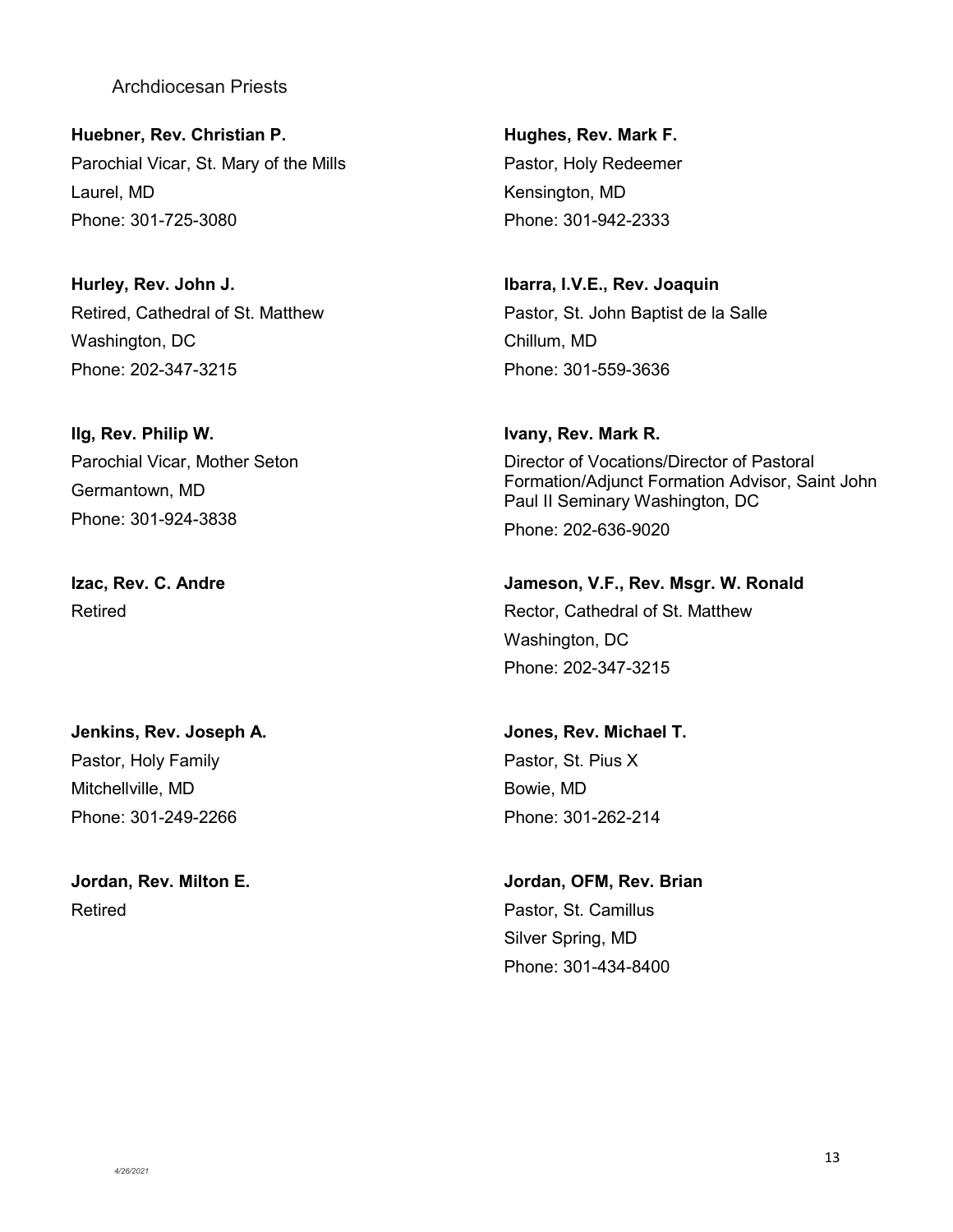**Jun, Rev. Dong-Jin** Parochial Vicar, St. Andrew Kim Olney, MD Phone: 301-260-1981

**Kalita, Rev. Thomas M.** Pastor, St. Peter Olney, MD Phone: 301-924-3774

**Kelley, Rev. Michael J.** Pastor, St. Martin of Tours Washington, DC Phone: 202-232-1144

**Kemp, Rev. Raymond** Retired

**Kennedy, Rev. Joseph P.** Retired

**Keveny, Rev. M. Valentine** In Residence, St. Mary Rockville, MD Phone: 301-424-5550

**Kabango-Lenge, O.F.M., Rev. Jean Marie** Parochial Vicar, St. Camillus Silver Spring, MD Phone: 301-434-8400

**Keffer, Rev. Robert F.** Retired

**Kelley, S.J., Rev. William** Parochial Vicar, Holy Trinity Washington, DC Phone: 202-337-2840

**Kennealy, V.F., Rev. John H.** Pastor, St. Matthias the Apostle Lanham, MD Phone: 301-459-4814

**Kennedy, V.F., Rev. Kevin C.** Pastor, St. Gabriel Washington, DC Phone: 202-726-9092

**Kilner, Rev. Robert F.** Parochial Vicar, St. Patrick Rockville, MD Phone: 301-924-2284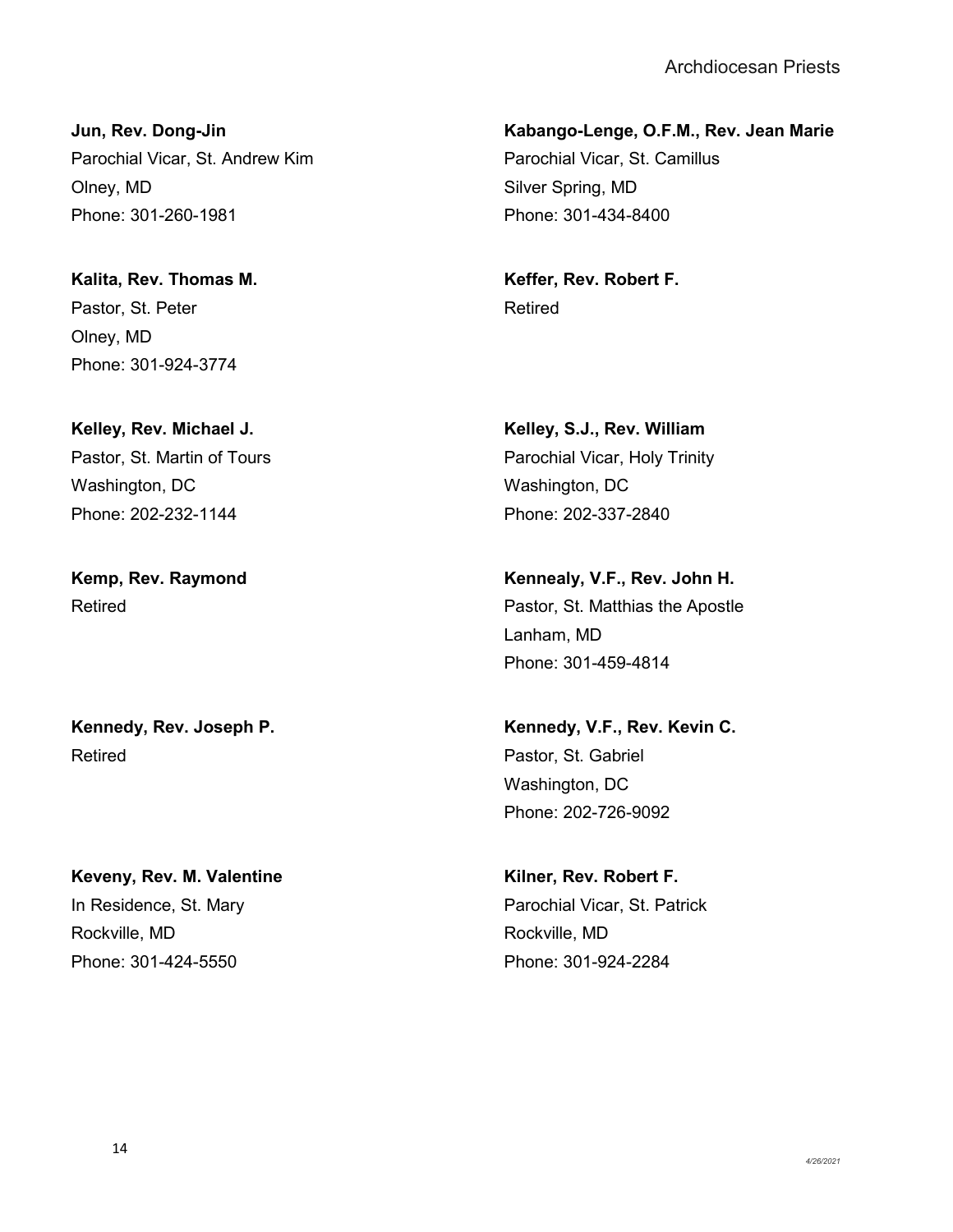**King, Rev. Michael J.** Pastor, Jesus the Good Shepherd Owings, MD Phone: 410-257-3810

**Kosty, Rev. Robert J.** Senior Priest, Shrine of St. Jude Rockville, MD Phone: 301-946-8200

**Kurzawinski, Rev. Zygmunt** Pastor, Our Lady, Queen of Peace Washington, DC Phone: 202-582-8600

**Laczko, Rev. Msgr. T. Ansgar** Retired

**Langsfeld, Rev. Msgr. Paul J.** Retired

**Lee, Rev. Paul D.** Pastor, Shrine of St. Jude Rockville, MD Phone: 301-946-8200

**Knestout, Rev. Mark D.** Pastor, St. Bartholomew Bethesda, MD Phone: 301-229-7933

**Kozubek, Rev. Cezary** Parochial Vicar, St. John the Baptist Silver Spring, MD Phone: 301-622-1122

**Laborde, Rev. Lucas** Co-Chaplain, The American University, St. John **Society** Washington, DC Phone:

**LaHood, V.F., Rev. Thomas G.** Pastor, St. Mary of the Assumption Upper Marlboro, MD Phone: 301-627-3255

**Leary, Rev. Daniel P.** Missionary, World Villages for Children Annapolis, MD

**Lee, Rev. Joseph** Pastor, St. Andrew Kim Olney, MD Phone: 301- 260-1981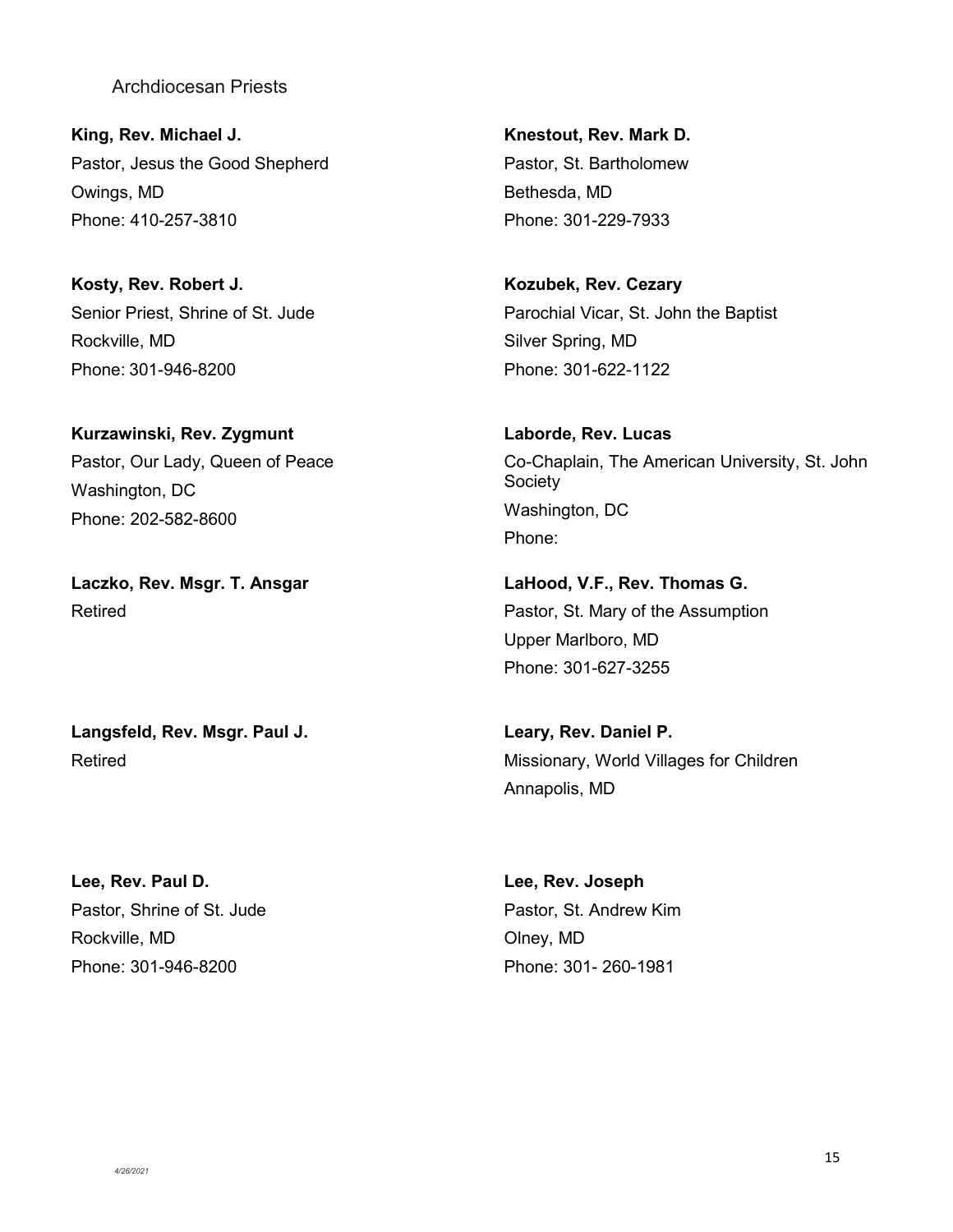**Lewis, Rev. Patrick S.** Pastor, St. Philip the Apostle Camp Springs, MD Phone: 301-423-4244

**Lopez, Rev. Agustin** On mission, Redemptoris Mater Seminary Hyattsville, MD

**Luckett, Rev. Charles E.** Administrator, Our Lady of the Wayside Chaptico, MD Phone: 301-884-2502

**MacIntyre, Rev. Frederick H.** Retired

# **Majano, Rev. Mario A.**

Parochial Vicar with Spec. Ministry to the Cath. Hisp. Community, Card. McCarrick Center, St. Andrew Apostle |Silver Spring, MD

Phone: 240-704-9299

**Maro, Rev. Robert G.** Pastor, St. Joseph Beltsville, MD Phone 301-937-7183:

**Lickteig, Rev. Anthony E.**

Vicar for Clergy/Secretary for Ministerial Leadership, Church of the Little Flower Bethesda, MD Phone: 301-853-4500

**Lucero, Rev. Emanuel P.** Parochial Vicar, St. Peter Olney, MD Phone: 301- 924-3774

**Macfarlane, Msgr. John F.** Retired

**Magro, Rev. Emanuel** Parochial Vicar, Shrine of the Most Blessed **Sacrament** Washington, DC Phone: 202-966-6575

**Malaver, Rev. Daniel J.** In Residence, St. Louis of France Church La Puente, CA

**Martin, Rev. Santiago** Parochial Vicar, St. Bartholomew Bethesda, MD Phone: 301-229-7933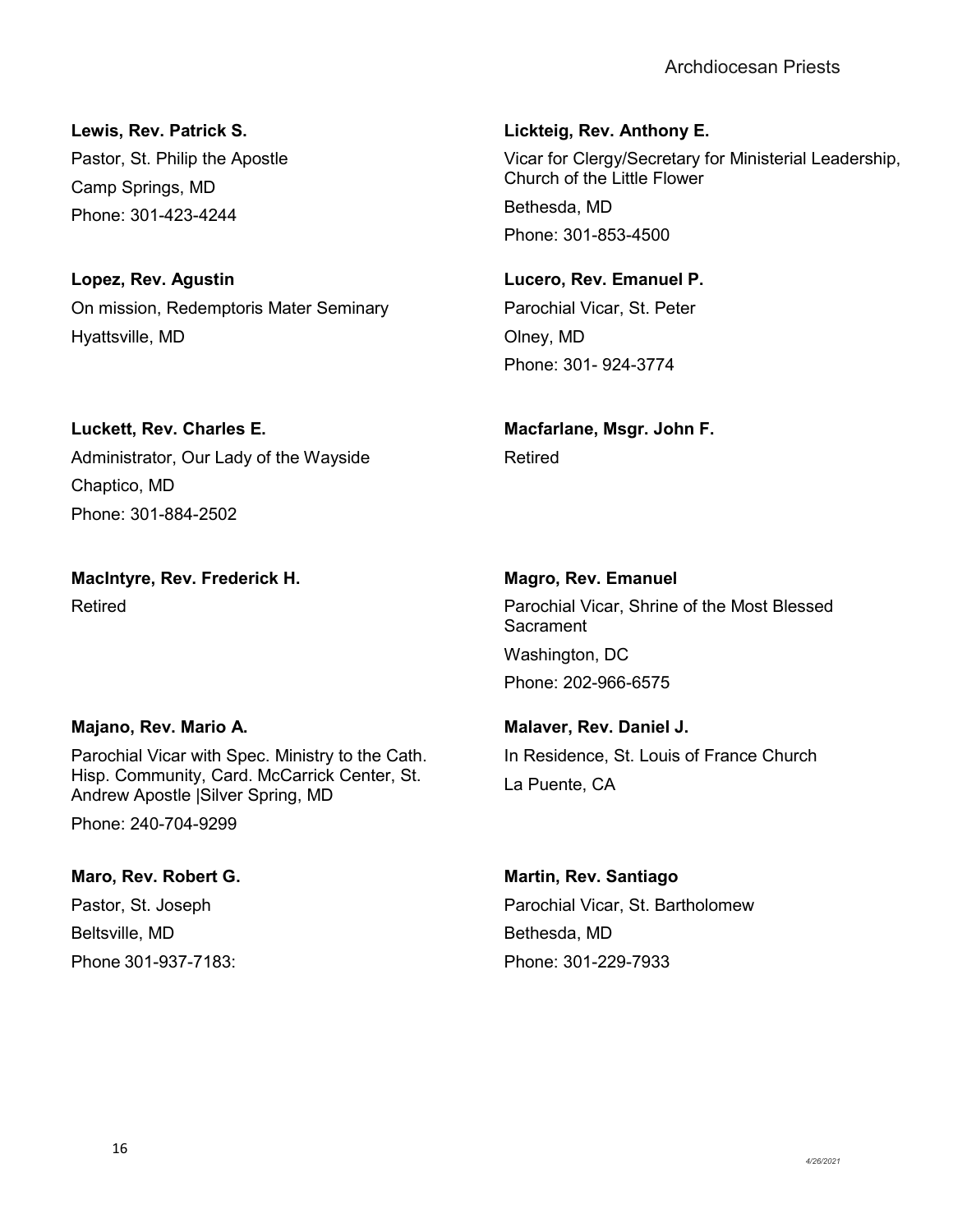**Mateo-Ayala, Rev. Agustin** Pastor, St. Rose of Lima Gaithersburg, MD Phone: 301-948-7545

**McCann, Rev. Charles** Retired, St. John the Evangelist Clinton, MD Phone: 301-868-1070

**McKay, Rev. John F.** Retired,

**McManus, Rev. Eamon** Retired

**Mellone, Msgr. Michael J.** Pastor, Annunciation Washington, DC Phone: 301-725-3080

**Meyers, Rev. James P.** Retired

**Mbanude, Rev. Ebuka V.** Parochial Vicar, Holy Redeemer Kensington, MD Phone: 301-853-4500

**McGready, Msgr. Oliver A.** Retired, St. Peter Waldorf, MD Phone: 301-843-8916

**McKee, Rev. Roderick D.** Retired, St. Patrick Washington, DC Phone: 2 02-347-2713

**Megyery, Rev. Stefan I.** Parochial Vicar, St. Elizabeth Rockville, MD Phone: 301-881-1380

**Menjivar-Ayala, Rev. Evelio** Pastor, St. Mary Landover Hills, MD Phone: 202-332-8838

**Montagne, Rev. Pierre-Henri** Pastor, St. Louis de France Washington, DC Phone: 202-537-0709.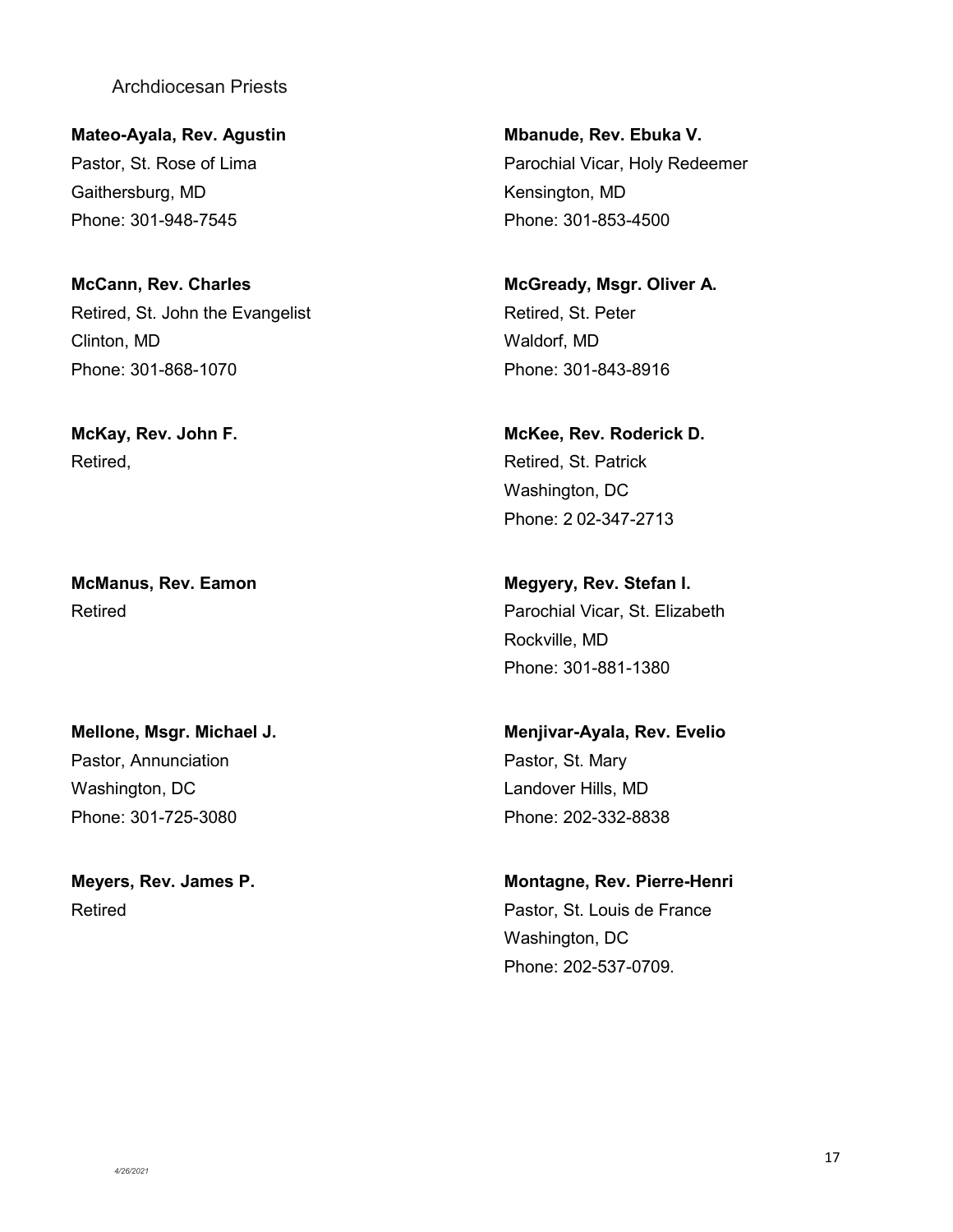**Montgomery, Rev. William L.** Retired

**Moran, SMA, Rev. Michael P.** Administrator, St. Margaret of Scotland Seat Pleasant, MD Phone: 301-336-3345

**Morrison, Rev. James M.** Parochial Vicar, Our Lady of Lourdes Bethesda, MD Phone: 301-654-1287

**Mudd, Rev. John J.** Retired,

**Mullins, Rev. Richard A.** Pastor, St. Thomas the Apostle Washington, DC Phone: 202-234-1488

**Murray, Rev. Michael J.** Priest Director, Catholic Cemeteries, Our Lady of **Grace** Silver Spring, MD Phone: 301-871-1300

**Moore, V.F., Rev. Raymond H.** Pastor, St. Thomas More Washington, DC Phone: 202-562-0431

**Morkunas, Rev. Andrew M.** Leave of absence/assignment outside the archdiocese, St. Francis of Assisi Gates Mills, OH

# **Morrow, Rev. Thomas**

Retired, St. Raphael Rockville, MD Phone: 301-762-2143:

**Mullan, Rev. Patrick M.**

Parochial Vicar, St. Joseph Largo, MD Phone: 301-229-7933

**Murphy, Rev. Conrad T.** Chaplain, Univ. of MD, College Park, Catholic Student Center College Park, MD Phone: 301-422-7570

**Muzzey, Rev. Charles H.** Retired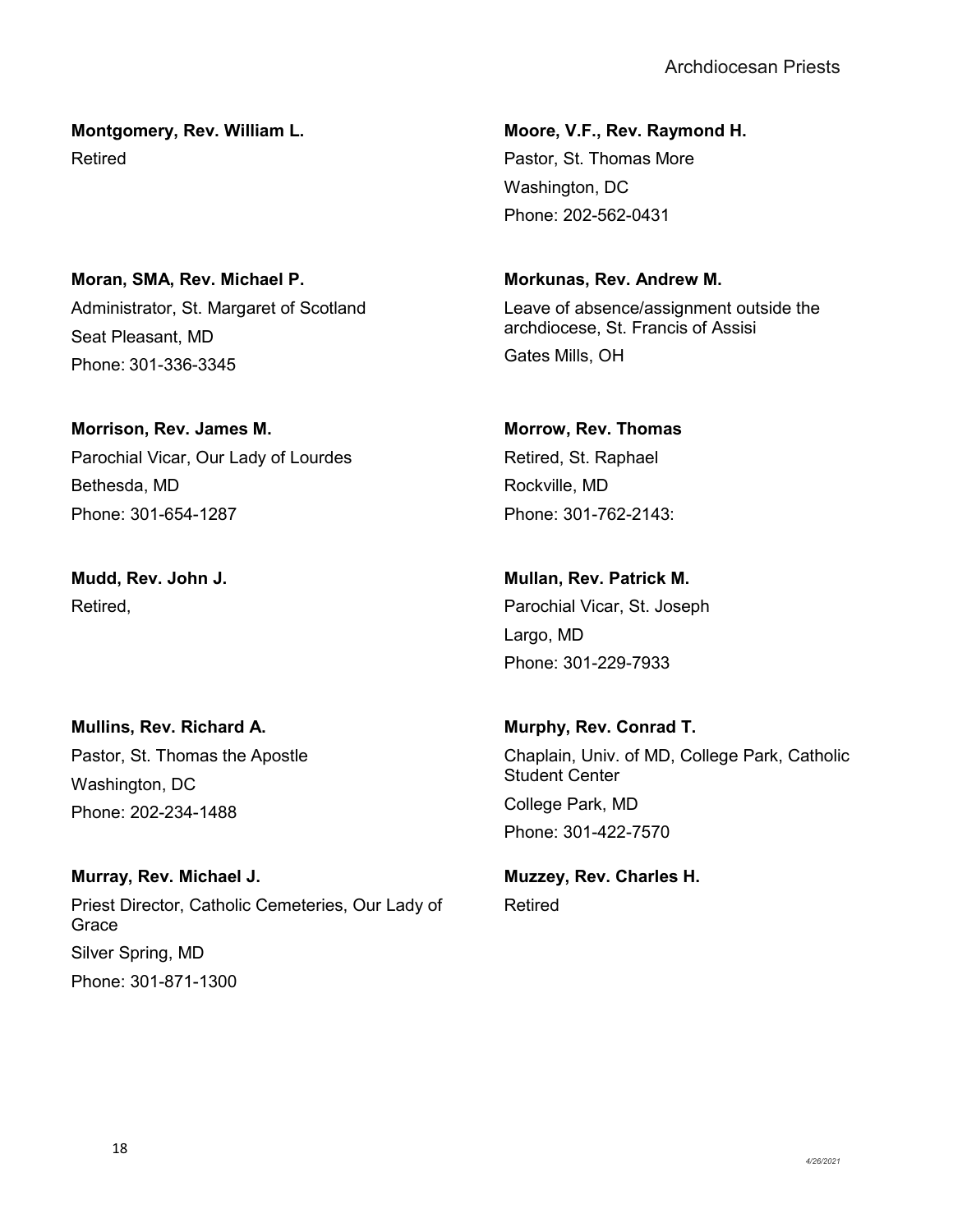**Myslinski, Msgr. John** Retired

**Nguyen, Rev. Paul D.** Pastor, St. George Valley Lee, MD Phone: 301-994-0737

**Oberle, P.S.S., Rev. James P.** Seminary, Baltimore, MD

**O'Reilly, Rev. Kevin P.** Pastor, St. Mary Barnesville, MD Phone: 301-972-8660

**Panke, Msgr. Robert J.** Pastor, St. John Neumann Gaithersburg, MD Phone: 301-977-5492

**Paris, Rev. Michael S.** On Leave, Discalced Carmelite Friars

**Nguyen, Rev. John T.** Pastor, Our Lady's Church Leonardtown, MD Phone: 301-475-8403

#### **Nwabueze, O.P., Rev. Raymond**

Chaplain, Children's Nat. Medical Center, Dominican Province of Saint Joseph the Worker

Mt. Rainier, MD Phone: 301-699-8316

**O'Brien, Rev. Raymond C.** Faculty, Catholic University of America, School of Law Washington, DC Phone: 202-319-5000

**Otero, Msgr. Henry** Retired

**Parent, Msgr. J. Wilfrid** Pastor, St. Elizabeth Rockville, MD Phone: 301-881-1380

**Park, Rev. Adam Y.** Vice Rector 00120 Vatican City State, Europe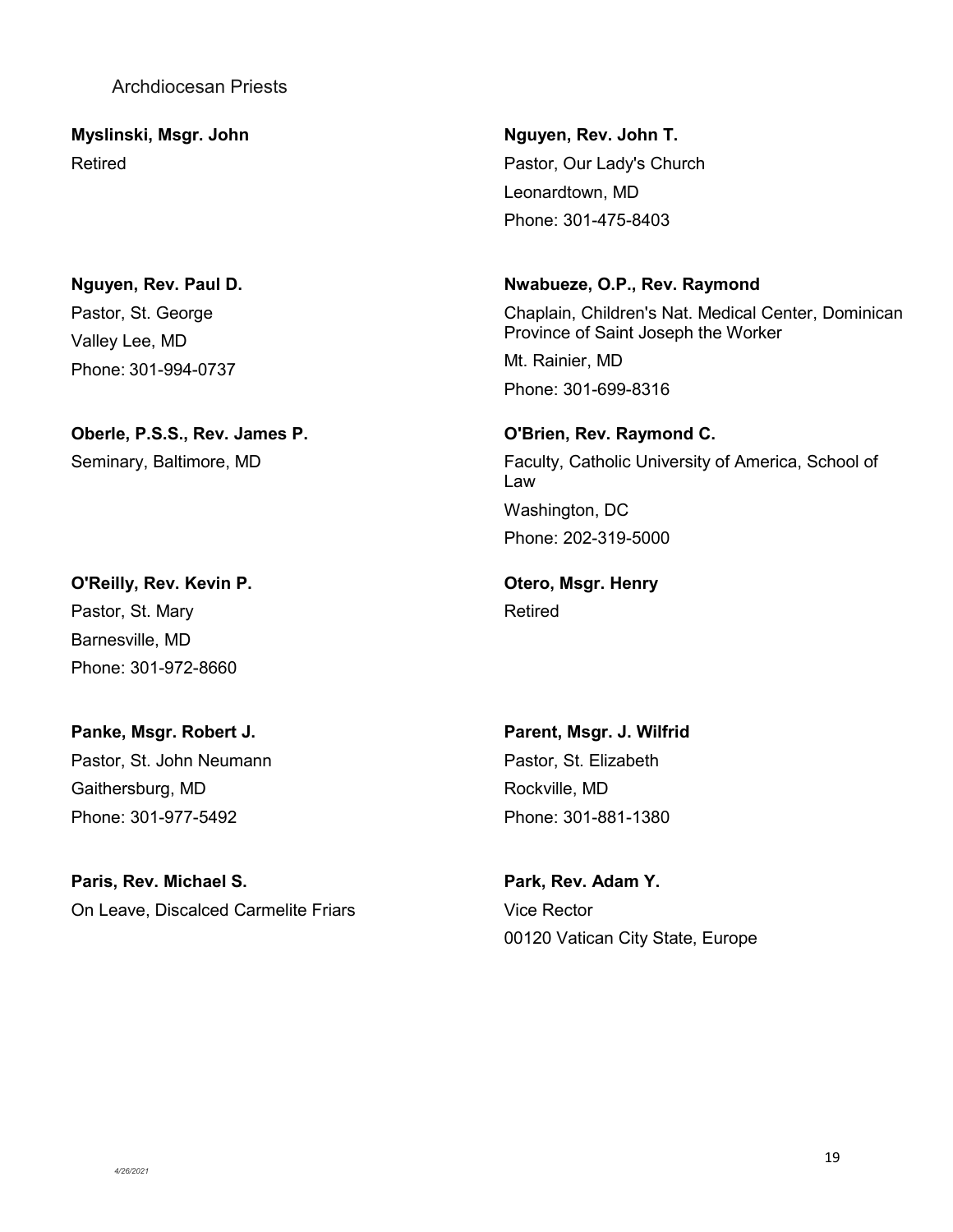**Park, Rev. Min Seo** Chaplain, Gallaudet and St. Francis of Assisi Deaf Catholic Church, St. Matthias the Apostle Lanham, MD

Phone: 301-459-4814

**Pearson, Rev. Everett** Pastor / Administrator, Holy Spirit, Forestville, Mount **Calvary** Forestville, MD Phone: 301-735-5532

# **Pertiné, Rev. Ivan**

Chaplain, The American University, St. John Society Washington, DC Phone: 202-885-3327

**Philogene, Rev. Luc** Chaplain, Haitian Community, Shrine of the Sacred **Heart** Washington, DC Phone: 202-234-8000

**Pietryga, Rev. Jan T.** Parochial Vicar, St. John the Evangelist Silver Spring, MD Phone: 301-681-7663

**Plummer, Rev. Samuel I.** Pastor, St. Mary Clinton, MD Phone: 301- 292-0527

**Parry, Msgr. Charles J.** Pastor, St. Patrick Rockville, MD Phone: 301-924-2284

**Perkins, Rev. Joseph F.** Retired, Holy Cross Garrett Park, MD Phone: 301-942-1020

**Petty, Rev. Benjamin J.** Parochial Vicar, St. Mary Landover Hills, MD Phone: 301-577-8844

**Pierce, Rev. Joseph B.**

Pastor, St. John Vianney Prince Frederick, MD Phone: 410-535-0223

**Pineda, Rev. Ryan I.** Administrator, St. Francis Xavier Leonardtown, MD Phone: 301-475-9885

**Polo, c.s., Rev. Peter Paul** Parochial Vicar, Holy Rosary Washington, DC Phone: : 202-638-0165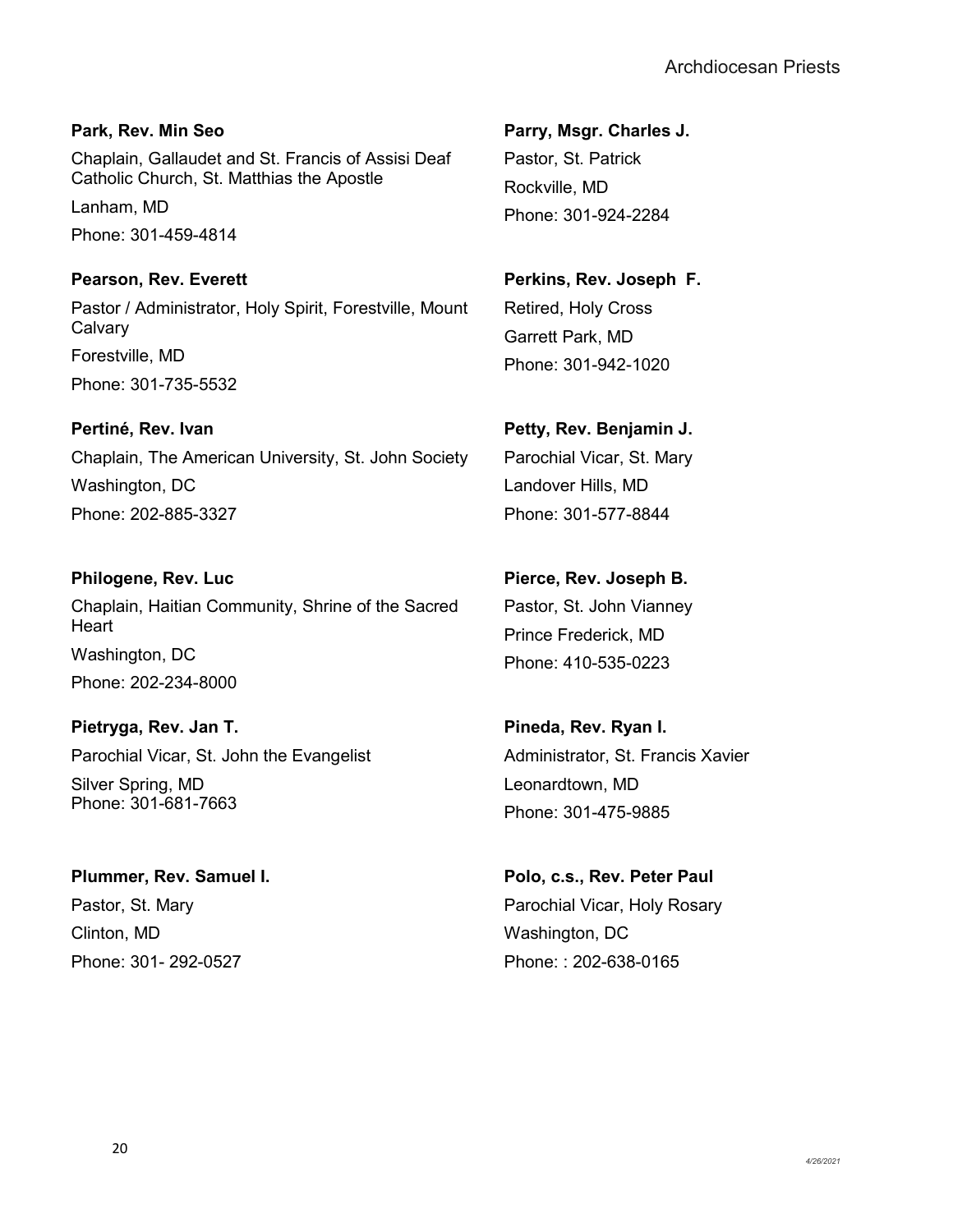**Pope, V.F., Msgr. Charles E.** Pastor, Holy Comforter-St. Cyprian Washington, DC Phone: 202-546-1885

**Quill, Rev. J. Michael** Retired

**Ramon, O.F.M., Rev. Rodolfo** Parochial Vicar, St. Camillus Silver Spring, MD Phone: 301-434-8400

**Rebeggiani, Rev. Daniele** Canon Law studies at CUA, Redemptoris Mater **Seminary** Hyattsville, MD Phone: 301-853-4500

**Reutemann, Rev. John F.** Miliary Chaplain, Eagle River, AK

**Reynierse, Rev. Peter J.** Retired

**Potts, Rev. Ronald A.** Pastor, Sacred Heart Bowie, MD Phone: 301- 262-0704

**Qureshi, Rev. Aaron M.** Pastor, St. Catherine of Alexandria/St. Ignatius Port Tobacco, MD Phone: 301-934-9630 Phone: 301-870-2365 (St. Ignatius)

**Ranieri, Msgr. Joseph A.** Retired / Coordinator, Pastoral Care of Priests, Jeanne Jugan Residence Washington, DC Phone: 301-853-5361

**Regan, Rev. Kevin J.** Vice Rector/Assistant Director of Priest Formation, St. John Paul II Seminary

Washington, DC Phone: 301-474-3920

**Reyes, O.F.M.Cap., Rev. Carlos A.** Parochial Vicar, Shrine of the Sacred Heart Washington, DC Phone: 202-234-8000

**Richardson, Rev. Robert C.** Retired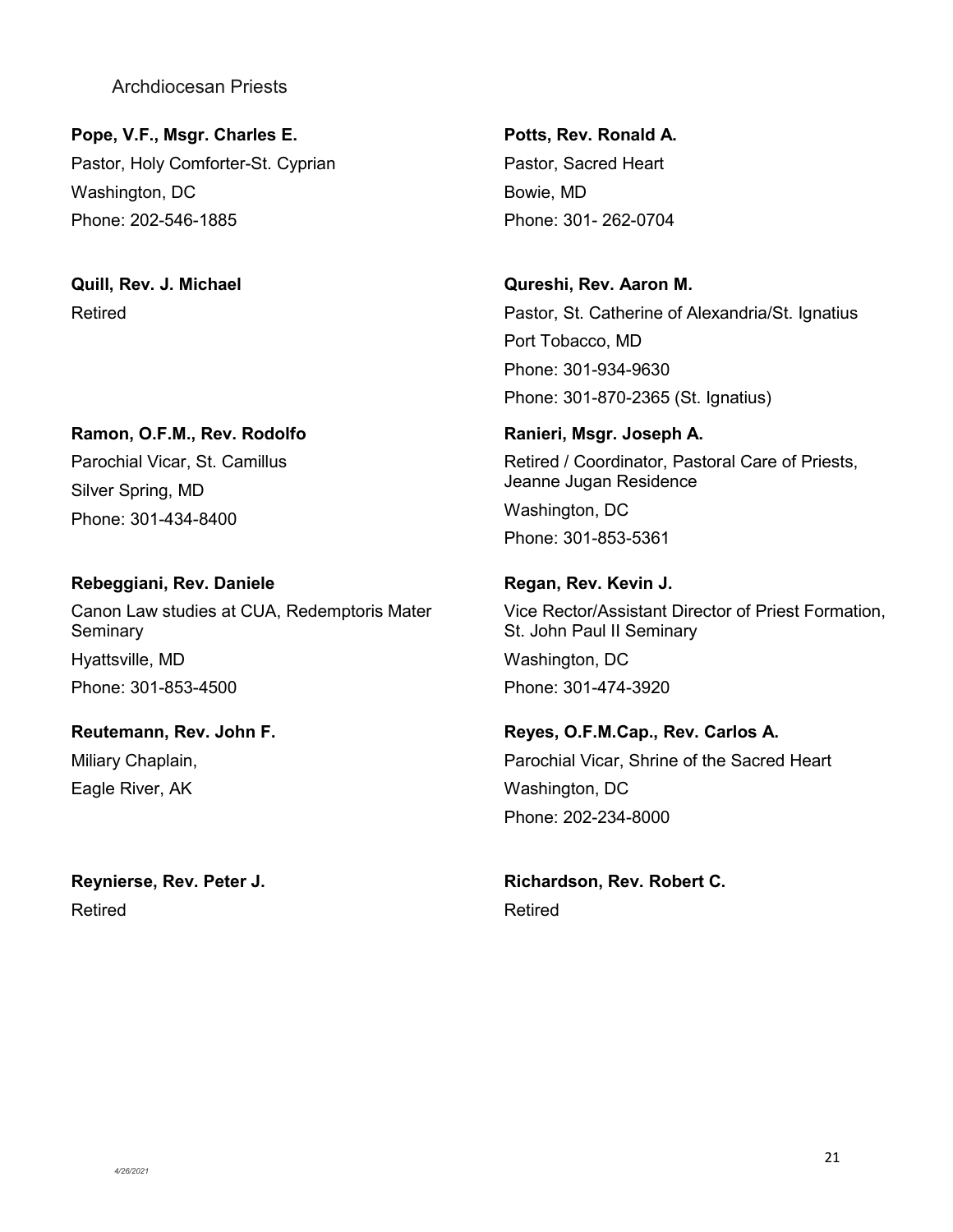**Rieger, Rev. Karl** Chaplain, German Catholic Community McLean, VA

**Rigdon, Rev. Vincent J.** Retired

**Rodriguez, Rev. Jose** Parochial Vicar, St. Michael the Archangel Silver Spring, MD Phone: 301-589-1155

**Royals, Rev. Andrew F.** Pastor, St. Joseph Morganza, MD Phone:

**Russell, Rev. David P.** Retired

**Ryan, Rev. William A.** Missionary Assignment, Archeveche de Lome Togo, West Africa

**Riffle, Jr., Rev. Patrick J.** Military Chaplain, LT PATRICK RIFFLE, CHC, USN UNIT 37131, FPO, AP

**Rodriguez, Rev. Francisco** Parochial Vicar, St. Martin of Tours Gaithersburg, MD Phone: 301-990-3203

**Rogers, Rev. Joseph E.** On Leave, Two Hearts Convent Miami, FL

**Ruan, Rev. John Ming** Administrator, Our Lady of China Pastoral Mission Rockville, MD Phone: 301-738-2459

**Russo, Rev. Michael A.** Parochial Vicar, St. Bernadette Silver Spring, MD Phone: 301-593-0357

**Sadusky, Msgr. Joseph F.** Retired, St. Peter Washington, DC Phone: 202-547-1430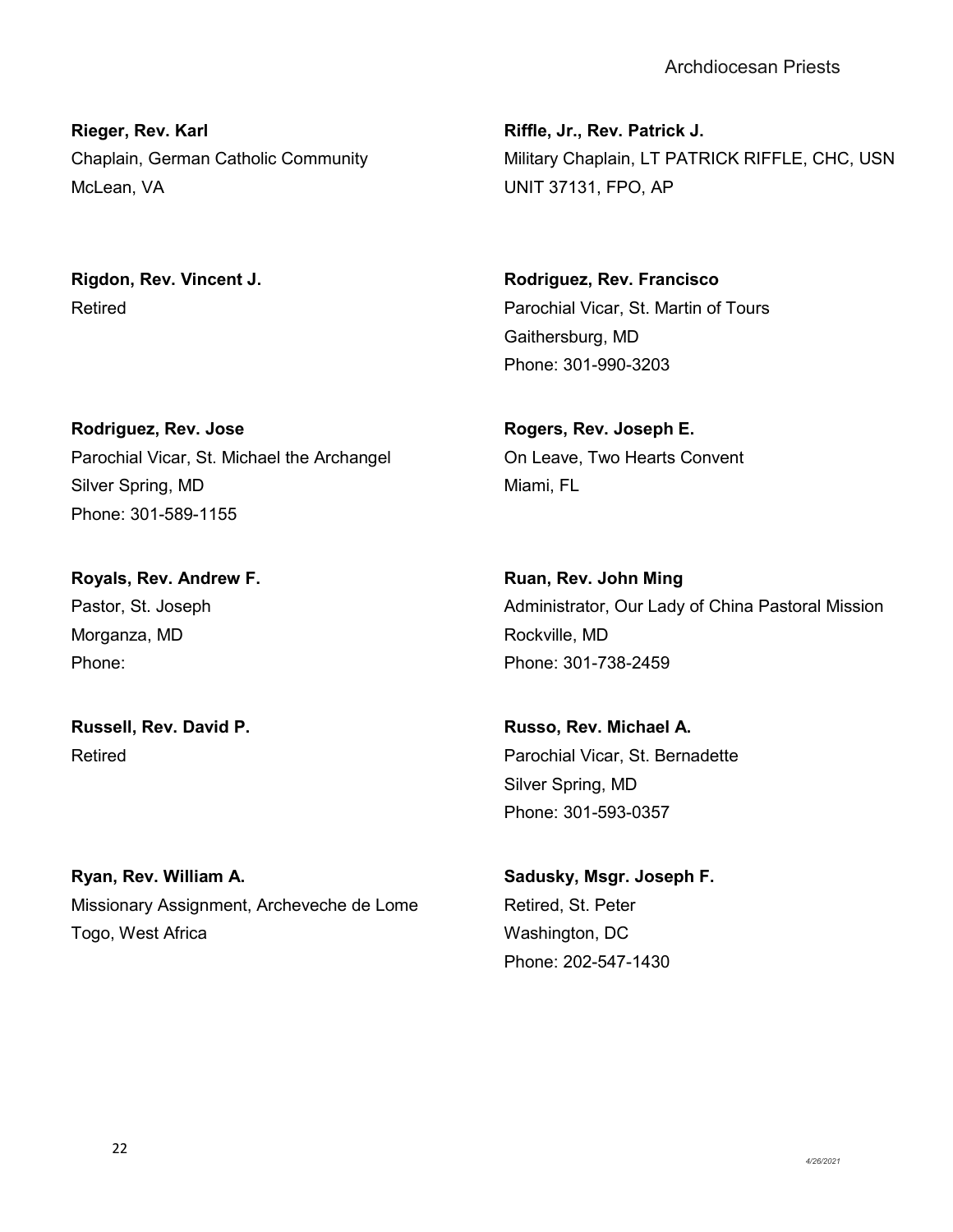**Sajnog, Rev. Michal** In Residence, Nativity Washington, DC Phone: 202- 726-6262

# **Salinas-Cabrera, Rev. Rodolfo A.** Pastor, Most Holy Rosary Upper Marlboro, MD Phone: 301-856-3880

**Sanderfoot, Rev. Brian P.** Pastor, St. Francis de Sales Washington, DC Phone: 202-529-7451

**Sass, Rev. Pawel** Pastor, Nativity Washington, DC Phone: 202- 726-6262

**Schmidt, Rev. Raymond F.** Pastor, St. John Hollywood, MD Phone: 301-373-2281

**Seith, Rev. Christopher J.** Director of Spiritual Formation/Director of Liturgy, St. John Paul II Seminary Washington, DC Phone: 301-474-3920

**Salah, Rev. Michael A.** Pastor, St. Raphael Rockville, MD Phone: 301-762-2143:

**Samaha, Rev. Jeffrey F.** Chaplain, So. MD Hospital, Church of the Holy Spirit Forestville, MD Phone: 301-336-3707

**Santaballa, Rev. Francisco Javier** Rector, Redemptoris Mater Seminary Yeadon, PA

**Schad, Rev. Marco F.** Pastor, Immaculate Heart of Mary Lexington Park, MD Phone: 301-863-8144

**Scott, Rev. Alexander B.** CPT Alexander Scott USACHCS Fort Hood, TX

**Shadwell, Rev. Damian E.** On leave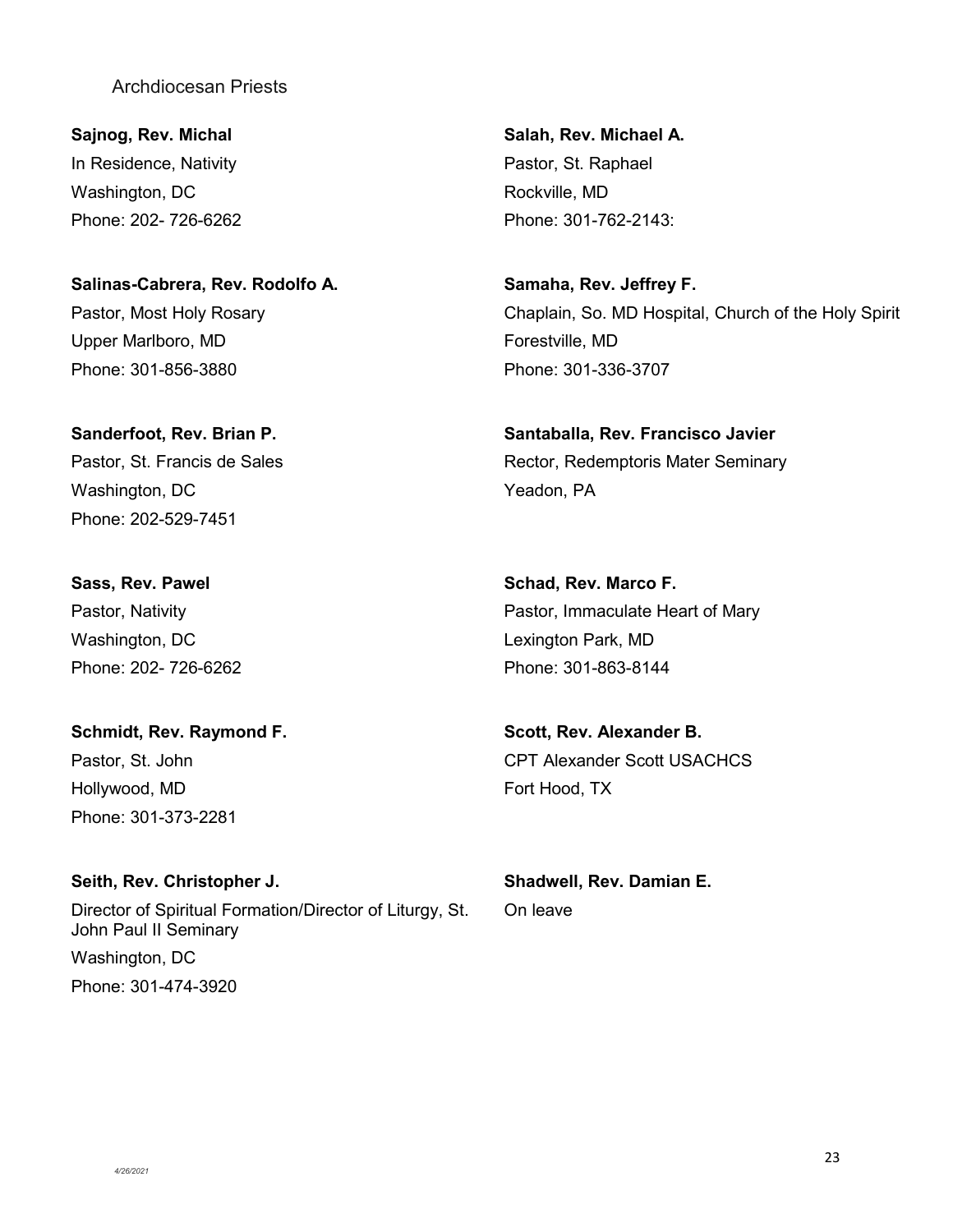**Shaffer, Rev. Gregory W.** Pastor, Assumption Washington, DC Phone: 202-561-4178

**Sileo, Rev. Joseph R.** Retired

**Slevin, Rev. Henry** Washington, DC Phone:

**Smith, Rev. Patrick A.** Pastor, St. Augustine Washington, DC Phone: 202-265-1470

**Soley, Rev. Roger A.** Retired, St. John XXIII Residence Washington, DC

**Stokes, Rev. Harry J.** Pastor, St. Joseph Pomfret, MD Phone: 301-870-3041

**Shah, O.P., Rev. Bruno** Parochial Vicar, St. Dominic Washington, DC Phone: 202-554-7863

**Sirianni, Rev. Klaus J.** Parochial Vicar / Chaplain, George Washington Univ. Hosp. Center, St. Stephen, Martyr Washington, DC Phone: 202-785-0982

**Smith, Rev. Mark L.** Pastor / Adjunct Formation Mentor, SJPII Seminary, Holy Redeemer College Park, MD Phone: 301-474-3920

**Smith, Msgr. K. Bartholomew** Pastor, St. Bernadette Silver Spring, MD Phone: 301-593-0357

**Stack, Rev. James M.** Pastor, St. Anthony North Beach, MD Phone: 301-855-0897

**Stolt, I.V.E., Rev. Kevin E.** Parochial Vicar, St. James Mount Rainier, MD Phone: 301-927-0567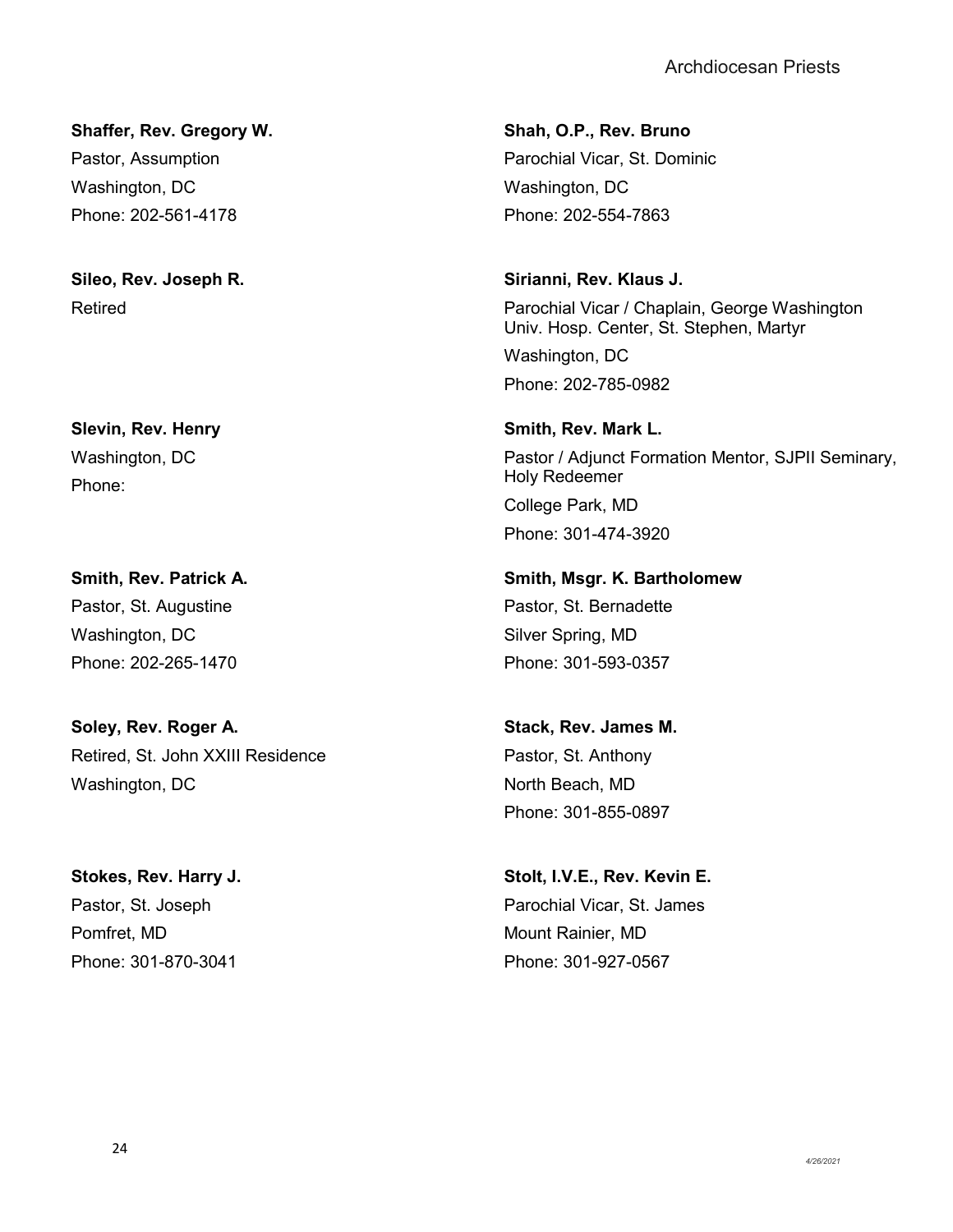**Stuart, Rev. George E.** Vice Chancellor/Episcopal Vicar for Canonical Services, Archdiocese of Washington Washington, DC Phone: 301-853-5327

**Sullins, Rev. D. Paul** Faculty, CUA / PT Assoc., St. Mark the Evangelist Hyattsville, MD Phone: 202-319-5943

**Swink, Rev. Lawrence C.** Pastor, Sacred Heart La Plata, MD Phone: 301-870-3895

**Thompson, S.S.J., Rev. Michael L.** Pastor, Our Lady of Perpetual Help Washington, DC Phone: 202-678-4999

**Tolentino, V.F., Msgr. Eddie L.** Pastor, St. Michael the Archangel Silver Spring, MD Phone: 301-589-1155

**Tran, Rev. Tam X.** Pastor, Our Lady of Vietnam Silver Spring, MD Phone: 301-622-4895

**Studniewski, Rev. Gary R.** Pastor, St. Peter Washington, DC Phone: 202-547-1430

**Sweeney, Rev. Peter J.** Retired, St. John Neumann Gaithersburg, MD Phone: 301-977-5492

**Tappe, Rev. Walter J.** Pastor, St. Hugh Greenbelt, MD Phone: 301-474-4322

**Tietjen, Rev. Michael E.** Pastor, Immaculate Conception Mechanicsville, MD Phone: 301-884-3123

**Tovar, Rev. Francisco M.** St. John Paul II Catholic Church Santa Teresa, NM

**Trancone, Rev. Gerard A.** Retired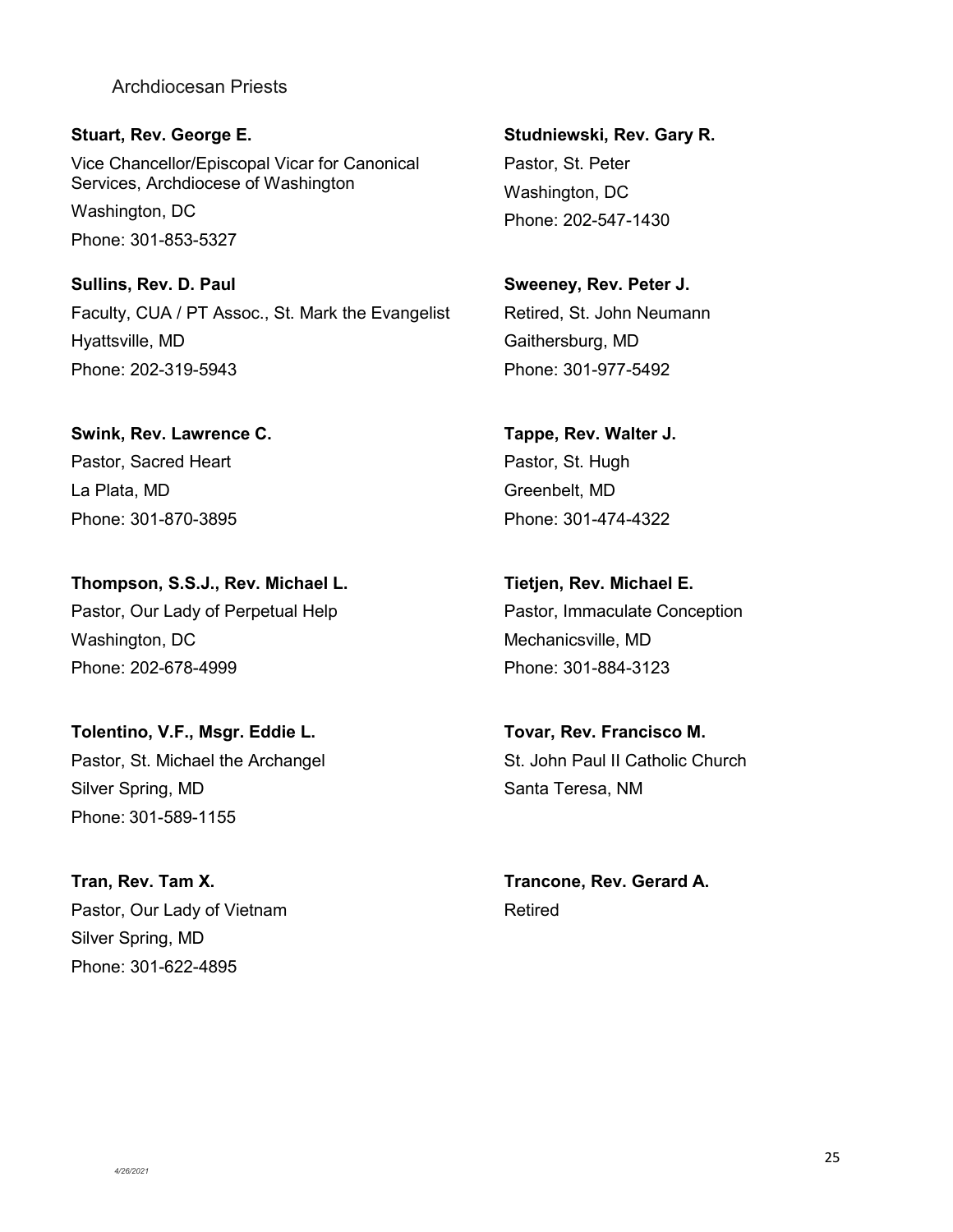**Tucker, Rev. Mark E.** Tribunal, Archdiocese of Washington Washington, DC Phone: 301-853-5000

**Ubau, Rev. Jorge E.** Parochial Vicar, Shrine of St. Jude Rockville, MD Phone: 301-946-8200

**Umukoro, O.P., Rev. Fidelis** Chaplain, Wash. Hospital Center, Dominican Province of Saint Joseph the Worker Mt. Rainier, MD Phone: 301-699-8316

**Vicente, Rev. Saulo** Vice Rector, Redemptoris Mater Seminary Hyattsville, MD

**Villanueva, Rev. Gary T.** Pastor, St. Columba Oxon Hill, MD Phone: 301-567-5506

**Vitturino, Rev. Saverio T.** Retired

**Turano, O.P., Rev. Jordan** Pastor, St. Dominic Washington, DC Phone: 202-554-7863

**Ulshafer, P.S.S., Rev. Thomas R.** Retired

**Vaghi, V.F., Msgr. Peter J.** Pastor, Church of the Little Flower Bethesda, MD Phone: 301-320-4538

**Vidal, Rev. John A.** Pastor, St. Luke/St. Ignatius Fort Washington, MD Phone: 202-584-8322

**Vincent, Rev. Jean-Marie** Chaplain, Shady Grove Hospital, St. Raphael Rockville, MD Phone: 301-762-2143:

**Wadas, Rev. Raymond J.** Retired, Redemptoris Mater Seminary Hyattsville, MD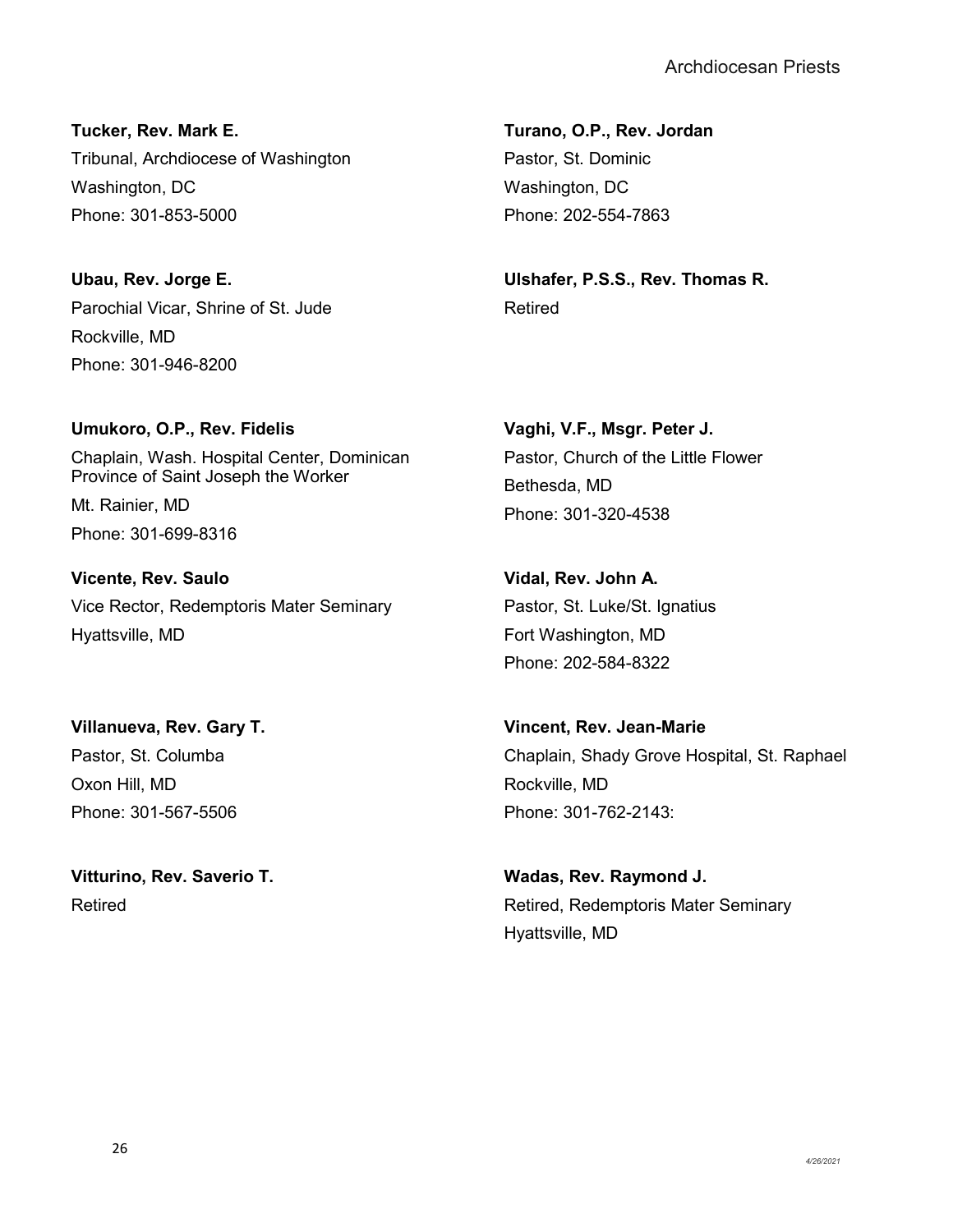**Wadsworth, Rev. William F.** Parochial Vicar, St. Raphael Rockville, MD Phone 301-762-2143:

**Walsh, Rev. Francis M.** Neo-Catechumenal Way, Holy Name Washington, DC Phone: 202-397-2525

**Watkins, V.F., Msgr. James D.** Pastor, St. Ann Washington, DC Phone: 202-966-6288

**Wilkinson, Rev. George A.** Retired

**Wilson, Msgr. Michael** Retired

**Woods, Rev. Scott** Pastor, St. Cecilia / St. Peter Claver St. Mary's City, MD Phone: 301-862-4600

**Wakefield, Rev. Andrew T.** Pastor, St. Patrick Washington, DC Phone: 202-347-2713

**Walsh, Rev. Robert E.** Pastor, Our Lady of Lourdes Bethesda, MD Phone: 301-654-1287

**Wells, Rev. David G.** Pastor, St. Martin of Tours Gaithersburg, MD Phone: 301-990-3203

**Williams, OFM, Rev. Paul** Parochial Vicar, St. Camillus Silver Spring, MD Phone: 301-434-8400

**Wintermeyer, Rev. John S.** Retired

**Woods, V.F., Rev. Keith A.** Pastor, St. Peter Waldorf, MD Phone: 301-843-8916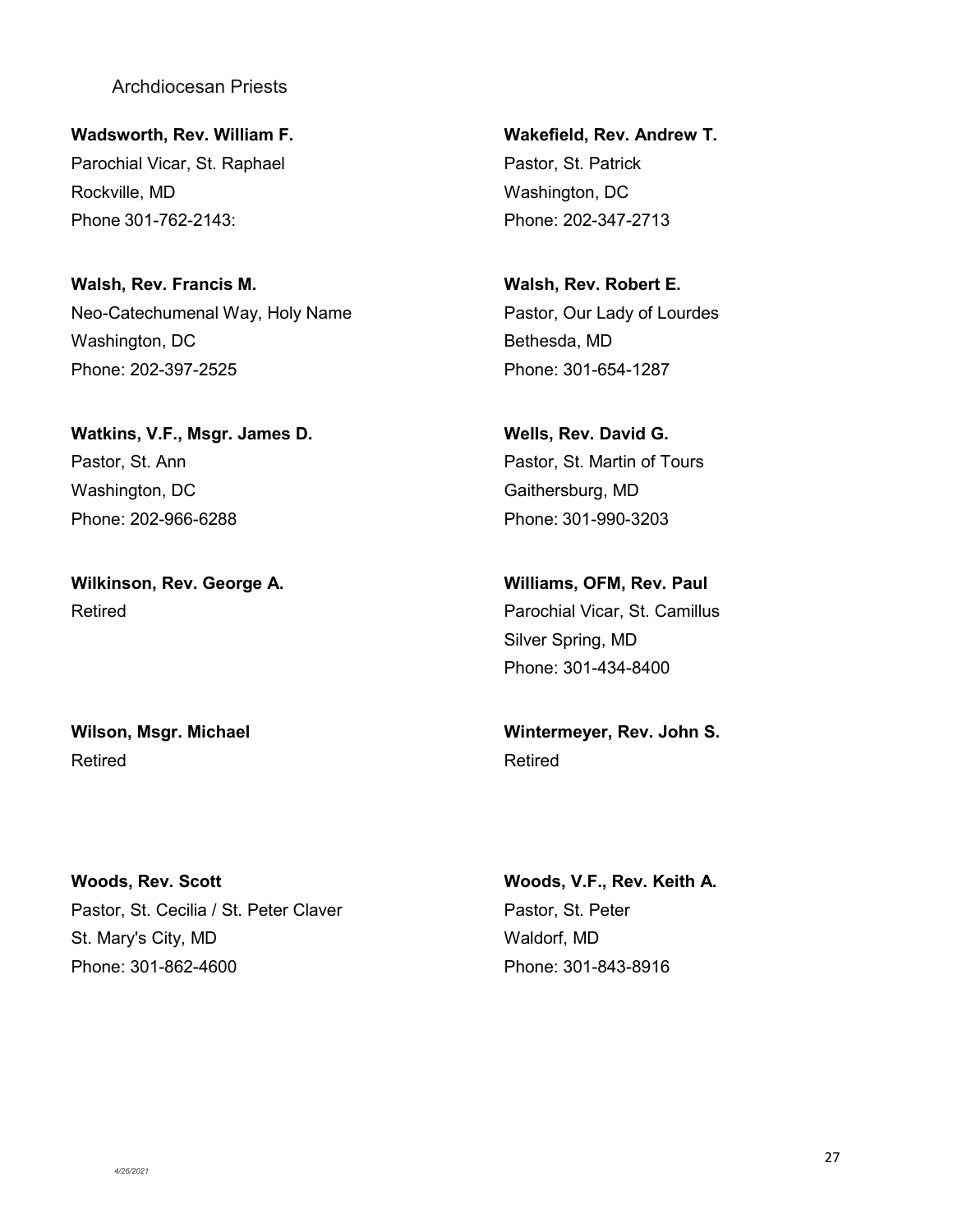**Wuerl, Cardinal Donald W.** Archbishop Emeritus, Archdiocese of Washington Washington, DC Phone: 301-853-4500

**Yap, Rev. Stefan L.** Parochial Vicar, St. John Neumann Gaithersburg, MD Phone: 301-977-5492

**Zanon, c.s., Rev. Andrei** Administrator, Holy Rosary Washington, DC Phone: 202-638-0165

**Wyble, Rev. Stephen P.** Pastor, Sacred Heart/Holy Angels Avenue, MD Phone: 301-769-3100

**Young, Rev. Lawrence A.** Pastor, St. Mary of the Mills Laurel, MD Phone: 301-725-3080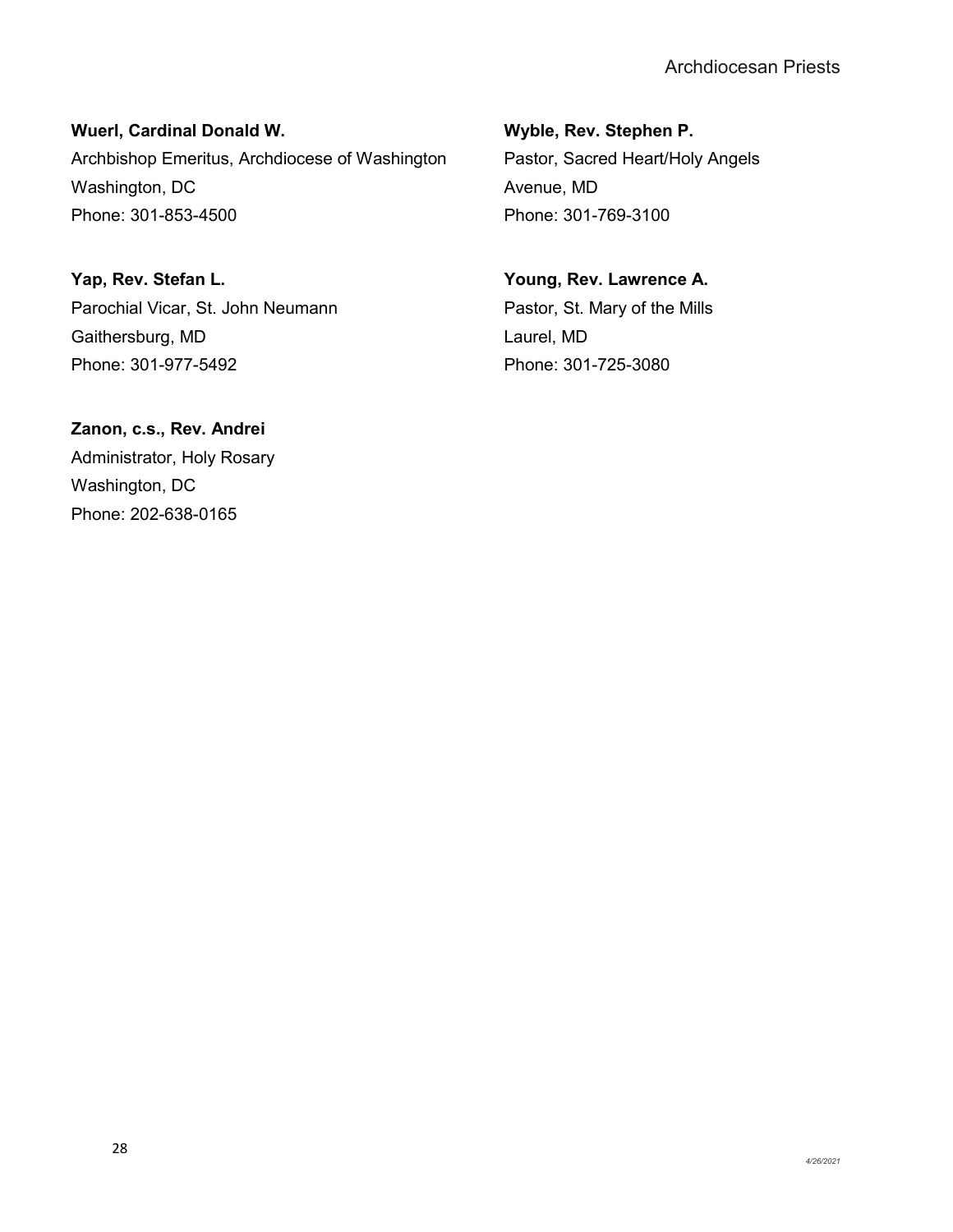<span id="page-29-0"></span>**1954** Rev. Msgr. Andrew J. Cassin Rev. Eamon McManus

**1955** Rev. Msgr. John B. Brady

**1956** Rev. Louis A. Tou

**1957** Rev. Msgr. Joseph Ranieri

**1958** Rev. Donald Brice

**1959** Rev. Eamon Dignan

**1960** Rev. William F. Goode Rev. Msgr. T. Ansgar Laczko

**1961** Rev. Peter R. Alliata Rev. Peter J. Sweeney

**1962** Rev. Msgr. Joaquin A. Bazan Rev. Msgr. Oliver McGready Rev. Msgr. Henry Otero Rev. Auxentius Panares Rev. Henry Slevin

Rev. John S. Wintermyer

#### **1964**

Rev. Fidel DeRamos Rev. Isidore Dixon Rev. Percival D'Silva Most Reverend Francisco González, S.F. Rev. W. Paul Hill Rev. Andre Izac

**1965** Rev. Charles H. Muzzey

# **1966**

Rev. L. James Downs Rev. Msgr. R. Cary Hill Rev. Msgr. Francis J. Kazista Rev. Msgr. John F. Macfarlane Rev. Roderick D. McKee Cardinal Donald W. Wuerl

# **1967**

Rev. Richard E. Gardiner Rev. Raymond Kemp Rev. Saverio Vitturino Rev. Francis M. Walsh

#### **1968**

Rev. Msgr. W. Ronald Jameson Rev. Robert F. Keffer Rev. Joseph Perkins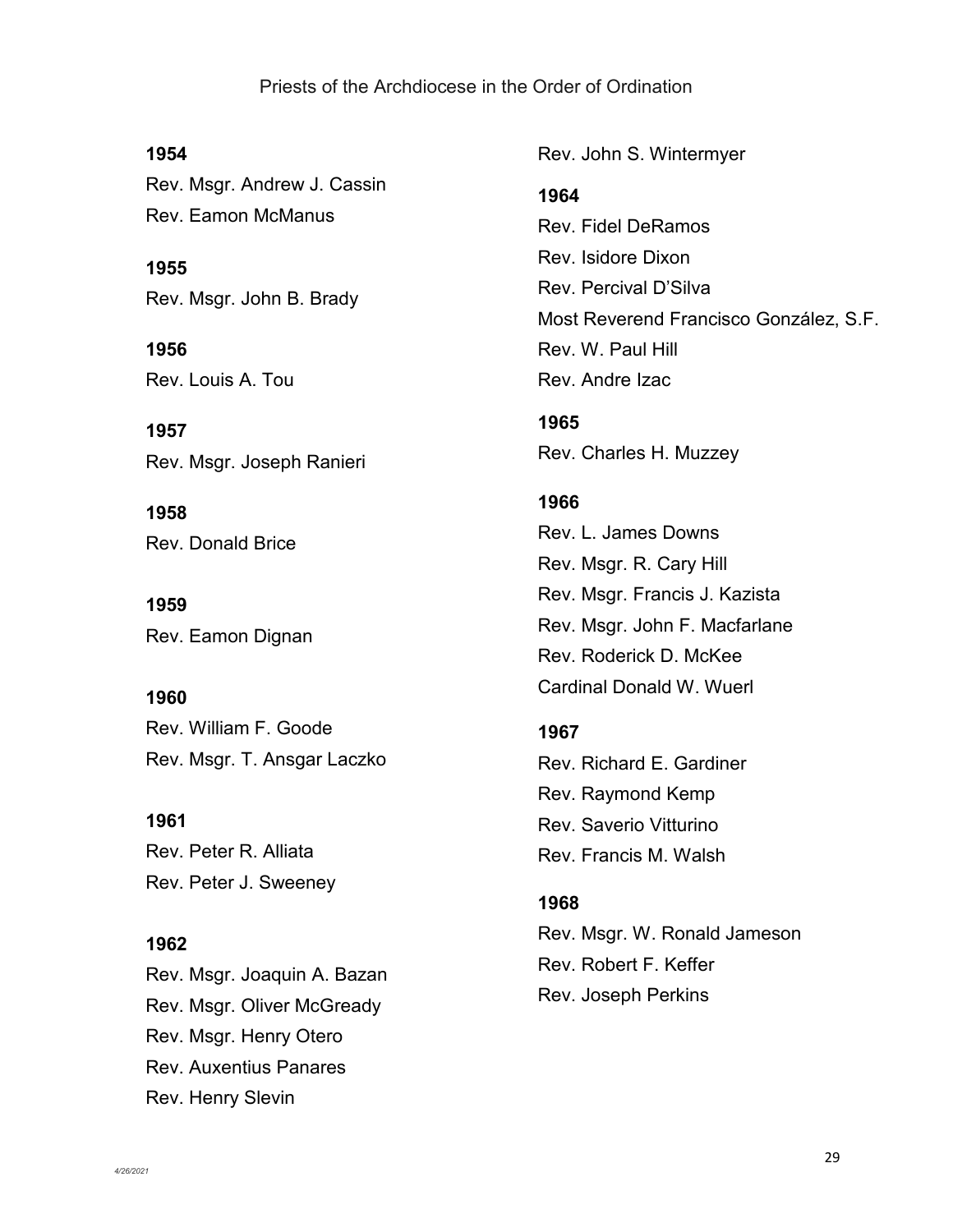# **1969**

Rev. John Adams Rev. Msgr. Robert G. Amey Rev. F. Michael Bryant Rev. Msgr. Paul M. Dudziak Rev. Robert Duggan Rev. Msgr. William J. English Rev. Charles McCann Rev. John Mudd Rev. Gerard Trancone

# **1970**

Rev. Robert A. Finamore Rev. Robert T. Guillen Rev. James P. Meyers Rev. Msgr. Joseph Sadusky Rev. Thomas R. Ulshafer

# **1971**

Rev. Robert C. Richardson Rev. Joseph F. Sileo

**1972** Rev. Raymond L. Fecteau Rev. Milton Jordan Rev. Raymond Wadas

# **1973**

Rev. David Bava Rev. Msgr. John J. Enzler Rev. Msgr. Donald S. Essex Rev. Joseph P. Kennedy

Rev. Valentine Keveny Rev. John F. McKay

# **1974**

Rev. Louis Faust Rev. Msgr. Kevin Hart Rev. Thomas M. Kalita Rev. Robert J. Kosty

# **1975**

Rev. Tesfamariam Baraki Rev. Michael J. Kelley Rev. Raymond O'Brien Rev. Msgr. Michael Wilson

# **1976**

Rev. Msgr. Michael J. Mellone Rev. Michael Murray

# **1977**

Rev. Christopher Begg Rev. Y. David Brault Rev. Michael J. King Rev. Msgr. Paul J. Langsfeld Rev. Vincent Rigdon

# **1978**

Rev. Msgr. Salvatore Criscuolo Rev. Jeffrey F. Samaha Rev. Klaus Sirianni Rev. Roger Soley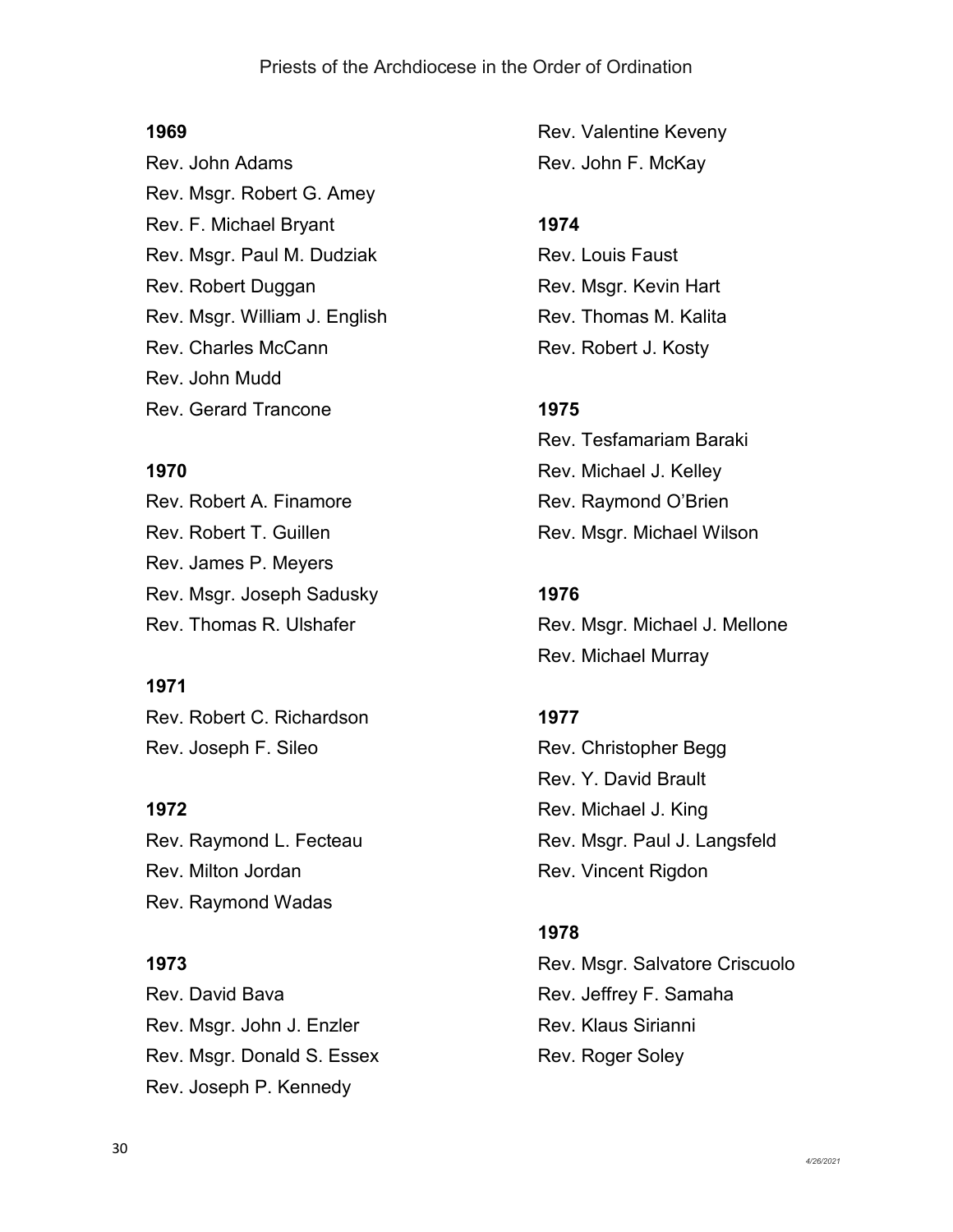#### **1979**

Ch, Lt. Col. David M. Fitz-Patrick Rev. William E. Foley Rev. William Montgomery

#### **1980**

Rev. Msgr. Karl Chimiak Rev. Msgr. John F. Myslinski Rev. William Ryan

#### **1981**

Rev. Msgr. Raymond G. East Rev. Raymond Moore Rev. Msgr. Charles J. Parry Rev. David P. Russell

#### **1982**

Rev. Mark F. Hughes Rev. John Hurley Rev. Thomas Morrow Rev. J. Michael Quill

**1983** Rev. Paul D. Lee

#### **1984**

Rev. Kevin P. O'Reilly Rev. Raymond F. Schmidt Rev. Msgr. Eddie L. Tolentino

**1985** Most Reverend Mario E. Dorsonville Rev. Francis J. Early Rev. Samuel Giese Rev. Michael T. Jones Rev. Walter J. Tappe Rev. Msgr. Peter J. Vaghi

#### **1986**

Rev. Peter J. Daly Rev. G. Paul Herbert Rev. Joseph A. Jenkins Rev. James M. Stack

### **1987**

Rev. John T. Dakes Rev. James Oberle **1988** Rev. John M. Barry

# **1989**

Rev. Rory Conley Rev. LeRoy J. Fangmeyer Rev. Msgr. Charles E. Pope Rev. Ronald A. Potts Rev. Luis G. Salcedo Rev. George Stuart Rev. Mark E. Tucker Rev. Msgr. James D. Watkins

#### **1990**

Most Rev. Michael Fisher Rev. Agustin Mateo-Ayala Rev. Damian Shadwell Rev. Patrick A. Smith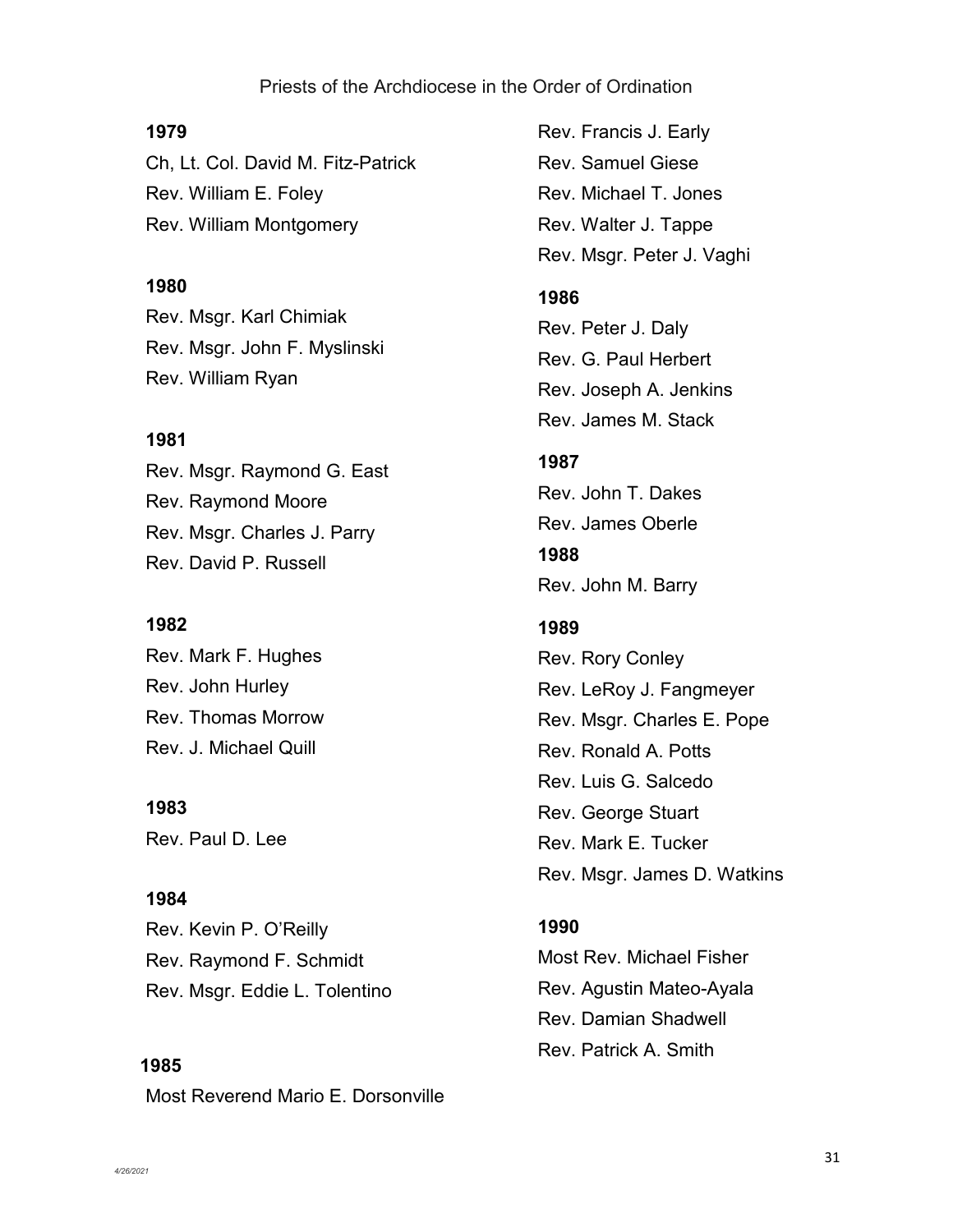### **1991**

Rev. Robert Buchmeier Rev. C. Gregory Butta Rev. Jaroslaw Gamrot Rev. Msgr. J. Wilfrid Parent Rev. Everett Pearson Rev. Michael Salah

#### **1992**

Rev. Kevin M. Cusick Rev. Richard Gancayco Rev. Frederick H. MacIntyre Rev. Joseph B. Pierce

#### **1993**

Rev. Msgr. Charles V. Antonicelli Rev. David Beaubien

#### **1994**

Rev. William Byrne Rev. Msgr. Edward J. Filardi Rev. Andrew B. Gonzalo Rev. Alfred J. Harris

#### **1995**

Rev. Francisco X. Alves Rev. Kevin C. Kennedy Rev. Paul Passamonti Rev. Peter J. Reynierse CH (COL) Gary Studniewski Rev. Keith A. Woods

**1996** Rev. Timothy K. Baer Rev. Msgr. Robert Panke

#### **1997**

Rev. Msgr. Patrick E. Dempsey Rev. Michael F. Dolan Rev. Daniel P. Leary Rev. John Ming Ruan

#### **1998**

Rev. John J. Dillon Rev. Mark D. Knestout Rev. Msgr. K. Bartholomew Smith

**1999** Rev. Joseph A. Calis

# **2000**

Rev. William H. Gurnee Rev. Thomas G. LaHood Rev. Tam X. Tran

# **2001**

Rev. Frederick J. Close Rev. Martin E. Flum Rev. Peter M. Giovanoni Rev. George A. Wilkinson

# **2002**

Rev. Roberto J. Cortes-Campos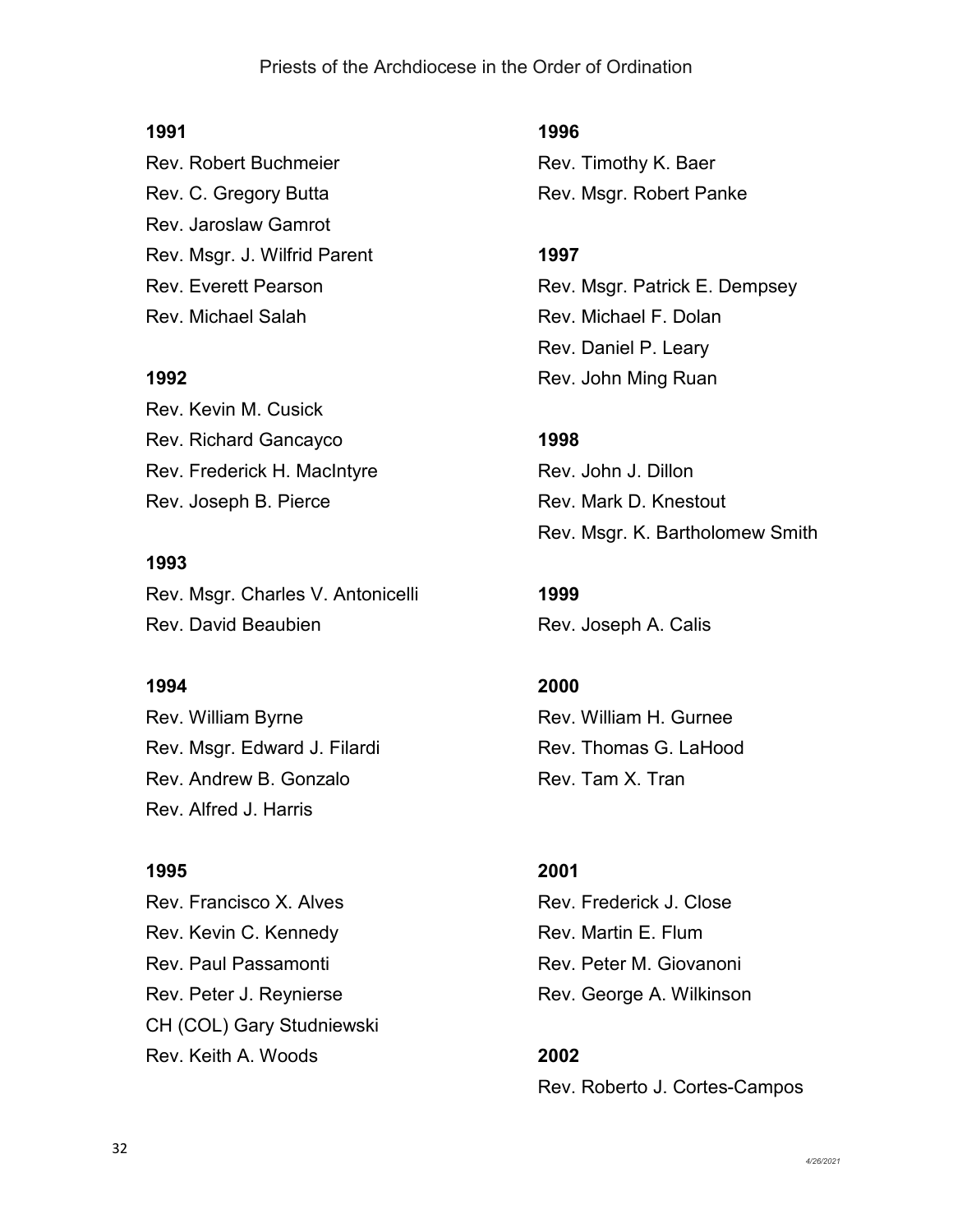Rev. Francisco Javier Santaballa Rev. D. Paul Sullins Rev. Scott Woods

#### **2003**

Rev. Gregory S. Coan Rev. Robert W. Golas Rev. Scott R. Hahn Rev. Jaime B. Hernandez Rev. Zygmunt Kurzawinski Rev. Daniel J. Malaver Rev. Larry A. Young

#### **2004**

Rev. Carlos A. Benitez Rev. William M. Brailsford Rev. Carter H. Griffin Rev. John Kennealy Rev. Evelio Menjivar-Ayala Rev. Brian P. Sanderfoot Rev. Gary T. Villanueva

#### **2005**

Rev. Emanuele DeNigris Rev. Adam Y. Park Rev. Mark L. Smith

#### **2006**

Rev. Gellert J. Ailer Rev. Benton L. Garrett CH1 LT Grantley D. Gaskin Rev. Avelino A. Gonzalez Rev. Andrew F. Royals

Rev. Gregory W. Shaffer Rev. Lawrence C. Swink Rev. Michael E. Tietjen Rev. Francisco M. Tovar Rev. Robert E. Walsh

#### **2007**

Most Rev. Roy E. Campbell, Jr. Rev. Brian A. Coelho Rev. John T. Nguyen Rev. Paul D. Nguyen Rev. Joseph E. Rogers

# **2008**

Rev. Jose R. DeLeon Rev. Vincent J. DeRosa Rev. Juan Esposito-Garcia Rev. Mark R. Ivany Rev. Kevin J. Regan Rev. Patrick J. Riffle, Jr. Rev. Marco F. Schad

#### **2009**

Rev. James D. Boccabella Rev. Michael W. Briese Rev. Alain M. Colliou Rev. Charles A. Cortinovis Rev. Daniel T. Gallaugher Rev. Edward A. Hegnauer Rev. Andrew M. Morkunas Rev. Pawel Sass

### **2010**

Rev. Ismael (Mel) N. Ayala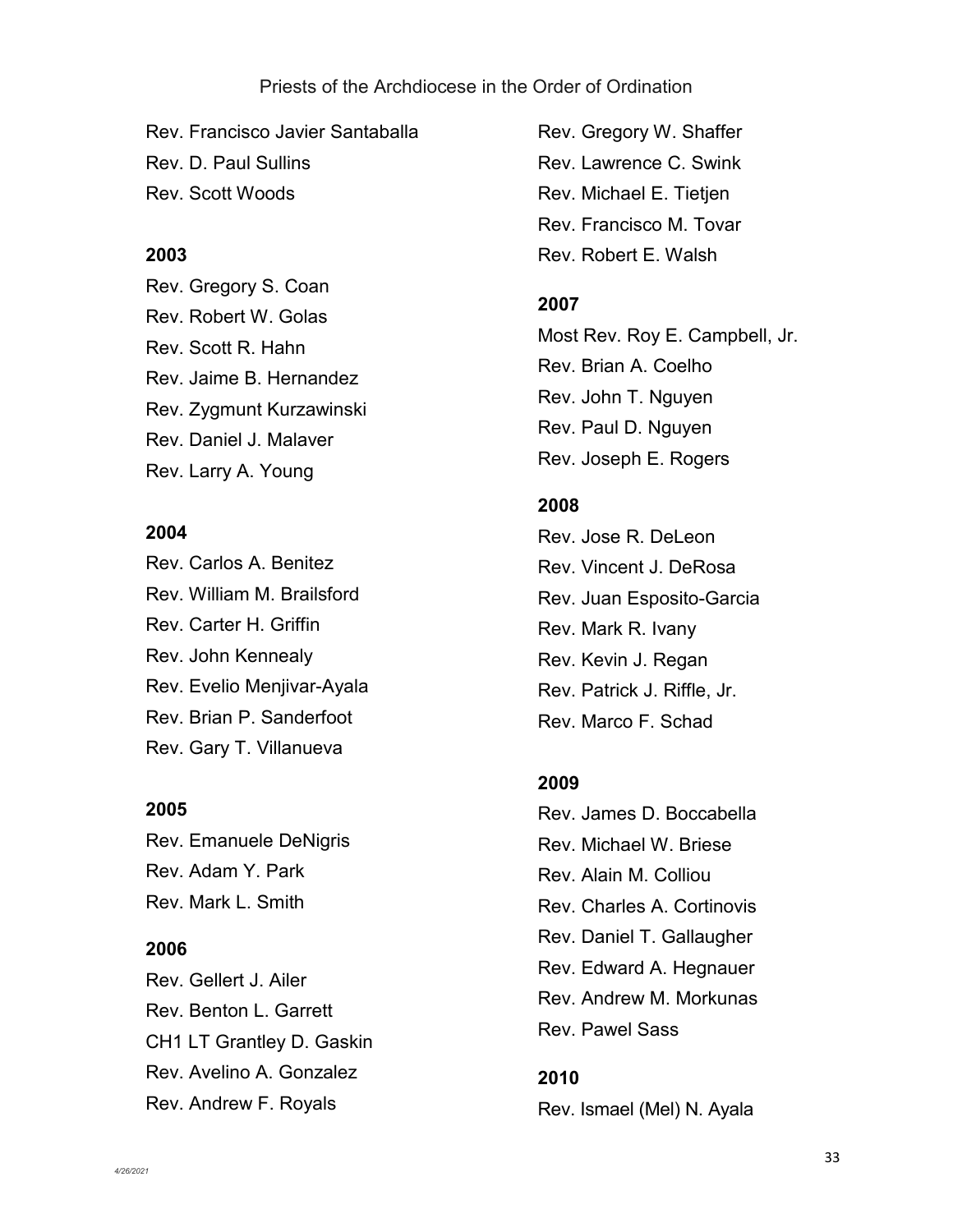Rev. Raphael Blake Evans-Campos Rev. Charles M. Gallagher Rev. Justin A. Huber Rev. Anthony E. Lickteig Rev. John F. Reutemann Rev. Harry J. Stokes Rev. David G. Wells

# **2011**

Rev. William P. Carloni Rev. René Alejandro Dìaz Rev. Agustin Lopez Rev. Michael S. Paris Rev. Rodolfo A. Salinas

# **2012**

Rev. Daniel B. Carson Rev. Patrick S. Lewis Rev. Mario A. Majano Rev. Michal S. Sajnôg Rev. Saulo S. Vicente

# **2013**

Rev. Francisco E. Aguirre Rev. Rafael Barbieri de Carvalho Rev. Mark A. Cusick Rev. Shaun T. Foggo Rev. Scott S. Holmer Rev. Samuel I. Plummer

#### **2014**

Rev. Timothy G. Daniel Rev. Tony A. D'Souza Rev. Kenneth J. Gill

Rev. Cezary Kozubek Rev. Chip E. Luckett Rev. Aaron M. Qureshi Rev. Christopher J. Seith

# **2015**

Rev. Martino I. Choi Rev. Angel G. Fermin Rev. Matthew J. Fish Rev. Robert G. Maro Rev. Santiago Martin Rev. Conrad T. Murphy Rev. Daniele Rebeggiani Rev. Alexander B. Scott Rev. William F. Wadsworth

# **2016**

Rev. Jonathan A. Berard Rev. Alberto Biondi Rev. Robert P. Boxie, III Rev. Keith T. Burney Rev. Philip W. Ilg Rev. Ryan I. Pineda Rev. Jonathan S. Vanegas Rev. Stephen P. Wyble

# **2017**

Rev. Benjamin Garcia Rev. Andrew T. Wakefield Rev. Jorge E. Ubau Rev. Robert F. Kilner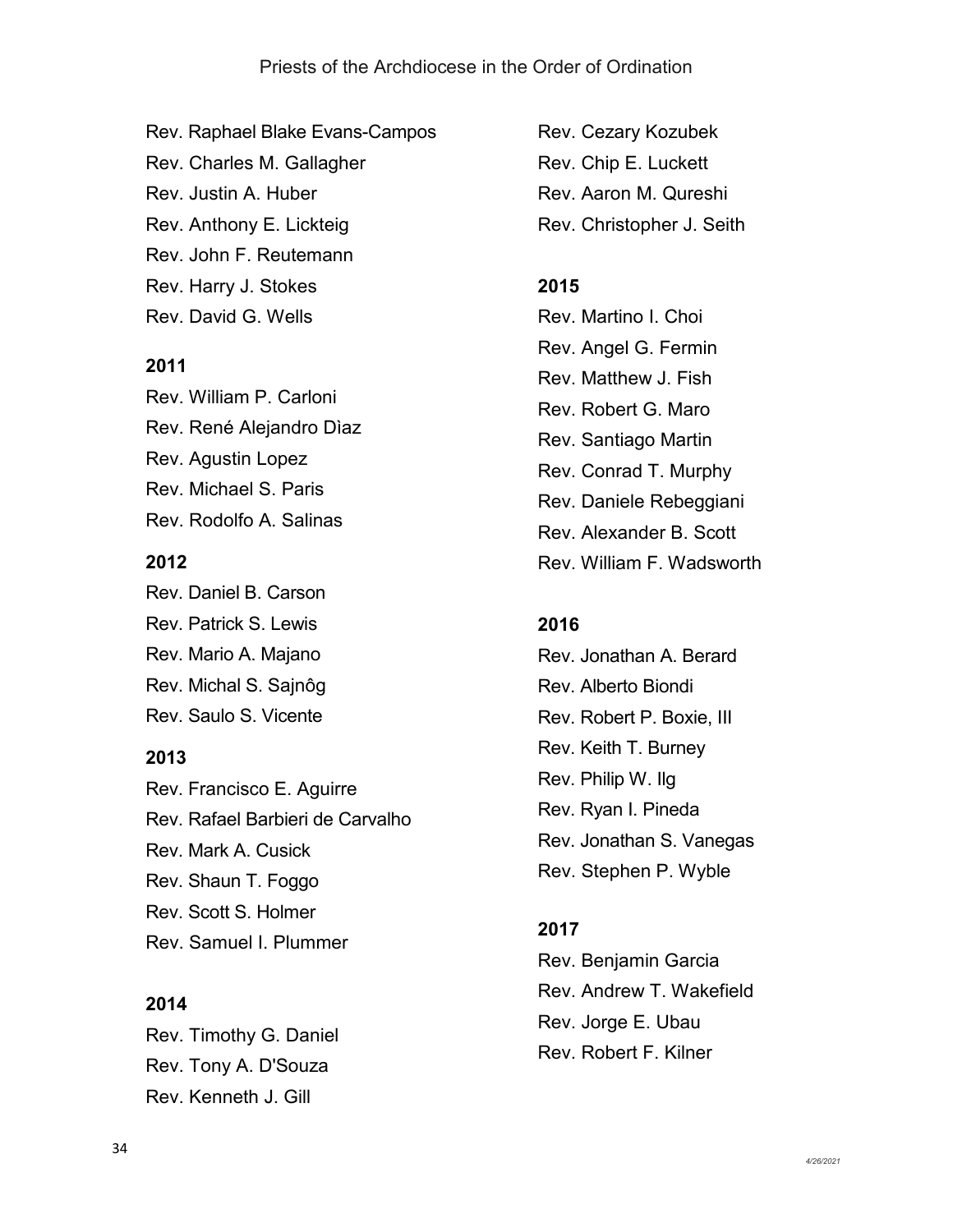#### **2018**

Rev. Oscar A. Astigarraga

Rev. Andrew C. Clyne

Rev. Kevin A. Fields

# **2019**

Rev. John B. Benson Rev. Joseph R. Cwik

Rev. Brendan G. Glasgow

Rev. Christian P. Huebner

Rev. Ebuka V. Mbanude

Rev. Stefan I. Megyery

Rev. Patrick M. Mullan

Rev. Benjamin J. Petty

Rev. Jan T. Pietryga

Rev. Michael A. Russo

#### **2020**

Rev. Patrick S. Agustin Rev. Nathanael Anderson Rev. James Glasgow Rev. Jeremy W. Hammond, III Rev. Emanuel Lucero Rev. James Morrison Rev. Francisco Rodriguez Rev. Stefan L. Yap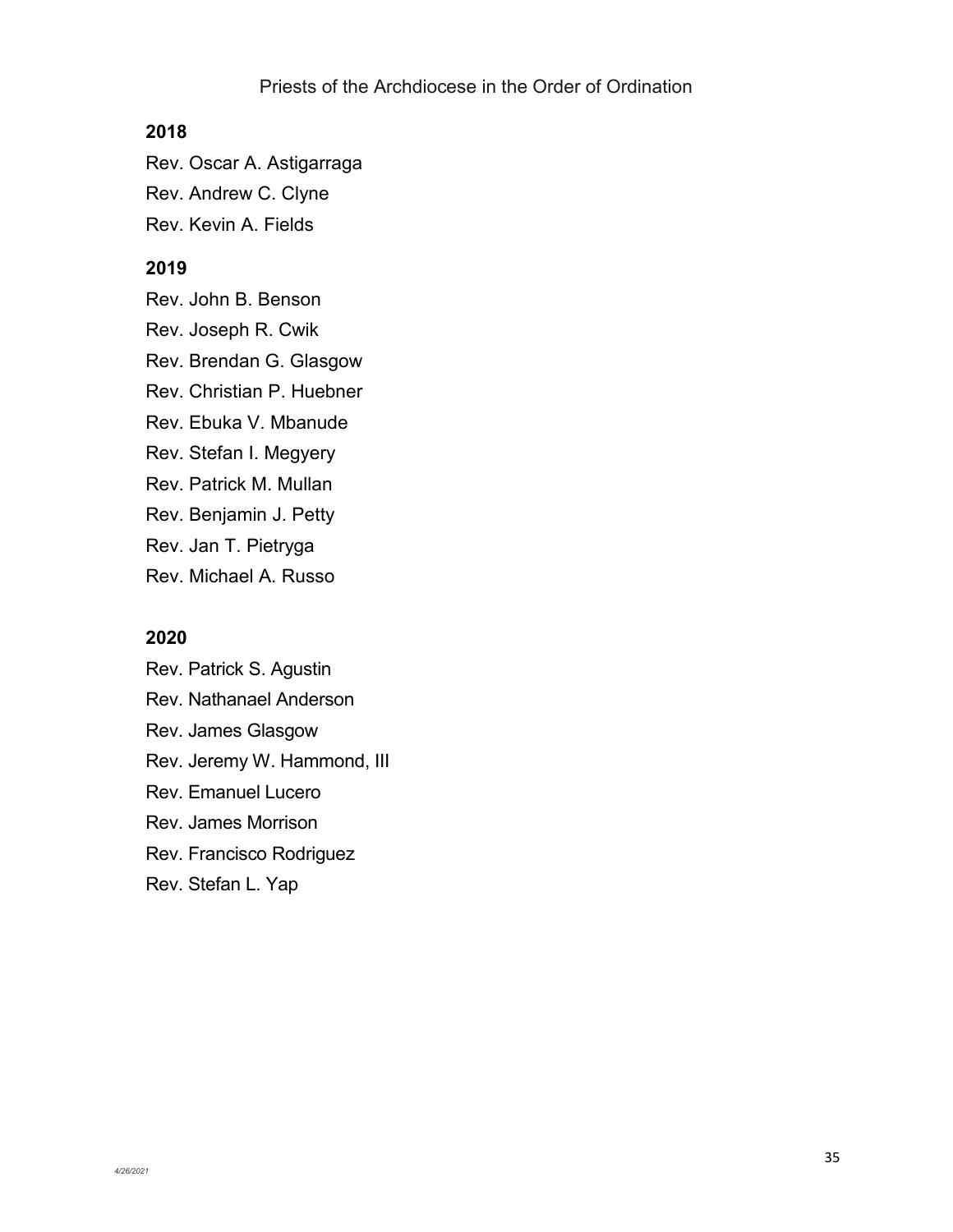### **Ordinaries**

### **Auxiliary Bishops**

### **Priests and Deacons**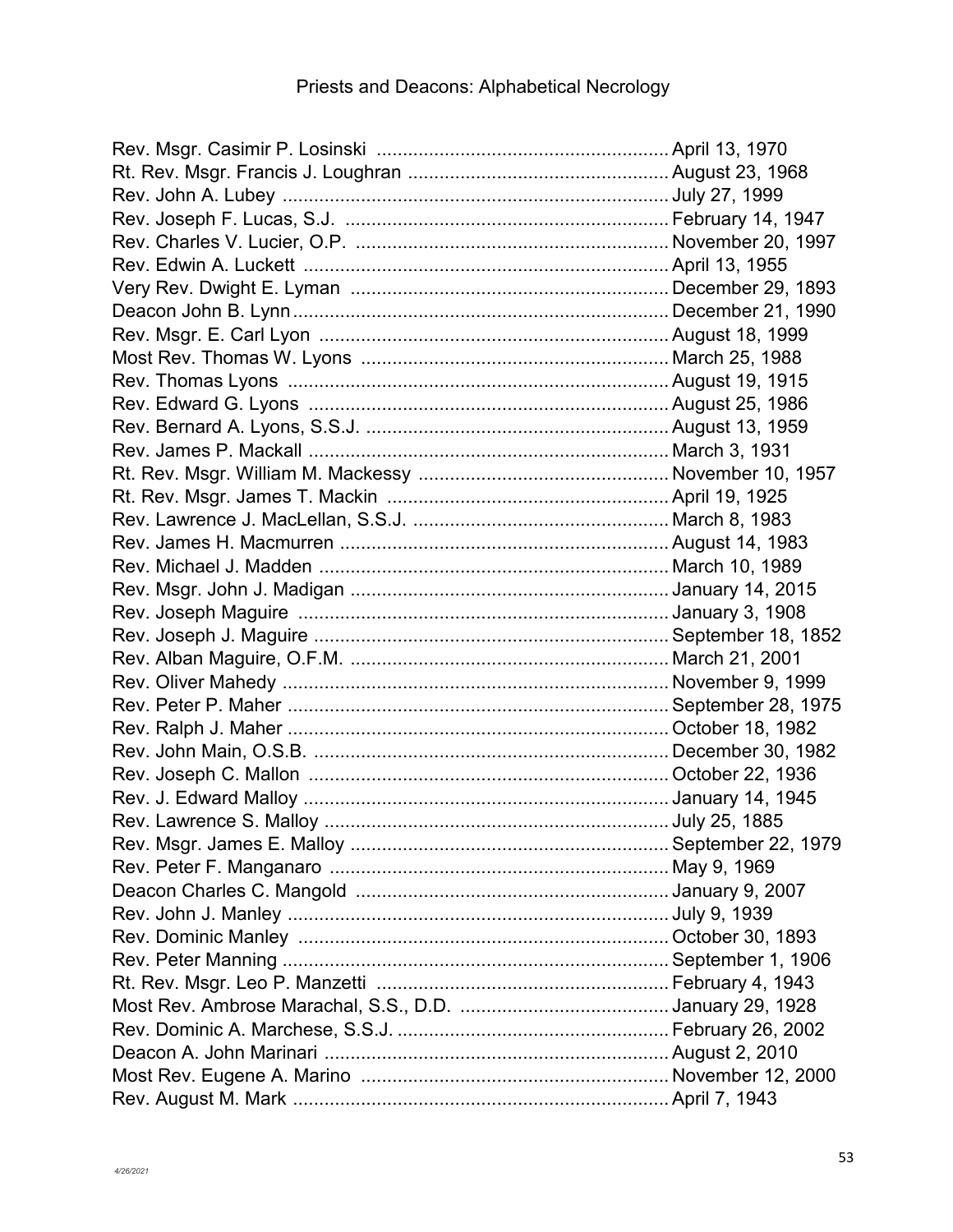### Rev. Francis Marks .......................................................................... May 29, 1979 Rev. James D. Marr ......................................................................... May 16, 1914 Rev. Msgr. Robert T. Marshall ......................................................... July 2, 1972 Rev. Berard Marthaler, O.F.M. Conv. ............................................... November 30, 2014 Rev. Bernard E. Martin .....................................................................April 26, 1997 Rev. Francis R. Martin ......................................................................August 11, 2017 Rev. James A. Martin, S.J. ............................................................... October 1, 2007 Deacon John Murry Martin ............................................................... October 25, 2007 Deacon Nerus O. Martin, Jr. ............................................................. June 9, 2007 Rev. Narcisse Martin, S.S. ...............................................................August 6, 1923 Rev. Msgr. Augustin R. Martinez ...................................................... July 13, 1980 Rev. B. A. Marx .................................................................................August 6, 1923 Rev. Andrew F. Marzecki ................................................................. July 29, 1908 Rt. Rev. Msgr. James R. Matthews .................................................. February 22, 1934 Rev. William Matthews .....................................................................April 30, 1854 Rev. Samuel J. Matthews, S.S.J. ..................................................... May 24, 1974 Rev. Romanus Mattingly ..................................................................April 19, 1922 Rev. John S. Mattingly ..................................................................... October 19, 2017 Rev. Joseph Maurer, S.S.J. .............................................................April 3, 1998 Rev. Ebenezer Maynadier ................................................................ July 31, 1900 Rt. Rev. Msgr. Edward P. McAdams ................................................ June 10, 1962 Rev. Msgr. Joseph B. McAllister ....................................................... December 16, 1995 Deacon Patrick L. McAllister ............................................................ February 7, 1994 Rev. Bruno McAndrew, O.S.B. ......................................................... December 30, 1967 Deacon Donald K. McAskill .............................................................. November 13, 2003 Rev. Patrick J. McCaffrey .................................................................August 20, 2011 Very Rev. John H. McCaffrey............................................................September 26, 1881 Rev. Thomas McCaffrey, S.S. ..........................................................August 5, 1853 Rev. Robert McCall, S.S.J. ............................................................... July 5, 2000 Rev. Richard B. McCarthy ................................................................April 17, 1917 Rev. Timothy S. McCarthy ............................................................... June 9, 1967 Rev. Patrick Francis McCarthy ......................................................... November 3, 1882 Rev. Francis J. McCarthy, S.S.J. ..................................................... January 30, 2000 Deacon Matthew J. McCartin ...........................................................April 26, 1997 Rev. Lawrence McCauly ..................................................................April 20, 1866 Rt. Rev. Msgr. Edward McColgan .................................................... February 5, 1898 Rev. Brendan T. McCormick ............................................................April 7, 2004 Rev. Dennis McCormick ................................................................... March 16, 1913 Rev. Patrick F. McCormick, S.S.J. ...................................................August 17, 1989 Most Rev. Patrick J. McCormick. D.D. ............................................. May 18, 1953 Rev. Peter McCoy ............................................................................ March 2, 1895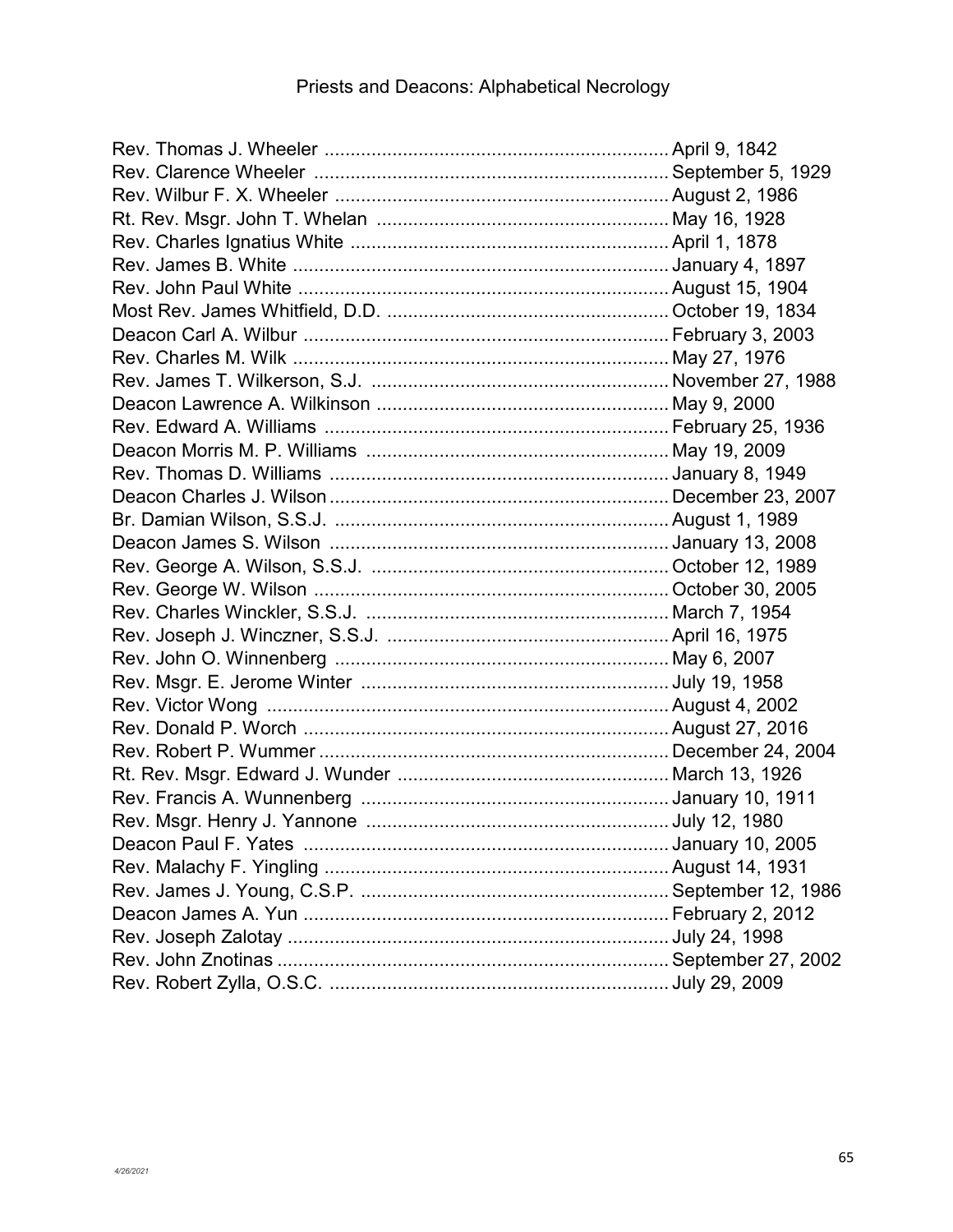# **January**

| Jan-1  | Rev. Patrick J. Durkin              | 1991 |
|--------|-------------------------------------|------|
|        | Rev. Msgr. Lawrence P. Gatti        | 1974 |
|        | Rt. Rev. Msgr. Alzonzo J. Olds      | 1957 |
| Jan-2  | Rev. Thomas A. Gude                 | 2019 |
|        | Rev. James S. Betz                  | 2013 |
|        | Deacon John M. Leonard              | 2010 |
|        | Rev. Msgr. J. Gilbert Hann          | 1975 |
|        | Rev. William P. Anderson            | 1963 |
| Jan-3  | Rev. Msgr. James G. Gillen          | 2015 |
|        | Rt. Rev. Msgr. Russell A. Phelan    | 1963 |
|        | Rt. Rev. Msgr. Joseph V. Buckley    | 1946 |
|        | Rt. Rev. Msgr. Patrick X. Bischoff  | 1930 |
|        | Rev. Joseph Maguire                 | 1908 |
|        | Rt. Rev. Msgr. Denis Stafford       | 1908 |
| Jan-4  | Rt. Rev. Msgr. Albert E. Smith      | 1943 |
|        | Rev. Joseph P. Nolan                | 1936 |
|        | Rev. James B. White                 | 1897 |
| Jan-5  | Rev. Henry Januszkiewicz            | 2019 |
|        | Deacon Ulysses S. Rice, Jr.         | 2014 |
|        | Rev. Joseph L. Waters, S.S.J.       | 2007 |
|        | Rev. Msgr. Joseph T. Kennedy        | 1975 |
|        | Rt. Rev. Msgr. James P. Holden      | 1930 |
|        | Most Rev. John S. Foley, D. D.      | 1918 |
|        | Rev. Hugh F. Griffin                | 1893 |
| Jan-6  | Deacon Donald A. Parker             | 2012 |
|        | <b>Rev. Canice Treacy</b>           | 2003 |
|        | Rev. John J. Knell                  | 1951 |
|        | Rev. Frank A. Schwallenberg         | 1947 |
| Jan-7  | Rev. Msgr. Aloysius E. O'Connor     | 2002 |
|        | Rev. John D. Vail                   | 2000 |
|        | Most Rev. William J. McDonald, D.D. | 1989 |
|        | Rev. Martin P.J. Egan               | 1944 |
|        | Rev. George B. Harrington           | 1942 |
|        | Rev. Francis E. Craig               | 1928 |
| Jan-8  | Rev. Thomas R. McKenna, S.S.J.      | 1994 |
|        | Rev. Columba Costin, O.S.B.         | 1994 |
|        | Rev. Thomas D. Williams             | 1949 |
| Jan-9  | Deacon Charles C. Mangold           | 2007 |
|        | Rev. Msgr. Harry A. Echle           | 2006 |
| Jan-10 | Rev. Gerald J. Sigler               | 2012 |
|        | Deacon Paul F. Yates                | 2005 |
|        | Rev. John E. Horstkamp              | 1941 |
|        | Rev. Rev. Msgr. Sigourney W. Fay    | 1919 |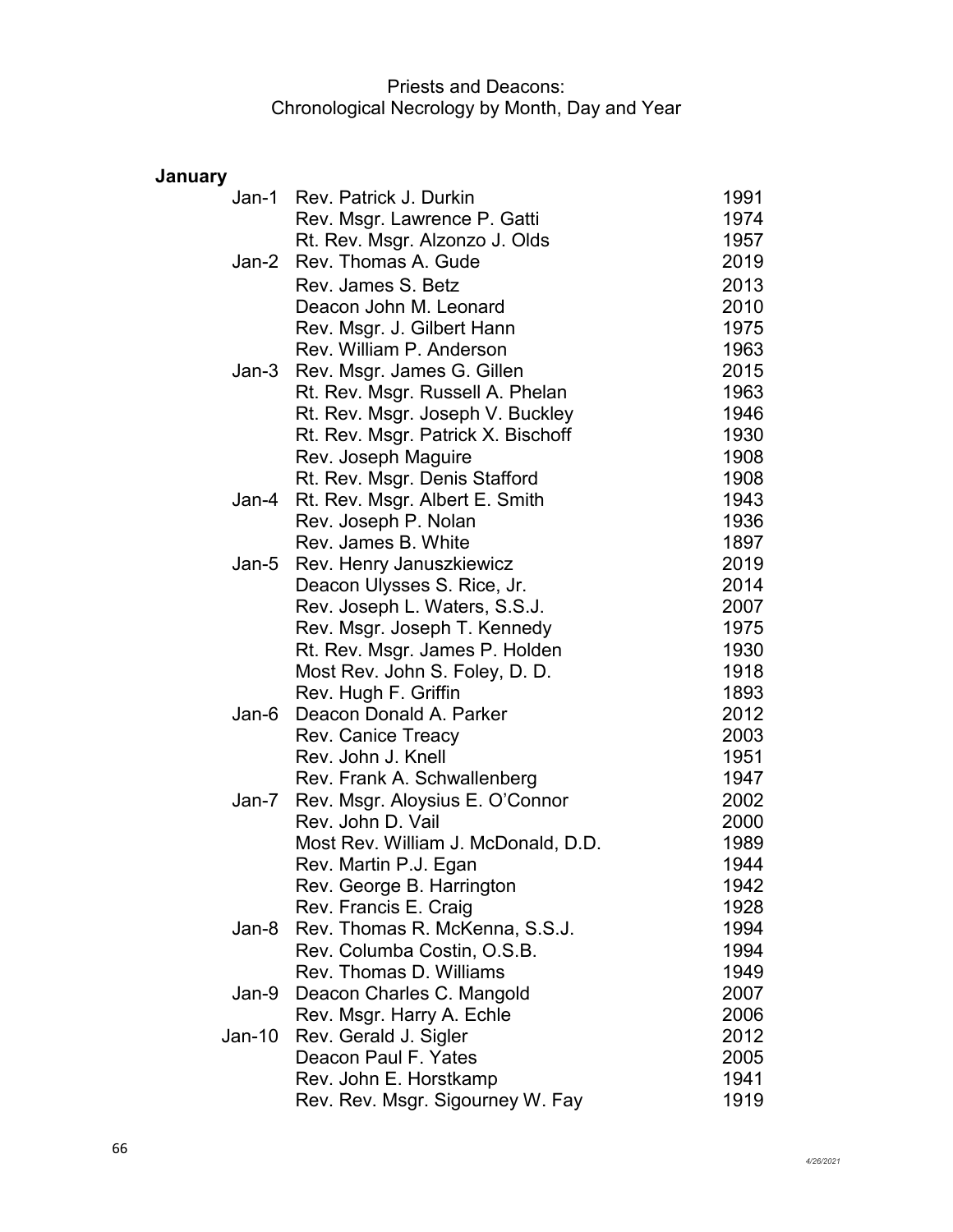|        | Rev. Desiderius C. DeWolf                | 1912 |
|--------|------------------------------------------|------|
|        | Rev. Francis A. Wunnenberg               | 1911 |
| Jan-11 | Rev. Nobert Sharon, S.T.                 | 2011 |
|        | Jan-12 Deacon Valentine E. Oguledo       | 2019 |
|        | Rev. Thomas E. Peacock, S.J.             | 2011 |
|        | Deacon Andrew J. Betz                    | 2007 |
|        | Rev. Francis W. Cassidy, S.S.J.          | 1980 |
|        | Rev. Lawrence A. McGlone                 | 1961 |
| Jan-13 | Deacon James S. Wilson                   | 2008 |
|        | Rev. Timothy J. Holland, S.S.J.          | 1993 |
|        | Rev. Henry Laven, S.J.                   | 1985 |
|        | Rev. Msgr. John K. Cartwright            | 1972 |
|        | Rev. William A. Murphy, S.S.J.           | 1959 |
|        | Rev. Philip Sheridan                     | 1948 |
|        | Rev. Patrick J. Ryan                     | 1897 |
| Jan-14 | Rev. Msgr. John J. Madigan               | 2015 |
|        | Rev. Paul J. Barry                       | 2013 |
|        | Rev. J. Edward Malloy                    | 1945 |
|        | Rev. James P. Carey                      | 1928 |
| Jan-15 | Deacon F. Ian Ravenscroft                | 2013 |
|        | Rev. Msgr. Leo J. Coady                  | 1994 |
|        | Rev. Geoffrey G. Ganser, S.D.S.          | 1985 |
|        | Rev. Msgr. Michael J. Arrowsmith         | 1980 |
| Jan-16 | Rt. Rev. Msgr. William J. Baldus         | 1947 |
| Jan-17 | Rev. Msgr. Adam J. Kostick               | 1999 |
|        | Rev. William M. Canning                  | 1968 |
|        | Rev. Charles M. Bart                     | 1927 |
| Jan-18 | <b>Rev. Mark Ervin</b>                   | 2016 |
|        | Rev. Roger J. Caesar, S.S.J.             | 2013 |
|        | Rev. Milton A. Schellenberg              | 2004 |
|        | Rev. James E. Casey                      | 1999 |
| Jan-19 | Deacon Richard A. Fisher                 | 2018 |
|        | Rev. Edward A. Bowles, S.S.J.            | 1986 |
|        | Rev. Francis Heidig                      | 1983 |
| Jan-20 | Rev. Joseph F. McGee                     | 1914 |
|        | Rev. Alexius J. Elder, S.S.J.            | 1871 |
| Jan-21 | Rev. Charles P. Lawrence                 | 1994 |
|        | Rev. Robert F. Mullen, S.J.              | 1981 |
|        | Rev. Gregory Stevens, O.S.B.             | 1964 |
| Jan-22 | Rev. Patrick P. Walsh, O.P.              | 2003 |
|        | Rev. Charles Tobin, S.S.J.               | 1980 |
|        | Rev. John F. Burns                       | 1979 |
|        | Rev. Elbert Harris, S.S.J.               | 1978 |
|        | Rev. Paul Griffin                        | 1919 |
|        | Jan-23 Rev. Pierre Hyacinth Conway, O.P. | 2006 |
| Jan-24 | Rev. Francis J. Bober                    | 2020 |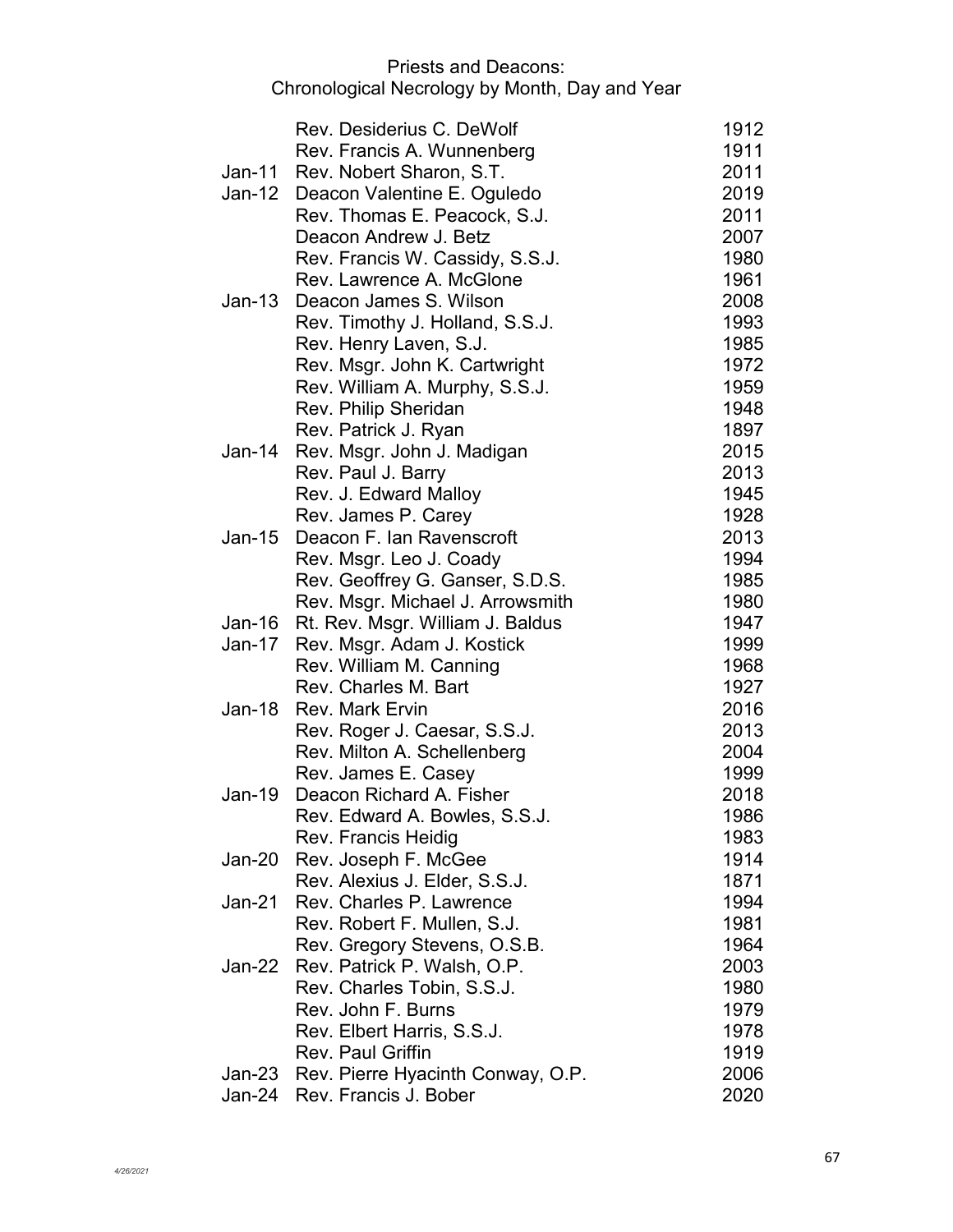|                 | Jan-25 Rev. Michael T. Jennings        | 2019 |
|-----------------|----------------------------------------|------|
|                 | Rev. Calvin R. Sinclair, S.S.J.        | 2011 |
|                 | Rev. Joseph T. Haslinger               | 1974 |
| Jan-26          | Rev. Joseph F. Kemme, S.J.             | 2011 |
|                 | Rev. Msgr. Robert P. Mohan             | 2007 |
|                 | Rev. John L. Noonan, S.S.J.            | 1988 |
| Jan-27          | Rev. Edmund Henkels, O.S.B.            | 2017 |
|                 | Deacon Gary R. Davies                  | 2006 |
|                 | Rev. James E. Fitzpatrick, S.S.J.      | 1986 |
|                 | Rev. W. Carroll Milholland             | 1944 |
|                 | Rev. Andrew J. Carey                   | 1939 |
| Jan-28          | Rev. Robert F. Drinan, S.J.            | 2007 |
|                 | Rev. Philo J. Mills                    | 1947 |
|                 | Rev. Charles J. Judge, S.S.            | 1909 |
|                 | Rev. Matthew O'Keefe                   | 1906 |
| Jan-29          | Deacon Rodney R. Forbes                | 2009 |
|                 | Rev. Bernard W. Prosise                | 1942 |
|                 | Most Rev. Ambrose Marachal, S.S., D.D. | 1928 |
|                 | Rev. John H. Green, M.H.M.             | 1917 |
| <b>Jan-30</b>   | Rev. Msgr. John G. Kuhn                | 2005 |
|                 | Rev. Francis J. McCarthy, S.S.J.       | 2000 |
|                 | Rev. Raymond B. Moriarty               | 1980 |
|                 | Rev. Raymond G. Fanning                | 1979 |
|                 | Rev. Edward F. Glancy, S.S.J.          | 1960 |
| $Jan-31$        | Rev. Paul E. Murray                    | 2009 |
|                 | Rev. Msgr. Ramon A. DiNardo            | 2001 |
|                 | Deacon Joseph N. Howard                | 1992 |
|                 | Rev. Francis J. Dolan                  | 1971 |
|                 | Rev. Thomas E. Stapleton               | 1930 |
|                 | Rev. Carroll C. Smyth                  | 1919 |
| <b>February</b> |                                        |      |
| Feb-1           | Deacon Hiram H. Haywood, Jr.           | 2012 |
|                 | Rev. William F. Danahy, S.S.J.         | 1996 |
|                 | Rev. J. Calvert Brown, S.J.            | 1995 |
|                 | Rev. William A. Reardon                | 1912 |
| Feb-2           | Deacon James A. Yun                    | 2012 |
|                 | Rev. Joseph E. Norton                  | 2001 |
|                 | Deacon Dante A. Ross, Sr.              | 1989 |
|                 | Rev. John M. Meskill, S.S.J.           | 1961 |
|                 | Rev. Thomas A. Walsh                   | 1939 |
|                 | Rev. Walker S. Caughy                  | 1910 |
| Feb-3           | <b>Rev. Levester Jones</b>             | 2010 |
|                 | Deacon Carl A. Wilbur                  | 2003 |
|                 | Rev. John F. X. O'Connor               | 1988 |
|                 | Rev. Sylvester M. Hoffman              | 1966 |
|                 |                                        |      |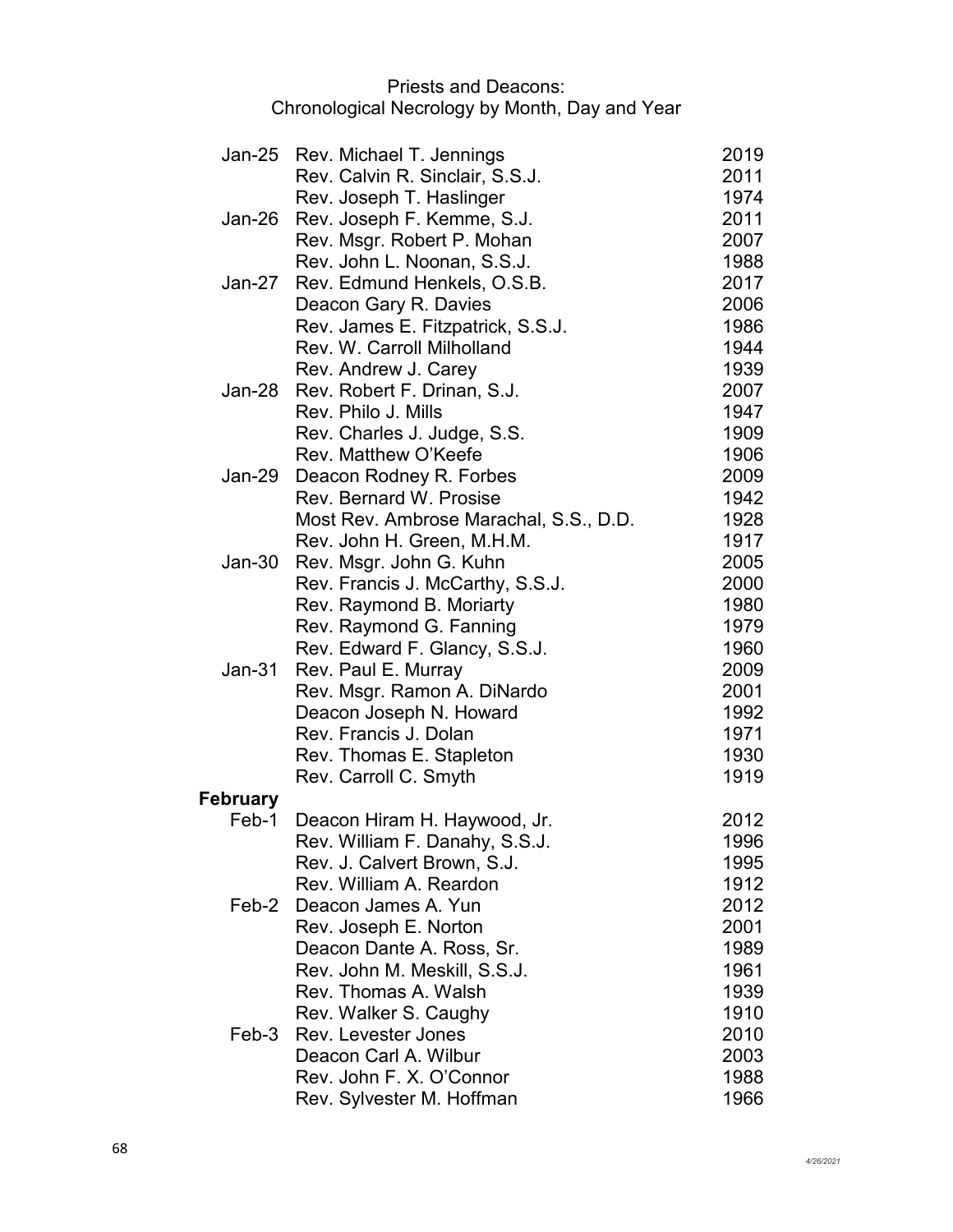|        | Feb-4 Rev. Michael L. Curtin (Opus Dei)                              | 1999         |
|--------|----------------------------------------------------------------------|--------------|
|        | Deacon Frank D. Clarke<br>Rev. Edwin J. Kozak                        | 1995         |
|        | Rev. Joseph P. Hanley, S.S.J.                                        | 1980<br>1943 |
|        |                                                                      | 1943         |
|        | Rt. Rev. Msgr. Leo P. Manzetti                                       | 1935         |
|        | Rev. Stanislaus A. Czyz                                              | 1925         |
|        | Rev. Charles Boone, S.S.<br>Feb-5 Rev. An N. Vu                      | 2014         |
|        | Deacon Paul J. Abbate                                                | 2008         |
|        | Rev. Lawrence Bender                                                 | 2004         |
|        |                                                                      | 2001         |
|        | Rev. Msgr. John D. Benson<br>Rev. William Foran                      | 1977         |
|        |                                                                      |              |
|        | Rt. Rev. Msgr. Edward McColgan                                       | 1898<br>1999 |
|        | Feb-7 Rev. William Rooney<br>Rev. James Coen, C.Ss.R.                | 1998         |
|        |                                                                      |              |
|        | Rev. Msgr. William F. Farrell<br>Deacon Patrick L. McAllister        | 1995         |
|        |                                                                      | 1994         |
|        | Rev. Charles McKenna, O.P.                                           | 1980         |
|        | Most Rev. Martin J. Spalding, D.D.<br>Deacon Michael C. Kronschnabel | 1872         |
| Feb-8  |                                                                      | 2012         |
|        | Rev. Leo H. Bradly, S.J.                                             | 1983         |
|        | Rev. Richard P. Kane                                                 | 1927         |
|        | Rev. Ludwig Vogtmann                                                 | 1809         |
| Feb-10 | Rev. Msgr. Michael F. Farina                                         | 2010         |
| Feb-11 | Rev. Martin W. Hyland                                                | 1966         |
|        | Deacon Harvey W. Ballard                                             | 2003         |
|        | Deacon Henry D. McGlade, Sr.                                         | 2001         |
|        | Rev. Richard B. Early, S.S.J.                                        | 1988<br>1941 |
|        | Rt. Rev. Msgr. Cornelius F. Thomas<br><b>Rev. Bert Hartwell</b>      | 1937         |
|        | Feb-13 Rev. James P. Brabandt, O.F.M.                                | 2011         |
|        |                                                                      |              |
|        | Rev. Valentine Becker, S.M.                                          | 1999         |
| Feb-14 | Rev. Robert Bryan Eno, S.S.<br>Rev. Reginald de Rocquois, O.P.       | 1987<br>1992 |
|        |                                                                      | 1947         |
|        | Rev. Joseph F. Lucas, S.J.                                           |              |
| Feb-15 | Deacon Anthony W. Moll                                               | 2012         |
|        | Very Rev. John T. Hanf, S.M.                                         | 1989         |
|        | Rev. George Rapier, S.M.<br>Rev. James B. Kailer                     | 1956<br>1934 |
|        |                                                                      |              |
|        | Rev. John A. Boyd                                                    | 1923         |
|        | Rev. Stephen J. Clarke                                               | 1913         |
|        | <b>Rev. Michael Kelleher</b>                                         | 1901         |
| Feb-16 | Rev. Michael E. Stanton                                              | 1929         |
| Feb-17 | Rev. Eugene R. Moynihan, S.S.J.                                      | 2012         |
| Feb-18 | Deacon Magdaleno L. Jardeleza                                        | 1998         |
|        | Rev. Aldo P. Petrini                                                 | 1995         |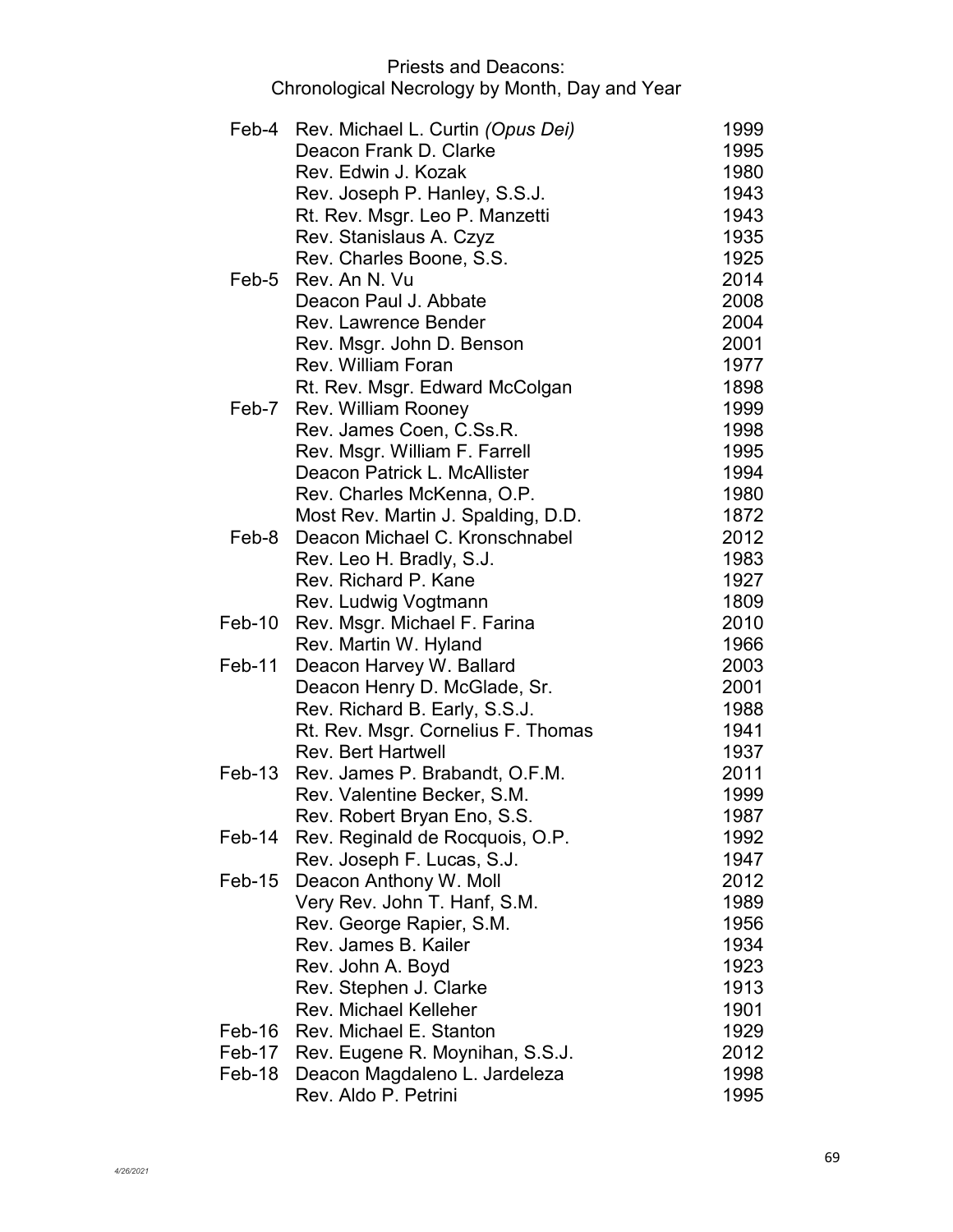|          | Rev. Arthur J. O'Leary, S.S.J.       | 1985 |
|----------|--------------------------------------|------|
|          | Rev. Francis Rozsaly, Sch.P.         | 1957 |
|          | Rev. William J. Reichmeyer, S.S.J.   | 1954 |
| $Feb-19$ | Deacon C. Thomas Newman              | 2008 |
|          | Rev. Joseph R. Hacala, S.J.          | 2007 |
|          | Rev. Msgr. D. Joseph Corbett         | 1981 |
|          | Rev. Francis W. Swift                | 1974 |
|          | Most Rev. Thomas P. Foley, D.D.      | 1879 |
| Feb-20   | Rev. Peter Keenan, S.T.              | 2002 |
|          | Deacon Frank A. Robey, Jr.           | 2000 |
|          | Deacon David I. Ryan                 | 1993 |
|          | Rev. Francis F. Chodnicki            | 1991 |
|          | Rev. Edward J. Blasius, S.S.J.       | 1953 |
|          | Rev. Onesimes Ranaudier, S.M.        | 1915 |
| Feb-21   | Rev. Kurt J. Pritzl, O.P.            | 2011 |
|          | Rev. Gilbert V. Hartke, O.P.         | 1986 |
|          | Rt. Rev. Msgr. William A. Fletcher   | 1919 |
| Feb-22   | Rev. Msgr. Paul E. Meyer             | 1993 |
|          | Rev. George M. Rankin                | 1947 |
|          | Rev. James Fallon, O.M.I.            | 1936 |
|          | Rt. Rev. Msgr. James R. Matthews     | 1934 |
|          | Rev. Charles B. Rex. S.S.            | 1897 |
| Feb-23   | Rev. Msgr. Joseph B. Coyne           | 1999 |
|          | Rev. Msgr. Joseph A. Weber           | 1983 |
|          | Rev. Msgr. Joseph J. Deppe           | 1980 |
|          | Rt. Rev. Msgr. J. Harrington O'Neill | 1960 |
|          | Rev. Louis Pelletier, S.M.           | 1928 |
| Feb-24   | Rev. Hilary Hayden, O.S.B.           | 2016 |
|          | Deacon Earle W. Coleman              | 2011 |
|          | Deacon Frank J. Brown                | 1990 |
|          | Rev. Carl F. Schappert, S.S.J.       | 1967 |
|          | Rev. Francis T. Carney, S.S.J.       | 1962 |
|          | Rev. Henry B. Sanderson              | 1927 |
| $Feb-25$ | Rev. Thomas G. Pater                 | 2003 |
|          | Rev. Thomas D. Reinhart              | 1948 |
|          | Rev. John J. Brennan                 | 1938 |
|          | Rev. Edward A. Williams              | 1936 |
|          | Rev. G. Henry Dirkes                 | 1925 |
| Feb-26   | Rev. Benet Hill, O.S.B.              | 2005 |
|          | Rev. Dominic A. Marchese, S.S.J.     | 2002 |
|          | Rev. David A. Thompson               | 2001 |
|          | Rev. Wesley Duncanson                | 1979 |
|          | Rev. Msgr. Henry D. Collins          | 1974 |
|          | Rev. Hugh A. Curley                  | 1931 |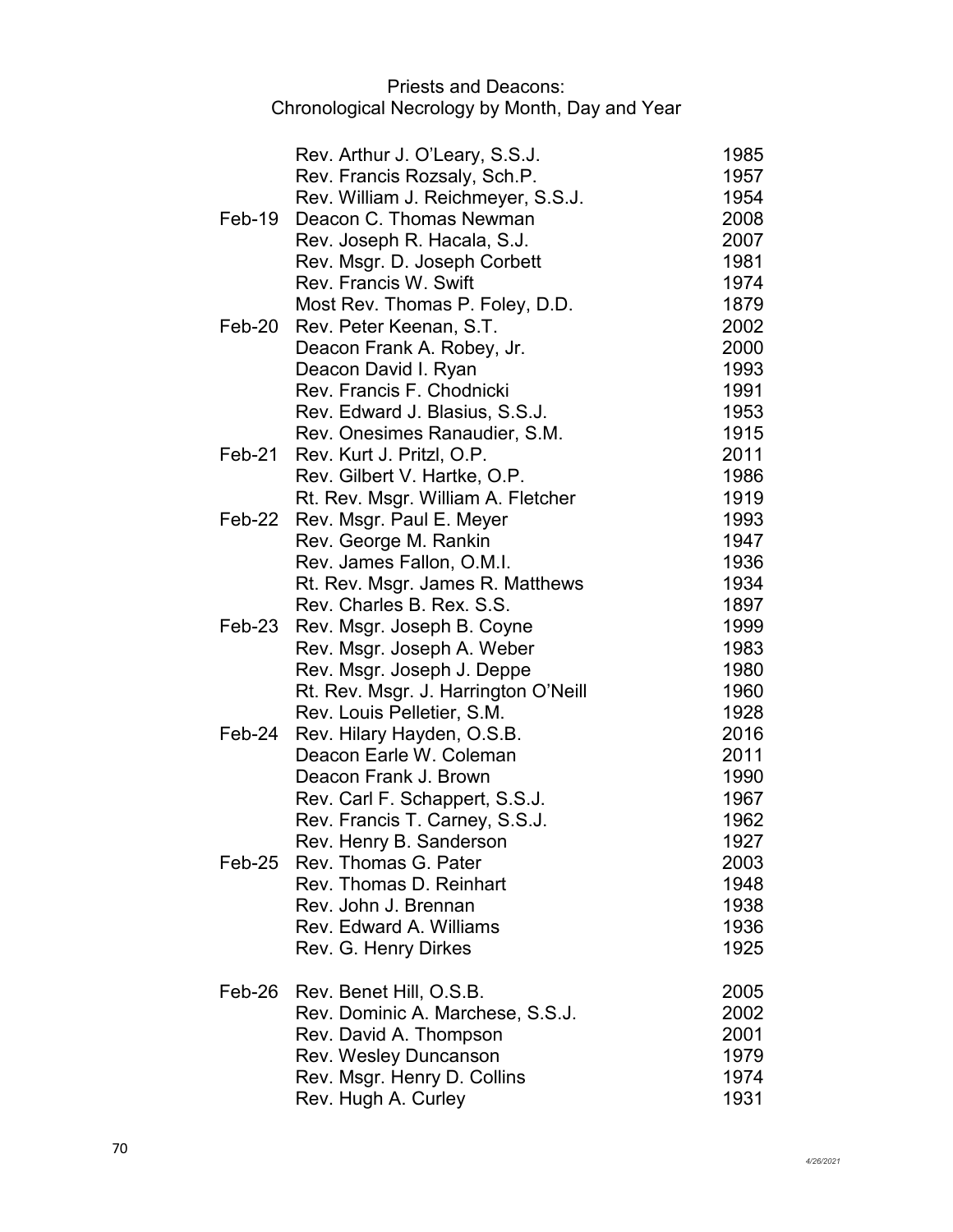|              |        | Feb-27 Deacon Wilbur L. Pinder, Jr.        | 2017 |
|--------------|--------|--------------------------------------------|------|
|              |        | Most. Rev. Raymond J. Boland, D.D.         | 2014 |
|              |        | Deacon Henry D. Dardy                      | 2010 |
|              |        | Rev. Francis J. Miles, S.J.                | 2006 |
|              |        | Deacon Paul Pernecky                       | 1998 |
|              |        | Very Rev. Msgr. Henry C. Coskery           | 1872 |
|              | Feb-28 | Rev. J. William Hines                      | 2014 |
|              |        | Deacon Frank A. Navarra                    | 1993 |
|              |        | Deacon Frank A. Robey                      | 1993 |
|              |        | Rev. George T.J. Strype, S.S.J.            | 1986 |
|              |        | Rt. Rev. Msgr. Bernard J. McManus          | 1888 |
| <b>March</b> |        |                                            |      |
|              | Mar-1  | Deacon Joseph Louis Black                  | 2003 |
|              |        | Rev. Vincent J. Assing, S.S.J.             | 1992 |
|              |        | Rev. William C. Tepe                       | 1981 |
|              |        | Rev. John R. O'Connell, S.S.J.             | 1980 |
|              |        | Mar-2 Rev. Edward T. Hartel                | 2013 |
|              |        | Rev. Peter McCoy                           | 1895 |
|              | Mar-3  | Rev. William Wallace, O.P.                 | 2015 |
|              |        | Rev. Robert F. Bowen, S.S.J.               | 2004 |
|              |        | Very Rev. Joseph A. Bartori, Sch.P.        | 1975 |
|              |        | Rev. Msgr. James A. Caulfield              | 1973 |
|              |        | Rev. James P. Mackall                      | 1931 |
|              | Mar-4  | Rev. Msgr. Peter P. Rakowski               | 1982 |
|              |        | Rt. Rev. Msgr. Walter L. Read              | 1963 |
|              |        | Rev. Charles B. Hogue, S.S.                | 1928 |
|              |        | Rev. Peter B. Lanaghan                     | 1896 |
|              | Mar-5  | Rev. Sebastian Miklas, O.F.M.Cap.          | 2009 |
|              |        | Rev. Thomas A. Calnan                      | 1957 |
|              |        | Rev. Edward Rauth, O.S.B.                  | 1945 |
|              | Mar-6  | Rev. Msgr. Richard A. Hughes               | 2017 |
|              |        | Deacon Alfred Brokenborough                | 2007 |
|              |        | Rev. Robert P. Green                       | 1992 |
|              |        | Most Rev. Laszlo A. Iranyi, Sch.P., S.T.D. | 1987 |
|              |        | Rev. Msgr. Henry F. Grabenstein            | 1974 |
|              |        | Rev. James Carroll, S.M.                   | 1958 |
|              |        | Rev. James J. O'Connor                     | 1935 |
|              |        | Rev. Bernard Connolly, S.S.                | 1932 |
|              | Mar-7  | Deacon Samuel L. Minor Jr.                 | 2017 |
|              |        | Rev. Jerry E. Hargrove                     | 2010 |
|              |        | Rev. Hugh P. Henneberry, S.S.J.            | 1994 |
|              |        | Most Rev. John S. Spence                   | 1973 |
|              |        | Rev. Charles Winckler, S.S.J.              | 1954 |
|              | Mar-8  | Rev. Denis Murphy, S.A.                    | 1997 |
|              |        | Rev. Edward J. O'Brien                     | 1985 |
|              |        | Rev. Vincent J. Kelleher, S.S.J.           | 1985 |
|              |        |                                            |      |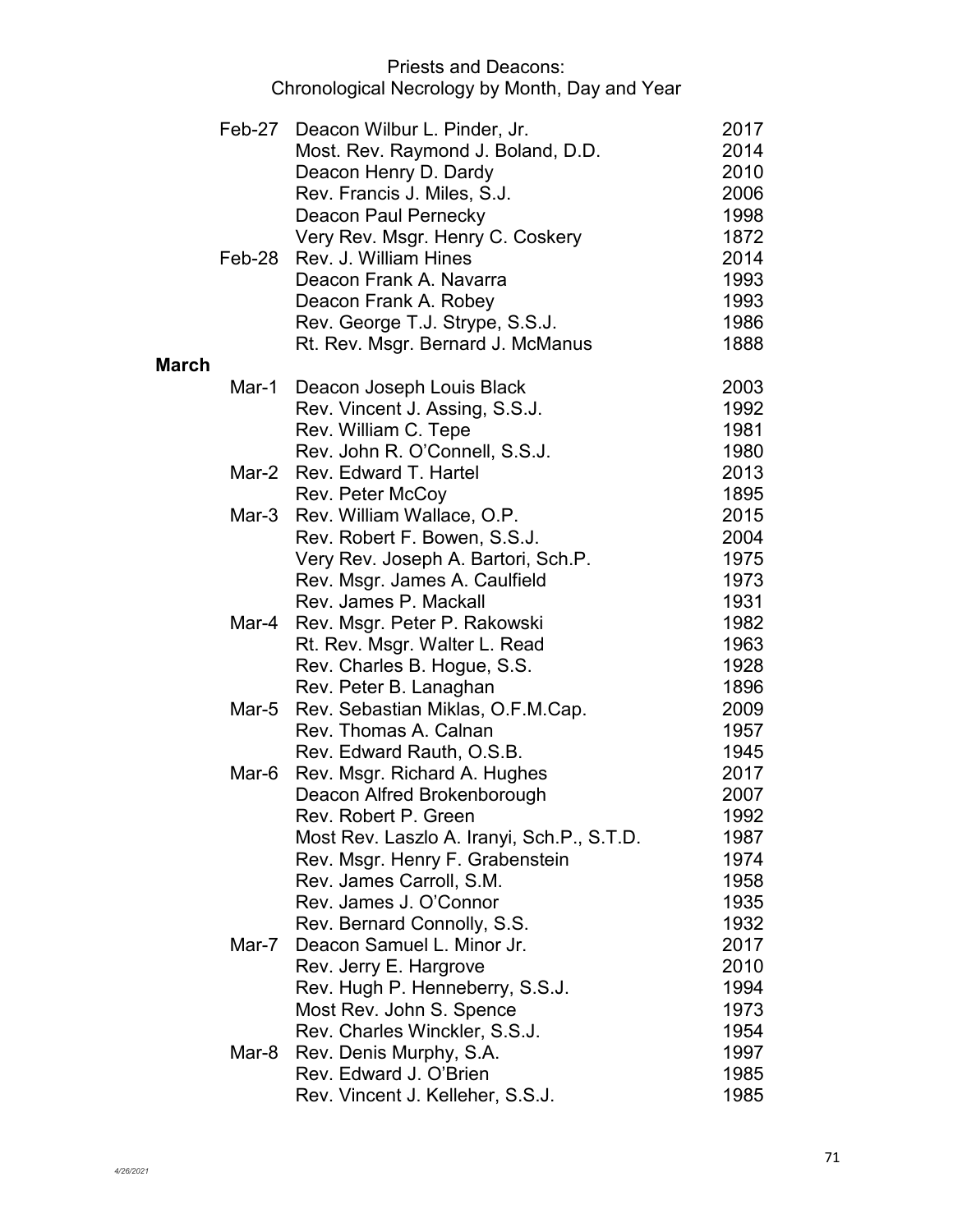|          | Rev. Lawrence J. MacLellan, S.S.J.                                | 1983         |
|----------|-------------------------------------------------------------------|--------------|
| Mar-9    | <b>Deacon Charles Hill</b>                                        | 2009         |
|          | Rev. Harry W. Jacobs                                              | 2008         |
|          | Rev. Msgr. Edward H. Roach                                        | 1981         |
|          | Rev. Stephen A. Boysko, S.S.J.                                    | 1953         |
|          | Most Rev. Thomas J. Shahan, D.D.                                  | 1932         |
| Mar-10   | Rev. Michael J. Madden                                            | 1989         |
|          | Rev. Casimir (Charles) Salkavich                                  | 1986         |
|          | Rev. Thomas L. Farrell                                            | 1960         |
|          | Rev. John J. Dillon                                               | 1939         |
| Mar-11   | Rev. Nicholas M. DeCarlo                                          | 1961         |
|          | Rev. Alexis A. LaPlante, S.S.J.                                   | 1947         |
|          | Rev. Thomas B. Kenny                                              | 1946         |
| Mar-12   | Rev. Michael J. Farrell, S.S.J.                                   | 2012         |
|          | Rt. Rev. Msgr. John J. Corbett                                    | 1957         |
| Mar-13   | Deacon A. David Allen                                             | 2011         |
|          | Rev. Cornelius Sexton, S.S.J.                                     | 1998         |
|          | Rt. Rev. Msgr. Edward J. Wunder                                   | 1926         |
|          | Rev. Francis E. Boyle                                             | 1882         |
| Mar-14   | Rev. William Phillips, S.S.J.                                     | 1966         |
|          | Rev. Peter John DeVos                                             | 1844         |
|          | Mar-15 Rev. Michael J. O'Sullivan                                 | 2013         |
|          | Rev. David J. Conway                                              | 2012         |
|          | Rev. Joseph V. Tyson, S.S.J.                                      | 2011         |
|          | Rev. Robert B. Riedel                                             | 2007         |
| Mar-16   | Rev. Msgr. Godfrey T. Mosley                                      | 2021         |
|          | Rev. Paul R. Holden                                               | 2003         |
|          | Deacon T. Kevin Barry                                             | 2004         |
|          | Rev. Michael Gallagher                                            | 1935         |
| Mar-17   | <b>Rev. Dennis McCormick</b>                                      | 1913         |
|          | Deacon Paul DiDuca                                                | 2006         |
|          | Rev. Manning G. Moore, O.S.F.S<br>Most Rev. John J. Russell, D.D. | 2003<br>1993 |
| Mar-18   | Rev. Msgr. W. Louis Quinn                                         | 2010         |
|          | Deacon Bernard C. Johnson                                         | 2005         |
|          | Deacon Bernard C. Johnson                                         | 2005         |
|          | Rev. Anselm Strittmatter, O.S.B.                                  | 1978         |
|          | Rev. John R. Czyz                                                 | 1946         |
|          | Most Rev. William T. Russell, D.D.                                | 1927         |
| $Mar-19$ | Rev. James V. Lannon                                              | 1984         |
|          | Rev. William L. Jordan                                            | 1901         |
| Mar-20   | Deacon Naile G. Geary                                             | 1995         |
|          | Rt. Rev. Msgr. Joseph J. Leary                                    | 1967         |
|          | Rev. Joseph M. Walter                                             | 1898         |
| Mar-21   | Rev. John P. Stack                                                | 2012         |
|          |                                                                   |              |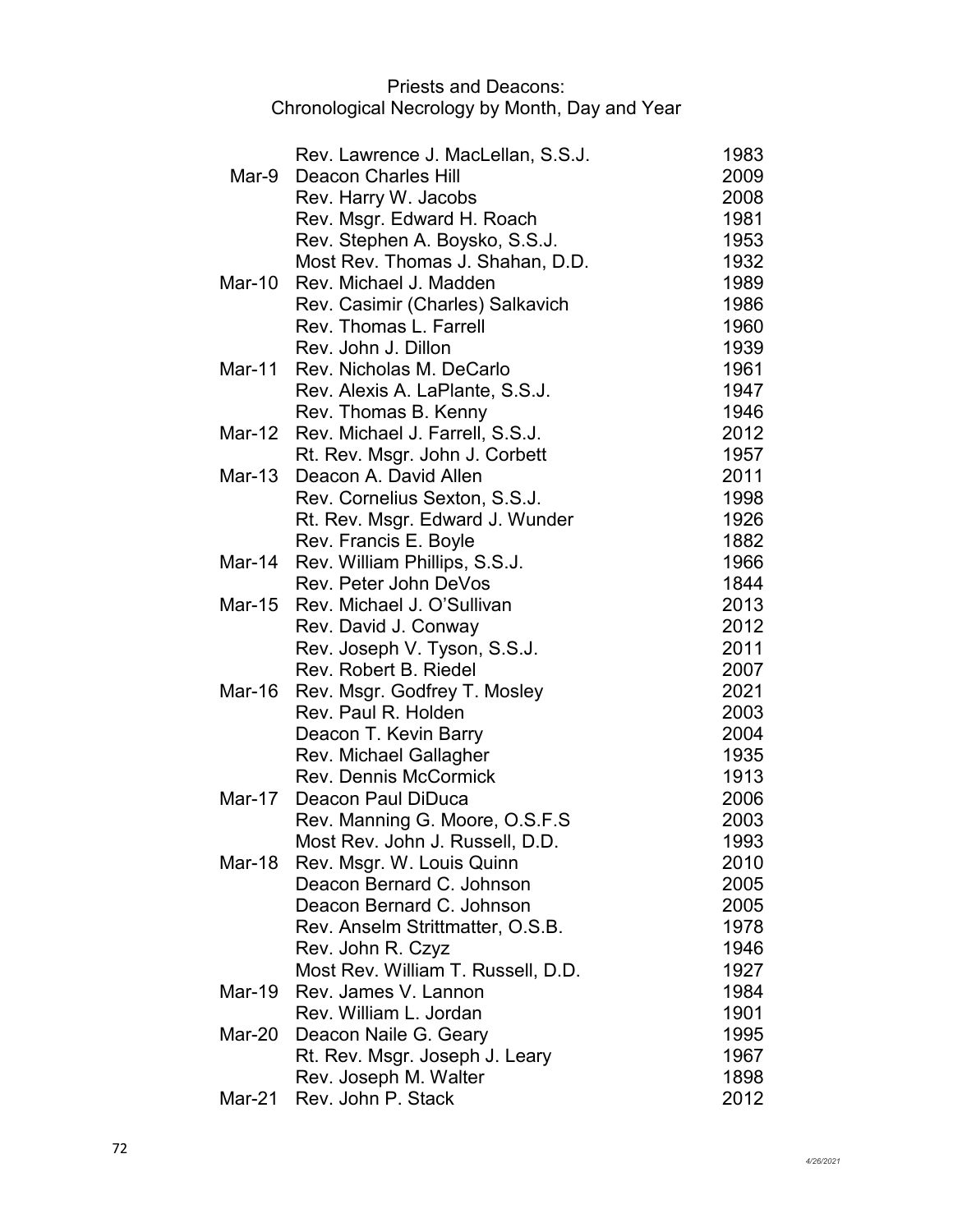|              |        | Deacon Floyd D. Agostinelli                | 2005 |
|--------------|--------|--------------------------------------------|------|
|              |        | Rev. Alban Maguire, O.F.M.                 | 2001 |
|              |        | Rev. Benjamin B. Hunt, C.S.P.              | 1986 |
|              |        | Rev. Msgr. Francis X. Walsh                | 1973 |
|              | Mar-23 | Rev. Paul F. Liston                        | 2016 |
|              |        | Deacon William Thomas                      | 2011 |
|              |        | Rt. Rev. Msgr. John W. Dowling             | 1949 |
|              |        | Rev. Benedict J. Hanneman                  | 1936 |
|              |        | Mar-24 Rt. Rev. Msgr. Walter J. Hayes      | 1954 |
|              |        | <b>His Eminence James Cardinal Gibbons</b> | 1921 |
|              |        | Mar-25 Rt. Rev. Alban Boultwood, O.S.B.    | 2009 |
|              |        | Rev. Hugh Monmonier, O.S.B.                | 1998 |
|              |        | Most Rev. Thomas W. Lyons                  | 1988 |
|              |        | Rev. Msgr. James M. Campbell               | 1977 |
|              |        | Mar-26 Rev. John C. O'Loughlin             | 1992 |
|              | Mar-27 | Rev. Sebastian Rabbia                      | 1911 |
|              |        | Rev. John Gloyd                            | 1901 |
|              |        | Mar-28 Rev. James J. O'Donnell             | 1957 |
|              |        | Mar-29 Rev. Thomas F. Crowley              | 2017 |
|              |        | Rev. Thomas P. Halton                      | 2013 |
|              |        | Rev. Henry R. Harper, S.S.J.               | 1991 |
|              | Mar-30 | Deacon John J. Vergot                      | 1999 |
|              |        | Deacon James A. Ford                       | 1998 |
|              |        | Rev. Edward G. Bowes, S.S.J.               | 1991 |
|              |        | Mar-31 Rev. Peter J. Kenny, S.S.J.         | 2013 |
| <b>April</b> |        | Apr-1 Rev. John B. Molloy, S.S.J.          | 1971 |
|              |        | Rt. Rev. Msgr. James A. Smyth              | 1949 |
|              |        | Rt. Rev. Msgr. Lawrence J. McNamara        | 1943 |
|              |        | <b>Rev. Charles White</b>                  | 1878 |
|              | Apr-2  | Deacon Joseph M. Lennon                    | 2006 |
|              |        | Rev. Robert S. Grace                       | 2005 |
|              |        | Rev. Joseph G. LeFrois, S.S.J.             | 1992 |
|              | Apr-3  | Deacon Thomas O. Hill, Sr.                 | 2008 |
|              | Apr-3  | Deacon Richard A. West                     | 1998 |
|              |        | Rev. Joseph Maurer, S.S.J.                 | 1998 |
|              |        | Rev. Thaddeus O'Sullivan                   | 1925 |
|              | Apr-4  | Deacon Joseph S. Interlandi                | 2016 |
|              |        | Deacon Joseph F. Curtis, Sr.               | 1993 |
|              |        | Rev. Robert W. Sweeney, S.S.J.             | 1974 |
|              |        | Rev. John P. Gaynor                        | 1933 |
|              |        | Rev. John T. Delaney                       | 1895 |
|              | Apr-5  | Rev. Thomas F. Kehoe                       | 2017 |
|              |        | Rev. Philip O'Shea                         | 2002 |
|              |        | Rev. Anthony Bonfiglio                     | 1998 |
|              |        | <b>Deacon Thomas Knestout</b>              | 1997 |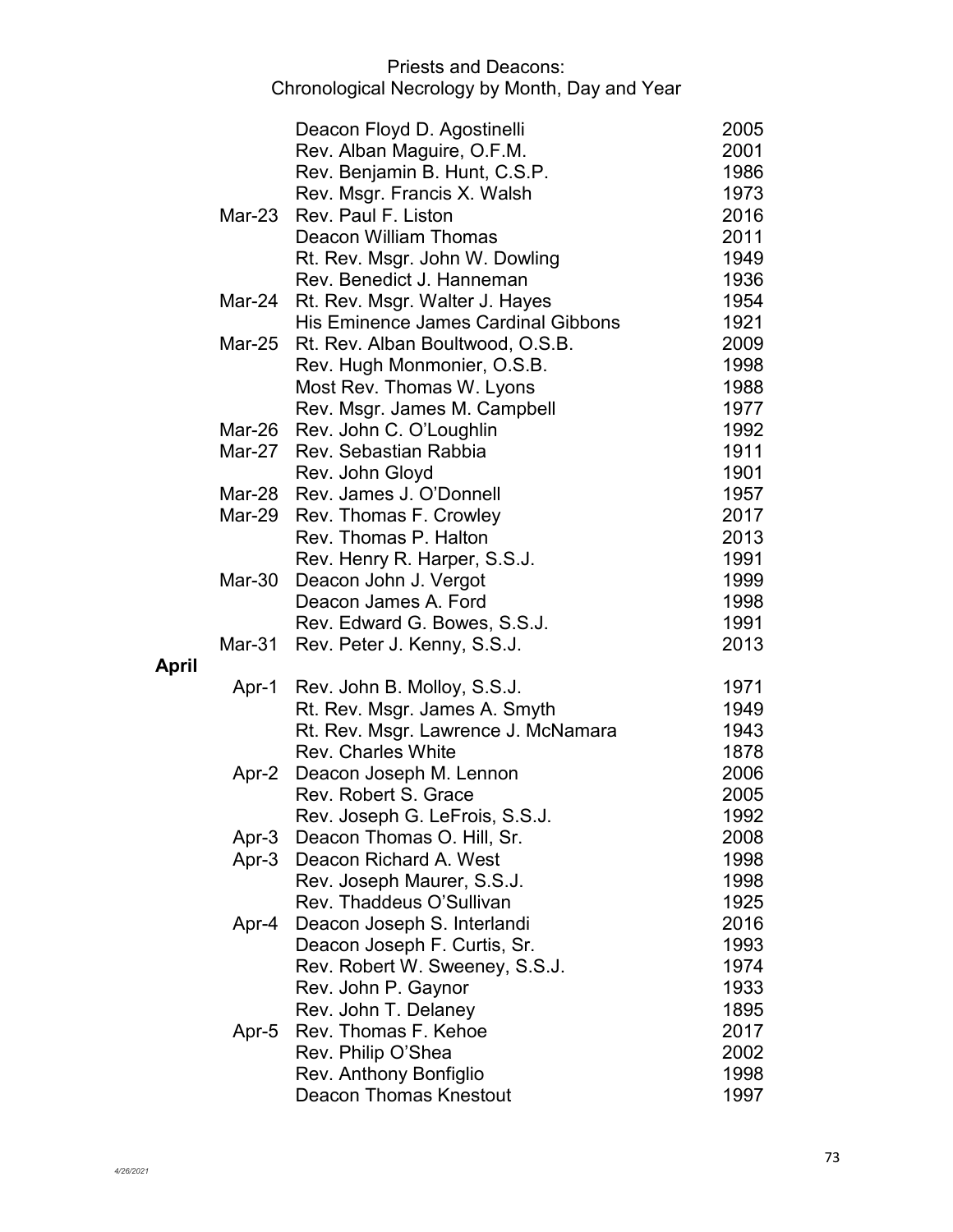|        | Rev. Msgr. John J. Dressel            | 1996 |
|--------|---------------------------------------|------|
|        | Rev. Jacob A. Walter                  | 1894 |
| Apr-6  | Rev. Thomas J. Murphy                 | 1946 |
|        | Rev. Thomas M. Haug, S.S.             | 1929 |
|        | Rev. William E. Bartlett              | 1900 |
|        | Rev. Philip Sacchi                    | 1850 |
| Apr-7  | Rev. Brendan T. McCormick             | 2004 |
|        | Rev. Msgr. Kenneth W. Roeltgen        | 2002 |
|        | Rev. August M. Mark                   | 1943 |
| Aug-8  | Rev. William McKenna, S.S.J.          | 2008 |
|        | Rev. Eugene J. Farrell, S.S.J.        | 1980 |
|        | Most Rev. Owen B. Corrigan, D.D.      | 1929 |
|        | Rev. Francis X. Siggins               | 1926 |
|        | Rev. Edward J. Healy                  | 1925 |
|        | Rev. John J. McDermott                | 1884 |
| Apr-9  | Rev. A. Seamus Kuebler                | 2019 |
|        | Rev. John P. Kinter                   | 2015 |
|        | Rev. Luciano A. Caimi                 | 2010 |
|        | Rev. G. William Finch                 | 2009 |
|        | Rev. John B. McMahon                  | 2000 |
|        | Rev. Michael Peterson, M.D.           | 1987 |
|        | Rev. Thomas Burke, S.S.J.             | 1987 |
|        | Rev. Thomas J. Wheeler                | 1842 |
| Apr-10 | Rev. Peter C. Boyle                   | 1981 |
|        | Rev. John J. Albert                   | 1968 |
|        | Rev. William A. Cahill                | 1935 |
| Apr-11 | Deacon John Waltz                     | 2002 |
|        | Rev. Lucian Lauerman                  | 1989 |
|        | Rev. Paul A. Downey, S.S.J.           | 1972 |
| Apr-12 | Rev. Francis T. Flaherty              | 2008 |
|        | Rev. Daniel E. Power, S.J.            | 1976 |
|        | Rev. John M. Barry                    | 1927 |
|        | Rev. Cornelius Hurley, M.H.M.         | 1892 |
| Apr-13 | Rev. Msgr. James T. Beattie           | 2018 |
|        | Rev. Msgr. Casimir P. Losinski        | 1970 |
|        | Rev. Edwin A. Luckett                 | 1955 |
| Apr-14 | Rev. Robert F. Mordino                | 2007 |
|        | Rev. Frederick Michael Jelly, O.P.    | 2000 |
|        | Rev. James L. Barry                   | 1902 |
|        | Very Rev. Msgr. John Joseph Dougherty | 1885 |
|        | Rev. Daniel Kirk, O.S.B.              | 2008 |
| Apr-15 | Rev. Francis X. Kane, S.M.            | 1985 |
|        | Rev. Carl F. Hess                     | 1978 |
|        | Rev. Ignatius J. Fealy                | 1942 |
|        | Rev. James T. Coen                    | 1926 |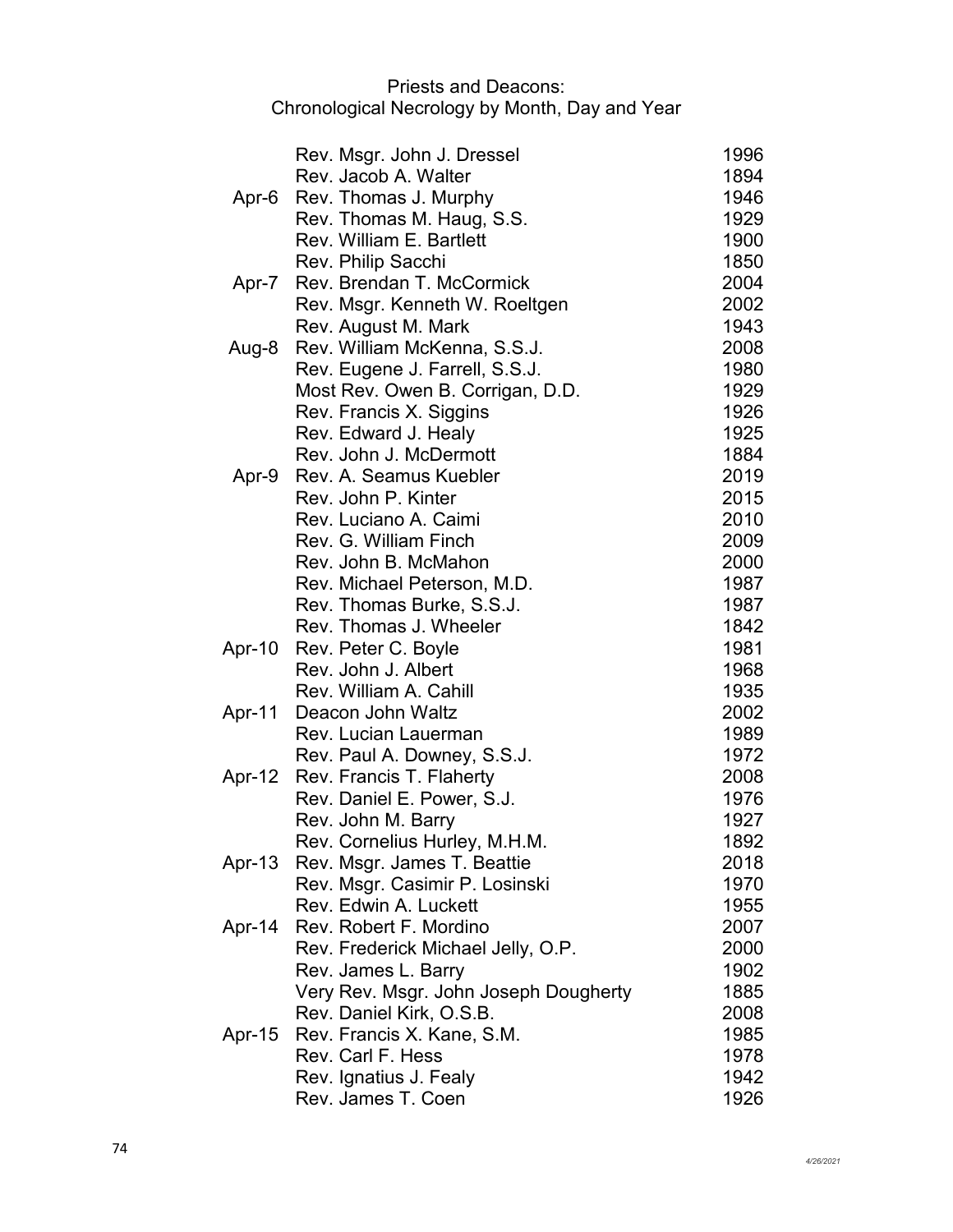|        | Rt. Rev. Msgr. James McMahon      | 1901 |
|--------|-----------------------------------|------|
|        |                                   | 2004 |
|        | Deacon T. Kevin Barry             |      |
| Apr-16 | Rev. Joseph J. Winczner, S.S.J.   | 1975 |
|        | Rev. Edmund Quinch S. Waldron     | 1888 |
|        | Rev. William Daly, S.M.           | 1948 |
| Apr-17 | Rev. Richard B. McCarthy          | 1917 |
|        | Rev. Joseph F. Sweeney, S.J.      | 2006 |
| Apr-18 | Rev. James T. M. Starkey          | 1881 |
|        | Rev. Austin McNamee, O.S.B.       | 1974 |
| Apr-19 | Rt. Rev. Msgr. James T. Mackin    | 1925 |
|        | Rev. Romanus Mattingly            | 1922 |
|        | Rev. Michael P. Sullivan          | 1901 |
|        | Rev. George R. Hohman, S.J.       | 2016 |
| Apr-20 | Rev. Msgr. Robert Keesler         | 2006 |
|        | Rev. Charles J. Hanks, S.S.J.     | 1972 |
|        | Rev. Lawrence McCauly             | 1866 |
|        | Deacon Thomas D. Battaglia        | 2014 |
| Apr-21 | Rev. Msgr. Peter-Thanh Long       | 2008 |
|        | Rev. Bernard J. Dooley, S.J.      | 2006 |
|        | Most Rev. Thomas J. Grady, S.T.D. | 2002 |
|        | Deacon Thomas S. Forbes           | 2000 |
|        | Deacon Wilbur J. M. Coleman       | 1996 |
|        |                                   | 1983 |
|        | Rev. Msgr. R. Paul Repetti        | 1969 |
|        | Rev. James M. Darby, S.M.         |      |
|        | Rt. Rev. Msgr. John F. Eckenrode  | 1960 |
|        | Rev. John J. Jones                | 1902 |
|        | Rev. Patrick Granfield, O.S.B.    | 2014 |
| Apr-22 | Most Rev. Samuel Eccleston, D.D.  | 1851 |
|        | Rev. Msgr. William F. O'Donnell   | 2009 |
| Apr-23 | Rev. Msgr. Charles M. Cremona     | 1983 |
|        | Rev. Samuel J. Kavanaugh          | 1923 |
| Apr-24 | Deacon Thomas S. Conrad           | 1992 |
| Apr-25 | Rev. Bernard E. Martin            | 1997 |
| Apr-26 | Rev. Charles C. Green             | 2020 |
|        | Deacon Matthew J. McCartin        | 1997 |
|        | Deacon Alfred F. Campagnone       | 1995 |
|        | Rt. Rev. Msgr. James F. Donahue   | 1926 |
|        | Rev. Msgr. Leonard F. Hurley      | 2015 |
| Apr-27 | Rev. Kevin Seasoltz, O.S.B.       | 2013 |
|        | Most Rev. Peter L. Ireton, D.D.   | 1958 |
|        | Rev. Edward J. A. Nestor          | 1954 |
|        | Rev. Thomas S. Dolan              | 1918 |
|        | Rev. Bernard J. McNamara          | 1924 |
| Apr-28 | Rev. Desmond P. Murphy            | 1998 |
| Apr-29 | Rev. Michael J. Walsh             | 1901 |
|        | Rev. Msgr. Ernest T. Gatta        | 1993 |
|        |                                   |      |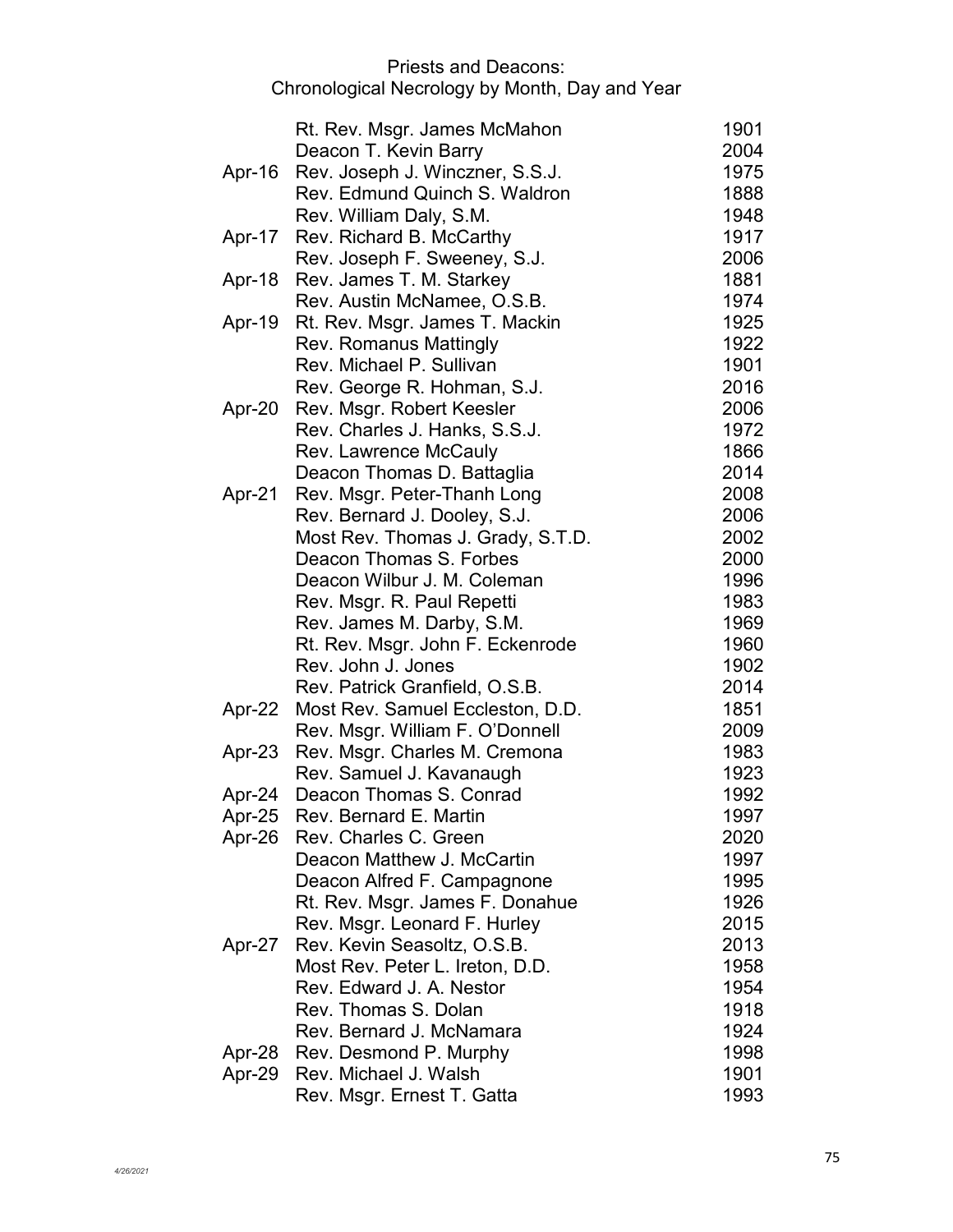|     |          | Apr-30 Deacon Carl W. Clark                              | 1977         |
|-----|----------|----------------------------------------------------------|--------------|
|     |          | Rev. Patrick Francis O'Connor                            | 1894         |
|     |          | <b>Rev. William Matthews</b>                             | 1854         |
| May |          |                                                          |              |
|     | May-1    | Deacon John D. Kelly                                     | 2004         |
|     |          | Rev. Msgr. George G. Higgins                             | 2002         |
|     |          | Rev. Andrew Pennella, O.S.B.                             | 1994         |
|     |          | Rev. Vincent M. O'Brien, S.J.                            | 2012         |
|     |          | May-2 Rev. J. Gregory Echle                              | 1989         |
|     |          | Rt. Rev. Msgr. Eugene J. Connelly                        | 1942         |
|     |          | <b>Rev. Felix Barrotti</b>                               | 1881         |
|     |          | Deacon Edward J. Brink                                   | 2013         |
|     |          | May-4 Rev. Charles Lockhart, S.J.                        | 2006         |
|     |          | Rev. John T. Dewan                                       | 1989         |
|     |          | Deacon Anthony J. McMahon                                | 1998         |
|     | May-5    | Rev. Benjamin Bowling, C.S.P.                            | 1980         |
|     |          | Rev. Harold F. Trehey                                    | 1978         |
|     |          | Deacon John H. Turner                                    | 2012         |
|     | May-6    | Rev. John O. Winnenberg                                  | 2007         |
|     |          | Rev. Noel O'Callaghan                                    | 1984         |
|     |          | Rt. Rev. Msgr. Edward L. Buckey                          | 1948         |
|     |          | Rev. James P. Grace                                      | 1962         |
|     |          | May-7 Rev. Leo Burke, O.M.I.                             | 1953         |
|     |          | Rev. George B. Reid                                      | 2011<br>2018 |
|     | May-9    | Deacon Daniel R Thompson<br>Deacon Lawrence A. Wilkinson | 2000         |
|     |          |                                                          | 1969         |
|     |          | Rev. Peter F. Manganaro                                  | 1946         |
|     |          | Rt. Rev. Msgr. W. Paul Smith<br>Rev. Joseph Dulski       | 1906         |
|     |          | Rev. John J. Tyne, S.S.J.                                | 2002         |
|     | $May-10$ | Rev. John J. Reilly                                      | 1949         |
|     |          | Rev. John J. Bowens                                      | 1925         |
|     |          | Rev. Horace B. McKenna, S.J.                             | 1982         |
|     | May-11   | Rev. Philip J. Barbot                                    | 1978         |
|     | May-12   | Rev. Patrick J. O'Connell                                | 1924         |
|     |          | Rev. James Sterling                                      | 1905         |
|     | $May-13$ | Rev. Edward L. Devine                                    | 1931         |
|     | May-14   | Rev. Msgr. J. Jennings Clark                             | 1989         |
|     | $May-15$ | Rev. Leo P. Monahan, S.J.                                | 1986         |
|     |          | Rev. Joseph D. Froehlick                                 | 1953         |
|     |          | Rt. Rev. Msgr. James M. O'Brien                          | 1928         |
|     |          | Most Rev. Michael J. Curley, D.D.                        | 1947         |
|     | May-16   | Rev. C. Cotter Fitzgerald                                | 1940         |
|     |          | Rt. Rev. Msgr. John T. Whelan                            | 1928         |
|     |          | Rev. James D. Marr                                       | 1914         |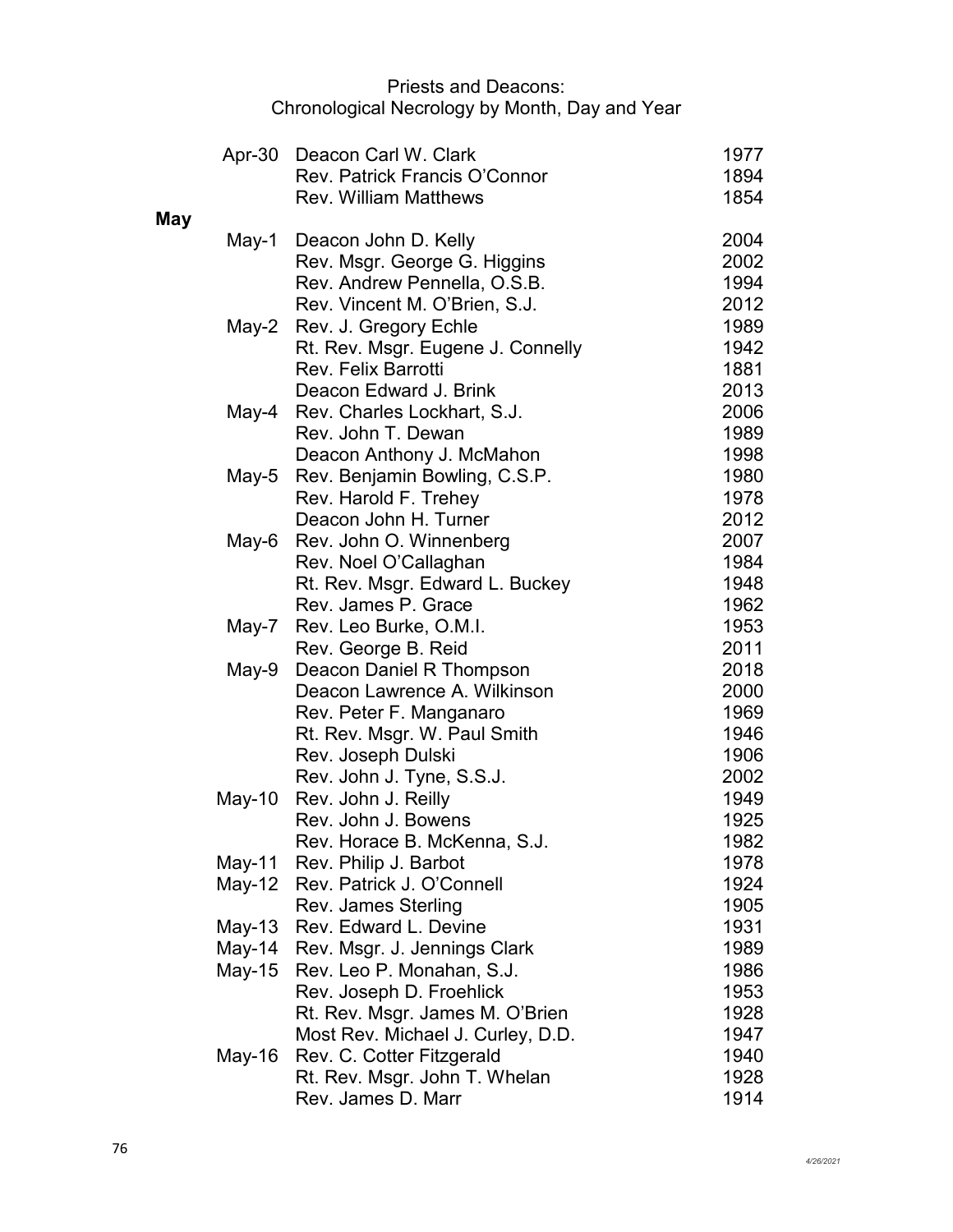| Rev. James Edminstom, O.F.M.              | 2008 |
|-------------------------------------------|------|
| Rev. Robert H. Wharton<br>May-18          | 1999 |
| Most Rev. Patrick J. McCormick. D.D.      | 1953 |
|                                           |      |
| Rt. Rev. Msgr. Michael J. Riordan         | 1943 |
| <b>Rev. Edmund Didier</b>                 | 1903 |
| Deacon Morris M. P. Williams              | 2009 |
| Rev. Joseph E. McKee, S.S.J.<br>May-19    | 1972 |
| Rev. Antonio Bouvier                      | 1954 |
| Rt. Rev. Msgr. Thomas G. Smyth            | 1951 |
| Rev. Paul Cioffi, S.J.                    | 2004 |
| Rev. Gabriel F. Duffy<br>May-20           | 1997 |
| Rev. Robert S. Nagle                      | 1985 |
| Rev. John F. Connell, S.S.J.              | 1943 |
| Rev. William J. Thompson                  | 2015 |
| May-21 Rev. James Palmoski, S.M.          | 1961 |
| Rev. Francis X. McKenny, S.S.             | 1917 |
| Rev. Stanislaus F. Ryan<br>May-22         | 1903 |
| Rev. Bernard S. Piot                      | 1882 |
| Rev. Ernest Pfleger, S.M.                 | 1947 |
| May-23<br>Rev. Samuel J. Matthews, S.S.J. | 1974 |
| May-24<br>Rev. Thomas E. Gallagher        | 1921 |
| Rev. Msgr. Thomas J. Grodavent            | 2003 |
| Rev. Francis E. Ryan, S.S.J.<br>May-25    | 1995 |
| May-26<br>Rev. Derek F. Georg             | 1995 |
| Rev. Msgr. John B. Peacock<br>May-27      | 1995 |
| Rev. Charles M. Wilk                      | 1976 |
| <b>Rev. Charles E. Cornell</b>            | 1967 |
| Rev. August B. Haneke                     | 1989 |
| Rev. Leo J. Fealy                         | 1963 |
| Rev. Patrick H. Lenaghan<br>May-28        | 1906 |
| <b>Rev. Walter Norris</b>                 | 2002 |
| Rev. Msgr. V. James Lockman<br>May-29     | 2019 |
| Deacon William Lee Scott                  | 1984 |
| <b>Rev. Francis Marks</b>                 | 1979 |
| Rt. Rev. Msgr. Henry Hyvernat             | 1941 |
| Rev. Richard O'Neill                      | 1920 |
| Rev. Patrick L. Bradley, S.S.J.           | 1987 |
| Rev. Msgr. Joseph C. Eckert<br>May-30     | 1979 |
| Rev. Thomas J. Crowley                    | 1948 |
| Rev. John M. Walsh                        | 1943 |
| <b>Rev. Austin Fleming</b>                | 1940 |
| Rev. Thomas E. McGuigan                   | 1927 |
| Deacon Domingo Tan                        | 2014 |
| Rev. Richard Swift, S.S.J.<br>$May-31$    | 1974 |
| Rev. Daniel J. Rice, S.S.J.               | 1940 |

**June**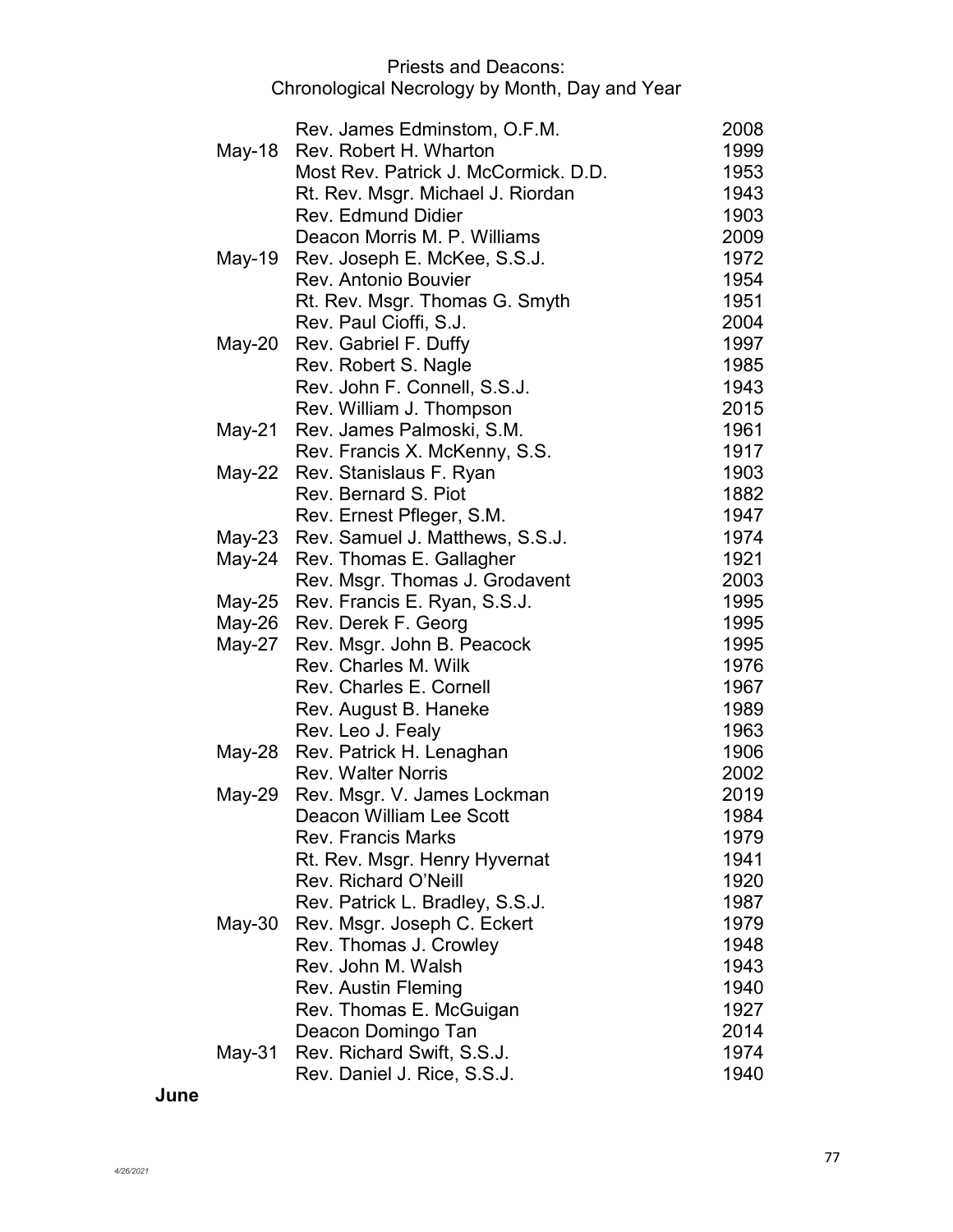|               | Jun-1 Rev. Edwin S. Ginder                              | 1984         |
|---------------|---------------------------------------------------------|--------------|
|               | Rev. Charles A. Goetz                                   | 1982         |
|               | Rev. Francis A. Dynan, S.S.J.                           | 1981         |
|               | Rev. Stephen J. Hogan, S.S.J.                           | 1960         |
|               | Rev. Michael P. Galligher                               | 1869         |
|               | Deacon Mark J. Gallagher                                | 2017         |
| Jun-2         | Deacon Robert L. Berry                                  | 2012         |
|               | Rev. John Farrelly, O.S.B.                              | 2011         |
|               | Rev. Francis J. Schmutz, S.S.J.                         | 1986         |
|               | Rev. Paul Rulquin, S.M.                                 | 1939         |
|               | Rev. John J. Coyne, S.S.J.                              | 1981         |
| Jun-4         | Rev. Charles C. Pise                                    | 1866         |
|               | Rev. James P. Tower                                     | 1934         |
| Jun-5         | Rev. Paul-Stephen Holt                                  | 2019         |
|               | Rev. Bernard J. Lennon                                  | 1928         |
|               | Rev. Andrew Englehart                                   | 1916         |
|               | Deacon Robert T. Huber                                  | 2011         |
|               | Jun-6 Rev. Bernard R. Ihrie                             | 2020         |
| Jun-7         | Rev. Urban Schnaus, O.S.B.                              | 2003         |
|               | Rev. Joseph A. Little                                   | 1945         |
|               | Rev. J. Jean Roy                                        | 2004         |
| Jun-8         | Rev. Msgr. Thomas M. Wells                              | 2000         |
|               | Rev. Msgr. Paul H. Furfey                               | 1992         |
|               | Deacon George Briscoe                                   | 1988         |
|               | Rev. Msgr. Francis J. Veith                             | 1980         |
|               | Rev. Vincent A. Berratta                                | 1967         |
|               | Deacon Edwin J. Beller, Jr.                             | 2013         |
| Jun-9         | Rev. Arnold W. DePorter                                 | 2018         |
|               | Deacon Nerus O. Martin, Jr.                             | 2007         |
|               | Rev. Jeffrey U. LaRouere                                | 1993         |
|               | Rev. Hugh Breen                                         | 1976         |
|               | Rev. Timothy S. McCarthy                                | 1967         |
|               | <b>Rev. Msgr. James F. King</b>                         | 1960         |
|               | Rev. Sidney S. Hurlbut                                  | 1920         |
|               | Rev. Matthias Alig                                      | 1882         |
| <b>Jun-10</b> | Deacon Richard J. Schopfer                              | 2018         |
|               | Rt. Rev. Msgr. Edward P. McAdams                        | 1962         |
|               | Rt. Rev. Msgr. John I. Barrett<br>Rev. James E. Connell | 1945         |
|               |                                                         | 1935<br>1876 |
|               | Most Rev. Augustus Verot, D.D.                          |              |
| Jun-11        | Rev. James P. Bradley, S.J.<br>Deacon Hopson L. Bowser  | 2010<br>1992 |
|               | Rev. George R. O'Dea, S.S.J.                            | 1997         |
| Jun-12        | Rev. Charles J. Crowley, S.S.J.                         | 1990         |
|               | Rev. James M. Connelly                                  | 1918         |
|               |                                                         |              |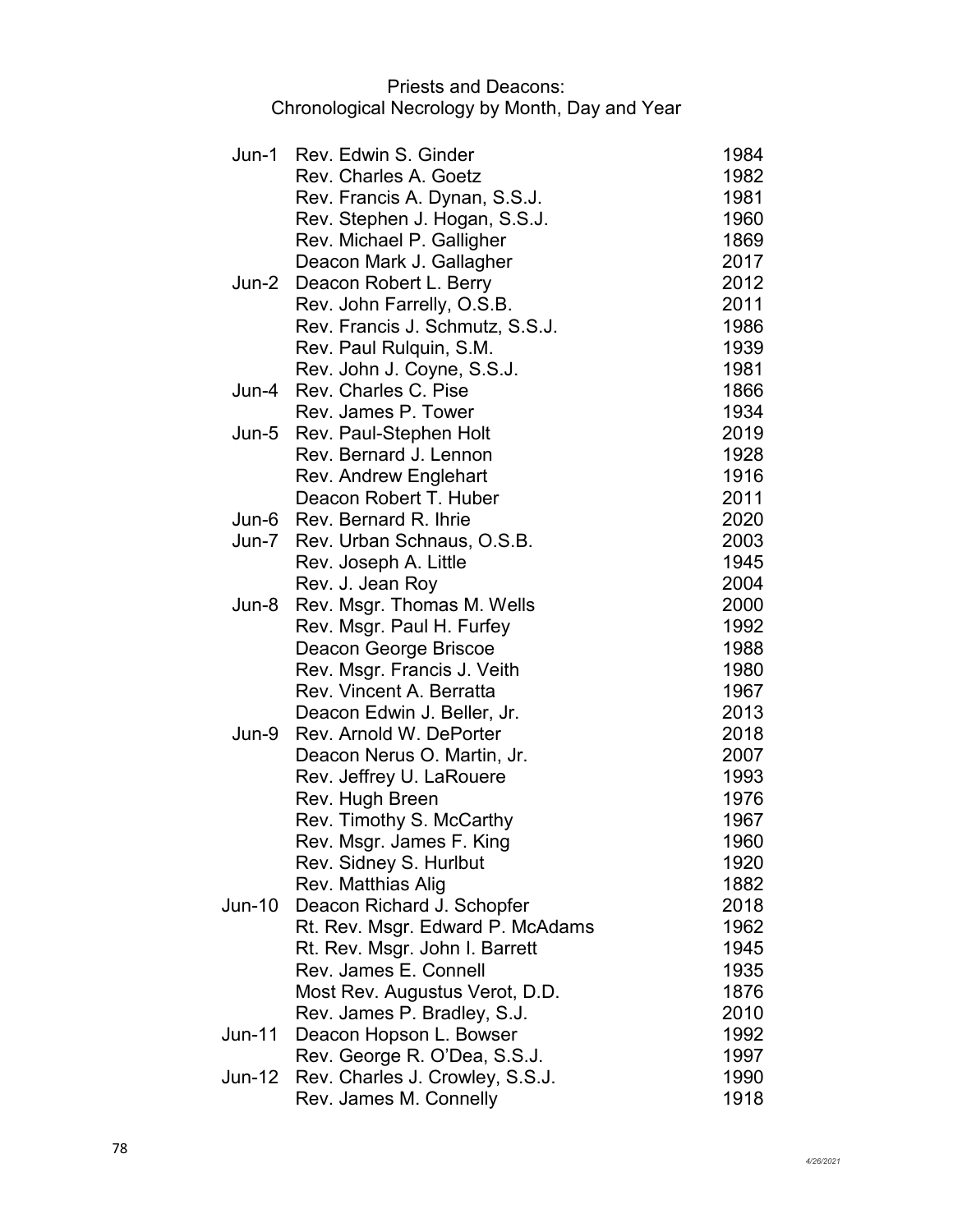|               | Rev. Aelred Walsh, O.S.B.                | 1970 |
|---------------|------------------------------------------|------|
| Jun-13        | Rev. Charles O. Rosensteel               | 1940 |
|               | Rev. Michael J. Blackwell                | 2014 |
|               | Jun-14 Deacon Jesse J. Dudley            | 1999 |
|               | Most Rev. Arsene Turquetil, O.M.I., D.D. | 1953 |
|               | Deacon Antonio F. Chaves                 | 2011 |
| Jun-15        | Rev. John J. Dillon                      | 1918 |
|               | Deacon Albert G. Feneis                  | 2006 |
| Jun-16        | Rev. Thomas J. Monteverde                | 1905 |
|               | Rev. Msgr. James B. Joy                  | 2008 |
| Jun-17        | Rev. T. Byron Collins, S.J.              | 2006 |
|               | Rev. Paul J. Lanigan, S.S.J.             | 1991 |
|               | <b>Rev. Valentine Schmidt</b>            | 1917 |
|               | Rev. Thomas D. Leonard                   | 1900 |
| Jun-18        | Most Rev. Leonard Neal, D.D.             | 1817 |
|               | Deacon George J. Koback                  | 1995 |
| <b>Jun-19</b> | Deacon Bernard A. Bernier, Jr.           | 2008 |
| Jun-20        | Rev. Msgr. Patrick J. Begley             | 1986 |
|               | Rev. James H. Webb                       | 1973 |
|               | Rev. Matthias A. Fenne                   | 1916 |
|               | Rev. John P. Hagan                       | 1897 |
|               | Rev. Michael F. Crilley, S.S.J.          | 1962 |
| <b>Jun-21</b> | Rev. John R. Roth                        | 1922 |
|               | Rev. Leslie A. Branch                    | 2009 |
|               | Jun-22 Deacon John B. Shewmaker          | 2019 |
|               | Rev. Hugh T. Brogan                      | 2006 |
|               | Rev. Louis G. Troch                      | 1996 |
|               | Rev. Joseph P. O'Callaghan               | 1935 |
|               | Rev. Edward Strauss, O.M.I.              | 1918 |
|               | Rev. Thomas M. King, S.J.                | 2009 |
| Jun-23        | Rev. Msgr. J. Kelly Reese                | 1994 |
|               | Rev. Joseph A. Garvey                    | 1941 |
|               | Rev. Joseph A. St. Laurent, S.S.J.       | 1935 |
|               | Most Rev. John Joseph Keane, D.D.        | 1918 |
|               | Rev. P. Miguel Quinones                  | 2005 |
| Jun-24        | Rev. Martin L. McNulty                   | 1950 |
|               | Rev. Francis J. Tewes                    | 1889 |
|               | Rev. Michael J. Coffey, S.S.J.           | 1995 |
| Jun-25        | Deacon Norman B. Keller, Jr.             | 2013 |
| Jun-26        | Rev. James C. Murphy                     | 1943 |
|               | <b>Rev. Edward Caton</b>                 | 1962 |
| Jun-27        | Rev. Joseph J. Kelly, S.S.J.             | 1953 |
|               | Rev. Msgr. Francis Lauriola              | 1992 |
| Jun-28        | Rev. Charles F. Hannigan, S.S.J.         | 1952 |
|               | Rev. John E. Dunn                        | 1927 |
|               | Rev. William J. Kane                     | 1924 |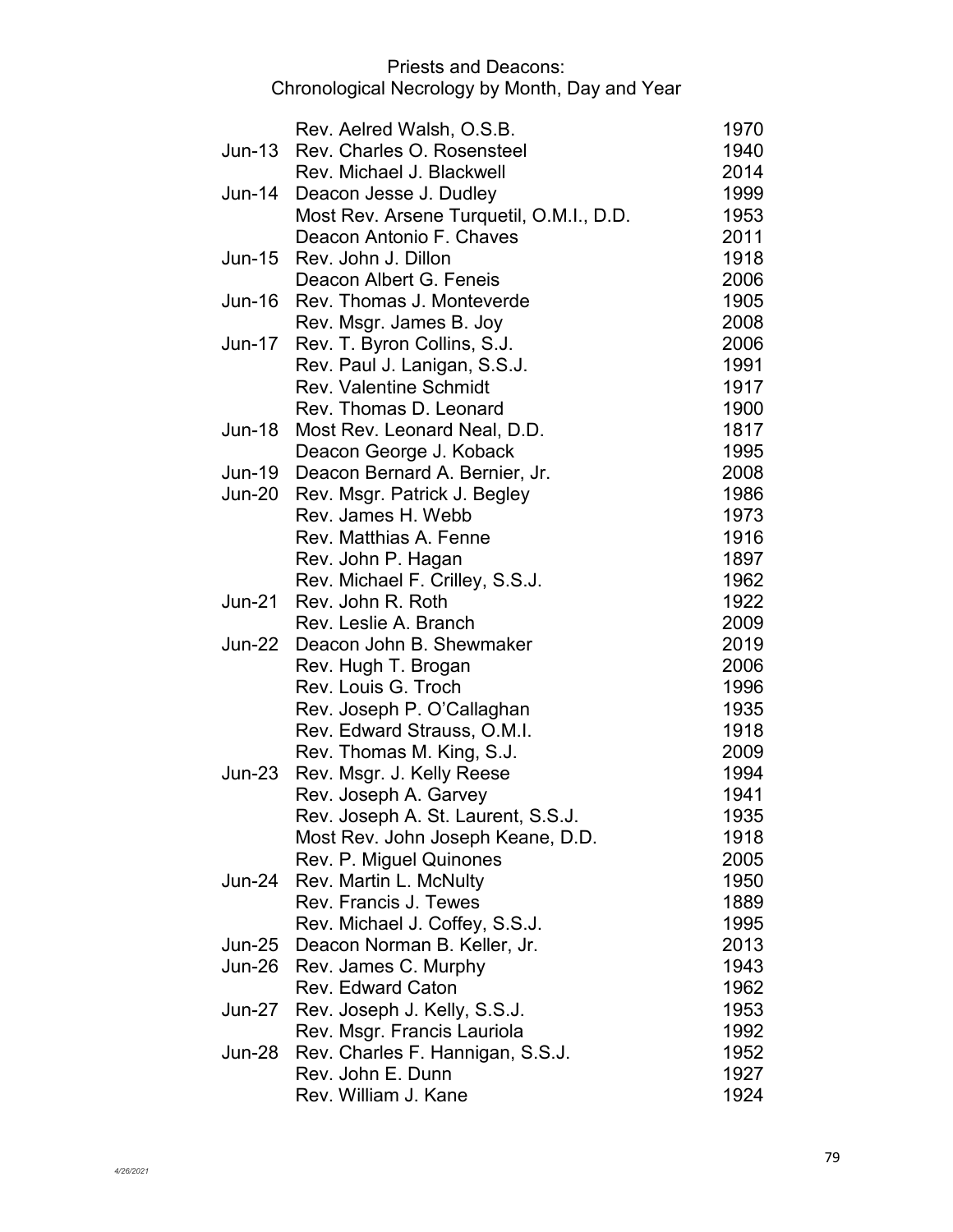|      |               | Rev. Nicholas Halligan, O.P.        | 1997 |
|------|---------------|-------------------------------------|------|
|      | <b>Jun-29</b> | Rev. Anthony R. Griffin             | 1987 |
|      |               | Rev. Francis J. Tighe, S.S.J.       | 1975 |
|      |               | Rev. Msgr. John B. Roeder           | 1966 |
|      |               | Rev. George H. Tragesser            | 1948 |
| July | Jul-1         | Rev. John R. Clark                  | 2015 |
|      |               | Rev. George D. Bowring, S.S.J.      | 1992 |
|      |               | Rev. Charles Coolahan, S.J.         | 1977 |
|      |               | Very Rev. Michael J. Brennan        | 1898 |
|      |               | Rev. Paul T. Twiddy                 | 2009 |
|      |               | Jul-2 Rev. Msgr. Robert T. Marshall | 1972 |
|      |               | Rev. Francis J. Connell             | 1963 |
|      |               | Rev. John Collins, S.M.             | 1948 |
|      |               | Deacon Ferdinand C. Meyer           | 2006 |
|      | Jul-3         | Rev. Francis W. Krastel             | 2000 |
|      |               | Deacon Edward H. Proctor            | 1988 |
|      |               | Deacon Joseph F. McGrath            | 2011 |
|      | Jul-4         | Deacon Georg B. Begg                | 2006 |
|      |               | Rev. Thomas J. Foley                | 1905 |
|      |               | <b>Rev. Edward Evans</b>            | 2017 |
|      | Jul-5         | Deacon Thomas B. Elliott            | 2019 |
|      |               | Rev. Alan R. Helwig                 | 2012 |
|      |               | Rev. Robert H. McGuigan             | 2002 |
|      |               | Rev. Robert McCall, S.S.J.          | 2000 |
|      |               | Rev. Thomas J. Duffy, S.S.J.        | 1944 |
|      | Jul-6         | Rev. J. Alphonse Frederick          | 1936 |
|      |               | Rev. Thomas J. O'Tolle              | 1922 |
|      |               | Rev. Joseph H. Flottemesch          | 1908 |
|      |               | Deacon John G. Ford                 | 2016 |
|      | Jul-7         | Rev. John E. Graham                 | 1940 |
|      |               | Most Rev. Francis P. Kenrick, D.D.  | 1868 |
|      | Jul-8         | Rev. Daniel J. O'Connell            | 1982 |
|      | Jul-9         | Rev. John J. Manley                 | 1939 |
|      |               | Deacon John A. Connors              | 2003 |
|      | <b>Jul-10</b> | Rev. Mark A. Hurst, O.F.M.          | 1999 |
|      |               | Rev. Joseph J. Rimshaw, S.S.J.      | 2014 |
|      | <b>Jul-11</b> | Rev. Msgr. Maurice V. O'Connell     | 2019 |
|      |               | Rev. Msgr. Hugh Phillips            | 2004 |
|      |               | Rev. Joseph J. Pagone               | 2000 |
|      |               | Rev. Maurice R. Alexander           | 1946 |
|      |               | Rev. Thomas J. Kervick              | 1929 |
|      |               | Most Rev. Alfred A. Curtis, D.D.    | 1908 |
|      |               | Deacon Mortimer S. Dreamer          | 2002 |
|      | Jul-12        | Rev. Msgr. Henry J. Yannone         | 1980 |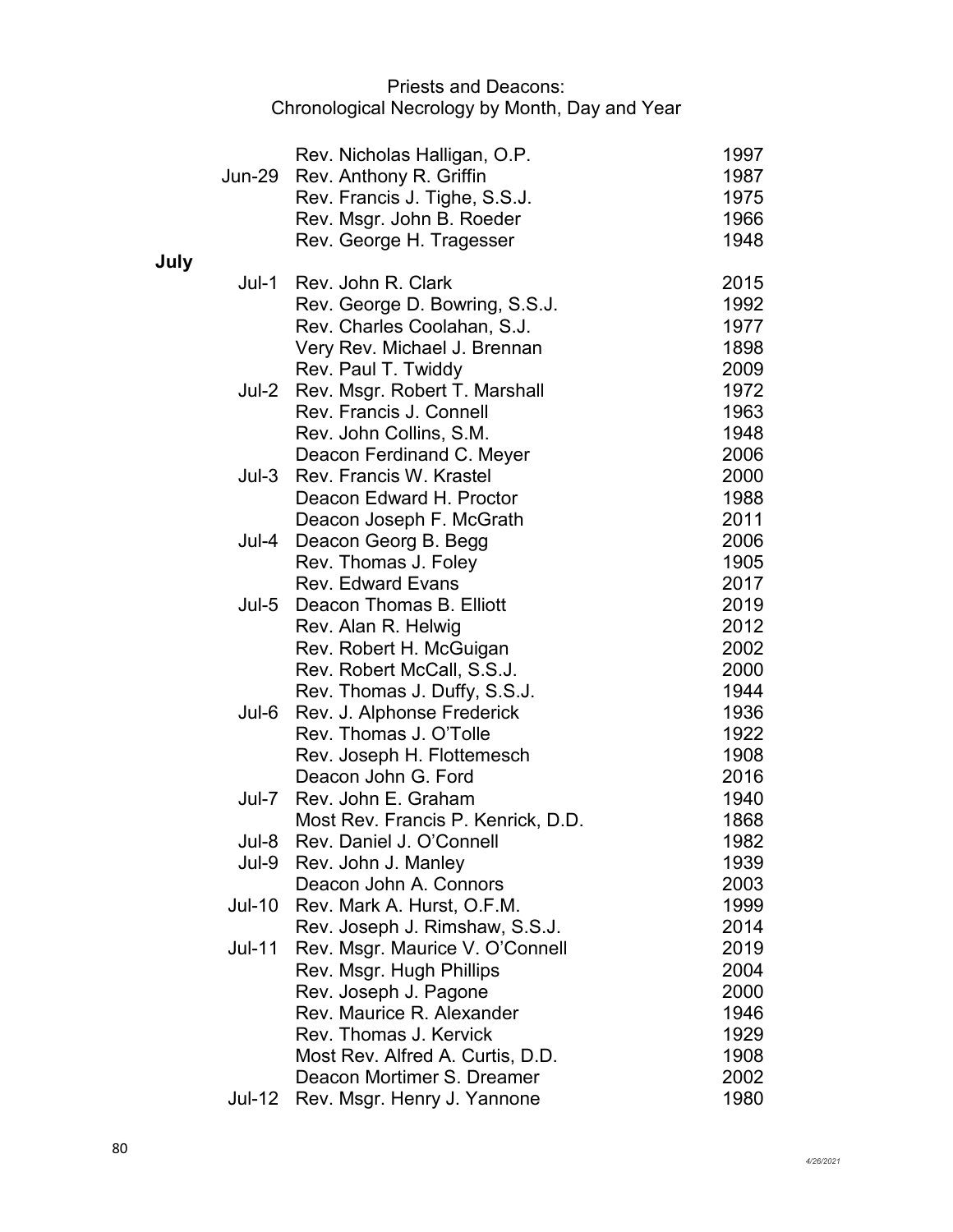|               | Rev. Maurice J. Cahill              | 1923 |
|---------------|-------------------------------------|------|
|               | Rev. Msgr. Joseph L. Teletchea      | 2007 |
| <b>Jul-13</b> | Rev. Robert C. Baumiller, S.J.      | 2006 |
|               | Rev. Msgr. Augustin R. Martinez     | 1980 |
|               | Rev. Frederick L. Kunnecke          | 1937 |
|               | Rt. Rev. Msgr. Don Luigi A. Sartori | 1933 |
| Jul-14        | Rev. Hilarius Tran-Khac-Hy          | 2018 |
|               | Rev. Paul D. Kauffman, S.S.J.       | 1996 |
|               | Rev. Cassian Corcoran, O.F.M.       | 1986 |
|               | Rev. Charles Chester Ball, S.S.J.   | 1970 |
| Jul-15        | Rev. Nicholas Weber, S.M.           | 1968 |
|               | Rev. Richard J. Barron              | 1952 |
|               | Rev. Philip Walsh                   | 1920 |
|               | Rev. G. Ralph Duffy                 | 2011 |
| Jul-16        | Rev. Lawrence J. Wempe              | 1990 |
|               |                                     | 1968 |
|               | Rev. Pierce T. Dalton, S.S.J.       |      |
|               | Deacon Robert L. Connelly           | 2017 |
| Jul-18        | Deacon Gerald F. Cooke              | 2008 |
|               | Rev. Jerome Hayden, O.S.B.          | 1977 |
|               | Rev. Arne A. Panula (Opus Dei)      | 2017 |
| <b>Jul-19</b> | Rev. Msgr. Philip J. Brown          | 1970 |
|               | Rev. Msgr. E. Jerome Winter         | 1958 |
|               | Rev. Stephen J. Hogan               | 1958 |
|               | Rev. Joseph S. Gallen               | 1910 |
|               | Rev. Francis M. Fowler              | 1910 |
|               | Deacon Reginald Thomas              | 2016 |
| <b>Jul-20</b> | Deacon Scott C. Stuart              | 2015 |
|               | Rev. Msgr. John F. Hogan            | 2002 |
|               | Rev. Roland E. Murphy, O. Carm.     | 2002 |
|               | Deacon Joseph P. Frazier            | 1994 |
|               | Rev. Joseph L. Andries              | 1903 |
|               | Deacon Carl F. Blaesing             | 1999 |
| <b>Jul-21</b> | Rev. Charles W. Davis               | 1965 |
|               | Rt. Rev. Msgr. James E. Cowhig      | 1961 |
|               | Rev. John E. Wade                   | 1928 |
|               | Rev. Henry Hoffman                  | 1882 |
|               | <b>Rev. Henry Myers</b>             | 1873 |
|               | Rev. Thomas S. Schaeffer            | 2009 |
| Jul-22        | Rev. Richard E. Krukonis, O.P.      | 1995 |
|               | Rev. (Cdr.) Thomas J. Donoher       | 1977 |
|               | Re. John C. O'Shea, S.S.J.          | 1975 |
|               |                                     |      |
|               | Rev. Joseph A. Lietuvnikas          | 1943 |
|               | His Eminence William Cardinal Baum  | 2015 |
| Jul-23        | Rev. Vincent I. Bellwoar, S.J.      | 1990 |
|               | Rt. Rev. Msgr. John F. Fannon       | 1948 |
|               | Rev. Lawrence Boadt, C.S.P.         | 2010 |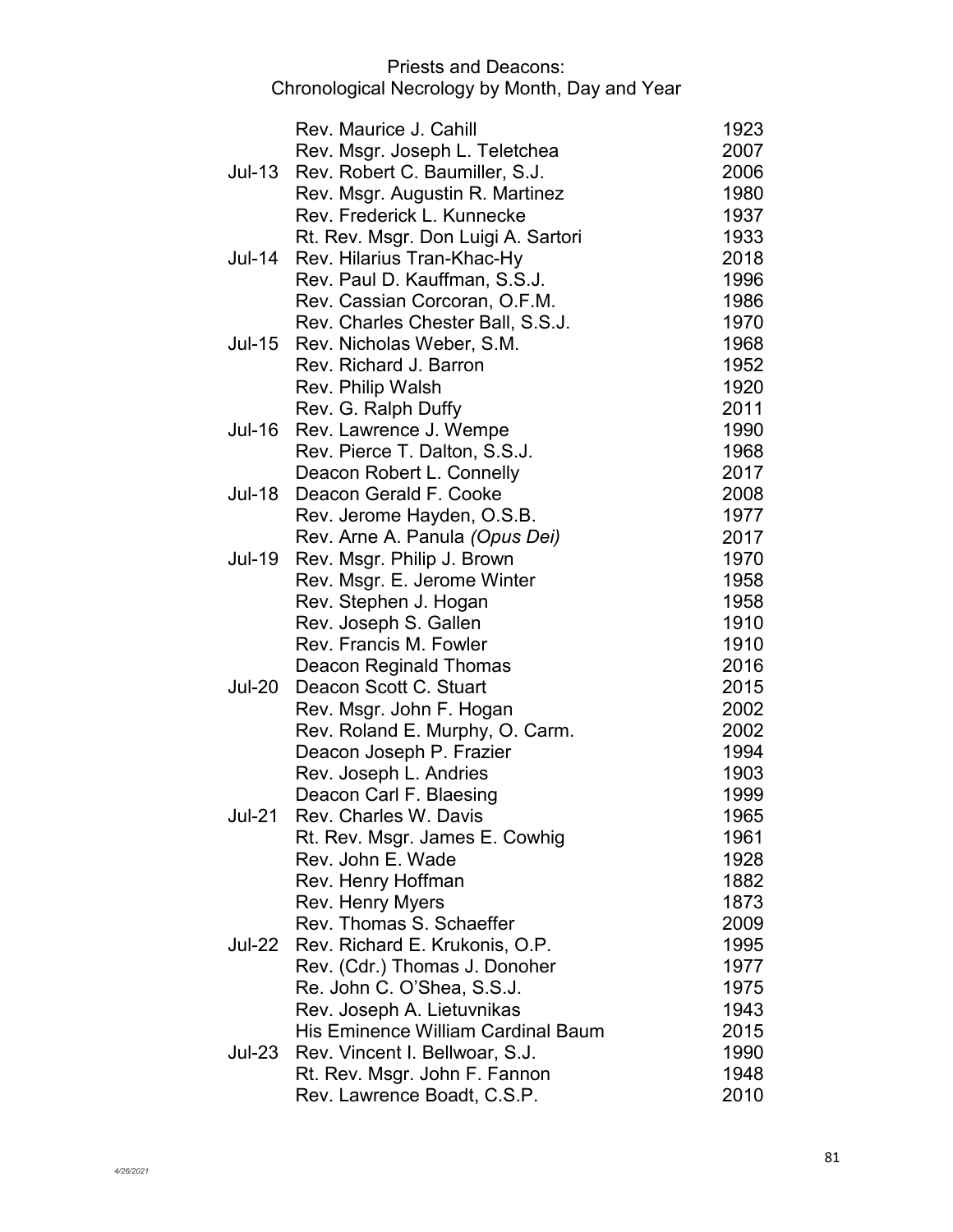| 2010<br>Jul-24 Br. Ricardo Gourrier, S.S.J.<br>Rev. Joseph Zalotay<br>1998<br>Rev. Louis B. Pastorelli, S.S.J.<br>1956<br>1942<br>Jul-25 Rev. John J. Farrell<br>1885<br>Rev. Lawrence S. Malloy<br>1974<br>Rev. Msgr. Joseph H. Ells<br>Rev. Michael A. Dausch<br>1892<br><b>Jul-26</b><br>1875<br>Rev. Michael J. Brennan<br>Rev. John A. Lubey<br>1999<br>Rev. Raymond F. Castaldo<br>1972<br>Jul-27<br><b>Rev. Jeremiah Hendricks</b><br>1875<br>1978<br>Rev. Bernard P. Rogan<br>1965<br><b>Jul-28</b><br>Rev. Chester J. Czyz<br>2009<br>Rev. John J. Higgins<br>Jul-29 Rev. Robert Zylla, O.S.C.<br>2009<br>Rev. Louis Sondgeroth, O.M.I.<br>2006<br>Rev. Andrew F. Marzecki<br>1908<br>1908<br>Rev. John Hayes, S.M.<br>Most Rev. Thomas A. Becker, D.D.<br>1899<br>Rev. Edward A. Bienlein, S.S.J.<br>1985<br>1950<br>Rev. Joseph A. Butsch, S.S.J.<br><b>Jul-30</b><br>Rev. Winthrop Brainerd<br>2018<br>Rev. David Granfield, O.S.B.<br>2010<br><b>Jul-31</b><br>1959<br>Most Rev. Michael J. Keyes, S.M., D.D.<br>Rev. Francis P. Duggan<br>1903<br>1900<br>Rev. Ebenezer Maynadier<br><b>August</b><br>Br. Damian Wilson, S.S.J.<br>1989<br>Aug-1<br>1950<br>Rev. Thomas P. Sweeney<br>2013<br>Deacon Sylvester Brown<br>Deacon A. John Marinari<br>2010<br>Aug-2<br>Rev. Aloysius T. Newman<br>2004<br>1986<br>Rev. Wilbur F. X. Wheeler<br>1922<br>Rev. Stanislaus A. Wegnerowicz<br>Deacon Charles E. Edelin, Jr.<br>2015 |
|-------------------------------------------------------------------------------------------------------------------------------------------------------------------------------------------------------------------------------------------------------------------------------------------------------------------------------------------------------------------------------------------------------------------------------------------------------------------------------------------------------------------------------------------------------------------------------------------------------------------------------------------------------------------------------------------------------------------------------------------------------------------------------------------------------------------------------------------------------------------------------------------------------------------------------------------------------------------------------------------------------------------------------------------------------------------------------------------------------------------------------------------------------------------------------------------------------------------------------------------------------------------------------------------------------------------------------------------------------------------------------------------------------------------------------------------|
|                                                                                                                                                                                                                                                                                                                                                                                                                                                                                                                                                                                                                                                                                                                                                                                                                                                                                                                                                                                                                                                                                                                                                                                                                                                                                                                                                                                                                                           |
|                                                                                                                                                                                                                                                                                                                                                                                                                                                                                                                                                                                                                                                                                                                                                                                                                                                                                                                                                                                                                                                                                                                                                                                                                                                                                                                                                                                                                                           |
|                                                                                                                                                                                                                                                                                                                                                                                                                                                                                                                                                                                                                                                                                                                                                                                                                                                                                                                                                                                                                                                                                                                                                                                                                                                                                                                                                                                                                                           |
|                                                                                                                                                                                                                                                                                                                                                                                                                                                                                                                                                                                                                                                                                                                                                                                                                                                                                                                                                                                                                                                                                                                                                                                                                                                                                                                                                                                                                                           |
|                                                                                                                                                                                                                                                                                                                                                                                                                                                                                                                                                                                                                                                                                                                                                                                                                                                                                                                                                                                                                                                                                                                                                                                                                                                                                                                                                                                                                                           |
|                                                                                                                                                                                                                                                                                                                                                                                                                                                                                                                                                                                                                                                                                                                                                                                                                                                                                                                                                                                                                                                                                                                                                                                                                                                                                                                                                                                                                                           |
|                                                                                                                                                                                                                                                                                                                                                                                                                                                                                                                                                                                                                                                                                                                                                                                                                                                                                                                                                                                                                                                                                                                                                                                                                                                                                                                                                                                                                                           |
|                                                                                                                                                                                                                                                                                                                                                                                                                                                                                                                                                                                                                                                                                                                                                                                                                                                                                                                                                                                                                                                                                                                                                                                                                                                                                                                                                                                                                                           |
|                                                                                                                                                                                                                                                                                                                                                                                                                                                                                                                                                                                                                                                                                                                                                                                                                                                                                                                                                                                                                                                                                                                                                                                                                                                                                                                                                                                                                                           |
|                                                                                                                                                                                                                                                                                                                                                                                                                                                                                                                                                                                                                                                                                                                                                                                                                                                                                                                                                                                                                                                                                                                                                                                                                                                                                                                                                                                                                                           |
|                                                                                                                                                                                                                                                                                                                                                                                                                                                                                                                                                                                                                                                                                                                                                                                                                                                                                                                                                                                                                                                                                                                                                                                                                                                                                                                                                                                                                                           |
|                                                                                                                                                                                                                                                                                                                                                                                                                                                                                                                                                                                                                                                                                                                                                                                                                                                                                                                                                                                                                                                                                                                                                                                                                                                                                                                                                                                                                                           |
|                                                                                                                                                                                                                                                                                                                                                                                                                                                                                                                                                                                                                                                                                                                                                                                                                                                                                                                                                                                                                                                                                                                                                                                                                                                                                                                                                                                                                                           |
|                                                                                                                                                                                                                                                                                                                                                                                                                                                                                                                                                                                                                                                                                                                                                                                                                                                                                                                                                                                                                                                                                                                                                                                                                                                                                                                                                                                                                                           |
|                                                                                                                                                                                                                                                                                                                                                                                                                                                                                                                                                                                                                                                                                                                                                                                                                                                                                                                                                                                                                                                                                                                                                                                                                                                                                                                                                                                                                                           |
|                                                                                                                                                                                                                                                                                                                                                                                                                                                                                                                                                                                                                                                                                                                                                                                                                                                                                                                                                                                                                                                                                                                                                                                                                                                                                                                                                                                                                                           |
|                                                                                                                                                                                                                                                                                                                                                                                                                                                                                                                                                                                                                                                                                                                                                                                                                                                                                                                                                                                                                                                                                                                                                                                                                                                                                                                                                                                                                                           |
|                                                                                                                                                                                                                                                                                                                                                                                                                                                                                                                                                                                                                                                                                                                                                                                                                                                                                                                                                                                                                                                                                                                                                                                                                                                                                                                                                                                                                                           |
|                                                                                                                                                                                                                                                                                                                                                                                                                                                                                                                                                                                                                                                                                                                                                                                                                                                                                                                                                                                                                                                                                                                                                                                                                                                                                                                                                                                                                                           |
|                                                                                                                                                                                                                                                                                                                                                                                                                                                                                                                                                                                                                                                                                                                                                                                                                                                                                                                                                                                                                                                                                                                                                                                                                                                                                                                                                                                                                                           |
|                                                                                                                                                                                                                                                                                                                                                                                                                                                                                                                                                                                                                                                                                                                                                                                                                                                                                                                                                                                                                                                                                                                                                                                                                                                                                                                                                                                                                                           |
|                                                                                                                                                                                                                                                                                                                                                                                                                                                                                                                                                                                                                                                                                                                                                                                                                                                                                                                                                                                                                                                                                                                                                                                                                                                                                                                                                                                                                                           |
|                                                                                                                                                                                                                                                                                                                                                                                                                                                                                                                                                                                                                                                                                                                                                                                                                                                                                                                                                                                                                                                                                                                                                                                                                                                                                                                                                                                                                                           |
|                                                                                                                                                                                                                                                                                                                                                                                                                                                                                                                                                                                                                                                                                                                                                                                                                                                                                                                                                                                                                                                                                                                                                                                                                                                                                                                                                                                                                                           |
|                                                                                                                                                                                                                                                                                                                                                                                                                                                                                                                                                                                                                                                                                                                                                                                                                                                                                                                                                                                                                                                                                                                                                                                                                                                                                                                                                                                                                                           |
|                                                                                                                                                                                                                                                                                                                                                                                                                                                                                                                                                                                                                                                                                                                                                                                                                                                                                                                                                                                                                                                                                                                                                                                                                                                                                                                                                                                                                                           |
|                                                                                                                                                                                                                                                                                                                                                                                                                                                                                                                                                                                                                                                                                                                                                                                                                                                                                                                                                                                                                                                                                                                                                                                                                                                                                                                                                                                                                                           |
|                                                                                                                                                                                                                                                                                                                                                                                                                                                                                                                                                                                                                                                                                                                                                                                                                                                                                                                                                                                                                                                                                                                                                                                                                                                                                                                                                                                                                                           |
|                                                                                                                                                                                                                                                                                                                                                                                                                                                                                                                                                                                                                                                                                                                                                                                                                                                                                                                                                                                                                                                                                                                                                                                                                                                                                                                                                                                                                                           |
|                                                                                                                                                                                                                                                                                                                                                                                                                                                                                                                                                                                                                                                                                                                                                                                                                                                                                                                                                                                                                                                                                                                                                                                                                                                                                                                                                                                                                                           |
|                                                                                                                                                                                                                                                                                                                                                                                                                                                                                                                                                                                                                                                                                                                                                                                                                                                                                                                                                                                                                                                                                                                                                                                                                                                                                                                                                                                                                                           |
|                                                                                                                                                                                                                                                                                                                                                                                                                                                                                                                                                                                                                                                                                                                                                                                                                                                                                                                                                                                                                                                                                                                                                                                                                                                                                                                                                                                                                                           |
|                                                                                                                                                                                                                                                                                                                                                                                                                                                                                                                                                                                                                                                                                                                                                                                                                                                                                                                                                                                                                                                                                                                                                                                                                                                                                                                                                                                                                                           |
| Rev. Matthew J. Siekierski<br>2003                                                                                                                                                                                                                                                                                                                                                                                                                                                                                                                                                                                                                                                                                                                                                                                                                                                                                                                                                                                                                                                                                                                                                                                                                                                                                                                                                                                                        |
| Aug-3<br>Rev. Thomas J. Fitzgerald, S.S.J.<br>1998                                                                                                                                                                                                                                                                                                                                                                                                                                                                                                                                                                                                                                                                                                                                                                                                                                                                                                                                                                                                                                                                                                                                                                                                                                                                                                                                                                                        |
| 1901<br>Rev. John Pestre, S.M.                                                                                                                                                                                                                                                                                                                                                                                                                                                                                                                                                                                                                                                                                                                                                                                                                                                                                                                                                                                                                                                                                                                                                                                                                                                                                                                                                                                                            |
| Deacon Donald G. DeRoze<br>2015                                                                                                                                                                                                                                                                                                                                                                                                                                                                                                                                                                                                                                                                                                                                                                                                                                                                                                                                                                                                                                                                                                                                                                                                                                                                                                                                                                                                           |
| Rev. Victor Wong<br>2002<br>Aug-4                                                                                                                                                                                                                                                                                                                                                                                                                                                                                                                                                                                                                                                                                                                                                                                                                                                                                                                                                                                                                                                                                                                                                                                                                                                                                                                                                                                                         |
| Rev. Martin F. Kenney, S.S.J.<br>2000                                                                                                                                                                                                                                                                                                                                                                                                                                                                                                                                                                                                                                                                                                                                                                                                                                                                                                                                                                                                                                                                                                                                                                                                                                                                                                                                                                                                     |
| Rev. Austin Walsh, S.T.<br>2010                                                                                                                                                                                                                                                                                                                                                                                                                                                                                                                                                                                                                                                                                                                                                                                                                                                                                                                                                                                                                                                                                                                                                                                                                                                                                                                                                                                                           |
| 1970<br>Rev. Edward J. Walsh, S.S.J.<br>Aug-5                                                                                                                                                                                                                                                                                                                                                                                                                                                                                                                                                                                                                                                                                                                                                                                                                                                                                                                                                                                                                                                                                                                                                                                                                                                                                                                                                                                             |
| 1853<br>Rev. Thomas McCaffrey, S.S.                                                                                                                                                                                                                                                                                                                                                                                                                                                                                                                                                                                                                                                                                                                                                                                                                                                                                                                                                                                                                                                                                                                                                                                                                                                                                                                                                                                                       |
| Rev. Msgr. Martin P. Harris<br>2016                                                                                                                                                                                                                                                                                                                                                                                                                                                                                                                                                                                                                                                                                                                                                                                                                                                                                                                                                                                                                                                                                                                                                                                                                                                                                                                                                                                                       |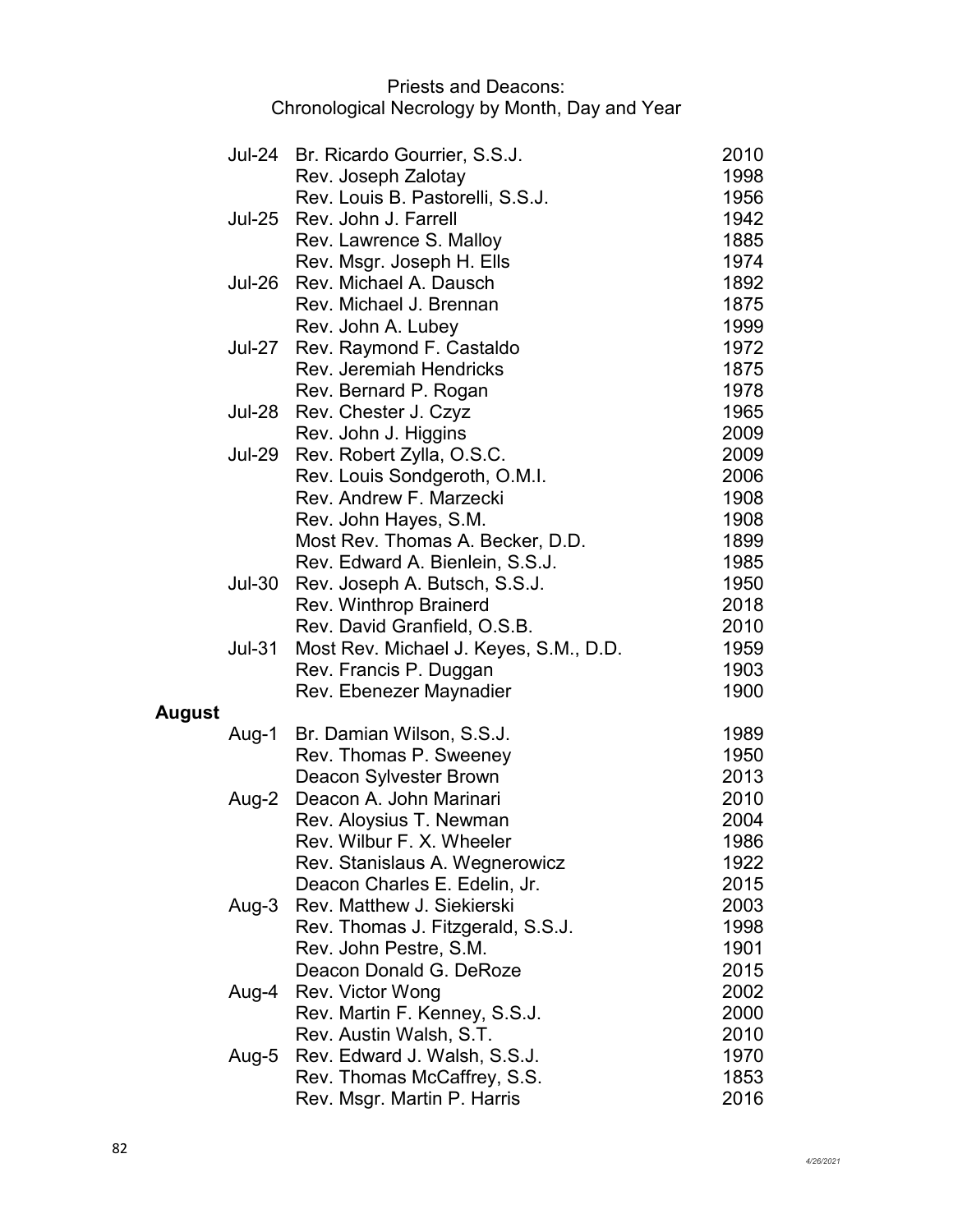|        | Aug-6 Rev. Joseph Glenn, S.J.           | 1948 |
|--------|-----------------------------------------|------|
|        | Rev. Michael J. Cuddy                   | 1931 |
|        | Rev. B. A. Marx                         | 1923 |
|        | Rev. Narcisse Martin, S.S.              | 1923 |
|        | Rev. Joseph T. O'Brien                  | 1903 |
|        | Rev. William J. Silk                    | 2002 |
|        | Aug-7 Rev. Bartholomew F. Hines, S.S.J. | 2000 |
|        | Very Rev. Eugene P. Harrigan, S.S. J.   | 1936 |
|        | Rev. Henry Spruyt                       | 1879 |
|        | Deacon Joseph M. Conrad                 | 2014 |
| Aug-8  | Rev. Leon Besnard, S.S.                 | 1925 |
| Aug-9  | Most Rev. Placide L. Chappelle, D.D.    | 1905 |
|        | <b>Rev. James McDevitt</b>              | 1895 |
|        | Rev. Msgr. Bernard C. Gerhardt          | 2007 |
| Aug-10 | His Eminence Patrick Cardinal O'Boyle   | 1987 |
|        | Rev. Raphael Kratzen, O.F.M.            | 1986 |
|        | Most Rev. Jeremiah O'Sullivan, D.D.     | 1896 |
|        | Rev. Francis R. Martin                  | 2017 |
| Aug-11 | Deacon Robert Tracy                     | 2014 |
|        | Rev. Msgr. James H. Brooks              | 1993 |
|        | Rev. Thomas P. Kenefick                 | 1991 |
|        | Rt. Rev. Msgr. Thomas S. Lee            | 1922 |
|        | Rev. Andrew J. Eck, S.S.J.              | 1986 |
| Aug-12 | Rev. Victor J. Dowgiallo                | 1969 |
|        | Rev. Augustine Walsh, O.S.B.            | 1938 |
|        | Deacon James G. Lacovaro                | 2012 |
| Aug-13 | Deacon Samuel Johnson                   | 2002 |
|        | Rev. Chester J. Schneider C.S.C.        | 1980 |
|        | Rt. Rev. Msgr. Charles E. Roach         | 1966 |
|        | Rev. Bernard A. Lyons, S.S.J.           | 1959 |
|        | Rev. Michael J. Farrell                 | 1995 |
| Aug-14 | Rev. James H. Macmurren                 | 1983 |
|        | Rev. Malachy F. Yingling                | 1931 |
|        | Rev. Eugene Walsh, S.S.                 | 1989 |
| Aug-15 | Rev. John Paul White                    | 1904 |
|        | Rev. James A. Finan                     | 2013 |
| Aug-16 | Rev. John Patrick McGovern, O.P.        | 2005 |
|        | Rev. Paul P. Norton                     | 1996 |
|        | Deacon G. Thomas Koehler                | 1993 |
|        | Rev. James M. Cooney                    | 1987 |
|        | Rev. Francis G. Driscoll                | 1968 |
|        | Rev. George Glaab                       | 1900 |
|        | Rev. Patrick J. Nagle                   | 1990 |
| Aug-17 | Rev. Patrick F. McCormick, S.S.J.       | 1989 |
|        | Deacon Robert W. Reddy                  | 1985 |
|        | Rev. William J. McVeigh                 | 1952 |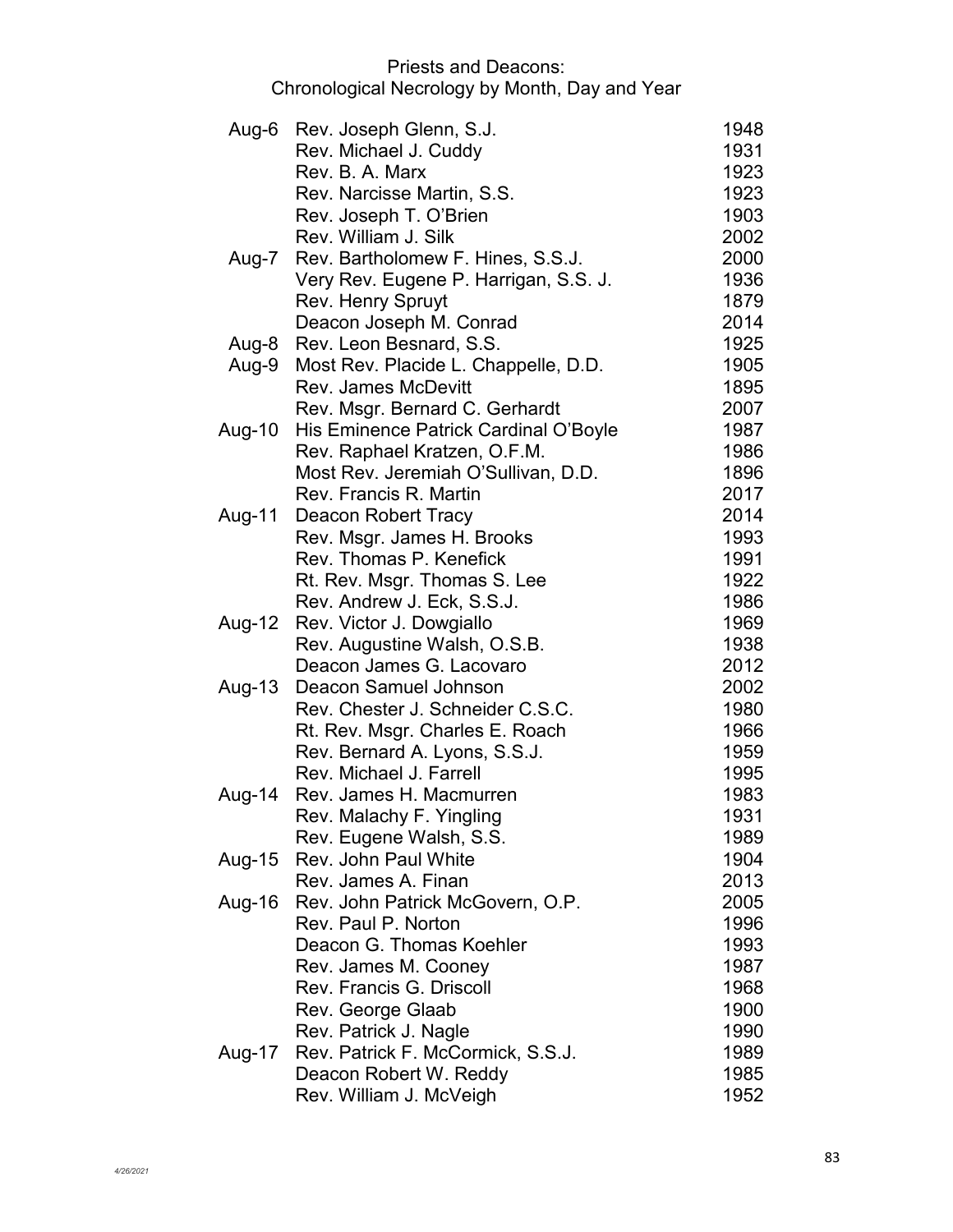|                  | Rev. Msgr. E. Carl Lyon                   | 1999         |
|------------------|-------------------------------------------|--------------|
| Aug-18           | Rev. Philip J. McLoolne, S.S.J.           | 1977         |
|                  | Rt. Rev. Msgr. John J. Coady              | 1967         |
|                  | Rev. Thomas Lyons                         | 1915         |
| Aug-19           | Rev. Richard C. Campbell                  | 1914         |
|                  | Rev. Patrick J. McCaffrey                 | 2011         |
| Aug-20           | Rev. Thomas V. Cantwell, S.S.J.           | 1983         |
|                  | Rev. Thomas J. Lee                        | 1951         |
|                  | Rev. James Hickey                         | 1940         |
|                  | Rev. John A. DeRuyter, S.S.J.             | 1896         |
| Aug-21           | Rev. Msgr. Maurice T. Fox                 | 1987         |
|                  | Rev. Msgr. Thomas A. Kane                 | 2020         |
|                  | Aug-22 Deacon John H. Kunsemiller         | 2010         |
|                  | Aug-23 Rt. Rev. Msgr. Francis J. Loughran | 1968         |
|                  | Rev. Thomas J. Sheehan                    | 2009         |
|                  | Aug-24 Rev. Msgr. Joseph F. Denges        | 1990         |
|                  | Aug-25 Rev. Edward G. Lyons               | 1986         |
|                  | Rev. Charles W. Nelson                    | 1984         |
|                  | Rev. Cornelius J. Dacey                   | 1947         |
|                  | Rev. Francis J. Flanigan                  | 1937         |
|                  | Rev. John Duffy, O.M.I.                   | 1911         |
|                  | His Eminence Lawrence Cardinal Shehan     | 1984         |
|                  | Aug-26 Rev. James O'Connell               | 1948         |
|                  | Rev. Donald P. Worch                      | 2016         |
|                  | Aug-27 Rev. Msgr. Geno C. Baroni          | 1984         |
|                  | Rev. Clement J. Petrik, S.J.              | 2003         |
|                  | Aug-28 Rev. James F. Didas                | 2000         |
| Aug-29           | Rev. Michael F. Dinneen, S.S.             | 1941         |
|                  | Rt. Rev. Msgr. George W. Divine           | 1923         |
|                  | Rev. Andrew H. Mihm                       | 1945         |
|                  | Aug-30 Rev. Lawrence A. Schmidt, S.S.J.   | 1993         |
|                  | Aug-31 Rev. Lawrence A. Schmidt, S.S.J.   | 1993         |
| <b>September</b> |                                           |              |
|                  | Sep-1 Rev. Carl F. Dianda                 | 2016         |
|                  | Rev. Peter Manning                        | 1906         |
|                  | Rev. David O'Connor, S.T.                 | 2013         |
| Sep-2            | Rev. Carl A. Fisher                       | 1993         |
|                  | Rev. Peter B. Tarro                       | 1927         |
|                  | Rev. Henry S. Nagangast                   | 1923         |
|                  | Deacon James E. Conner                    | 2013         |
| $Sep-3$          | <b>Rev. Auxentius X. Panares</b>          | 2017         |
|                  | Deacon Jerome A. Tintle                   | 2008         |
|                  | Rt. Rev. Leonard Vickers, O.S.B.          | 1990<br>2004 |
|                  | Rev. Raymond Sanders, S.V.D.              |              |
| Sep-4            | Rev. R. Frederick Bloom                   | 2000         |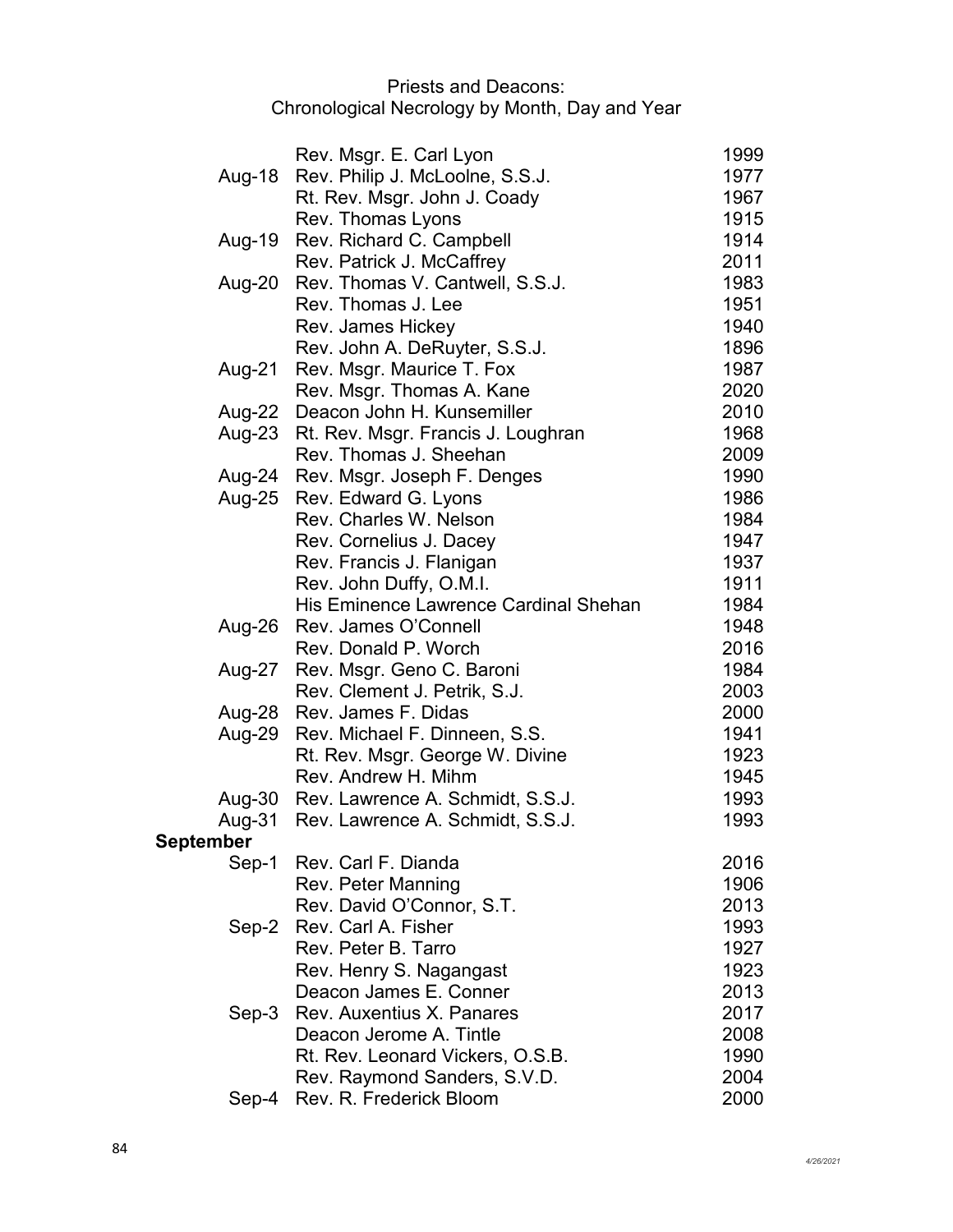|          | Rev. (Col.) Harold F. Donovan          | 1975 |
|----------|----------------------------------------|------|
|          | Deacon Francis L. Hannagan             | 2017 |
| Sep-5    | <b>Rev. Clarence Wheeler</b>           | 1929 |
|          | Rev. Denis Fitzgerald, S.T.            | 1999 |
| Sep-6    | Rev. John Rottmann, S.S.J.             | 1992 |
| Sep-8    | Rev. Joseph J. Molek                   | 1975 |
|          | Rev. John T. Sweeney                   | 1957 |
|          | Rev. Msgr. Patrick Skehan              | 1980 |
| Sep-9    | Rev. Msgr. James F. Montgomery         | 2000 |
| $Sep-10$ | Deacon Lester M. Klingensmith          | 1993 |
|          | Rev. Adam W. Wachowiak                 | 1946 |
|          | Rev. Charles J. Trinkhaus              | 1942 |
|          | Rev. Joseph Van Horsigh                | 1849 |
|          | Rev. Msgr. Martin W. Christopher       | 1994 |
| Sep-11   | Rev. Joseph J. Naughton                | 1996 |
| $Sep-12$ | Rev. James J. Young, C.S.P.            | 1986 |
|          | Deacon Arturo Watlington (STV)         | 1998 |
| $Sep-13$ | Rev. John A. Cunico                    | 1991 |
| Sep-14   | Deacon Lawrence C. Gordon              | 2008 |
| Sep-15   | Rev. Msgr. John J. Murphy              | 1997 |
|          | Rev. Msgr. E. Robert Arthur            | 2002 |
| Sep-16   | Rev. William J. Carroll                | 1931 |
|          | Rev. Joseph M. Moffitt, S.J.           | 2003 |
| Sep-17   | Rt. Rev. Msgr. Charles F. Morrissey    | 1941 |
|          | Rev. John P. Geelan, S.S.J.            | 1985 |
| Sep-18   | Rev. Hugh J. Duffy, S.S.J.             | 1968 |
|          | Rev. Joseph A. Connor, S.S.J.          | 1966 |
|          | Rt. Rev. Msgr. Joseph P. Christopher   | 1964 |
|          | Rev. Eugene S. Gwynn                   | 1926 |
|          | Rev. Edward J. Knight                  | 1862 |
|          | Rev. Joseph J. Maguire                 | 1852 |
|          | Rev. Christopher Twohig                | 2009 |
| Sep-19   | Rev. Joseph A. O'Brien                 | 2000 |
|          | Rev. Peter C. Cronin                   | 1999 |
|          | Rev. Christopher Latimer, O.C.D.       | 1995 |
|          | Rev. Eugene A. Hannan                  | 1938 |
|          | Rev. Francis J. Tobin, S.J.            | 1937 |
|          | Deacon H. Jeffrey Raffensperger        | 2009 |
| Sep-20   | Rev. Msgr. Henry W. Sank               | 1984 |
|          | Rev. John V. O'Connor, S.J.            | 1995 |
| Sep-21   | Rev. Msgr. James E. Malloy             | 1979 |
| Sep-22   | Deacon Edward R. Redding               | 2003 |
| $Sep-23$ | Rev. Leman M. Fournier                 | 1990 |
|          | Rev. Donald F. Kelley                  | 1984 |
|          | Most Rev. Charles Warren Currier, D.D. | 1918 |
|          | Rev. John McShane, S.S.J.              | 1975 |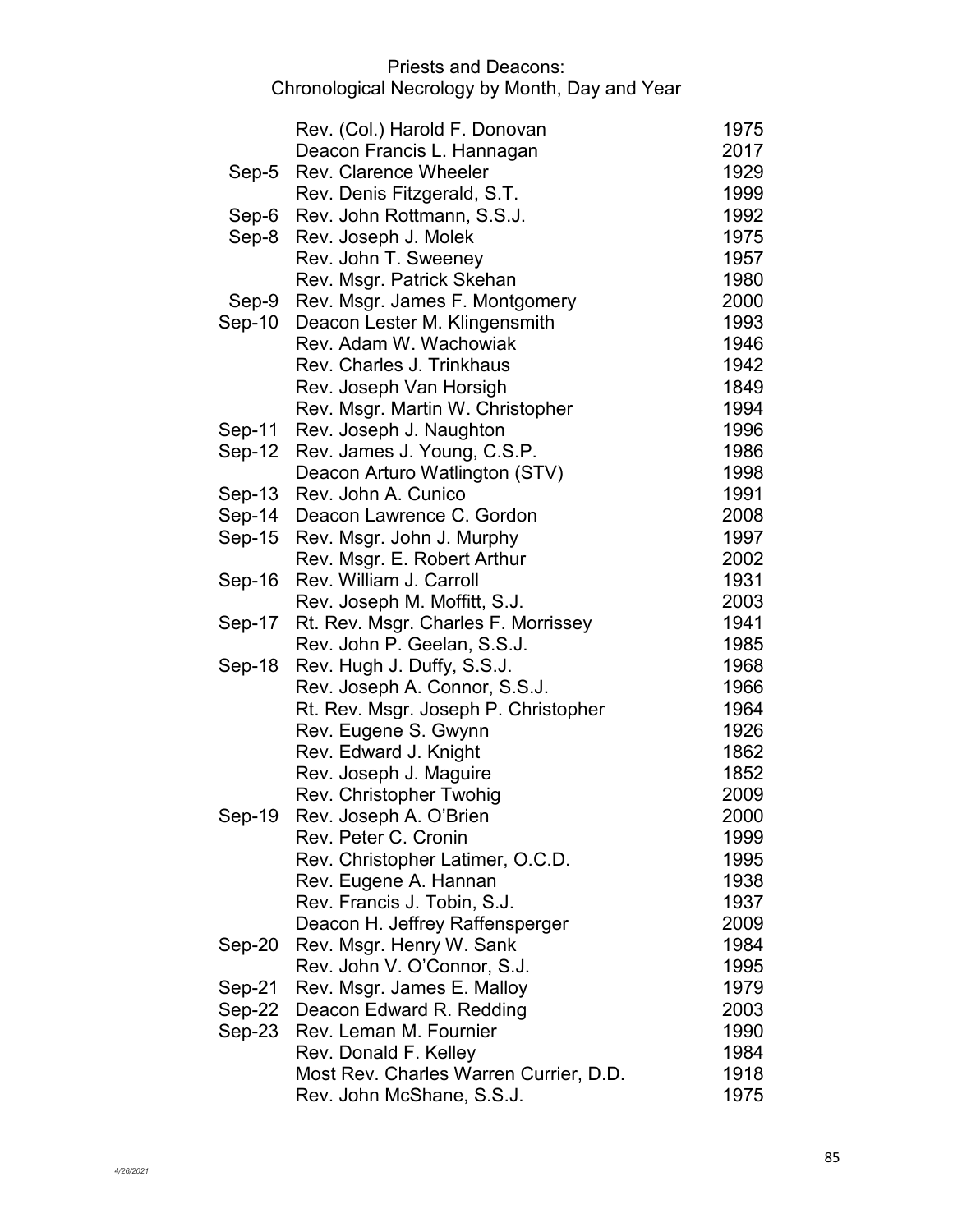|                | Sep-24 Rev. Msgr. Lawrence J. Kilkenny<br>Rev. Elias B. McKenzie | 1964<br>1888 |
|----------------|------------------------------------------------------------------|--------------|
|                | Rev. Joseph F. O'Connell, S.J.                                   | 2008         |
|                | Sep-25 Deacon James Harley                                       | 1997         |
|                | Sep-26 Rt. Rev. Msgr. Joseph H. Cassidy                          | 1926         |
|                | Rev. John D. Boland                                              | 1908         |
|                | Very Rev. John H. McCaffrey                                      | 1881         |
|                | Rev. John Znotinas                                               | 2002         |
|                | Sep-27 Deacon Thomas M. Donohue                                  | 1994         |
|                | Rev. John D. Lennon, S.S.J.                                      | 1980         |
|                | Rev. Francis J. Hurney                                           | 1933         |
|                | Rev. Msgr. Paul J. Gozaloff                                      | 2014         |
| Sep-28         | Rev. Peter P. Maher                                              | 1975         |
|                | Rev. John J. Dunn, S.S.J.                                        | 1974         |
|                | Rev. Armin Gamp                                                  | 1933         |
|                | Most Rev. Philip M. Hannan, S.T.D.                               | 2011         |
| Sep-29         | Rev. Joseph F. Byron                                             | 1997         |
|                | Rev. Msgr. William H. Hoffman                                    | 1979         |
|                | Rev. James Carney                                                | 1863         |
|                | Rev. Joseph T. Cloriviere                                        | 1826         |
|                | <b>Rev. Robert E. Cousins</b>                                    | 1994         |
| $Sep-30$       | Most Rev. Bryan J. McEntegart, D.D.                              | 1968         |
| <b>October</b> |                                                                  |              |
|                |                                                                  |              |
|                | Oct-1 Rev. David Mudd                                            | 2016         |
|                | Rev. James A. Martin, S.J.                                       | 2007         |
|                | Rev. Msgr. J. Joshua Mundell                                     | 2001         |
|                | Rev. Msgr. R. Joseph Dooley                                      | 2002         |
| Oct-2          | Rev. Joseph P. Locigno                                           | 1988         |
|                | Deacon Emmanuel Bertrand (STV)                                   | 1986         |
|                | Rev. Msgr. W. Joyce Russell                                      | 2001         |
| $Oct-3$        | Deacon Robert T. Meyer                                           | 1987         |
|                | Most Rev. James R. Bailey, D.D.                                  | 1877         |
|                | <b>Rev. Michael Slattery</b>                                     | 1866         |
|                | Rev. Thomas W. Pollard                                           | 2012         |
| Oct-4          | Rev. Msgr. George R. Ellis                                       | 1985         |
|                | Most Rev. Patrick J. Donahue, D.D.                               | 1922         |
|                | Rev. Stephen Reid, O.S.B.                                        | 1989         |
| $Oct-5$        | Very Rev. John J. Lardner, S.S.                                  | 1948         |
|                | Rt. Rev. Msgr. Thomas J. Broydrick                               | 1915         |
| Oct-6          | Rev. Ludovic Augustus Morgan                                     | 1881         |
|                | Rev. Norman F. Haddad, O.P.                                      | 2016<br>2008 |
|                | Rev. Thomas Fahey, O.S.B.<br><b>Rev. Gerard Cole</b>             | 1997         |
|                | Rev. Msgr. John R. Pennington                                    | 2014         |
| Oct-7          | Rev. Thomas F. Sheedy, S.S.J.                                    | 1993         |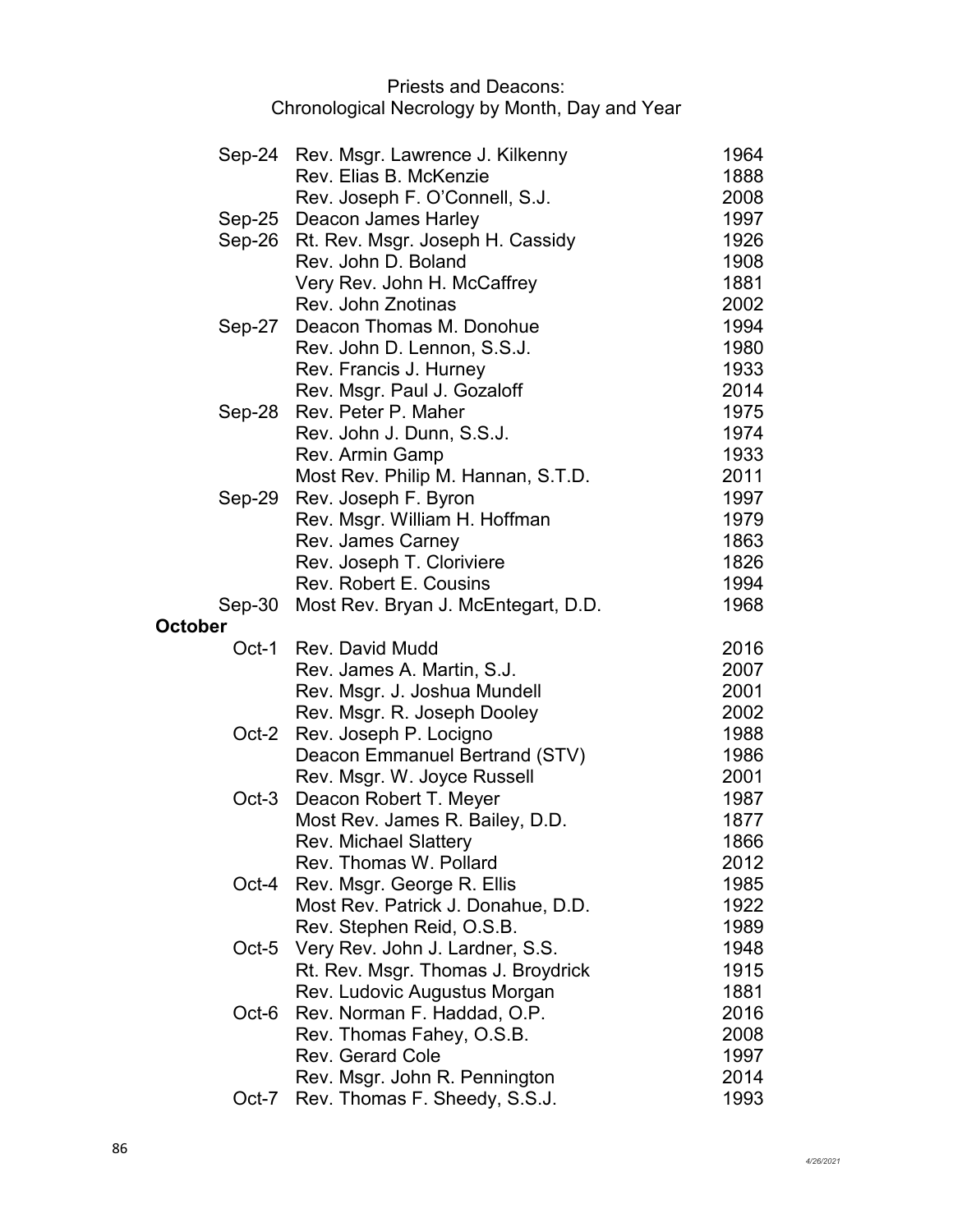|          | Rev. Ronald Barton, O.M.I.                                 | 1989         |
|----------|------------------------------------------------------------|--------------|
|          | Rev. George Hanks, S.S.J.                                  | 1984         |
|          | Rev. James J. Powderly                                     | 2004         |
| Oct-8    | Rev. Vincent P. Cieri                                      | 1972         |
|          | Rt. Rev. Msgr. William E. Kelly                            | 1955         |
|          | Rev. John F. Payne, O.S.A.                                 | 2014         |
| $Oct-9$  | Deacon James W. Quander                                    | 2001         |
|          | Rev. Thomas J. Monahan, S.S.J.                             | 1971         |
|          | Rt. Rev. Msgr. Louis O'Donovan                             | 1949         |
|          | Deacon Theodore R. Pillman                                 | 2009         |
| $Oct-10$ | Rt. Rev. Msgr. Elmer T. Fisher                             | 1969         |
|          | Rev. Patrick E. Conroy                                     | 1940         |
|          | Rev. K. Joseph Fraggiosa, S.S.J.                           | 1993         |
| Oct-11   | Most Rev. Jerome D. Sebastian, D.D.<br>Rev. J. Joseph Egan | 1960<br>1944 |
|          | Rev. Msgr Ralph J. Kuehner                                 | 2017         |
| $Oct-12$ | Deacon Jerome A. Donlon                                    | 2009         |
|          | Rev. J. Edward Studney                                     | 2000         |
|          | Rev. George A. Wilson, S.S.J.                              | 1989         |
|          | Rev. Peter R. Weider                                       | 1895         |
|          | Deacon James E. Brown                                      | 2015         |
| $Oct-13$ | Deacon Michael W. Flanagan                                 | 2000         |
|          | Rt. Rev. Msgr. Charles R. O'Hara                           | 1946         |
|          | Deacon Thomas F. Garrah                                    | 1997         |
| $Oct-14$ | Deacon Leonard J. Stauffer                                 | 1995         |
|          | Rev. Msgr. William F. Stricker                             | 1976         |
|          | Rev. James G. O'Neill                                      | 1947         |
|          | Rev. Msgr. Thomas M. Duffy                                 | 2018         |
| $Oct-15$ | Rev. E. Albert Hughes                                      | 1980         |
|          | Rev. Msgr. John Tracy Ellis                                | 1992         |
| Oct-16   | Rev. Michael J. O'Neil, S.S.J.                             | 1949         |
|          | Rev. Terence F. Beehan                                     | 1935         |
|          | Rt. Rev. Msgr. Philip B. McGuire                           | 1934         |
|          | Rev. Richard T. McSorley, S.J.                             | 2002         |
| Oct-17   | Rev. Edward V. Casserly, S.S.J.                            | 1982         |
|          | Rev. Michael L. Grumbleton, S.S.J.                         | 1945         |
|          | Rev. John L. Sullivan                                      | 1931         |
|          | Rev. Ralph J. Maher                                        | 1982         |
| Oct-18   | Rev. Charles P. Brown, S.S.J.                              | 1979         |
|          | Rt. Rev. Msgr. George A. Dougherty                         | 1929         |
|          | Rev. John S. Mattingly                                     | 2017         |
| $Oct-19$ | Rev. Joseph A. Myer                                        | 1943         |
|          | Most Rev. James Whitfield, D.D.                            | 1834         |
|          | Rev. Anthony I. McHale, S.J.                               | 2006         |
|          |                                                            |              |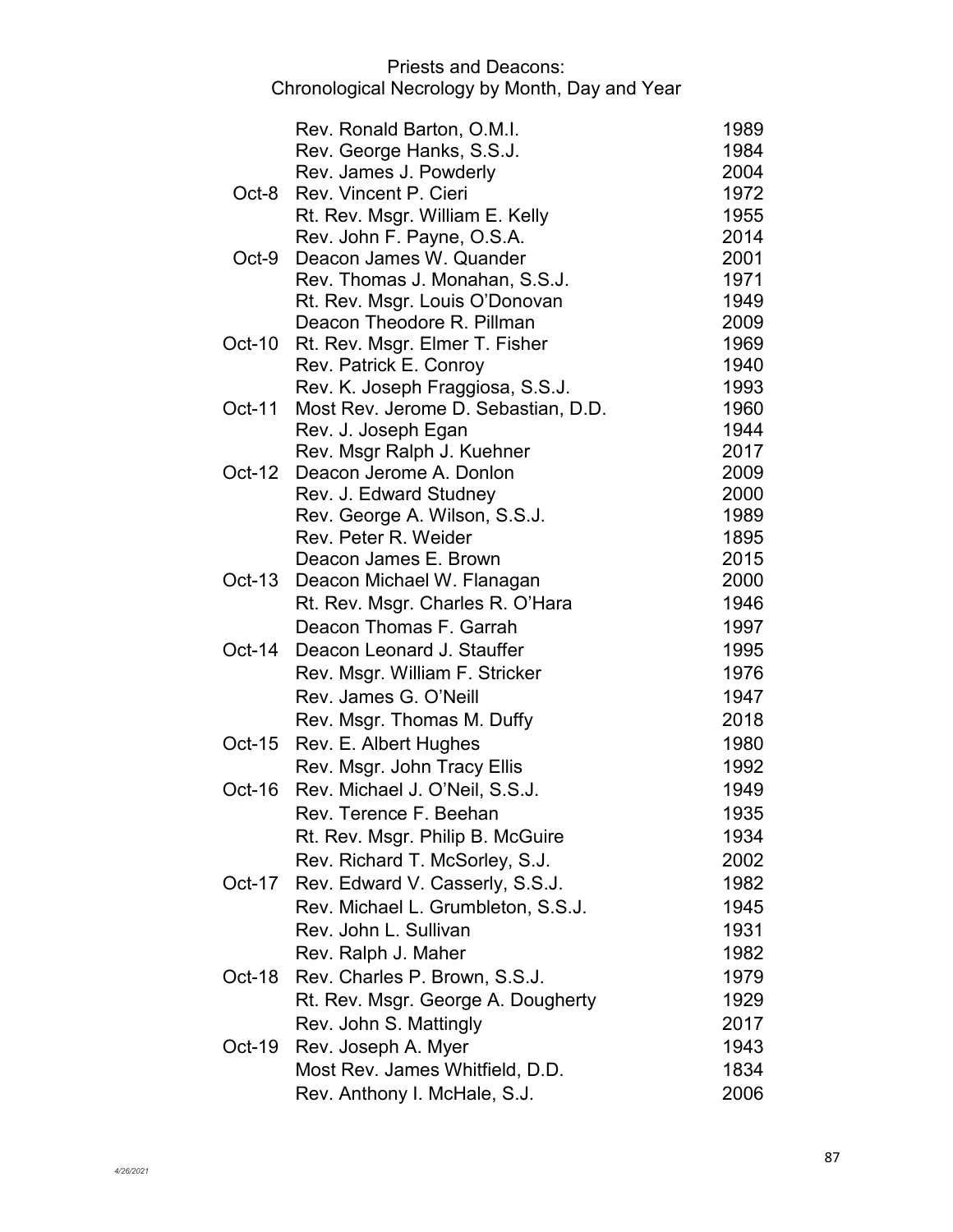|                 | Oct-20 Rev. Walter J. Schmitz, S.S.  | 1994 |
|-----------------|--------------------------------------|------|
|                 | Rev. William F. Berry                | 2013 |
|                 | Oct-21 Rev. Walter Gouch, C.S.P.     | 1986 |
|                 | Rev. John A. Glancy                  | 1923 |
|                 | Rev. Francis P. Ryan                 | 1943 |
| $Oct-22$        | Rev. Lucian Johnston                 | 1940 |
|                 | Rev. Joseph C. Mallon                | 1936 |
|                 | Rev. Thomas M. Kilduff, O.C.D.       | 1986 |
| $Oct-23$        | Rev. Joseph A. Foley                 | 1919 |
|                 | Rev. Thomas J. Kenny                 | 1918 |
|                 | Rev. Msgr. Vincent S. Gatto          | 2017 |
| $Oct-24$        | Deacon Eugene J. Cummins, Jr.        | 2016 |
|                 | Rev. Msgr. Lorenzo M. Albacete       | 2014 |
|                 | His Eminence James Aloysius Hickey   | 2004 |
|                 | Rev. A. Robert Thoman, S.J.          | 2004 |
|                 | Rt. Rev. Msgr. Charles L. Boehmer    | 1960 |
|                 | Rev. George V. Joyce                 | 2009 |
|                 | Oct-25 Rev. Thomas Meighan           | 2007 |
|                 | Deacon John Murry Martin             | 2007 |
|                 | <b>Rev. Thomas McKew</b>             | 1957 |
|                 | Rev. Edward M. Southgate             | 1925 |
|                 | Rev. James Krug                      | 1924 |
|                 | Rev. Allen P. Novotny, S.J.          | 2010 |
| Oct-26          | Rev. Arthur T. Colbert, S.S.J.       | 1996 |
|                 | Rt. Rev. Msgr. William A. Starr      | 1921 |
|                 | Deacon William P. McNally            | 1985 |
| Oct-27          | Rev. John H. Conway                  | 1893 |
|                 | <b>Rev. Matthew Deagle</b>           | 1831 |
|                 | Deacon George H. L'Heureux           | 2013 |
| Oct-28          | Rev. Charles A. Berkeley             | 1914 |
|                 | Oct-29 Rev. John G. Harfmann, S.S.J. | 2012 |
| $Oct-30$        | Rev. George W. Wilson                | 2005 |
|                 | Rev. Niles T. Welch                  | 1979 |
|                 | <b>Rev. Dominic Manley</b>           | 1893 |
|                 | Deacon Harry R. Draper               | 2010 |
| $Oct-31$        | Rev. J. Richard Griffin, S.S.J.      | 1991 |
| <b>November</b> |                                      |      |
| Nov-1           | Deacon Louis J. Migliorini           | 2011 |
|                 | Nov-2 Deacon Albert S. Tompa         | 2008 |
|                 | Rev. Neil J. Gargan, S.J.            | 1985 |
|                 | Deacon Clarence J. Enzler            | 1976 |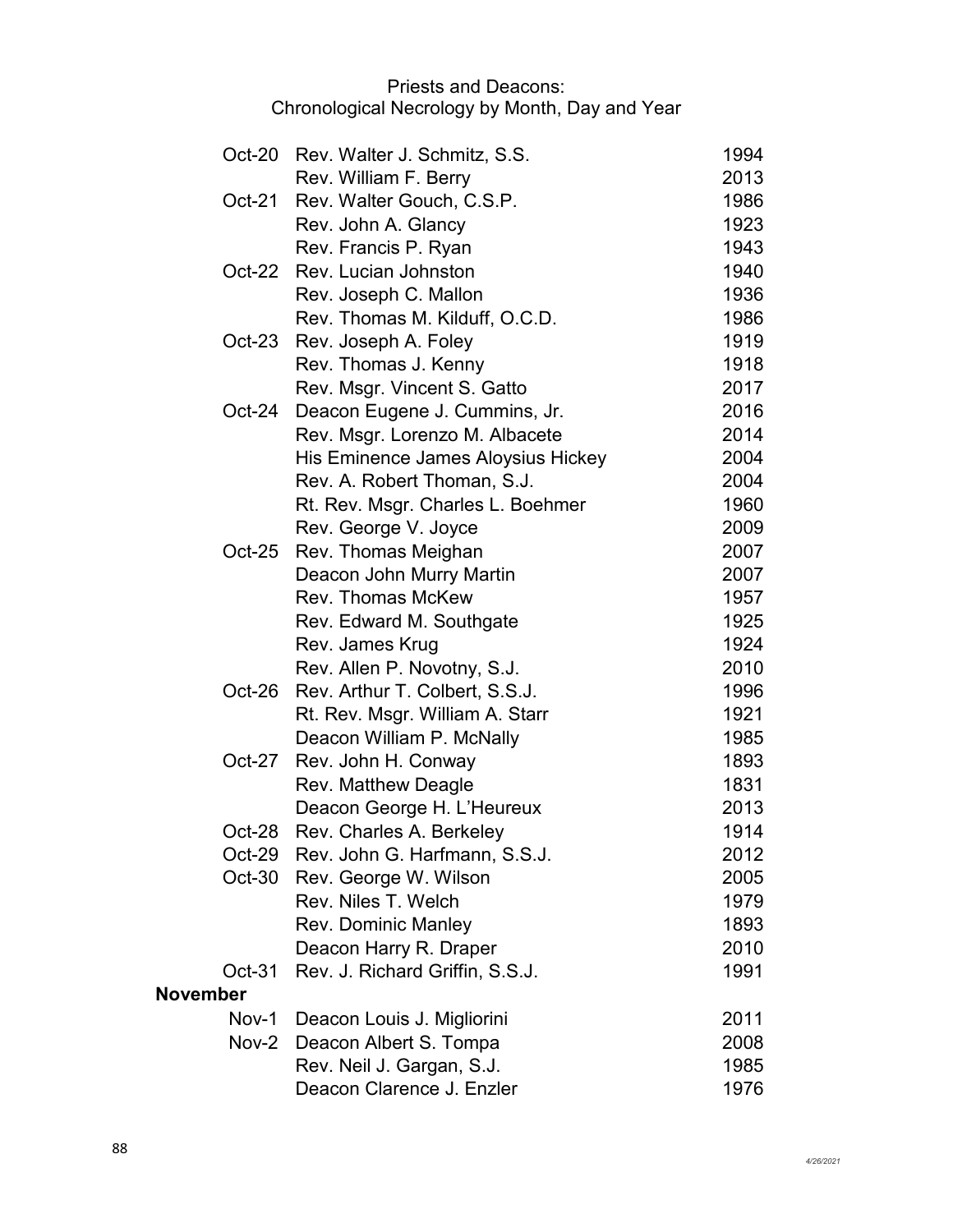|               | Rev. Thomas A. Cunningham            | 1963 |
|---------------|--------------------------------------|------|
|               | Rev. L. Paul Reynolds                | 1928 |
|               | Very Rev. Edward S. Dyer, S.S.       | 1925 |
| Nov-3         | Rev. John J. Conway                  | 1910 |
|               | <b>Rev. Patrick Francis McCarthy</b> | 1882 |
|               | Rev. Msgr. Robert E. Lewis           | 1983 |
|               | Nov-4 Deacon James A. Roan           | 1997 |
|               | Nov-5 Rev. Charles Dubray, S.M.      | 1962 |
|               | Rt. Rev. Msgr. Patrick C. Gavan      | 1937 |
|               | Rev. James H. Joubert, S.S.          | 1843 |
| Nov-6         | Rev. Joseph J. Kleinstuber           | 2018 |
|               | Rev. John V. Connor                  | 2001 |
|               | Rt. Rev. Msgr. Maurice King          | 1969 |
|               | Rev. Edmond J. Fontaine              | 1968 |
|               | <b>Rev. William Clements</b>         | 1936 |
|               | Rev. Stephen T. Morris               | 1934 |
|               | Rev. John McNally                    | 1889 |
|               | Msgr. Richard W. Burton              | 2015 |
|               | Nov-7 Rev. Raymond Eibeck, O.S.B.    | 1982 |
|               | Nov-8 Rev. Oliver Mahedy             | 1999 |
| Nov-9         | Rev. Joseph F. Hennessey, S.S.J.     | 1967 |
|               | Rev. Charles Dougherty, S.M.         | 1955 |
|               | Rev John T. Rigney                   | 1901 |
|               | Rev. Joseph Bui Trang Nghiem         | 2004 |
| <b>Nov-10</b> | Rev. Edward B. Pritchard             | 2002 |
|               | Rev. Timothy Brosnahan, S.M.         | 1972 |
|               | Rt. Rev. Msgr. William M. Mackessy   | 1957 |
|               | Rt. Rev. Msgr. John N. Eckenrode     | 1956 |
|               | Rev. John Walter Dailey              | 1932 |
|               | Most Rev. John F. Donoghue, D.D      | 2011 |
|               | Nov-11 Deacon John D. Hill           | 1993 |
|               | Rev. Hunter Guthrie, S.J.            | 1974 |
|               | Most Rev. Eugene A. Marino           | 2000 |
| <b>Nov-12</b> | Rev. Robert Eli Bauwens, S.S.J.      | 1990 |
|               | Rev. Msgr. George L. Gingras         | 1977 |
|               | Rev. John A. Smith                   | 1944 |
|               | Rev. George E. Golden                | 2005 |
| $Nov-13$      | Deacon Donald K. McAskill            | 2003 |
|               | Rev. Msgr. Thomas B. Dade            | 1994 |
|               | Rev. Francis Schroeder, S.S.J.       | 2005 |
| Nov-14        | Rev. Raymond G. Decker               | 1967 |
|               | Rt. Rev. Msgr. Hugh H. Monaghan      | 1949 |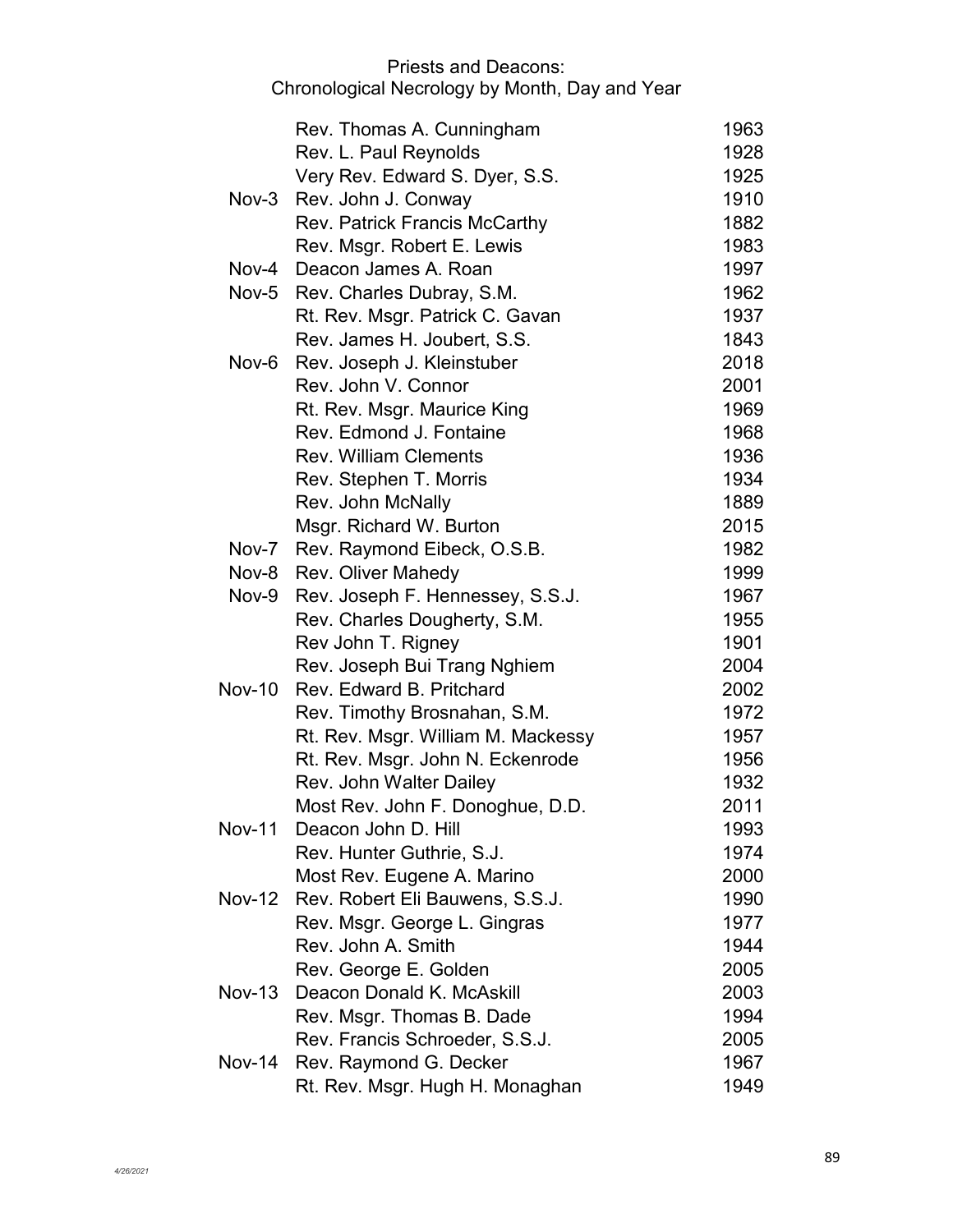|               | Rt. Rev. Msgr. Louis F. Miltenberger   | 1968     |
|---------------|----------------------------------------|----------|
| $Nov-15$      | Rev. Thomas B. Hughes                  | 1932     |
|               | Deacon Harry P. Cromer                 | 1988     |
| <b>Nov-16</b> | Deacon Eugene F. del Colle             | 1977     |
|               | Rev. James Cunningham                  | 1906     |
|               | Nov-17 Rev. Roger P. Gallagher         | 2012     |
|               | Nov-18 Rev. Patrick W. Kemp            | 2008     |
|               | Rt. Rev. Msgr. Louis C. Vaeth          | 1969     |
|               | Rev. Francis P. Doory                  | 1918     |
|               | Most Rev. Leonard J. Olivier           | 2014     |
| <b>Nov-19</b> | Rev. Edward J. Helm                    | 1997     |
|               | Rev. Abrose O. Beaven                  | 1942     |
|               | Rev. Charles V. Lucier, O.P.           | 1997     |
|               | Nov-20 Rev. Charles D. Gorman          | 1995     |
|               | Rev. John P. Gigrich                   | 1990     |
| <b>Nov-21</b> | Rev. Thomas O'Neill                    | 1874     |
|               | Rev. Louis A. Arand, S.S.              | 1995     |
|               | Nov-22 Rev. Joseph E. Gedra            | 1980     |
|               | Rev. Gerard A. McWilliams              | 1976     |
|               | Rev. Martin J.                         | 1924     |
|               | Rev. Aloysius C. Galvin, S.J.          | 2007     |
| $Nov-23$      | Rev. Vincent D. Donovan                | 1994     |
|               | Rt. Rev. Msgr. Robert J. Achstetter    | 1945     |
|               | <b>Rev. Charles Damer</b>              | 1910     |
|               | Rev. John T. Trapold                   | 1997     |
| <b>Nov-24</b> | Rev. Frank M. Schneeweis               | 1942     |
|               | Rev. Joseph A. Gallen                  | 1898     |
|               | Rev. Hugh J. Conahan, S.S.J.           | 1965     |
| <b>Nov-25</b> | Rev. Julio Alvarez-Garcia              |          |
|               | Most Rev. Patrick J. Byrne, M.M., D.D. | 20191945 |
|               | Rev. Alfred B. Leeson                  | 1911     |
|               | Rev. Bernard A. Sweeney                | 1898     |
|               | Deacon Leon J. Bechet                  | 2009     |
| <b>Nov-26</b> | Most Rev. John M. McNamara             | 1960     |
|               | Deacon John P. Stewart                 | 1997     |
| <b>Nov-27</b> | Rev. Joseph J. Miller, S.S.J.          | 1993     |
|               | Rev. James T. Wilkerson, S.J.          | 1988     |
|               | Rev. Eugene P. O'Grady                 | 1944     |
|               | <b>Rev. Gilbert McDonald</b>           | 1943     |
|               | Rev. Walter L. Lawrence                | 2007     |
| <b>Nov-28</b> | Rev. Alphonsus M. Smith                | 2005     |
|               | Rev. Charles E. Brown                  | 2012     |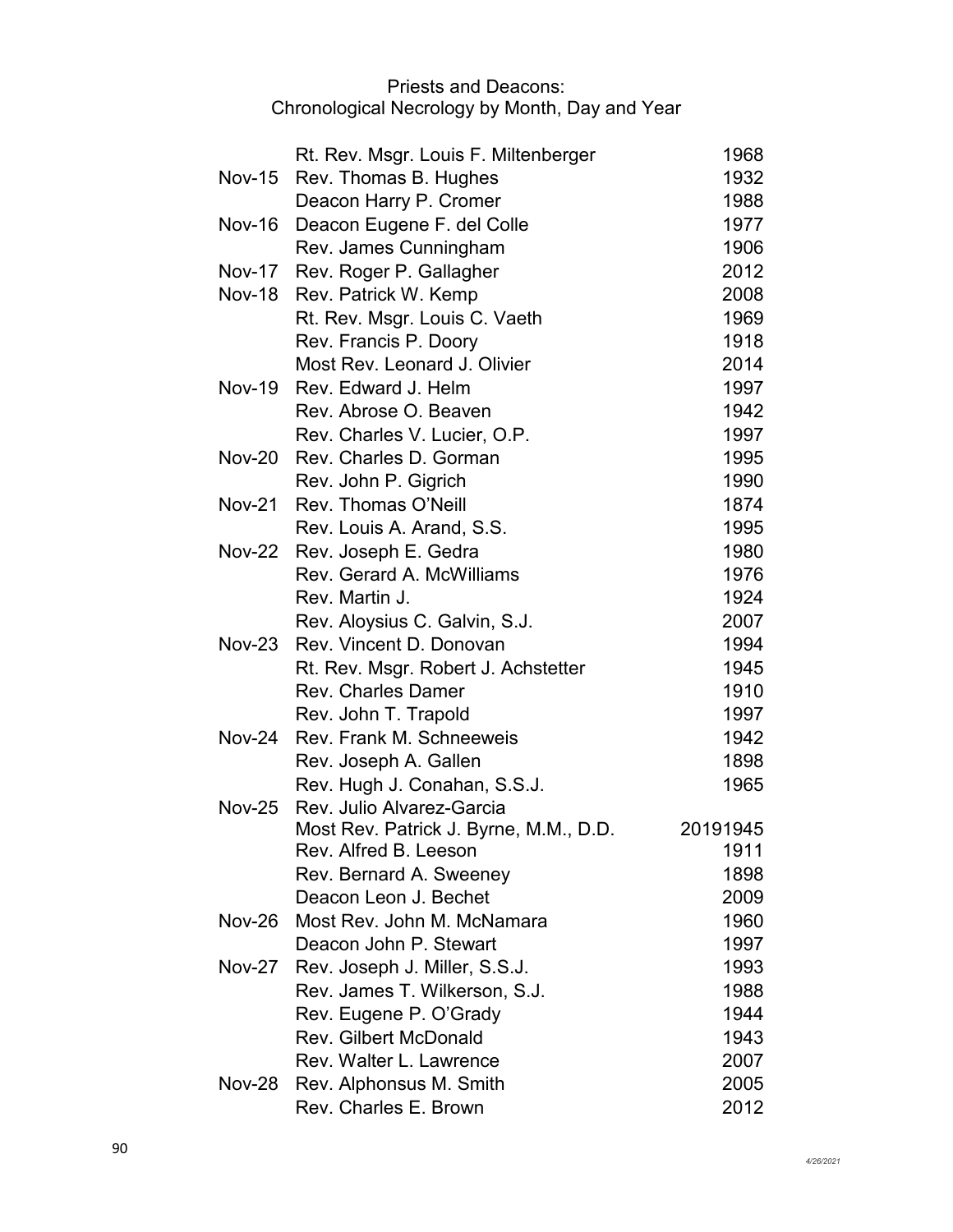|                 | Nov-29 Rev. Msgr. James J. Reddy                | 1993 |
|-----------------|-------------------------------------------------|------|
|                 | Rev. John Joseph Dougherty                      | 1896 |
|                 | Rev. Berard Marthaler, O.F.M. Conv.             | 2014 |
| Nov-30          | Rt. Rev. Msgr. Joseph M. Moran                  | 1960 |
|                 | Rev. W.T. Walters McKenna                       | 1923 |
| <b>December</b> |                                                 |      |
|                 | Dec-1 Rev. Peter P. Roberts                     | 1995 |
|                 | Rev. Mark S. Gross                              | 1896 |
|                 | Deacon Anthony S. Smith                         | 2010 |
|                 | Dec-2 Most Rev. Edward J. Harper, C.Ss.R. (STV) | 1990 |
|                 | Deacon Cleveland Anderson                       | 1992 |
|                 | Dec-3 Rev. Bernard Theall, O.S.B.               | 1982 |
|                 | Rev. Eugene Grady                               | 1938 |
|                 | Most Rev. John Carroll, D.D.                    | 1815 |
|                 | Rev. Michael W. Douglas                         | 1997 |
| Dec-4           | Rev. Charles T. Coughlin, S.S.J.                | 1996 |
|                 | Deacon Paul Raley                               | 1990 |
|                 | <b>Rev. Thomas Stanton</b>                      | 1941 |
|                 | Rev. Patrick J. Kenney                          | 1929 |
|                 | Deacon Pascal S. Hong                           | 2017 |
|                 | Dec-5 Deacon Kevin A. Butler, Sr.               | 2017 |
|                 | Rev. Robert M. Kearns, S.S.J.                   | 2008 |
| Dec-6           | Rev. Donald C. Reilly, S.J.                     | 1985 |
|                 | Rev. Paul L. Norris                             | 1949 |
|                 | Very Rev. Edward Brennan                        | 1884 |
|                 | Deacon Adrien D. Picard                         | 2017 |
|                 | Dec-7 Rev. Daniel P. Duffy, S.S.                | 1929 |
|                 | Rev. John S. Cuddy                              | 1928 |
|                 | Rev. Msgr. William J. Kane                      | 2017 |
| Dec-8           | Rev. Francis Crump, O.M.I.                      | 1994 |
|                 | Most Rev. Francis P. Keough, D.D.               | 1961 |
|                 | Rev. Roman Butin, S.M.                          | 1938 |
|                 | Rev. Francis G. O'Neill                         | 1910 |
|                 | Rev. John T. Gaitley                            | 1892 |
|                 | Rev. Msgr. Armando E. Jiminez-Robollar          | 2008 |
| $Dec-9$         | Deacon William L. Kemp                          | 2006 |
|                 | Rev. Ronald J. Fannon                           | 1954 |
|                 | Rev. Mieczyslaw Barbabasz                       | 1914 |
|                 | Rev. Thomas R. Gallagher, O.P.                  | 1979 |
| Dec-10          | Rev. John B. Holley                             | 1975 |
|                 | Rev. Msgr. Joseph W. Hartman                    | 2001 |
| Dec-11          | Deacon Joseph W. Somerville                     | 1996 |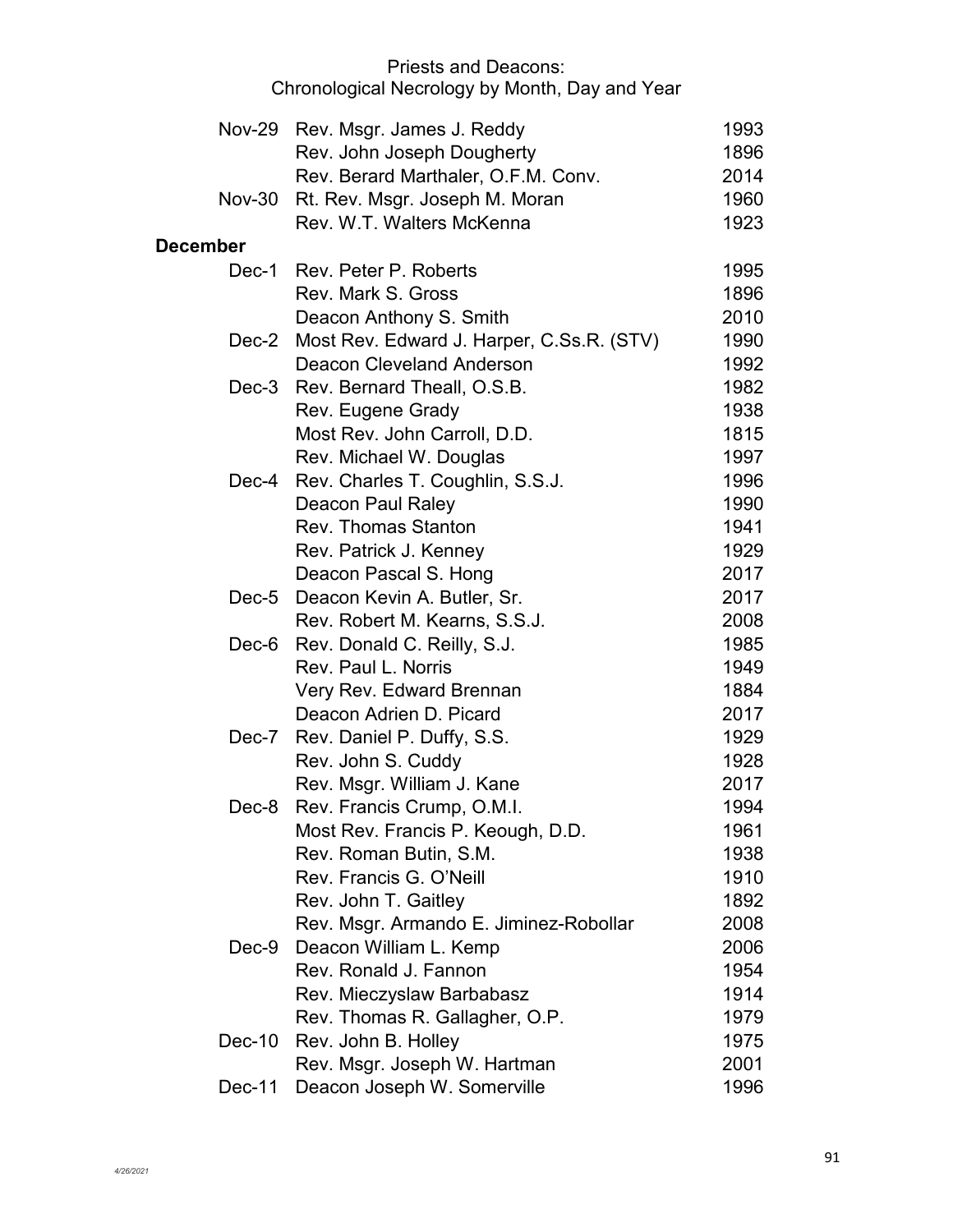|          | Rev. Theodore D. Mead             | 1916 |
|----------|-----------------------------------|------|
|          | Rev. Matthew E. Thompson          | 2016 |
|          | Dec-12 Rev. Americo L. DiNorcia   | 1997 |
|          | Dec-13 Rev. Gerald J. Horgan      | 1993 |
|          | Rev. Alphonse J. O'Reilly, S.S.J. | 1979 |
|          | Rev. Benedict Brosnahan, O.S.B.   | 1965 |
|          | Rt. Rev. Msgr. James A. Cannane   | 1939 |
|          | Rev. Francis Murphy               | 2003 |
| $Dec-14$ | Rev. Joseph T. Leonard, S.S.J.    | 1994 |
|          | Rev. John B. Argaut               | 1955 |
|          | Rev. Joseph F. Wareing, S.S.J.    | 1948 |
|          | Rev. John F. Norton               | 1932 |
|          | Rev. Richard Murphy, O.M.I.       | 1994 |
| $Dec-15$ | Rev. Stephen E. Byrne             | 1992 |
|          | Deacon Charles R. Fortney         | 2008 |
| $Dec-16$ | Deacon B. Paul Blaine             | 2004 |
|          | Rev. William Kaifer, S.J.         | 2000 |
|          | Rev. Msgr. Joseph B. McAllister   | 1995 |
|          | Rev. Dennis C. Keenan             | 1952 |
|          | Rev. Gerald H. Nyssen             | 1908 |
|          | Rev. Msgr. William J. Awalt       | 2011 |
| Dec-17   | Rev. G. A. Speisberger            | 1940 |
|          | Rt. Rev. Msgr. Michael F. Foley   | 1933 |
|          | Rev. Thomas F. O'Connor, S.S.J.   | 1987 |
| Dec-18   | Rev. Francis X. Cavanagh          | 1933 |
|          | Rev. Stephen Hardegen, O.F.M.     | 1989 |
| $Dec-19$ | Rev. Msgr. Robert O. McMain       | 2002 |
| $Dec-20$ | Rev. Louis Saporito, S.S.J.       | 2010 |
| Dec-21   | Deacon Felix Francis (STV)        | 1999 |
|          | Deacon L. Michael Flaherty        | 1992 |
|          | Deacon John B. Lynn               | 1990 |
|          | Rev. Joseph L. Brown, S.S.J.      | 1985 |
|          | Rev. Michael J. Neary, S.S.J.     | 1954 |
|          | Rev. James Redmond                | 1882 |
|          | Most Rev. Edward John Herrmann    | 1999 |
| Dec-22   | Rev. Msgr. Richard J. Smola       | 1986 |
|          | Most Rev. William G. Curlin       | 2017 |
| Dec-23   | Deacon Charles J. Wilson          | 2007 |
|          | Rev. Louis W. Albert              | 2002 |
|          | Rev. A. Neal Ward                 | 2009 |
|          | Dec-24 Rev. Robert P. Wummer      | 2004 |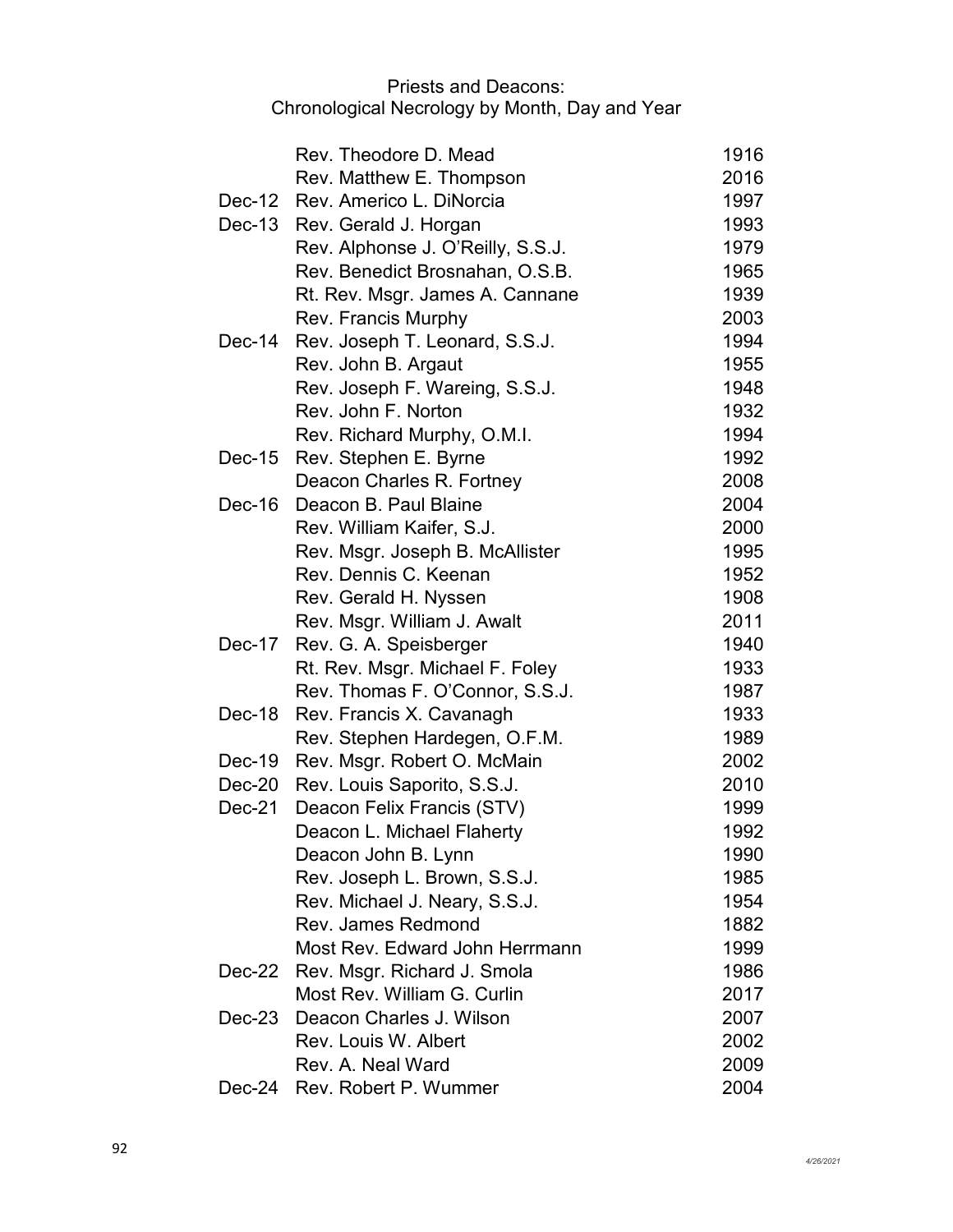|          | Deacon James P. Carr            | 1997 |
|----------|---------------------------------|------|
|          | Deacon Michael R. Hoffman       | 2017 |
| Dec-25   | Rev. Msgr. Roger C. Roensch     | 2015 |
|          | Rev. Msgr. John S. Scanlan      | 2000 |
|          | Deacon Henry Rouson             | 1996 |
|          | Rt. Rev. Msgr. James P. Nolan   | 1943 |
|          | Most Rev. Michael M. Hyde, D.D. | 1967 |
| $Dec-26$ | Rt. Rev. Msgr. Francis J. Leary | 1957 |
|          | Rev. Andrew A. Duszynski        | 1912 |
|          | Rev. John Harvey, O.S.F.S.      | 2010 |
| Dec-27   | Rev. Joseph R. Bennett          | 1985 |
|          | Rev. Thomas Clynes, C.S.Sp.     | 1985 |
|          | Deacon W. Wingate Snell         | 1975 |
|          | Rev. Robert Dennis Riley, O.P.  | 2006 |
| Dec-28   | Deacon George Foster            | 2000 |
|          | Deacon John C. Cermak           | 2016 |
| $Dec-29$ | Deacon William P. Emley, Jr.    | 2014 |
|          | Rev. Ralph C. Torsiello         | 2013 |
|          | Rev. William H. Clancy, S.S.J.  | 1974 |
|          | Very Rev. Dwight E. Lyman       | 1893 |
|          | Rev. Michael C. Kidd            | 2007 |
| Dec-30   | Rev. Timothy S. Healy, S.J.     | 1992 |
|          | Rev. John Main, O.S.B.          | 1982 |
|          | Rev. Bruno McAndrew, O.S.B.     | 1967 |
|          | Rev. Casper P. Elbert           | 1927 |
|          | Rev. Samuel L. Craig            | 2009 |
| Dec-31   | Rev. Msgr. John L. Bailey       | 2003 |
|          | Deacon Thomas B. Ricker, Jr.    | 2002 |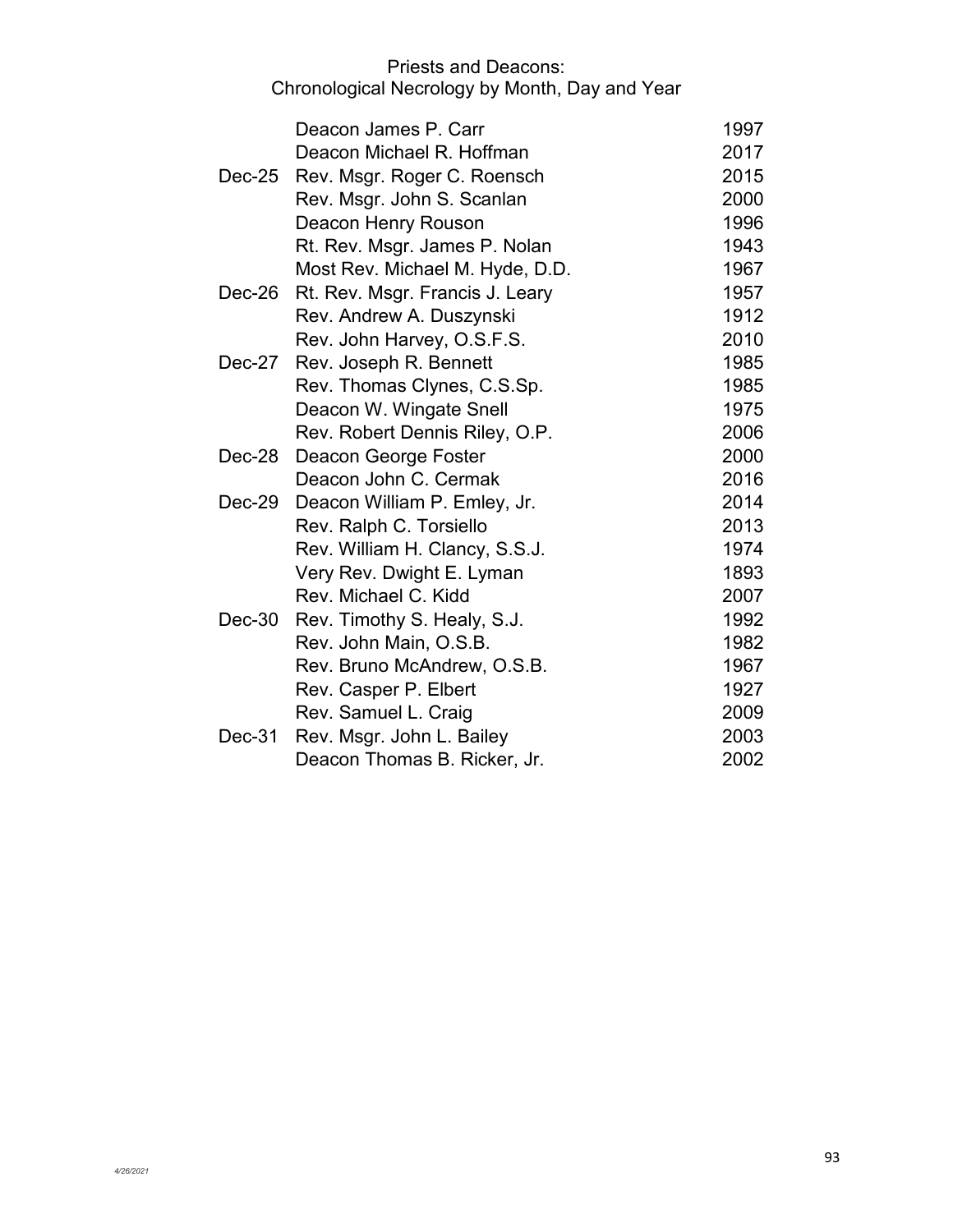*Spouse's name follows deacon's name; year in parentheses indicates year of ordination* 

#### **Abeyta, Deacon Dan D. and Jean (2006)** Sacred Heart, Bowie Phone: 301-262-0704

**Allen, Deacon Robert F. and Susan (1997)** Diocese of Richmond

**Álvarez, Deacon Sergio M. and Yolanda (2007)** Diocese of Arlington

**Ames, Deacon George B., Jr. and Joyce (2002)** Retired

**Angell, Deacon Kenneth and Patricia (2002)** Shrine of the Most Blessed Sacrament, DC. Phone: 202-966-6575

**Asselin, Deacon Mark L. and Son (2019)** St. Elizabeth, Rockville Phone: 301-881-1380

## **Avenilla, Deacon Frank R. and Emaida (2019)**

St. Rose of Lima, Gaithersburg Phone: 301-948-7545

#### **Barbernitz, Deacon Peter M., Jr. and Linda (1996)**

St. Camillus, Silver Spring Phone: 301-434-8400

# **Barnes, Deacon David J. and Sandy (1993)**

St. Edward the Confessor, Bowie Phone: 301-249-9199

**Barnes, Deacon John R. (1985)** Retired

**Barrasso, Deacon Anthony T. and Mary (1974)** Retired

**Barrett, Deacon Kenneth W. and Lynne (1994)** Retired

**Barrett, Deacon Raymond J. and Valerie (1972)** Diocese of Venice

**Barros, Deacon Alfred M. and Beverly (2010)** Diocese of Wilmington

**Bell, Deacon Joseph E. and T'wana (2000)** Incarnation, DC Phone: 202-396-0942

**Bell, Deacon Lawrence G. (1991)** St. Martin of Tours, Gaithersburg Phone: 301-990-3203

**Bendel, Deacon Francis W. and Isabel (2008)** Mother Seton, Germantown Phone: 301-924-3838

# **Bieberich, Deacon Charles J. and Beth (2013)** Resurrection, Burtonsville Phone: 301-236-5200

**Bielewicz, Deacon Paul A. and Ellen (2015)** Holy Face, Great Mills Phone: 301-994-0525

**Birkel, Deacon Richard C. and Katherine (1996)** On Leave

**Blanco-Eccleston, Deacon Julio and Ligia (2004)** Retired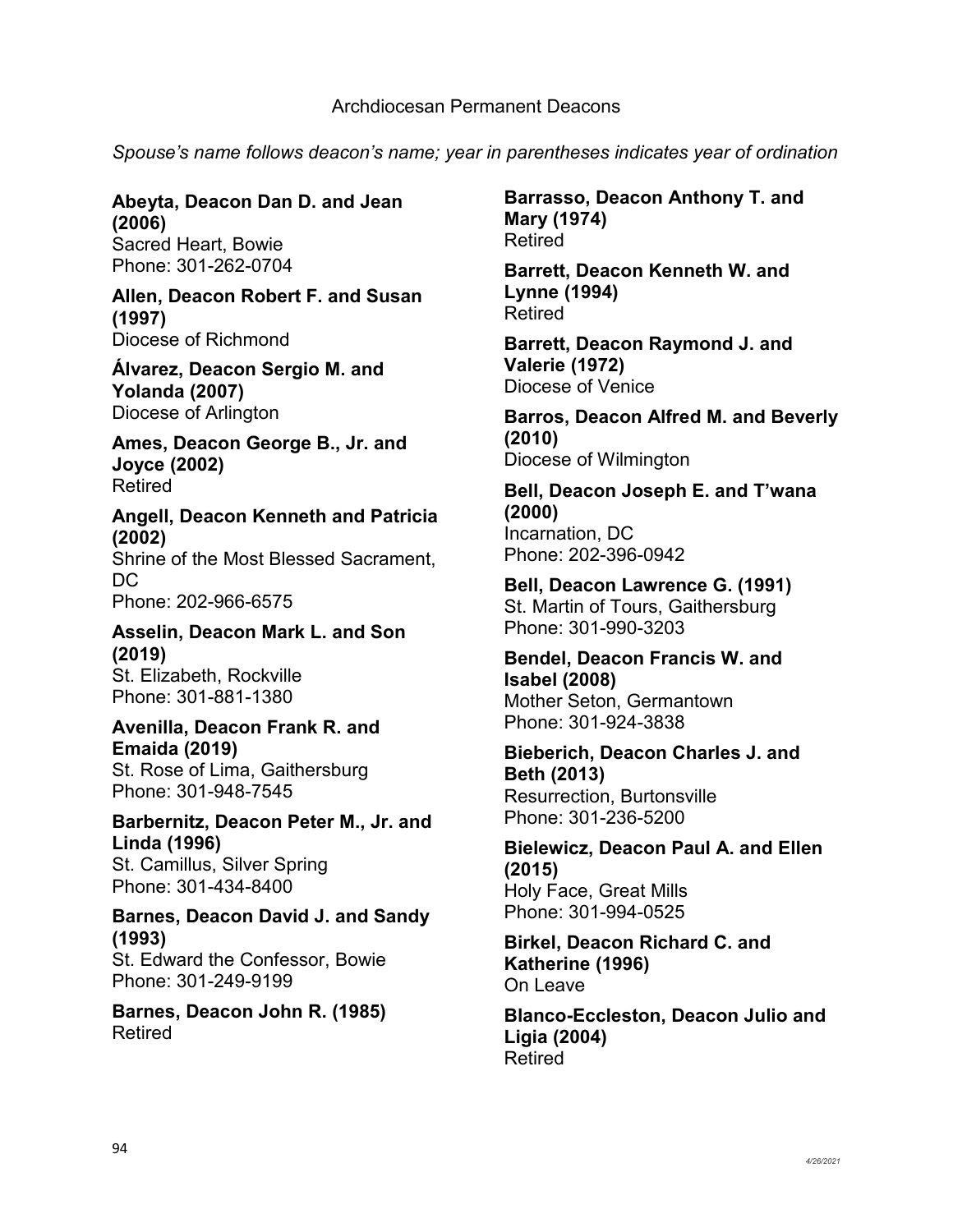**Bobbit, Deacon John W. (1992)** Retired

**Bockweg, Deacon Gary L. and Robyn (2006)** St. Joseph, DC Phone: 202-547-1223

**Boesman, Deacon William C. and Mary (1987)** Retired

**Bond, Deacon Michael S. and Deniese (2006)** Retired

**Briscoe, Deacon John A. and Bessie (1974/75)** Retired

**Brown, Deacon Patrick L and Patricia (2013)** Our Lady of Sorrows, Takoma Park Phone: 301-891-3500

**Brune, III Deacon Louis J. and Michelle (2017)** St. Mary's, Rockville

Phone: 301-424-5550

**Burns, Deacon Ronald J. and Karen (2015)** Jesus the Divine Word, Huntingtown Phone: 410-414-8304

**Burroughs, Deacon Eugene S., III and Anne (1980)** Retired

**Byrne, Deacon Kevin and Patricia (2000)** From Diocese of Trenton

St. Elizabeth, Rockville Phone: 301-881-1380

**Cadigan, Deacon James J. and Kathleen (2000)** Diocese of Wilmington

**Cahoon, Deacon David L., Jr. and Rani (1991)** St. Mary, Barnesville Phone: 301-972-8660

**Cain, Deacon Leonard F. (1980)** Retired

**Caldwell, Jr., Deacon James L. and Ginger (2013)** St. John Vianney, Prince Frederick Phone: 410-535-0223

**Calvo, Deacaon Raul R. and Christine (2017)** Mother Seton, Germantown Phone: 301-924-3838

**Caraballo, Deacon Carlo A. and Yolanda (2007)** St. John Neumann, Gaithersburg Phone: 301-977-5492

**Carbonell, Deacon Jose R. and Sharon (2011)** St. Raphael, Rockville Phone: 301-762-2143

**Carpenter, Deacon Joel P. and Barbara (2010)** St. George, Valley Lee Phone: 301-994-0607

**Carroll, Deacon Donald T. and Carol (1991)** Diocese of Wilmington/Retired

**Cartagena, Deacon Francisco J. and Maria (2011)** St. Camillus, Silver Spring Phone: 301-434-8400

**Carter, Deacon William N. and Diane (2017)** Sacred Heart, LaPlata Phone: 301-870-3895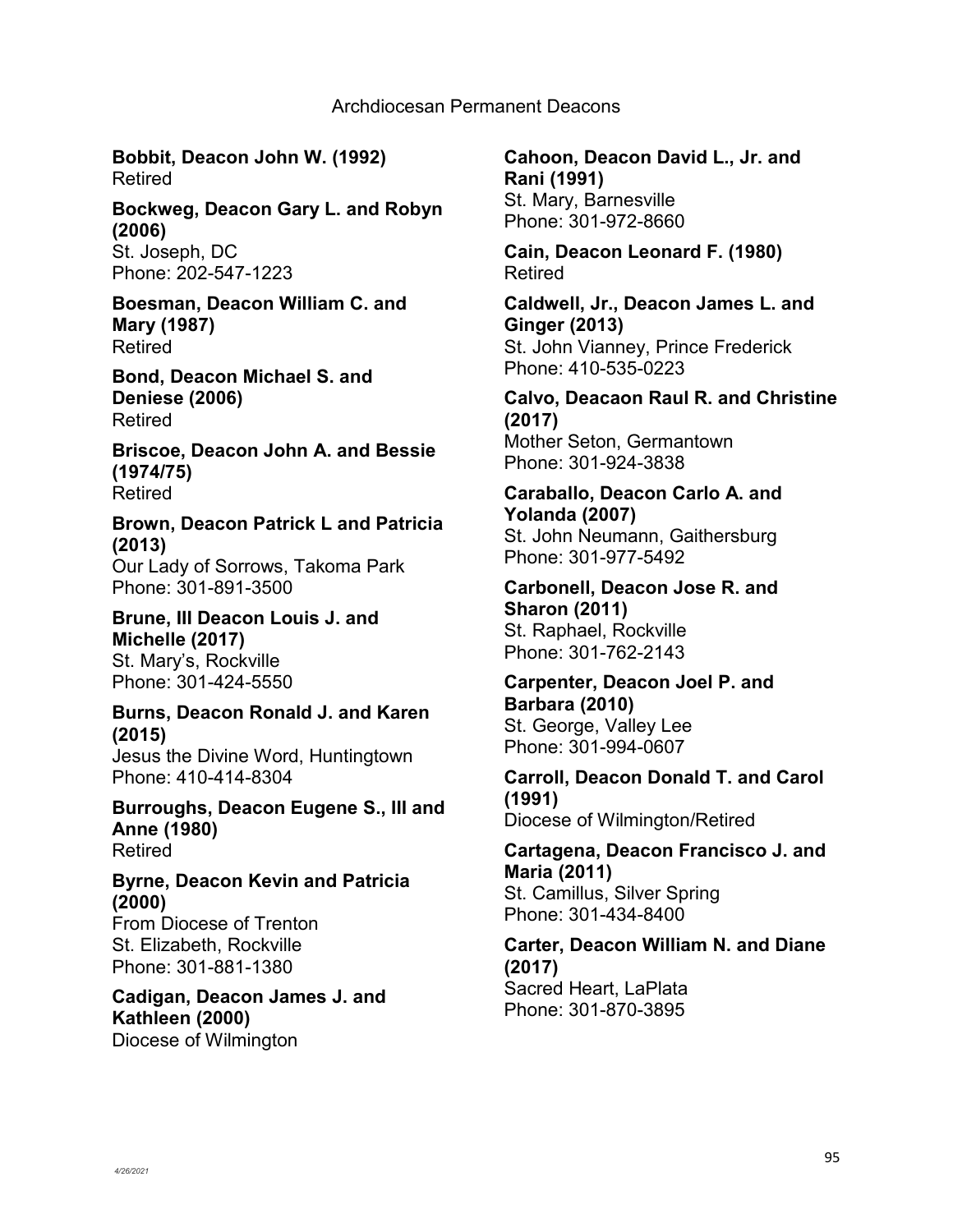## **Cayrampoma, Deacon Juan José and Emérita (2007)**

Cathedral of St. Matthew the Apostle, DC Phone: 202-347-3215

#### **Chaput, Deacon Raymond L. and Diana (1988)** Retired

## **Chase, Deacon Ira E. and Judy (1985)**

Our Lady of Perpetual Help, DC Basilica of the National Shrine of the Immaculate Conception, DC Phone: 202-678-4999

## **Chen, Deacon Chester G. and Michele (2006)** Retired

**Choi, Deacon Chang Sup and Hyunsoon (2004)** St. Peter, Olney Phone: 301-774-5259

**Chrzanowski, Deacon Edmund A., Jr. and Marie (2002)** St. John Vianney, Prince Frederick Phone: 301-855-1928

# **Cioffi, Deacon Thomas J. and Judy (2000)**

St. Peter, Olney Phone: 301-924-3774

# **Clark, Deacon Duane A. and Carrie (2019)**  St. Gabriel, DC

Phone: 202-726-9092

## **Class, Deacon John S. and Marge (2017)** St. Bartholomew, Bethesda

Phone: 301-229-7933

# **Close, Deacon Edward G. and Mary (2015)** St. Paul, Damascus

Phone: 301-253-2027

**Coates, Deacon Vincent J., Jr. (1994)** Retired

**Collins, Deacon Gerald A. and Margaret (1997)** Holy Family, Hillcrest Heights Phone: 301-894-2222

**Connor, Deacon John E. and Shirley (1996)** Retired

**Contreras, Deacon Carlos E. (1973)** Retired

**Conway, Deacon Neal T. and Anne Healey (2006)** St. Jerome, Hyattsville Phone: 301-927-6684

**Cooper, Deacon Philip J. and Kathy (1994)** Diocese of Charlotte

**Cordova-Ferrer, Deacon Nathaniel D. and Carmen (1994)** Retired

#### **Crawford, Deacon Rory and Nancy (2004)** St. Peter, Olney Phone: 301-924-3774

**Crowe, Deacon Michael J. and Teresita (2015)**

Immaculate Heart of Mary, Lexington Park Phone: 301-863-8144

**Crowley, Deacon Ronald C. and Jeanne (1990)** On Leave

**Cruz, Deacon George C. and Rebecca (2006)** St. Bartholomew, Bethesda Phone: 301-229-7933

**Cummins, Deacon Don E. and Marcella (1974/75)** Archdiocese of Seattle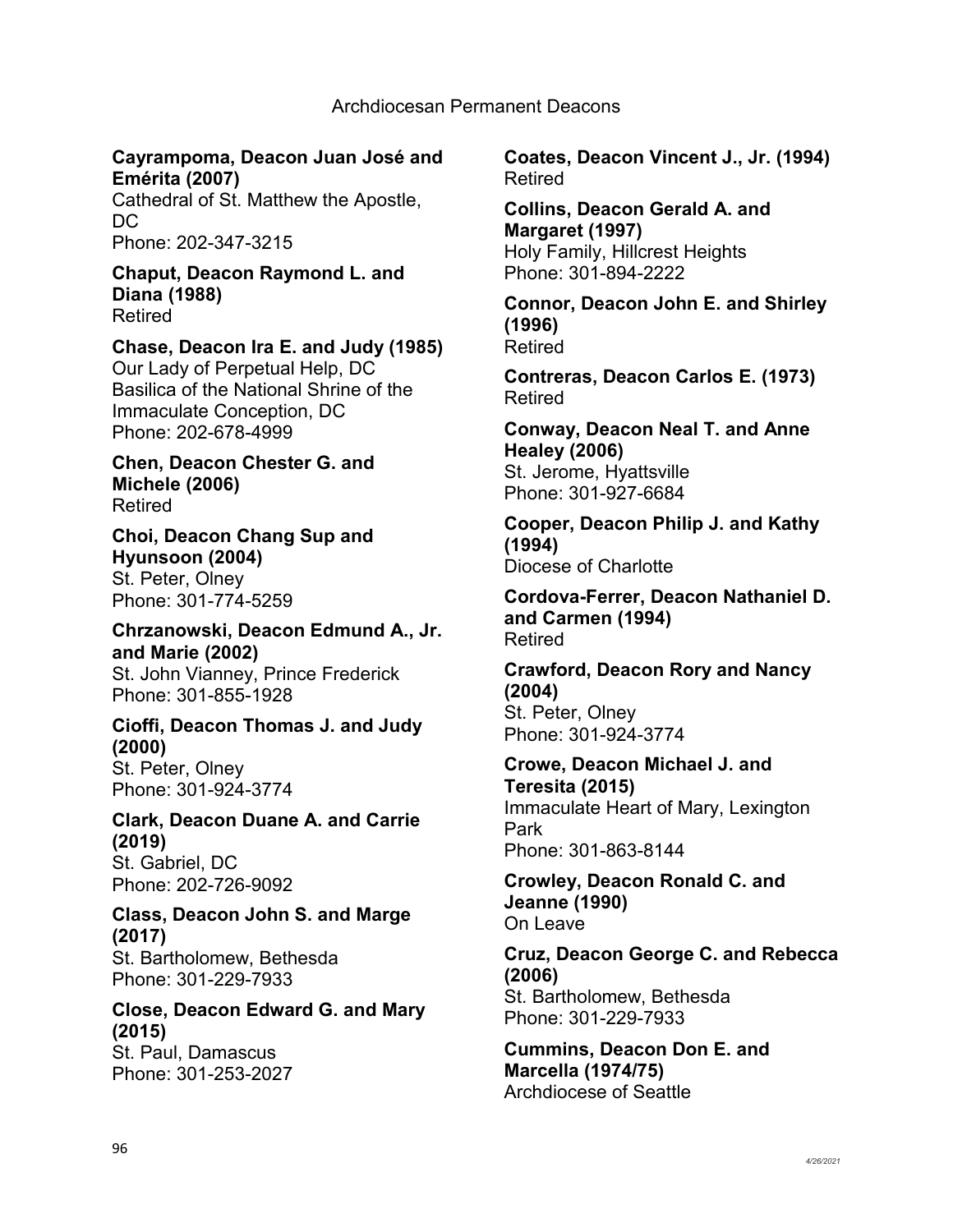# **Curtis, Deacon Joseph F., Jr. and Barbara (2002)**

Office of the Permanent Diaconate, Archdiocese of Washington Basilica of the National Shrine of the Immaculate Conception, DC Phone: 301-853-4582

**Cyrus, Deacon Ralph W., Jr. (1992)** Holy Comforter-St. Cyprian, DC Phone: 202-546-1885

**Daniels, Deacon Willis C. and Denyce (1995)** Holy Redeemer, DC Phone: 202-347-7510

**Danko, Deacon Edward and Jeanne (2000)** Diocese of Wilmington

**Datovech, Deacon James J. and Patrice (2008)** St. Francis of Assisi, Derwood Phone: 301-840-1407

**Davis, Deacon Alton, Jr. and Jeannette (2000)** St. Matthias, Lanham Phone: 301- 459-4814

**Davis, Deacon Harry J. and Jeanne (2004)** Retired

**Davis, Deacon William E. and Diane (1988)** Diocese of Las Vegas

**Davy, Deacon Michael W. and Kathleen (2008)** St. John Neumann, Gaithersburg Phone: 301-977-5492

**Devaney, Deacon Thomas J. and Maureen (1993)** St. Ann, DC Phone: 202-337-2840

**DeVillier, Jr., Deacon Moise (2013)** Archdiocese of Baltimore

**Ditewig, Deacon William T. and Diann (1990)** Diocese of St. Petersburg

**Divins, Deacon David L. and Ebbe (2010)** Diocese of Manchester

**Dmuchowski, Deacon Thaddeus A. and Sophie (2013)** Our Lady of the Visitation, Darnestown Phone: 301-948-5536

**Dominic, Deacon James (2004)** St. Michael, Ridge Phone: 301-872-4321

**Doyle, Deacon James P. and Cindy (2007)** St. Pius X, Bowie Phone: 301-262-2141

**Dubicki, Deacon Richard F. and Regina (2010)** Our Lady Help of Christians, Waldorf Phone: 301-843-8823

**Duggin, Deacon David (1996)** Diocese of Harrisburg

**Dwyer, Deacon Thomas F. and Bernadette (2010)** Diocese of Pensacola, Tallahassee

**Ealey, Deacon Ronald R. and Catherine (1974/75)** Retired

**Elliot, Deacon Thomas B. and Jo Anne (1981)** Diocese of Richmond

**Enright, Deacon Timothy D. (1992)** Diocese of Wilmington

**Espinosa, Deacon Leandro Y. and María (2008)** Retired

**Fagan, Deacon Paul and Sonia (2017)** Jesus the Good Shepherd, Owings Phone: 410-257-3810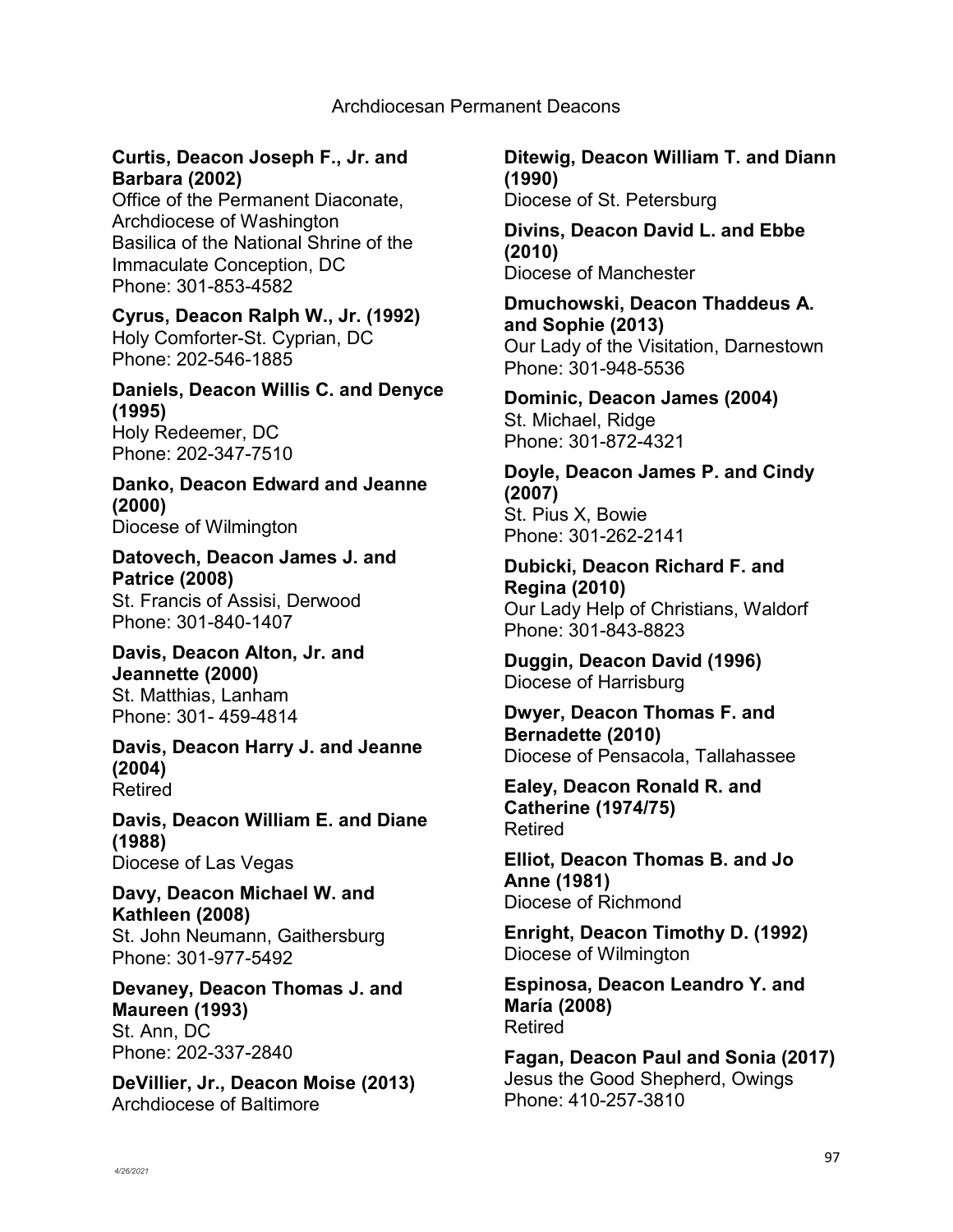**Feeley, Deacon John J. (2006)** St. Anthony of Padua, DC Phone: 202-250-8208

**Fernández, Deacon Elmer and Lilia (2006)** Archdiocese of San Antonio

**Finerty, Deacon John F. and Sandra (1993)** Retired

**Finn, Deacon Daniel F. and Georgana (2010)**

St. Francis of Assisi, Derwood Phone: 301-840-1407

**Fischer, Deacon Robert A. and Karen (2002)**

Our Lady of the Visitation, Darnestown Phone: 301-948-5536

**Flores, Deacon Francisco and América (2006)** Diocese of Arlington

**Flynn, Deacon Leo C. and Helen (1995)**

Shrine of the Most Blessed Sacrament Phone: 202-966-6575

**Frye, Deacon Stephen B. and Jennifer (2008)** Diocese of Scranton

**Gallerizzo, Deacon William O. and Rebecca (2006)** Diocese of Fall River

**García, Deacon David F. (1992)** Archdiocese of Santa Fe

**Garcia, Deacon James A. and Christine (2013)** Cathedral of St. Matthew the Apostle Phone: 202-347-3215

**Garcia, Deacon Wilberto A. and Lovrdes (2019)** St. Francis of Assisi, Derwood Phone: 301-840-1407

**Gatica-Delgado, Deacon Jorge and Cristina (2004)** St. Raphael, Rockville Phone: 301-762-2143

**Geisz, Deacon Jeffrey A. and Mary Jo (2013)** Our Lady Star of the Sea Phone: 410-326-3535

**Genis, Deacon Thomas P. and Pat (1987)**

Immaculate Conception, DC Phone: 202-332-8888

**Gignilliat, Deacon Robert L. and Margaret (1994)**

St. Mary of the Mills, Laurel Phone: 301-725-3080

**Glenn, Deacon Clark L. and Doris (2002)** Retired

**Gonzalez, Deacon Fidencio and Maria (2011)** Mother Seton, Germantown Phone: 301-924-3838

**Gorman, Deacon James J. and Carlista (2008)** Retired

**Gorospe, Deacon Santiago and Virgina (2006)** Diocese of San Bernardino

**Graham, Deacon Albert and Fernande (2004)** Retired

**Greenfield, Deacon Mike and Jacquelyn (2006)** Incarnation, DC Phone: 202-396-0942

**Hawkins, Deacon William J., Jr. and Audrey (2004)** St. Teresa of Avila, DC Phone: 202-678-3709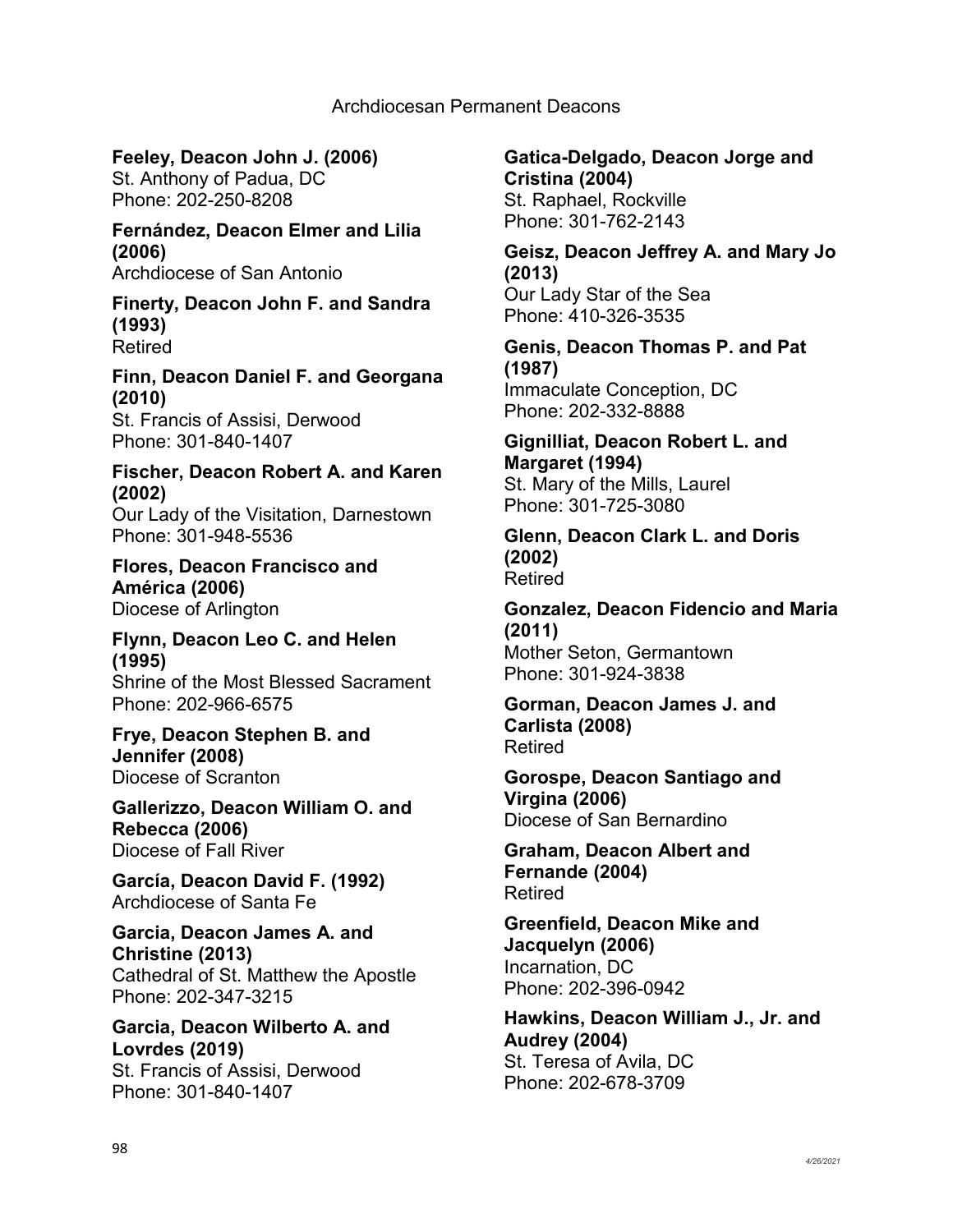**Heineman, Deacon William J. and Teresa (2015)** Our Lady of Grace, Silver Spring

Phone: 301-924-0067

**Hernandez, Deacon Carlos E. and Josie (2013)** St. Michael the Archangel, Silver Spring Phone: 301-589-1155

**Hernandez, Deacon Ivan and Ilsa (2011)** Diocese of Palm Beach

**Hidalgo, Deacon Alfredo and Ángela (1979)** Retired

**Holson, Deacon Edward and Carlee (1980)** Diocese of Wilmington

**Hopson, Deacon Frank L. and Anne (1980)** Retired

**Houle, Deacon Matthew P. and Lisa (2007)**

From Diocese of Charleston, SC Our Lady of Victory, DC Phone: 202-337-4835

**Hubbard, Deacon Robert E. and Charlene (2004)** Retired

## **Huber, Deacon Charles P. and Jean (2015)**

Assistant Director, Permanent Diaconate Formation, Archdiocese of Washington Phone: 301-853-4582 Our Lady of Mercy, Potomac Phone: 301-365-1415

**Huete, Deacon Stephen and Dodie (2002)** On Leave

**Huguley, Deacon Maury A., Jr. and Lynda (2008)** St. Paul, Damascus Phone: 301-253-2027

**Hume, Deacon Michael W. and Catherine (1988)** Diocese of Nashville

**Iannaconi, Deacon Perry F. and Terry (2002)** Retired

**Jackson, Deacon Harold I. and Ruth (1993)** Diocese of Charleston

**Jeeves, Deacon Alan K. and Carmen (2013)** St. John the Evangelist, Silver Spring Phone: 301-681-7663

**Jensen, Deacon Christopher J. and Lynne (2008)** Diocese of St. Petersburg

**Johnson, Deacon Alfred T. and Felicia (2004)** On Leave

**Jones, Deacon Thomas R. and Kathy (1997)** Our Lady of Perpetual Help, DC Phone: 202-678-4999

**Justice, Deacon Brandon B. and Erin (2010)** Archdiocese of Denver

**Keller, Deacon Grafton T. and Joyce (1989)** Diocese of St. Augustine

**Kelley, Deacon Darryl A. and Evelyn (2019)** St. Philip the Apostle, Camp Springs Phone: 301-423-4244

**Kelly, Deacon Richard F. and Joyce (2002)** Diocese of Arlington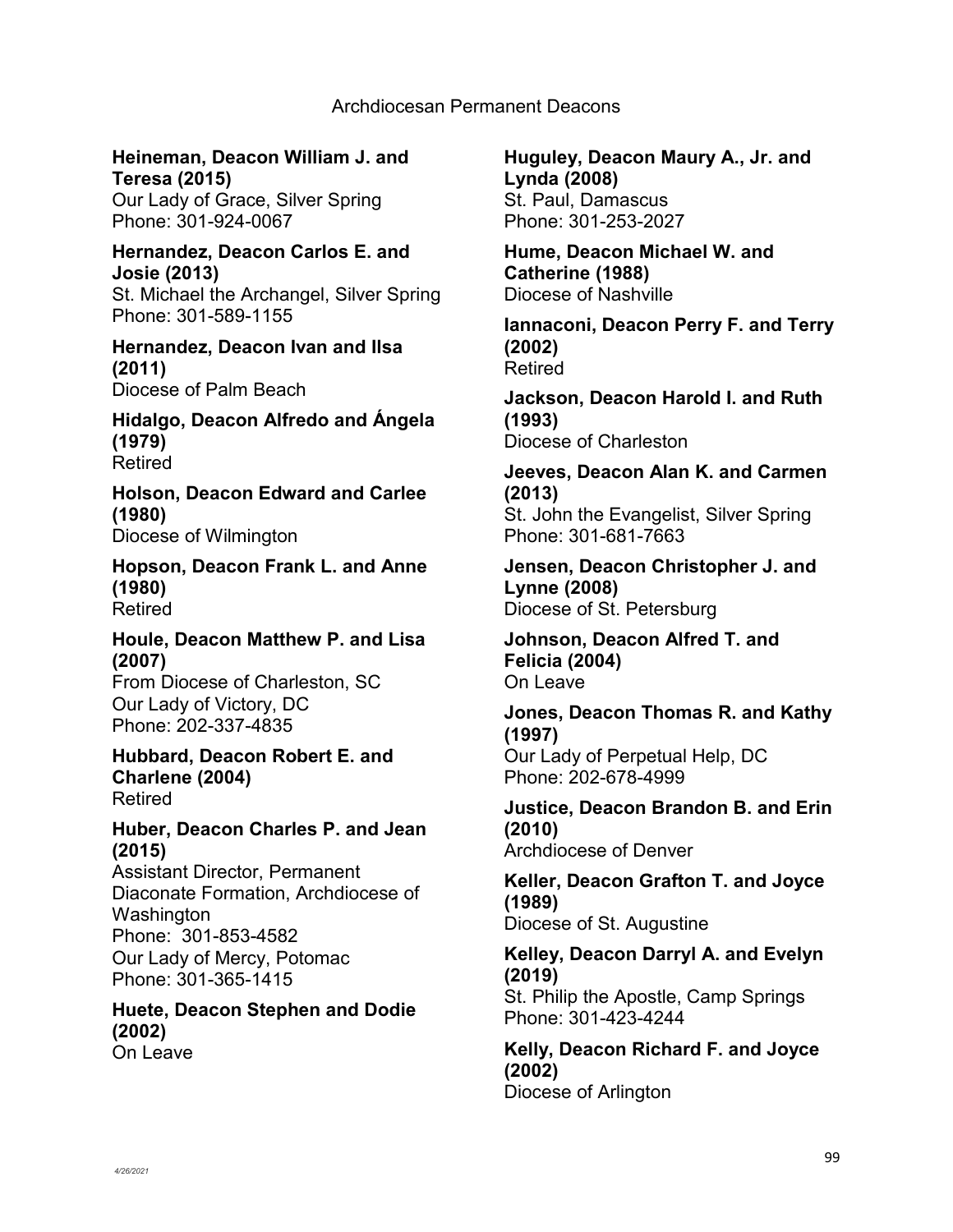# **Kijesky, Deacon Mark and Georgia (2019)**

St. Cecilia, St. Mary's City Phone: 301-862-4600

## **Klco, Deacon Frank and Ebelena (1987)**

St. Mary of the Assumption, Upper Marlboro Phone: 301-627-3255

#### **Koeniger, Deacon Ludwig (Lou) and Hanne (2006)** Diocese of Venice

Retired

## **Koester, Deacon Paul P. and Janet (2017)** St. John the Evangelist, Clinton

Phone: 301-868-1070

# **Kostka, Deacon Daniel S. (1994)** St. Mary, Rockville

Phone: 301-424-5550 **Kraemer, Deacon Francis W., Jr.** 

**(1983)** Retired

## **Kyte, Deacon William L. and Mari (2003)**

Immaculate Conception, Mechanicsville Phone: 301-884-3123

## **Laidley, Deacon Matthew C. And Phyllis (2019)** Sacred Heart, LaPlata Phone: 301-934-2261

## **Lee, Deacon Kenneth and Tamera (2010)** St. Anthony of Padua, DC Phone: 202-526-8822

## **Lemon, Deacon John G., Jr. and Judith (1995)** Diocese of Wilmington

# **Levy, Deacon Barry A. and Diane (2010)** St. John Neumann Gaithersburg Phone: 301-977-5492

**Levy, Deacon Richard A., Jr. (1988)** On Leave

**Liu, Deacon John C. and Wen (2008)** St. Stephen Martyr, DC Phone: 202-785-0982

## **Lloyd, Deacon Joseph W., Jr. and Dale (2008)** Sacred Heart, Bushwood Phone: 301-769-3100 Holy Angels, Avenue Phone: 301-769-3332

#### **Locke, Deacon John W. and Margaret (1991)** Retired

# **Longano, Deacon Donald R. and Madeleine (2010)**

Director, Office of Permanent Diaconate, Archdiocese of Washington Phone: 301-853-4583 Church of the Little Flower, Bethesda Phone: 301-320-4538

#### **Luetjen, Deacon Palmer and Wilma (1972)** Retired

## **Lynch, Deacon John and Donna (1971)** Retired

**Lyons, Deacon Robert A. and Bonnie (2000)** Diocese of Arlington

**Lyons, Deacon Robert R. (2000)** Archdiocese of New York

## **Maksymiec, Deacon William T. and Leila (2013)** Church of the Annunciation, DC Phone: 202-362-3323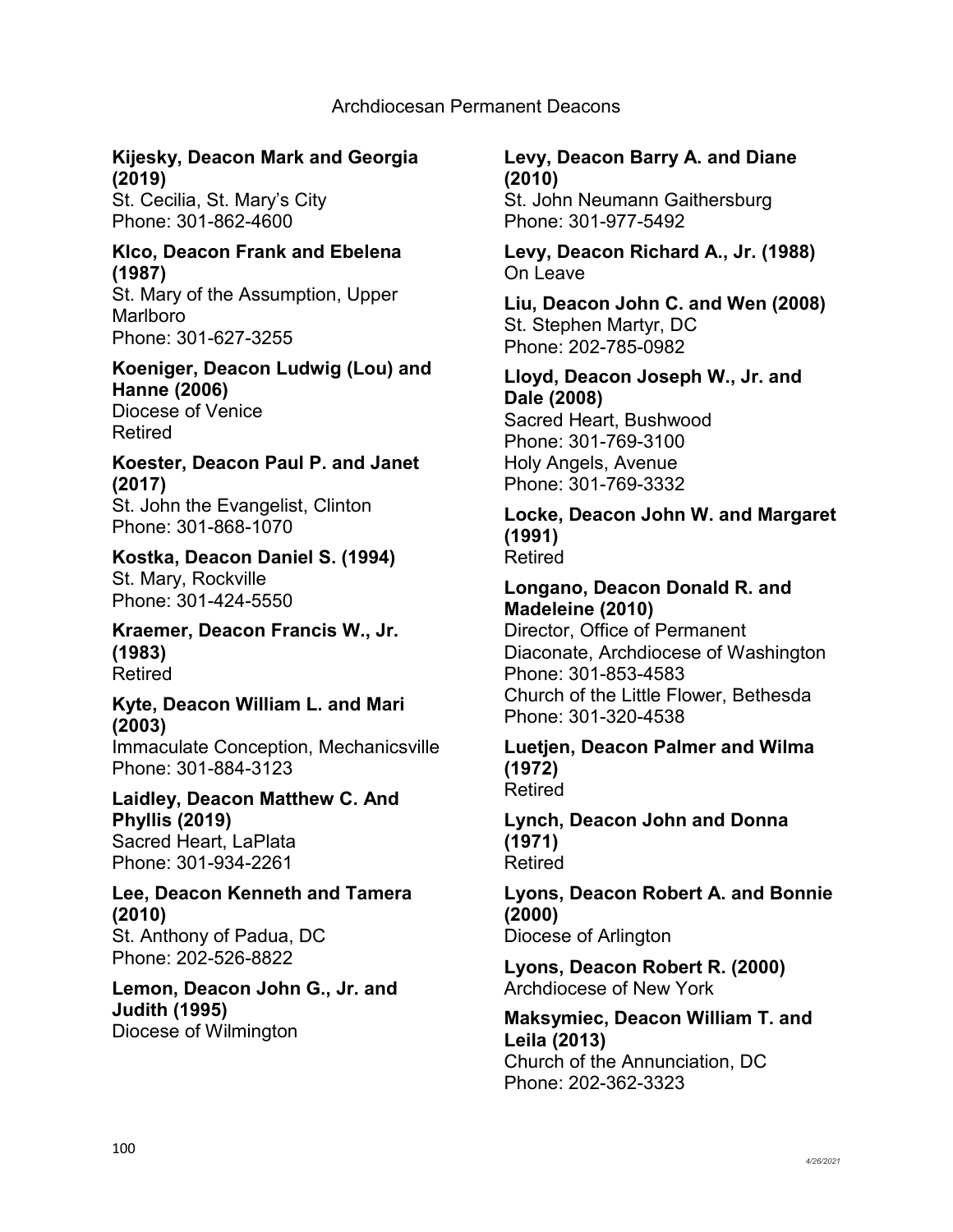# **Martin, Deacon E. Chad and Bobbi (1992)**

Our Lady Star of the Sea, Solomons Phone: 410-326-3535

#### **Martin, Deacon Robert L. and Agnes (2010)** St. Peter, Waldorf Phone: 301-843-8916

**Maselko, Deacon Stephen M. and Christine (2010)** Mother Seton, Germantown Phone: 301-924-3838

**Mastrangelo, Deacon Eugene K. and Marjorie (1993)** Retired

**Mattocks, Deacon Richard E. and Marcia (1993)** Retired

**Mays, Deacon Donald P. and Alicia (2000)** St. Paul, Damascus Phone: 301-253-2027

**McCann, Deacon James C., Jr. and Kathleen (1991)** St. Francis of Assisi Phone: 301-840-1407

#### **McCann, Deacon James C., Jr. and Marianela Peralta (2013)** St. John the Baptist, Silver Spring Phone: 301-622-1122

**McGinness, John J. (1977)** Retired

**McKimmie, Deacon Stephen (2006)** Retired

**Merella, Deacon Bartholomew and Eileen (1986)** Retired

**Meyer, Deacon Ronald J. and Janet (2000)** Diocese of Charleston

**Middleton, Deacon Henry D. and Florence (1988)** Retired

**Miles, Deacon Lawrence (1993)** Retired

**Miller, Deacon Alfred A., Jr. and Dianne (1997)** Retired

**Miller, Deacon Larry L. and Peggy (1988)** Archdiocese for the Military Services, USA

**Mills, Deacon Joseph F. and Patty (2013)**

St. John Vianney, Prince Frederick Phone: 410-535-0223

# **Mitchell, Deacon Stephen and Mary (2006)**

Holy Redeemer, Kensington Phone: 301-942-2333

# **Molina, Deacon José Renato and Francisca (2007)**

St. Mark the Evangelist, Hyattsville Phone: 301-422-8300

# **Molina, Deacon Nehemías José and Isidra (2007)** Christ the King, Silver Spring

Phone: 301495-2306 **Molineaux, Deacon Thomas J. and Vanessa (2013)**

St. Mary of the Assumption, Upper Marlboro Phone: 301-627-3255

**Montgomery, Deacon John E. and Patricia (2008)** Retired

**Moreno, Deacon Mario F. and Sandra (2005)** St. Rose of Lima, Gaithersburg Phone: 301-948-7545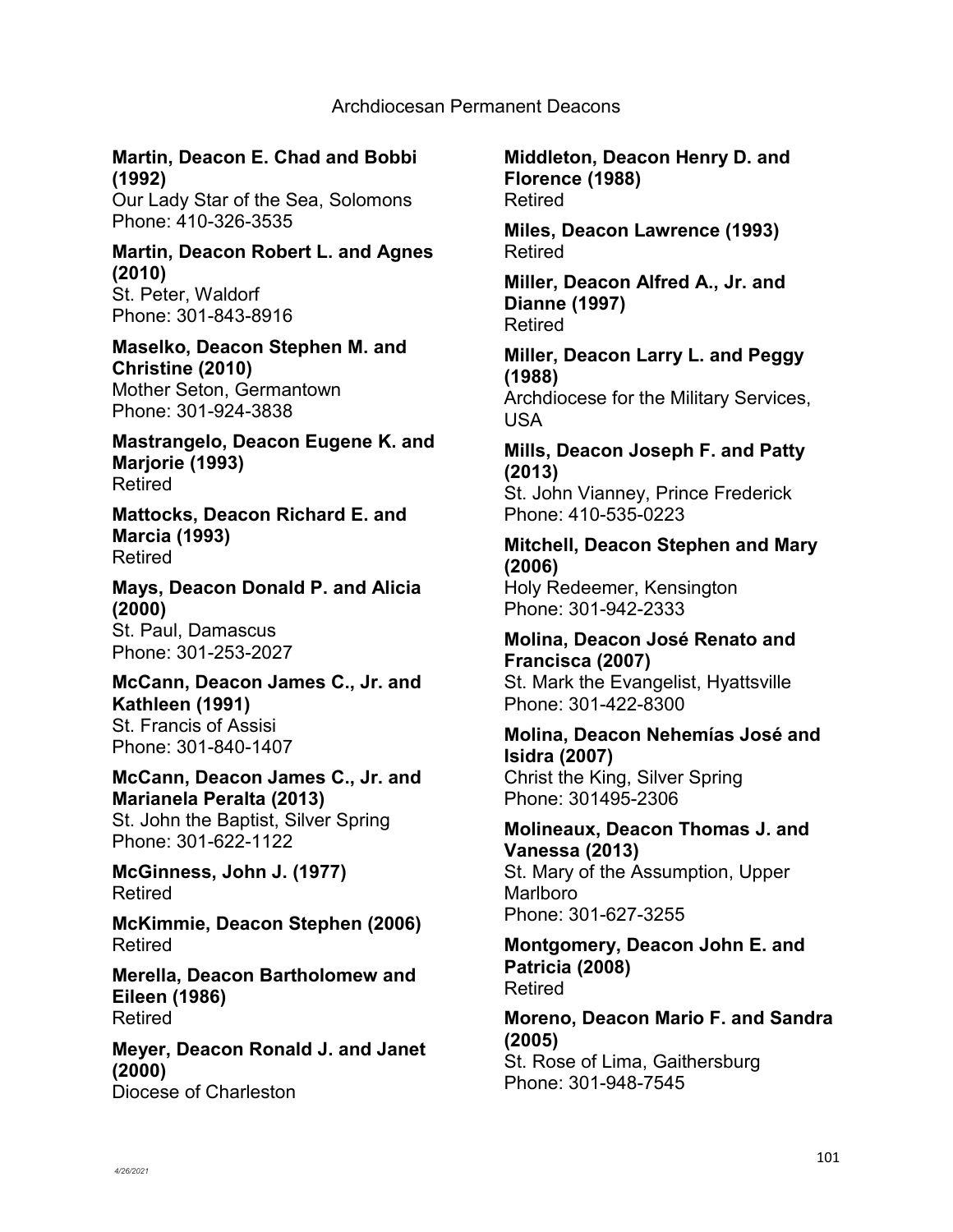# **Mukri, Deacon Kevin M. and Gerri (1996)**

Diocese of Orlando

#### **Mueller, Deacon Eric B. and Susan (2013)** St. Anthony, North Beach Phone: 443-646-5721

#### **Munno, Deacon James and Anita (2017)** St. Mary of the Mills, Laurel Phone: 301-725-3080

# **Murati, Deacon George J. and Dawn (1996)** Diocese of St. Augustine

## **Nalls, Deacon James T. and Kathy (2002)** St. Patrick, Rockville Phone: 301-924-2284

**Nash, Deacon Steven A. and Stephanie (2015)**  St. Joseph, Largo Phone: 301-773-4838

**Nguyen, Deacon John H. and Anna (1989)** Retired

#### **Nguyen, Deacon Nguyen T. and Dang (2017)** Our Lady of Vietnam, Silver Spring

Phone: 301-622-4895

## **Nickel, Deacon Clayton A. and Simone Seym (2008)** Diocese of Tucson

**Nickerson, Deacon William J. and Shirley (2002)** Retired

## **Nosacek, Deacon Andrew, J. and Lorraine (1993)** Retired

## **Oettinger, Deacon Frank F. and Kathy (1984)** Diocese of Las Vegas/ Retired

## **Om, Deacon, Michael, W. and Theresa (1986)** Retired

**O'Neill, Deacon Stephen D. and Traci (2013)** St. Andrew the Apostle, Silver Spring Phone: 301-649-3700

**Opdenaker, Deacon Albert L. (2010)** St. Rose of Lima, Gaithersburg Phone: 301-948-7545

# **Ortiz, Deacon Juan and Damaritza (2017)** Immaculate Heart of Mary, Lexington Park

Phone: 301-863-8144

## **Pagan, Deacon Rafael G. and Maureen (2013)** St. Catherine Laboure, Wheaton 301-946-3636

#### **Payne, Deacon Brian M. and Victoria (2015)** Holy Family, Mitchellville Phone: 301-249-2266

## **Philogene, Deacon G. Stephane and Mary (2010)** St. Catherine Laboure, Wheaton Phone: 301-946-3636

# **Pineda, Deacon Roberto L. and Betty (2005)**

Archdiocese of Miami

## **Price, Deacon Robert and Josephyne (1997)** Diocese of Raleigh

## **Reeves, Deacon Steven R. and Rosemary (2015)** St. Andrew the Apostle, Silver Spring Phone: 301-649-3700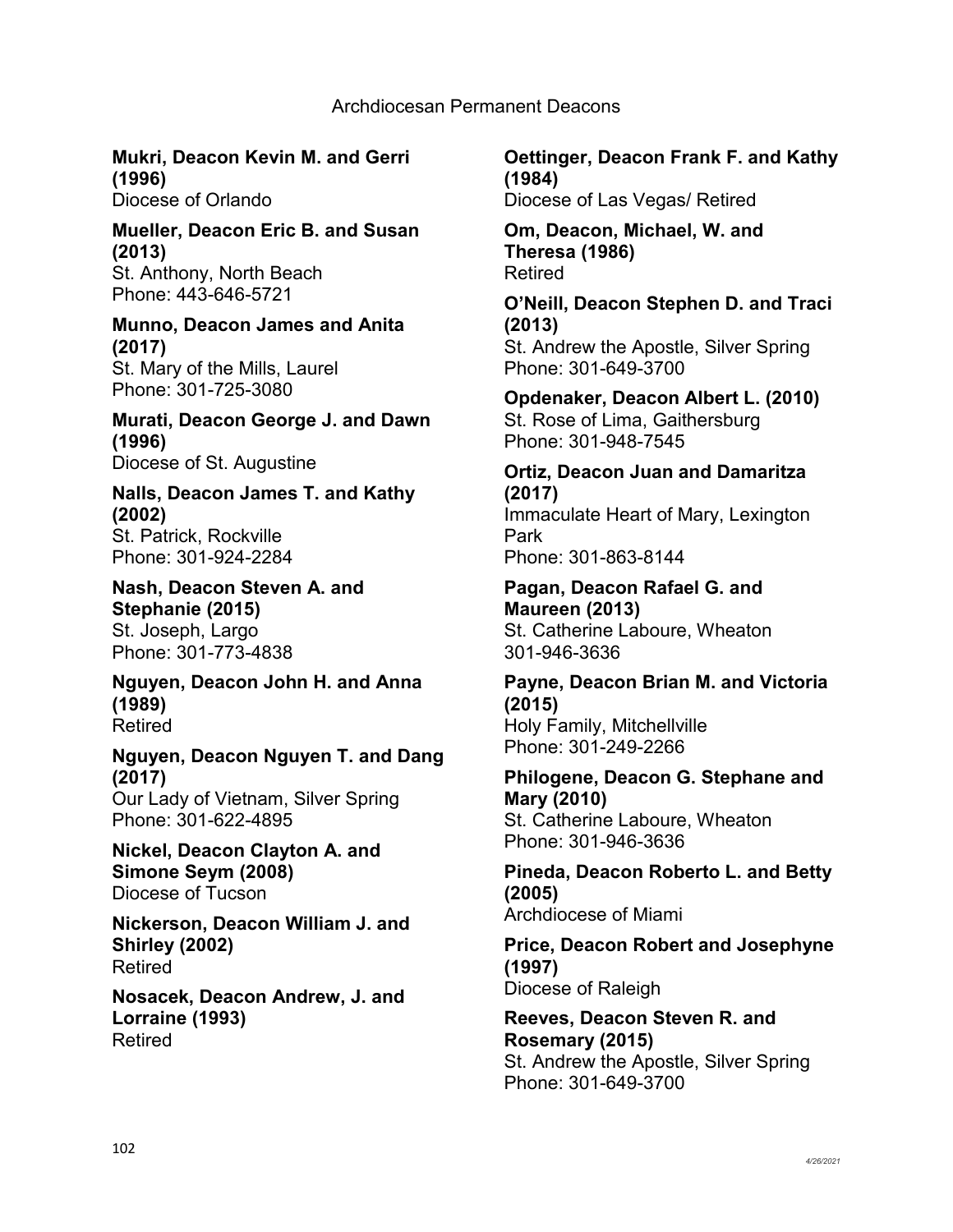**Reilly, Deacon Matthew B., Jr. and Donna (1997)** Diocese of Charlotte/Retired

**Ricker, Deacon Philip W. and Nona (1994)** Diocese of Wilmington

**Ripple, Deacon Ammon S. and Eleanor (2010)** St. John, Hollywood Phone: 301-373-2281

**Rivas, Deacon Mauricio O. and Ivania (2013)** St. Martin of Tours, Gaithersburg Phone: 301-990-3203

**Robinson, Deacon John E., Jr. and Dora (2008)** Holy Redeemer, DC Phone: 202-347-7510

**Robinson, Deacon Stephen M. (1993)** St. Mary, Landover Hills Phone: 301-577-8844

**Rodney, Deacon Curtis C. and Debra (2015)** St. Michael the Archangel, Silver Spring Phone: 301-589-1155

**Roszkowski, Deacon Thomas E. and Mary (1983)** Retired

**Rourke, Deacon Walter G. and Cathy (1988)** Retired

**Ruffo, Deacon Paul Eugene and Kathleen (2000)** Diocese of Syracuse

**Salatto, Deacon Frank J., Jr. and Elaine (1996)** Retired

**Salgado, Deacon Roberto and Esther (1983)** St. Gabriel, DC Phone: 202-726-9092

**Santiago, Deacon Perfecto R. and María (2000)** Diocese of Fort Worth

**Schmitt, Deacon Paul E. and Andrea (2013)** Shrine of St. Jude, Rockville Phone: 301-946-8200

**Schneider, Deacon Leo F. and Elaine (2013)** St. Rose of Lima, Gaithersburg Phone: 301-948-7545

**Schneider, Deacon Ronald W. and Erla (1996)** Archdiocese of Milwaukee

**Scholz, Deacon Nicholas E. and Kathleen (1994)** Shrine of St. Jude, Rockville Phone: 301-946-8200

**Schwartz, Deacon P. Christopher and Pamela (2010)** St. Joseph, Beltsville Phone: 301-937-7183

**Scott, Deacon William T. and Rhonda (2015)** Our Lady Help of Christians, Waldorf Phone: 301-645-7112

**Seith, Deacon Robert P. and Joni (2013)** Sacred Heart, Bowie Phone: 301-262-0704

**Serafini, Deacon Bartolo and Margarita (1982)** Retired

**Sferella, Deacon Joseph V. A. and Judy (1986)** Diocese of Harrisburg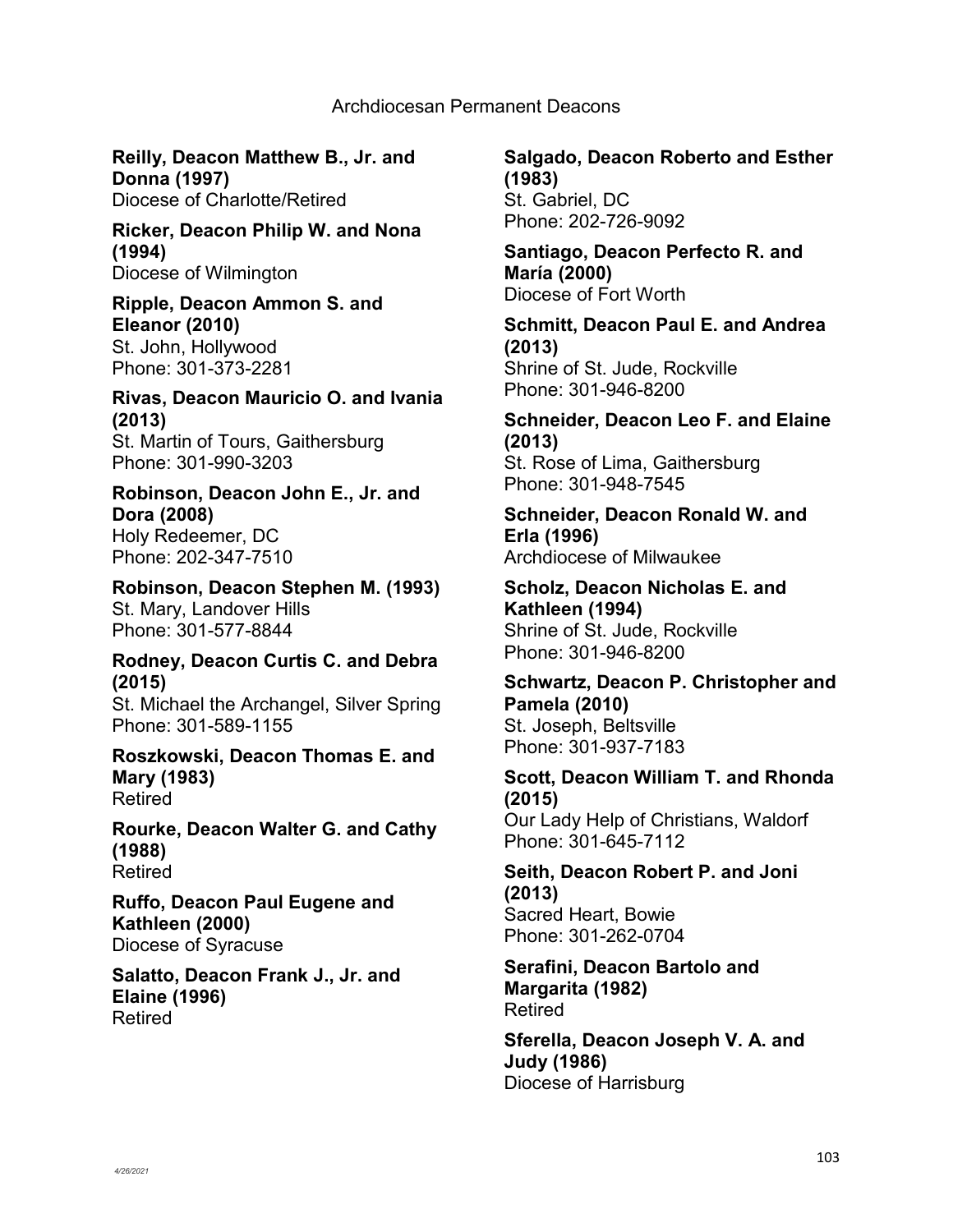# **Shanahan, Deacon James R. and Mary Lynn (2013)**

Church of the Little Flower, Bethesda Phone: 301-320-4538

#### **Simontis, Deacon Eric C. and Kathy (2019)** St. Nicholas, Laurel

Phone: 301-490-5116

# **Smith, Deacon McBurnett J., Jr. and Gwendolyn (2004)**

Diocese of Pensacola-Tallahassee

# **Soc, Deacon Trinidad and Patricia (2005)**

Our Lady of Sorrows, Takoma Park Phone: 301-891-3500

**Somerville, Deacon James and Helen (1982)** Retired

**Somerville, Deacon John W (1981)** Retired

# **Somerville, Sr., Deacon Keith J. and Karen (2015)**

St. Margaret of Scotland, Seat Pleasant Phone: 301-336-3345

## **Spalding, Deacon Thomas C. and Rose (1992)** Retired

**Springer, Deacon James R. and Lois (1974/75)** Diocese of Phoenix

**Stackpole, Deacon Terrell U. and Mariann (1992)** Retired

# **Stevens, Deacon William H. and LaVerne (2010)** Our Lady of the Presentation,

**Damascus** Phone: 301-349-2045 **Stout, III, Deacon Robert W. and Donna (2013)** Holy Cross, Garrett Park Phone: 301-942-1020

**Suley, Deacon David J. and Arceli** St. Patrick, Rockville Phone: 301-924-2284

**Sweeney, Deacon Anthony J., III and Elizabeth (1994)** Retired

**Terrar, Deacon David B. and Celine (1997)** St. Paul, Damascus Phone: 301-253-2027

**Tilghman, Deacon Tim E. and Jennifer (2010)** Our Lady of Perpetual Help, DC Phone: 202-678-4999

**Tittinger, Deacon James M. and Renee (2013)** St. Joseph, Pomfret, MD Phone: 301-609-4670

**Trichel, Deacon Allen (1992)** On Leave

**Turner, Deacon Al D. and Jane (2000)** Archdiocese of Atlanta

**Turner, Deacon B. Curtis and Tara (2008)** St. Mark the Evangelist, Hyattsville Phone: 301-422-8300

# **Vargas, Deacon Jorge and María (1994)**

Our Lady, Queen of the Americas, DC Phone: 202-332-8838

# **Vavrus, Deacon Joseph R. and Debra (2017)** St. Aloysius, Leonardtown

Phone: 301-475-8064

**Verdon, Deacon John T. (2000)** Retired